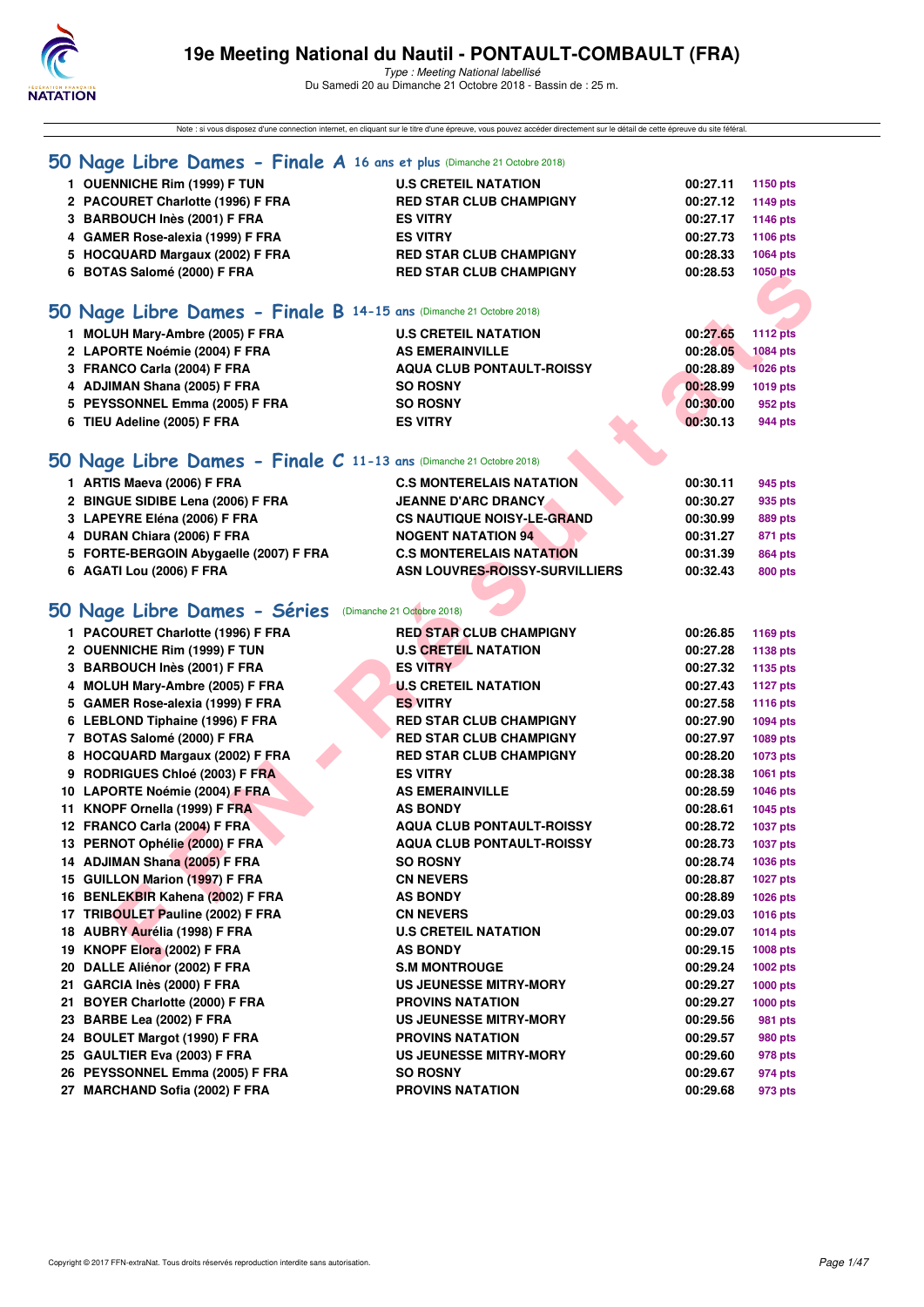

| 50 Nage Libre Dames - Séries (suite)        |                                       |          |                |  |  |  |
|---------------------------------------------|---------------------------------------|----------|----------------|--|--|--|
| 28 TIEU Adeline (2005) F FRA                | <b>ES VITRY</b>                       | 00:29.80 | 965 pts        |  |  |  |
| 29 LAFORGE Juliette (2004) F FRA            | <b>US JEUNESSE MITRY-MORY</b>         | 00:29.84 | 963 pts        |  |  |  |
| 30 DECOMBLE Maelyss (2004) F FRA            | <b>CS NAUTIQUE NOISY-LE-GRAND</b>     | 00:29.88 | 960 pts        |  |  |  |
| 31 ARTIS Maeva (2006) F FRA                 | <b>C.S MONTERELAIS NATATION</b>       | 00:29.92 | 957 pts        |  |  |  |
| 32 POURAGEAUX Agatha (2002) F FRA           | <b>AQUA CLUB PONTAULT-ROISSY</b>      | 00:29.99 | 953 pts        |  |  |  |
| 33 MILLE Romane (2003) F FRA                | AC BOULOGNE-BILLANCOURT               | 00:30.09 | 946 pts        |  |  |  |
| 34 JARDIN Coraline (2004) F FRA             | <b>AQUA CLUB PONTAULT-ROISSY</b>      | 00:30.16 | 942 pts        |  |  |  |
| 35 BANCEL Cassandre (2004) F FRA            | <b>RED STAR CLUB CHAMPIGNY</b>        | 00:30.25 | 936 pts        |  |  |  |
| 36 DUMAY Lyna (2003) F FRA                  | <b>AQUA CLUB PONTAULT-ROISSY</b>      | 00:30.26 | 935 pts        |  |  |  |
| 37 VIGNACOURT Orlane (2003) F FRA           | <b>AVAN VILLENEUVE-D'ASCQ</b>         | 00:30.31 | <b>932 pts</b> |  |  |  |
| 38 BESNIER Sarah (2003) F FRA               | <b>PROVINS NATATION</b>               | 00:30.48 | 921 pts        |  |  |  |
| 39 VALLAT Julie (2005) F FRA                | <b>C.S MONTERELAIS NATATION</b>       | 00:30.59 | 914 pts        |  |  |  |
| 40 BINGUE SIDIBE Odhia (2005) F FRA         | <b>JEANNE D'ARC DRANCY</b>            | 00:30.65 | 910 pts        |  |  |  |
| 40 BINGUE SIDIBE Lena (2006) F FRA          | <b>JEANNE D'ARC DRANCY</b>            | 00:30.65 | 910 pts        |  |  |  |
| 42 MERTENS Mathilde (2004) F FRA            | <b>AS EMERAINVILLE</b>                | 00:30.68 | 908 pts        |  |  |  |
| 43 MARQUE Sara (2002) F FRA                 | <b>SO ROSNY</b>                       | 00:30.71 | <b>906 pts</b> |  |  |  |
| 44 GUILLOTEAU Solène (2002) F FRA           | <b>ES SUCY-EN-BRIE</b>                | 00:30.72 | <b>906 pts</b> |  |  |  |
| 45 FORTE-BERGOIN Abygaelle (2007) F FRA     | <b>C.S MONTERELAIS NATATION</b>       | 00:30.77 | 903 pts        |  |  |  |
| 46 DE LELLIS Carla (2001) F FRA             | <b>ES VITRY</b>                       | 00:30.80 | 901 pts        |  |  |  |
| 47 KEBDI Manel (2002) F FRA                 | <b>JEANNE D'ARC DRANCY</b>            | 00:30.83 | 899 pts        |  |  |  |
| 48 GIBON Elisa (2005) F FRA                 | <b>NOGENT NATATION 94</b>             | 00:30.98 | 889 pts        |  |  |  |
| 49 EL KATEB Meryem (2004) F FRA             | AC BOULOGNE-BILLANCOURT               | 00:31.10 | 882 pts        |  |  |  |
| 50 ALLIONE Clémence (2004) F FRA            | <b>NOGENT NATATION 94</b>             | 00:31.16 | 878 pts        |  |  |  |
| 51 JEAN Jessica (2003) F FRA                | <b>PROVINS NATATION</b>               | 00:31.17 | 877 pts        |  |  |  |
| 52 THAUSE Aurore (2005) F FRA               | <b>CN NEVERS</b>                      | 00:31.19 | 876 pts        |  |  |  |
| 53 LAPEYRE Eléna (2006) F FRA               | <b>CS NAUTIQUE NOISY-LE-GRAND</b>     | 00:31.28 | 870 pts        |  |  |  |
| 54 AIMON Clara (2004) F FRA                 | <b>CS NAUTIQUE NOISY-LE-GRAND</b>     | 00:31.36 | 866 pts        |  |  |  |
| 55 DURAN Chiara (2006) F FRA                | <b>NOGENT NATATION 94</b>             | 00:31.40 | 863 pts        |  |  |  |
| 56 HALADJIAN Léane (2005) F FRA             | <b>AS EMERAINVILLE</b>                | 00:31.56 | 853 pts        |  |  |  |
| 57 DURAND CIhéa (2003) F FRA                | <b>SO ROSNY</b>                       | 00:31.58 | 852 pts        |  |  |  |
| 58 TIMMERMAN - BURIE Kassandra (2004) F FRA | <b>AVAN VILLENEUVE-D'ASCQ</b>         | 00:31.65 | 848 pts        |  |  |  |
| 58 AGATI Lou (2006) F FRA                   | <b>ASN LOUVRES-ROISSY-SURVILLIERS</b> | 00:31.65 | 848 pts        |  |  |  |
| 58 BAUDOIN Alix (2001) F FRA                | <b>PROVINS NATATION</b>               | 00:31.65 | 848 pts        |  |  |  |
| 61 BOCQUILLION Lou (2004) F FRA             | <b>VILLIERS SPORTS JEUNESSE</b>       | 00:31.86 | 835 pts        |  |  |  |
| 62 RENARD Sophie (1996) F FRA               | ASN LOUVRES-ROISSY-SURVILLIERS        | 00:31.89 | 833 pts        |  |  |  |
| 63 MOTTE Chloe (2004) F FRA                 | <b>PROVINS NATATION</b>               | 00:31.92 | 831 pts        |  |  |  |
| 64 FAULCON Clara (2006) F FRA               | <b>LA SAINT MANDEENNE</b>             | 00:31.93 | 830 pts        |  |  |  |
| 65 FRIANT Aurore (2005) F FRA               | <b>US JEUNESSE MITRY-MORY</b>         | 00:32.31 | 807 pts        |  |  |  |
| 66 CARVALHO Emma (2000) F FRA               | <b>ES SUCY-EN-BRIE</b>                | 00:32.32 | 807 pts        |  |  |  |
| 67 BASSIGNY Maroussia (2006) F FRA          | <b>JEANNE D'ARC DRANCY</b>            | 00:32.38 | 803 pts        |  |  |  |
| 68 LEVEAU Selene (2003) F FRA               | <b>VILLIERS SPORTS JEUNESSE</b>       | 00:32.43 | <b>800 pts</b> |  |  |  |
| 69 LEROY Léa (2005) F FRA                   | <b>VILLIERS SPORTS JEUNESSE</b>       | 00:32.56 | 793 pts        |  |  |  |
| 70 LARGE Johanna (2006) F FRA               | <b>CLUB NAUTIQUE DE L'ARPAJONNAIS</b> | 00:32.74 | <b>782 pts</b> |  |  |  |
| 71 BENAYACHI Charline (2007) F FRA          | <b>C.S MONTERELAIS NATATION</b>       | 00:32.80 | 778 pts        |  |  |  |
| 72 TALEB-SALPETRO Hayet (2005) F FRA        | <b>PROVINS NATATION</b>               | 00:32.83 | 777 pts        |  |  |  |
| 73 BEN SOUSSAN Ilona (2005) F FRA           | <b>U.S CRETEIL NATATION</b>           | 00:32.85 | 775 pts        |  |  |  |
| 74 LELEU Elodie (2006) F FRA                | <b>NOGENT NATATION 94</b>             | 00:32.91 | 772 pts        |  |  |  |
| 75 JACQUET Maëlle (2001) F FRA              | <b>ES SUCY-EN-BRIE</b>                | 00:33.03 | <b>765 pts</b> |  |  |  |
| 76 ALLIONE Elise (2006) F FRA               | <b>NOGENT NATATION 94</b>             | 00:33.08 | 762 pts        |  |  |  |
| 77 NICOLLE Pauline (2002) F FRA             | <b>VILLIERS SPORTS JEUNESSE</b>       | 00:33.14 | 758 pts        |  |  |  |
| 78 CHANE WAI Solene (2006) F FRA            | US JEUNESSE MITRY-MORY                | 00:33.19 | 755 pts        |  |  |  |
| 79 BONNET Agathe (2004) F FRA               | <b>LAGNY-SUR-MARNE NATATION</b>       | 00:33.47 | 739 pts        |  |  |  |
| 80 HAFS Maïwenn (2004) F FRA                | <b>ES SUCY-EN-BRIE</b>                | 00:33.48 | <b>739 pts</b> |  |  |  |
| 81 DEMARIGNY Ema (2004) F FRA               | <b>ES SUCY-EN-BRIE</b>                | 00:33.64 | <b>730 pts</b> |  |  |  |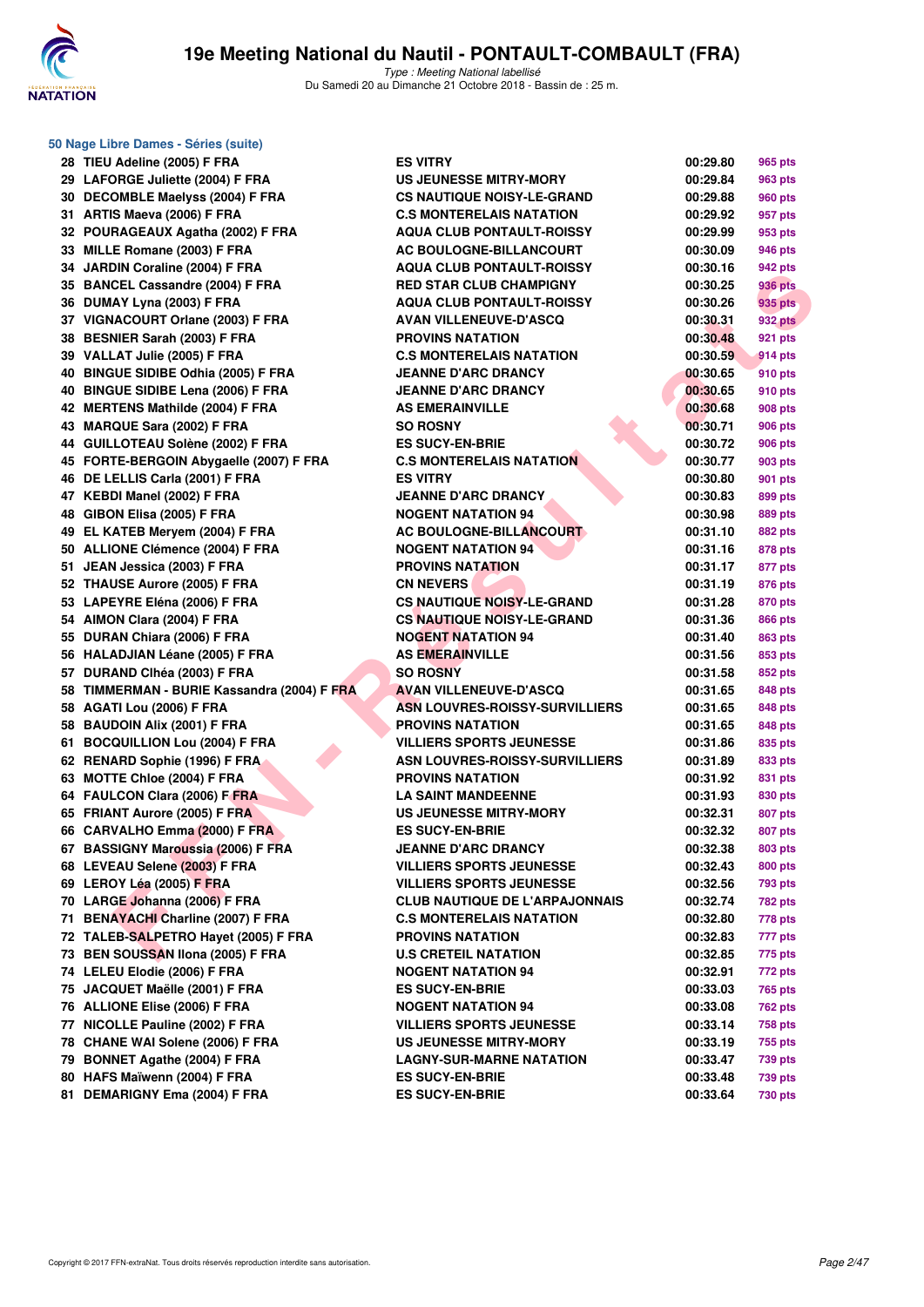

|     | 50 Nage Libre Dames - Séries (suite)                                    |                                       |            |                 |
|-----|-------------------------------------------------------------------------|---------------------------------------|------------|-----------------|
|     | 81 MEHRI Nour-Serine (2003) F ALG                                       | AC BOULOGNE-BILLANCOURT               | 00:33.64   | <b>730 pts</b>  |
|     | 83 LEVALLOIS Alixe (2003) F FRA                                         | <b>LA SAINT MANDEENNE</b>             | 00:33.90   | <b>715 pts</b>  |
|     | 84 DJOUDI Nesrine (2004) F FRA                                          | ASN LOUVRES-ROISSY-SURVILLIERS        | 00:34.01   | <b>709 pts</b>  |
|     | 85 MACEDO Célia (2004) F FRA                                            | <b>PROVINS NATATION</b>               | 00:34.06   | <b>706 pts</b>  |
|     | 86 PAILLARGUE Salomé (2006) F FRA                                       | <b>AS EMERAINVILLE</b>                | 00:34.17   | <b>700 pts</b>  |
|     | 87 LAGARDE Adele (2004) F FRA                                           | <b>AQUATIC CLUB CLAYE-SOUILLY</b>     | 00:34.26   | 695 pts         |
|     | 88 GUYON Daphné (2005) F FRA                                            | <b>S.M MONTROUGE</b>                  | 00:34.27   | <b>694 pts</b>  |
|     | 89 NANY Margaux (2005) F FRA                                            | <b>AQUA CLUB PONTAULT-ROISSY</b>      | 00:34.30   | 692 pts         |
|     | 90 OSAIKHWUWUOMWAN Jessica (2006) F NED                                 | <b>US JEUNESSE MITRY-MORY</b>         | 00:34.61   | 675 pts         |
|     | 91 PETIT Marika (2005) F FRA                                            | <b>CS NAUTIQUE NOISY-LE-GRAND</b>     | 00:35.02   | <b>653 pts</b>  |
|     | 92 FOWLER Chloe (2006) F USA                                            | <b>AVAN VILLENEUVE-D'ASCQ</b>         | 00:35.27   | <b>640 pts</b>  |
|     | 93 MARCOT Julie (2007) F FRA                                            | <b>CS NAUTIQUE NOISY-LE-GRAND</b>     | 00:35.82   | 610 pts         |
|     | 94 BEN DIB Nawel (2006) F FRA                                           | <b>US JEUNESSE MITRY-MORY</b>         | 00:36.11   | 595 pts         |
|     | 95 HAUET Léanne (2007) F FRA                                            | <b>AQUA CLUB PONTAULT-ROISSY</b>      | 00:36.27   | <b>587 pts</b>  |
|     | 96 RABAT ALLOUX Elise (2006) F FRA                                      | <b>CLUB NAUTIQUE DE L'ARPAJONNAIS</b> | 00:36.28   | <b>587 pts</b>  |
|     | 97 LEPROVOST Nina (2008) F FRA                                          | <b>AQUA CLUB PONTAULT-ROISSY</b>      | 00:36.29   | <b>586 pts</b>  |
|     | 98 ROLLIER Shaïnez (2007) F FRA                                         | <b>JEANNE D'ARC DRANCY</b>            | 00:36.41   | <b>580 pts</b>  |
|     | 99 SCHMITT Marie (2008) F FRA                                           | <b>JEANNE D'ARC DRANCY</b>            | 00:37.27   | <b>537 pts</b>  |
|     | 100 DEDIEU Chloé (2007) F FRA                                           | <b>AQUA CLUB PONTAULT-ROISSY</b>      | 00:37.68   | 517 pts         |
|     | 101 HACHET Laurine (2007) F FRA                                         | <b>ES SUCY-EN-BRIE</b>                | 00:38.09   | 498 pts         |
|     | 102 LAURENT Léa (2006) F FRA                                            | <b>JEANNE D'ARC DRANCY</b>            | 00:38.90   | <b>460 pts</b>  |
|     | 103 GARNIER Apolline (2006) F FRA                                       | <b>NOGENT NATATION 94</b>             | 00:39.15   | 449 pts         |
|     | 104 LACOMME Agathe (2007) F FRA                                         | <b>ASN LOUVRES-ROISSY-SURVILLIERS</b> | 00:41.44   | <b>352 pts</b>  |
|     | 105 LEROY Zoe (2007) F FRA                                              | <b>ES SUCY-EN-BRIE</b>                | 00:41.63   | 345 pts         |
|     | --- FIGUEIREDO Mariana (2000) F FRA                                     | <b>JEANNE D'ARC DRANCY</b>            | DNS dec    |                 |
| --- | <b>MARCHAND Diane (2006) F FRA</b>                                      | <b>ES SUCY-EN-BRIE</b>                | DNS dec    |                 |
|     | <b>DESFORGES Nora (2007) F FRA</b>                                      | <b>CS NAUTIQUE NOISY-LE-GRAND</b>     | <b>DSQ</b> |                 |
|     | PORCHER Pauline (2006) F FRA                                            | <b>NOGENT NATATION 94</b>             | <b>DSQ</b> |                 |
|     |                                                                         |                                       |            |                 |
|     | 100 Nage Libre Dames - Finale A 16 ans et plus (Samedi 20 Octobre 2018) |                                       |            |                 |
|     | 1 PACOURET Charlotte (1996) F FRA                                       | <b>RED STAR CLUB CHAMPIGNY</b>        | 00:57.89   | 1183 pts        |
|     | 2 OUENNICHE Rim (1999) F TUN                                            | <b>U.S CRETEIL NATATION</b>           | 00:58.46   | 1163 pts        |
|     | 3 GAMER Rose-alexia (1999) F FRA                                        | <b>ES VITRY</b>                       | 00:58.48   | 1162 pts        |
|     | 4 BARBOUCH Inès (2001) F FRA                                            | <b>ES VITRY</b>                       | 00:59.15   | 1139 pts        |
|     | 5 ALMEIDA Léana (2001) F FRA                                            | <b>ES MASSY NATATION</b>              | 01:00.13   | 1105 pts        |
|     | 6 RAYNERT Maud (1998) F FRA                                             | <b>ES MASSY NATATION</b>              | 01:01.42   | 1060 pts        |
|     |                                                                         |                                       |            |                 |
|     | 100 Nage Libre Dames - Finale B 14-15 ans (Samedi 20 Octobre 2018)      |                                       |            |                 |
|     | 1 VASQUEZ Lucie (2004) F FRA                                            | <b>ES MASSY NATATION</b>              | 00:59.98   | <b>1110 pts</b> |
|     | 2 MOLUH Mary-Ambre (2005) F FRA                                         | <b>U.S CRETEIL NATATION</b>           | 01:00.83   | 1080 pts        |
|     | 3 LAPORTE Noémie (2004) F FRA                                           | <b>AS EMERAINVILLE</b>                | 01:01.45   | 1059 pts        |
|     | 4 SIMOENS Lucille (2005) F FRA                                          | <b>ES MASSY NATATION</b>              | 01:02.31   | 1030 pts        |
|     | 5 FRANCO Carla (2004) F FRA                                             | <b>AQUA CLUB PONTAULT-ROISSY</b>      | 01:03.61   | 987 pts         |
|     | 6 ADJIMAN Shana (2005) F FRA                                            | <b>SO ROSNY</b>                       | 01:03.74   | 983 pts         |
|     |                                                                         |                                       |            |                 |
|     | 100 Nage Libre Dames - Finale C 11-13 ans (Samedi 20 Octobre 2018)      |                                       |            |                 |
|     | 1 ARTIS Maeva (2006) F FRA                                              | <b>C.S MONTERELAIS NATATION</b>       | 01:05.16   | 937 pts         |
|     | 2 BINGUE SIDIBE Lena (2006) F FRA                                       | <b>JEANNE D'ARC DRANCY</b>            | 01:05.56   | 925 pts         |
|     | 3 BOUCHER Camille (2006) F FRA                                          | <b>AS BONDY</b>                       | 01:07.63   | 860 pts         |
|     | 4 GNAZALE Judith (2006) F FRA                                           | <b>AS EMERAINVILLE</b>                | 01:08.60   | 831 pts         |

# **[100 Nage Libre Dames - Séries](http://www.ffnatation.fr/webffn/resultats.php?idact=nat&go=epr&idcpt=55747&idepr=2)** (Samedi 20 Octobre 2018)

| 1 PACOURET Charlotte (1996) F FRA | <b>RED STAR CLUB CHAMPIGNY</b> | 00:57.93 1182 pts |  |
|-----------------------------------|--------------------------------|-------------------|--|

**5 LETOCART Luna (2006) F FRA AQUA CLUB PONTAULT-ROISSY 01:08.71 828 pts 6 FORTE-BERGOIN Abygaelle (2007) F FRA C.S MONTERELAIS NATATION 01:09.07 817 pts**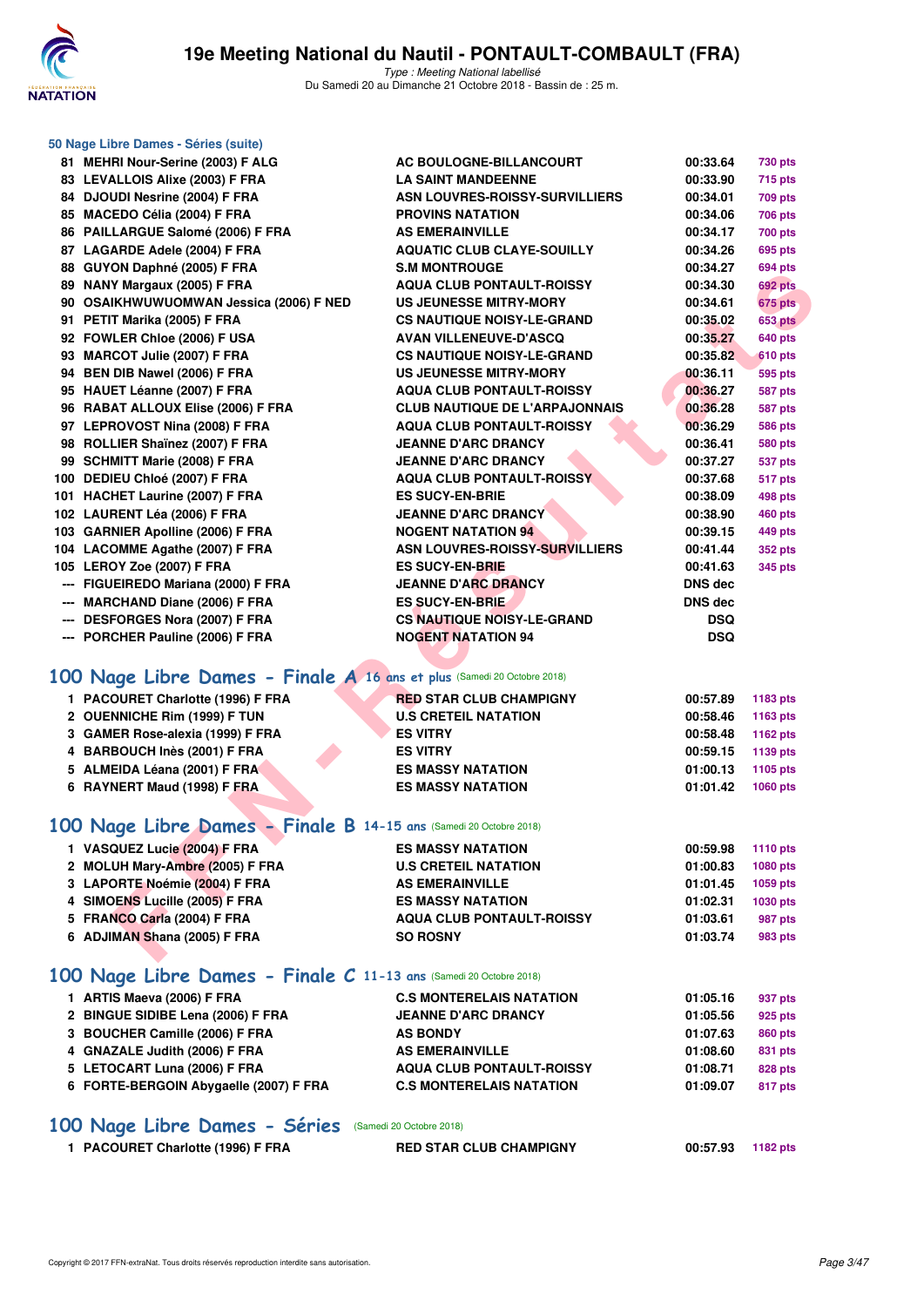

|    | 100 Nage Libre Dames - Séries (suite) |
|----|---------------------------------------|
| 2  | GAMER Rose-alexia (1999) F FRA        |
| 3  | BARBOUCH Inès (2001) F FRA            |
| 4  | VASQUEZ Lucie (2004) F FRA            |
| 5  | ALMEIDA Léana (2001) F FRA            |
| 6  | RAYNERT Maud (1998) F FRA             |
| 7  | <b>OUENNICHE Rim (1999) F TUN</b>     |
| 8  | MOLUH Mary-Ambre (2005) F FRA         |
| 9  | <b>LEBLOND Tiphaine (1996) F FRA</b>  |
| 10 | BOTAS Salomé (2000) F FRA             |
| 11 | DESBONNES Leha (2002) F FRA           |
| 12 | LAPORTE Noémie (2004) F FRA           |
| 13 | DEL'HOMME Laurine (1997) F FRA        |
| 14 | RODRIGUES Chloé (2003) F FRA          |
| 15 | HOCQUARD Margaux (2002) F FRA         |
| 16 | PORADA Chloe (2003) F FRA             |
| 17 | DALLE Aliénor (2002) F FRA            |
| 18 | OUARTI Ilyana (2003) F FRA            |
| 18 | MAILLE IIona (2001) F FRA             |
| 20 | ALFAIZ Lola (1995) F FRA              |
| 21 | SIMOENS Lucille (2005) F FRA          |
| 21 | BENLEKBIR Kahena (2002) F FRA         |
| 23 | PERNOT Ophélie (2000) F FRA           |
| 24 | SALEM Lindsey (2003) F FRA            |
| 25 | FRANCO Carla (2004) F FRA             |
| 26 | <b>ADJIMAN Shana (2005) F FRA</b>     |
| 27 | <b>GUILLON Marion (1997) F FRA</b>    |
| 28 | BOYER Charlotte (2000) F FRA          |
| 29 | LEBLANC Ines (2004) F FRA             |
| 30 | GRAS Morgane (2001) F FRA             |
| 31 | DECOMBLE Maelyss (2004) F FRA         |
| 32 | GARCIA Inès (2000) F FRA              |
| 33 | AUBRY Aurélia (1998) F FRA            |
| 34 | KNOPF Elora (2002) F FRA              |
| 35 | KNOPF Ornella (1999) F FRA            |
| 36 | PEYSSONNEL Emma (2005) F FRA          |
| 37 | BARBE Lea (2002) F FRA                |
| 38 | FIGUEIREDO Mariana (2000) F FRA       |
| 39 | KOCEN Emelyne (2002) F FRA            |
| 40 | DUMAY Lyna (2003) F FRA               |
| 41 | ZIESENISS Milena (2004) F FRA         |
|    | 42 BANCEL Cassandre (2004) F FRA      |
|    | 43 ALBENGA Zoe (2005) F FRA           |
|    | 44 KEBDI Manel (2002) F FRA           |
|    | 45 SALEM Sara (2005) F FRA            |
|    | 46 KLIKAS Laure (2004) F FRA          |
| 47 | VIGNACOURT Orlane (2003) F FRA        |
| 48 | JARDIN Coraline (2004) F FRA          |
|    | 49 ARTIS Maeva (2006) F FRA           |
| 50 | MAES Diane (2005) F FRA               |
| 51 | DUHOT Camille (2003) F FRA            |
|    | 52 BOULET Margot (1990) F FRA         |
|    | 53 BINGUE SIDIBE Lena (2006) F FRA    |
|    | 54 TIMMERMAN - BURIE Kassandra (2004  |
| 55 | <b>CONGRATEL Eva (2003) F FRA</b>     |
|    |                                       |

| 2 GAMER Rose-alexia (1999) F FRA            | <b>ES VITRY</b>                       | 00:58.76 | 1152 pts        |
|---------------------------------------------|---------------------------------------|----------|-----------------|
| 3 BARBOUCH Inès (2001) F FRA                | <b>ES VITRY</b>                       | 00:58.97 | 1145 pts        |
| 4 VASQUEZ Lucie (2004) F FRA                | <b>ES MASSY NATATION</b>              | 00:59.17 | 1138 pts        |
| 5 ALMEIDA Léana (2001) F FRA                | <b>ES MASSY NATATION</b>              | 00:59.89 | <b>1113 pts</b> |
| 6 RAYNERT Maud (1998) F FRA                 | <b>ES MASSY NATATION</b>              | 00:59.91 | <b>1112 pts</b> |
| 7 OUENNICHE Rim (1999) F TUN                | <b>U.S CRETEIL NATATION</b>           | 01:00.21 | 1102 pts        |
| 8 MOLUH Mary-Ambre (2005) F FRA             | <b>U.S CRETEIL NATATION</b>           | 01:00.59 | 1089 pts        |
| 9 LEBLOND Tiphaine (1996) F FRA             | <b>RED STAR CLUB CHAMPIGNY</b>        | 01:00.92 | <b>1077 pts</b> |
| 10 BOTAS Salomé (2000) F FRA                | <b>RED STAR CLUB CHAMPIGNY</b>        | 01:00.96 | $1076$ pts      |
| 11 DESBONNES Leha (2002) F FRA              | <b>ES MASSY NATATION</b>              | 01:01.11 | <b>1071 pts</b> |
| 12 LAPORTE Noémie (2004) F FRA              | <b>AS EMERAINVILLE</b>                | 01:01.20 | 1068 pts        |
| 13 DEL'HOMME Laurine (1997) F FRA           | <b>ES MASSY NATATION</b>              | 01:01.27 | <b>1065 pts</b> |
| 14 RODRIGUES Chloé (2003) F FRA             | <b>ES VITRY</b>                       | 01:01.48 | <b>1058 pts</b> |
| 15 HOCQUARD Margaux (2002) F FRA            | <b>RED STAR CLUB CHAMPIGNY</b>        | 01:02.10 | <b>1037 pts</b> |
| 16 PORADA Chloe (2003) F FRA                | <b>CN NEVERS</b>                      | 01:02.52 | <b>1023 pts</b> |
| 17 DALLE Aliénor (2002) F FRA               | <b>S.M MONTROUGE</b>                  | 01:02.59 | <b>1021 pts</b> |
| 18 OUARTI Ilyana (2003) F FRA               | <b>JEANNE D'ARC DRANCY</b>            | 01:02.60 | <b>1021 pts</b> |
| 18 MAILLE Ilona (2001) F FRA                | <b>ES MASSY NATATION</b>              | 01:02.60 | <b>1021 pts</b> |
| 20 ALFAIZ Lola (1995) F FRA                 | <b>U.S CRETEIL NATATION</b>           | 01:02.61 | <b>1020 pts</b> |
| 21 SIMOENS Lucille (2005) F FRA             | <b>ES MASSY NATATION</b>              | 01:02.65 | <b>1019 pts</b> |
| 21 BENLEKBIR Kahena (2002) F FRA            | <b>AS BONDY</b>                       | 01:02.65 | <b>1019 pts</b> |
| 23 PERNOT Ophélie (2000) F FRA              | <b>AQUA CLUB PONTAULT-ROISSY</b>      | 01:02.77 | 1015 pts        |
| 24 SALEM Lindsey (2003) F FRA               | <b>JEANNE D'ARC DRANCY</b>            | 01:03.03 | 1006 pts        |
| 25 FRANCO Carla (2004) F FRA                | <b>AQUA CLUB PONTAULT-ROISSY</b>      | 01:03.04 | 1006 pts        |
| 26 ADJIMAN Shana (2005) F FRA               | <b>SO ROSNY</b>                       | 01:03.09 | 1004 pts        |
| 27 GUILLON Marion (1997) F FRA              | <b>CN NEVERS</b>                      | 01:03.26 | 999 pts         |
| 28 BOYER Charlotte (2000) F FRA             | <b>PROVINS NATATION</b>               | 01:03.33 | 997 pts         |
| 29 LEBLANC Ines (2004) F FRA                | <b>ES STAINS</b>                      | 01:03.40 | 994 pts         |
| 30 GRAS Morgane (2001) F FRA                | <b>AQUA CLUB PONTAULT-ROISSY</b>      | 01:03.56 | 989 pts         |
| 31 DECOMBLE Maelyss (2004) F FRA            | <b>CS NAUTIQUE NOISY-LE-GRAND</b>     | 01:03.96 | 976 pts         |
| 32 GARCIA Inès (2000) F FRA                 | <b>US JEUNESSE MITRY-MORY</b>         | 01:04.24 | 967 pts         |
| 33 AUBRY Aurélia (1998) F FRA               | <b>U.S CRETEIL NATATION</b>           | 01:04.38 | 962 pts         |
| 34 KNOPF Elora (2002) F FRA                 | <b>AS BONDY</b>                       | 01:04.44 | 960 pts         |
| 35 KNOPF Ornella (1999) F FRA               | <b>AS BONDY</b>                       | 01:04.67 | 953 pts         |
| 36 PEYSSONNEL Emma (2005) F FRA             | <b>SO ROSNY</b>                       | 01:04.74 | 951 pts         |
| 37 BARBE Lea (2002) F FRA                   | <b>US JEUNESSE MITRY-MORY</b>         | 01:04.88 | 946 pts         |
| 38 FIGUEIREDO Mariana (2000) F FRA          | <b>JEANNE D'ARC DRANCY</b>            | 01:05.00 | 942 pts         |
| 39 KOCEN Emelyne (2002) F FRA               | <b>CLUB NAUTIQUE DE L'ARPAJONNAIS</b> | 01:05.04 | 941 pts         |
| 40 DUMAY Lyna (2003) F FRA                  | <b>AQUA CLUB PONTAULT-ROISSY</b>      | 01:05.06 | 940 pts         |
| 41 ZIESENISS Milena (2004) F FRA            | <b>S.M MONTROUGE</b>                  | 01:05.14 | 938 pts         |
| 42 BANCEL Cassandre (2004) F FRA            | <b>RED STAR CLUB CHAMPIGNY</b>        | 01:05.45 | 928 pts         |
| 43 ALBENGA Zoe (2005) F FRA                 | <b>S.M MONTROUGE</b>                  | 01:05.53 | 926 pts         |
| 44 KEBDI Manel (2002) F FRA                 | <b>JEANNE D'ARC DRANCY</b>            | 01:05.64 | 922 pts         |
| 45 SALEM Sara (2005) F FRA                  | <b>LAGNY-SUR-MARNE NATATION</b>       | 01:05.91 | 914 pts         |
| 46 KLIKAS Laure (2004) F FRA                | <b>LAGNY-SUR-MARNE NATATION</b>       | 01:05.98 | 911 pts         |
| 47 VIGNACOURT Orlane (2003) F FRA           | <b>AVAN VILLENEUVE-D'ASCQ</b>         | 01:06.18 | 905 pts         |
| 48 JARDIN Coraline (2004) F FRA             | <b>AQUA CLUB PONTAULT-ROISSY</b>      | 01:06.21 | 904 pts         |
| 49 ARTIS Maeva (2006) F FRA                 | <b>C.S MONTERELAIS NATATION</b>       | 01:06.30 | 901 pts         |
| 50 MAES Diane (2005) F FRA                  | <b>RED STAR CLUB CHAMPIGNY</b>        | 01:06.36 | 899 pts         |
| 51 DUHOT Camille (2003) F FRA               | <b>S.M MONTROUGE</b>                  | 01:06.48 | 896 pts         |
| 52 BOULET Margot (1990) F FRA               | <b>PROVINS NATATION</b>               | 01:06.52 | 894 pts         |
| 53 BINGUE SIDIBE Lena (2006) F FRA          | <b>JEANNE D'ARC DRANCY</b>            | 01:06.68 | 889 pts         |
| 54 TIMMERMAN - BURIE Kassandra (2004) F FRA | <b>AVAN VILLENEUVE-D'ASCQ</b>         | 01:06.90 | 883 pts         |
| 55 CONGRATEL Eva (2003) F FRA               | <b>C.S MONTERELAIS NATATION</b>       | 01:07.06 | 878 pts         |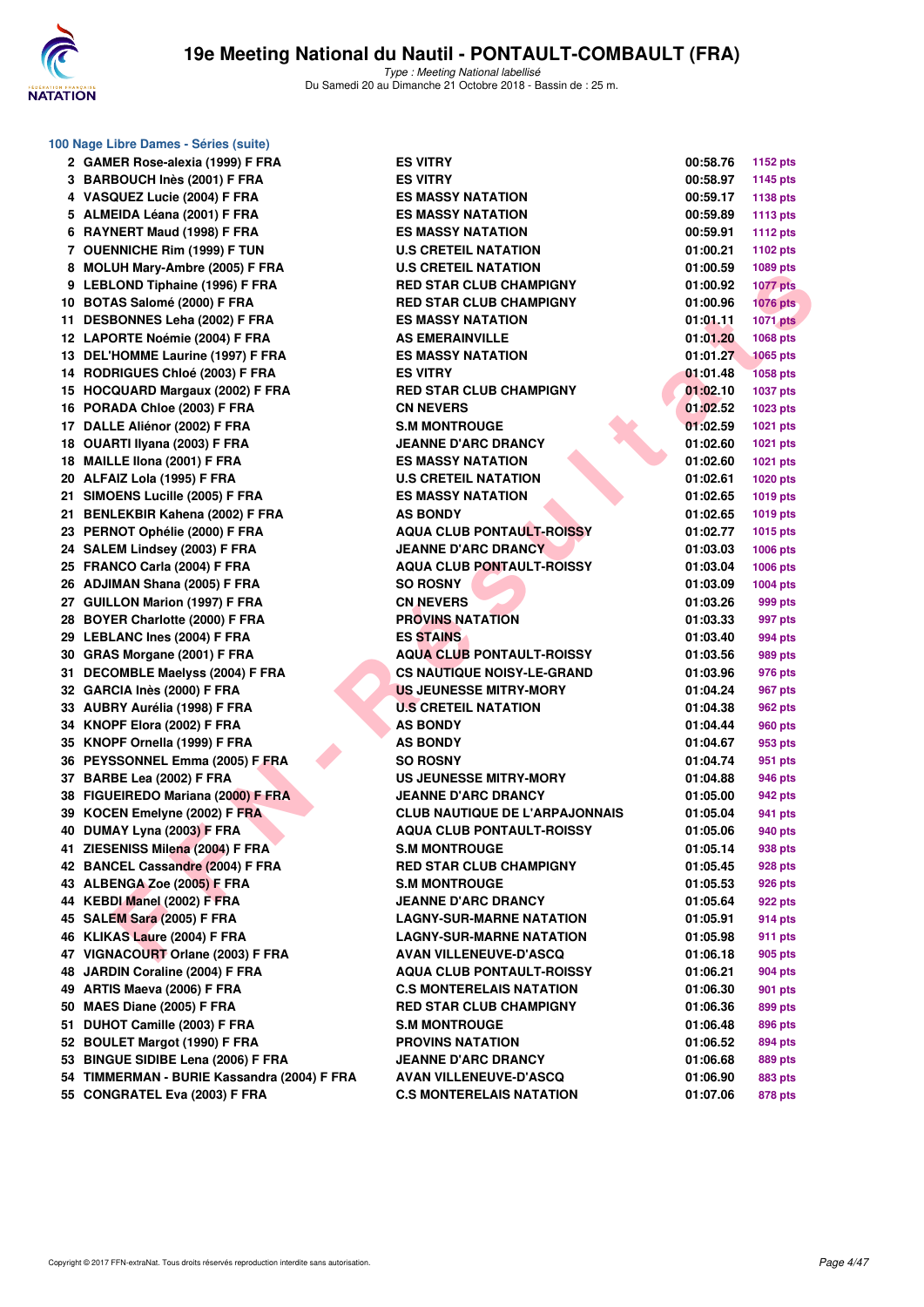

**100 Nage Libre Dames - Séries (suite)**

### **19e Meeting National du Nautil - PONTAULT-COMBAULT (FRA)**

| 56  | <b>MERTENS Mathilde (2004) F FRA</b>                                        |
|-----|-----------------------------------------------------------------------------|
| 57  | GIBON Elisa (2005) F FRA                                                    |
| 57  | <b>LAVILLE Pauline (2002) F FRA</b>                                         |
| 59  | GUILLOTEAU Solène (2002) F FRA                                              |
| 60  | <b>BINGUE SIDIBE Odhia (2005) F FRA</b>                                     |
| 61  | <b>BESNIER Sarah (2003) F FRA</b>                                           |
| 62  | LE HIR Margaux (2004) F FRA                                                 |
| 63  | <b>BOUCHER Camille (2006) F FRA</b>                                         |
| 64  | <b>GNAZALE Judith (2006) F FRA</b>                                          |
| 65  | FORTE-BERGOIN Abygaelle (2007) F FRA                                        |
| 66  | LETOCART Luna (2006) F FRA                                                  |
| 67  | LEBAS Colleen (2001) F FRA                                                  |
| 68  | <b>MANNETTE Apolline (2005) F FRA</b>                                       |
| 69  | <b>BOCQUILLION Lou (2004) F FRA</b>                                         |
| 70  | DURAND Clhéa (2003) F FRA                                                   |
| 71  | LAPEYRE Eléna (2006) F FRA                                                  |
| 72  | AGATI Lou (2006) F FRA                                                      |
| 73  | <b>BAUDOIN Alix (2001) F FRA</b>                                            |
| 74  | <b>BOAMBA Katarina (2006) F FRA</b>                                         |
| 75  | <b>MORICELLY Clara (2006) F FRA</b>                                         |
| 76  | LE GUERN Elina (2005) F FRA                                                 |
| 77  | SIESS Pauline (2002) F FRA                                                  |
| 78  | <b>ALLIONE Clémence (2004) F FRA</b>                                        |
| 79  | <b>HALADJIAN Léane (2005) F FRA</b>                                         |
| 80  | <b>FAULCON Clara (2006) F FRA</b>                                           |
| 81  | JACQUET Maëlle (2001) F FRA                                                 |
| 82  | LEROY Léa (2005) F FRA                                                      |
| 83  | LUDET Irina (2001) F FRA                                                    |
| 84  | REDJEB Emma (2003) F FRA                                                    |
| 85  | LEBEGUE Elona (2005) F FRA                                                  |
| 86  | LEFEVRE Marine (2000) F FRA                                                 |
| 87  | <b>LEMAIRE Lena (2005) F FRA</b>                                            |
| 88  | <b>BROUILLARD Margaux (2005) F FRA</b>                                      |
| 89  | FRIANT Aurore (2005) F FRA                                                  |
| 90  | <b>BENAYACHI Charline (2007) F FRA</b>                                      |
| 91  | <b>MOTTE Chloe (2004) F FRA</b>                                             |
| 92  | <b>BONNET Agathe (2004) F FRA</b>                                           |
| 93  | JEAN Jessica (2003) F FRA                                                   |
|     | 94 CHANE WAI Solene (2006) F FRA                                            |
| 95  | ZIVANOVIC Aleksandra (2004) F FRA                                           |
| 96  | THOMAS Carla (2006) F FRA                                                   |
| 97  | LARGE Johanna (2006) F FRA                                                  |
| 98  | PAILLARGUE Salomé (2006) F FRA                                              |
| 99  | MEHRI Nour-Serine (2003) F ALG                                              |
| 100 | THAUSE Aurore (2005) F FRA                                                  |
| 101 | LE BOZEC Lili (2005) F FRA                                                  |
| 102 | CARVALHO Emma (2000) F FRA                                                  |
| 103 | <b>CARBONNEL-BRUNET Melisande (2004) F FR</b>                               |
| 104 | LEVEAU Romane (2005) F FRA                                                  |
| 105 | BEN SOUSSAN IIona (2005) F FRA                                              |
| 106 | GUYON Daphné (2005) F FRA                                                   |
| 107 | VAUBOURG Maureen (2006) F FRA                                               |
| 108 | <b>MESQUITA Liliana (2005) F FRA</b><br>100 <b>EOWLER CHLO (2006) E USA</b> |
|     |                                                                             |

| 56 MERTENS Mathilde (2004) F FRA                                   | <b>AS EMERAINVILLE</b>                                          | 01:07.20             | 873 pts        |
|--------------------------------------------------------------------|-----------------------------------------------------------------|----------------------|----------------|
| 57 GIBON Elisa (2005) F FRA                                        | <b>NOGENT NATATION 94</b>                                       | 01:07.85             | 853 pts        |
| 57 LAVILLE Pauline (2002) F FRA                                    | <b>ES SUCY-EN-BRIE</b>                                          | 01:07.85             | 853 pts        |
| 59 GUILLOTEAU Solène (2002) F FRA                                  | <b>ES SUCY-EN-BRIE</b>                                          | 01:07.86             | 853 pts        |
| 60 BINGUE SIDIBE Odhia (2005) F FRA                                | <b>JEANNE D'ARC DRANCY</b>                                      | 01:07.92             | 851 pts        |
| 61 BESNIER Sarah (2003) F FRA                                      | <b>PROVINS NATATION</b>                                         | 01:07.94             | 851 pts        |
| 62 LE HIR Margaux (2004) F FRA                                     | <b>RED STAR CLUB CHAMPIGNY</b>                                  | 01:08.10             | 846 pts        |
| 63 BOUCHER Camille (2006) F FRA                                    | <b>AS BONDY</b>                                                 | 01:08.20             | <b>843 pts</b> |
| 64 GNAZALE Judith (2006) F FRA                                     | <b>AS EMERAINVILLE</b>                                          | 01:08.27             | <b>841 pts</b> |
| 65 FORTE-BERGOIN Abygaelle (2007) F FRA                            | <b>C.S MONTERELAIS NATATION</b>                                 | 01:08.28             | <b>840 pts</b> |
| 66 LETOCART Luna (2006) F FRA                                      | <b>AQUA CLUB PONTAULT-ROISSY</b>                                | 01:08.54             | 833 pts        |
| 67 LEBAS Colleen (2001) F FRA                                      | <b>ES SUCY-EN-BRIE</b>                                          | 01:08.71             | 828 pts        |
| 68 MANNETTE Apolline (2005) F FRA                                  | <b>AS BONDY</b>                                                 | 01:08.76             | 826 pts        |
| 69 BOCQUILLION Lou (2004) F FRA                                    | <b>VILLIERS SPORTS JEUNESSE</b>                                 | 01:09.11             | 816 pts        |
| 70 DURAND CIhéa (2003) F FRA                                       | <b>SO ROSNY</b>                                                 | 01:09.17             | 814 pts        |
| 71 LAPEYRE Eléna (2006) F FRA                                      | <b>CS NAUTIQUE NOISY-LE-GRAND</b>                               | 01:09.19             | 813 pts        |
| 72 AGATI Lou (2006) F FRA                                          | ASN LOUVRES-ROISSY-SURVILLIERS                                  | 01:09.22             | 812 pts        |
| 73 BAUDOIN Alix (2001) F FRA                                       | <b>PROVINS NATATION</b>                                         | 01:09.44             | <b>806 pts</b> |
| 74 BOAMBA Katarina (2006) F FRA                                    | <b>C.S MONTERELAIS NATATION</b>                                 | 01:09.52             | 803 pts        |
| 75 MORICELLY Clara (2006) F FRA                                    | <b>AQUA CLUB PONTAULT-ROISSY</b>                                | 01:09.66             | <b>799 pts</b> |
| 76 LE GUERN Elina (2005) F FRA                                     | <b>S.M MONTROUGE</b>                                            | 01:09.67             | 799 pts        |
| 77 SIESS Pauline (2002) F FRA                                      | <b>VILLIERS SPORTS JEUNESSE</b>                                 | 01:09.84             | <b>794 pts</b> |
| 78 ALLIONE Clémence (2004) F FRA                                   | <b>NOGENT NATATION 94</b>                                       | 01:09.88             | <b>793 pts</b> |
| 79 HALADJIAN Léane (2005) F FRA                                    | <b>AS EMERAINVILLE</b>                                          | 01:10.00             | 789 pts        |
| 80 FAULCON Clara (2006) F FRA                                      | <b>LA SAINT MANDEENNE</b>                                       | 01:10.25             | 782 pts        |
| 81 JACQUET Maëlle (2001) F FRA                                     | <b>ES SUCY-EN-BRIE</b>                                          | 01:10.62             | 771 pts        |
| 82 LEROY Léa (2005) F FRA                                          | <b>VILLIERS SPORTS JEUNESSE</b>                                 | 01:10.73             | <b>768 pts</b> |
| 83 LUDET Irina (2001) F FRA                                        | <b>SO ROSNY</b>                                                 | 01:10.74             | <b>768 pts</b> |
| 84 REDJEB Emma (2003) F FRA                                        | <b>AQUA CLUB PONTAULT-ROISSY</b>                                | 01:10.76             | 767 pts        |
| 85 LEBEGUE Elona (2005) F FRA                                      | <b>US JEUNESSE MITRY-MORY</b>                                   | 01:10.79             | <b>766 pts</b> |
| 86 LEFEVRE Marine (2000) F FRA                                     | <b>AQUA CLUB PONTAULT-ROISSY</b>                                | 01:10.84             | 765 pts        |
| 87 LEMAIRE Lena (2005) F FRA                                       | <b>AVAN VILLENEUVE-D'ASCQ</b>                                   | 01:11.01             | 760 pts        |
| 88 BROUILLARD Margaux (2005) F FRA                                 | <b>AQUA CLUB PONTAULT-ROISSY</b>                                | 01:11.04             | 759 pts        |
| 89 FRIANT Aurore (2005) F FRA                                      | <b>US JEUNESSE MITRY-MORY</b>                                   | 01:11.14             | 756 pts        |
| 90 BENAYACHI Charline (2007) F FRA                                 | <b>C.S MONTERELAIS NATATION</b>                                 | 01:11.54             | 745 pts        |
| 91 MOTTE Chloe (2004) F FRA                                        | <b>PROVINS NATATION</b>                                         | 01:11.85             | <b>736 pts</b> |
| 92 BONNET Agathe (2004) F FRA                                      | <b>LAGNY-SUR-MARNE NATATION</b>                                 | 01:11.92             | <b>734 pts</b> |
| 93 JEAN Jessica (2003) F FRA                                       | <b>PROVINS NATATION</b>                                         | 01:11.99             | <b>732 pts</b> |
| 94 CHANE WAI Solene (2006) F FRA                                   | <b>US JEUNESSE MITRY-MORY</b>                                   | 01:12.18             | 727 pts        |
| 95 ZIVANOVIC Aleksandra (2004) F FRA                               | <b>ES STAINS</b>                                                | 01:12.22             | 726 pts        |
| 96 THOMAS Carla (2006) F FRA                                       | <b>CS NAUTIQUE NOISY-LE-GRAND</b>                               | 01:12.58             | 716 pts        |
| 97 LARGE Johanna (2006) F FRA                                      | <b>CLUB NAUTIQUE DE L'ARPAJONNAIS</b>                           | 01:12.70             | 712 pts        |
| 98 PAILLARGUE Salomé (2006) F FRA                                  | <b>AS EMERAINVILLE</b>                                          | 01:12.71             | 712 pts        |
| 99 MEHRI Nour-Serine (2003) F ALG                                  | AC BOULOGNE-BILLANCOURT                                         | 01:12.91             | 706 pts        |
| 100 THAUSE Aurore (2005) F FRA                                     | <b>CN NEVERS</b>                                                | 01:13.04             | 703 pts        |
| 101 LE BOZEC Lili (2005) F FRA                                     | <b>U.S CRETEIL NATATION</b>                                     | 01:13.14             | <b>700 pts</b> |
| 102 CARVALHO Emma (2000) F FRA                                     | <b>ES SUCY-EN-BRIE</b>                                          | 01:13.39             | 693 pts        |
| 103 CARBONNEL-BRUNET Melisande (2004) F FRA                        | <b>SO ROSNY</b>                                                 | 01:13.54             | 689 pts        |
| 104 LEVEAU Romane (2005) F FRA                                     | <b>VILLIERS SPORTS JEUNESSE</b>                                 | 01:13.98             | 677 pts        |
| 105 BEN SOUSSAN Ilona (2005) F FRA                                 | <b>U.S CRETEIL NATATION</b>                                     | 01:14.04             | 676 pts        |
| 106 GUYON Daphné (2005) F FRA                                      | <b>S.M MONTROUGE</b>                                            | 01:14.30             | <b>669 pts</b> |
| 107 VAUBOURG Maureen (2006) F FRA                                  | <b>CLUB NAUTIQUE DE L'ARPAJONNAIS</b><br><b>AS EMERAINVILLE</b> | 01:15.20             | 645 pts        |
| 108 MESQUITA Liliana (2005) F FRA<br>109 FOWLER Chloe (2006) F USA | <b>AVAN VILLENEUVE-D'ASCQ</b>                                   | 01:15.95<br>01:16.09 | 625 pts        |
|                                                                    |                                                                 |                      | 621 pts        |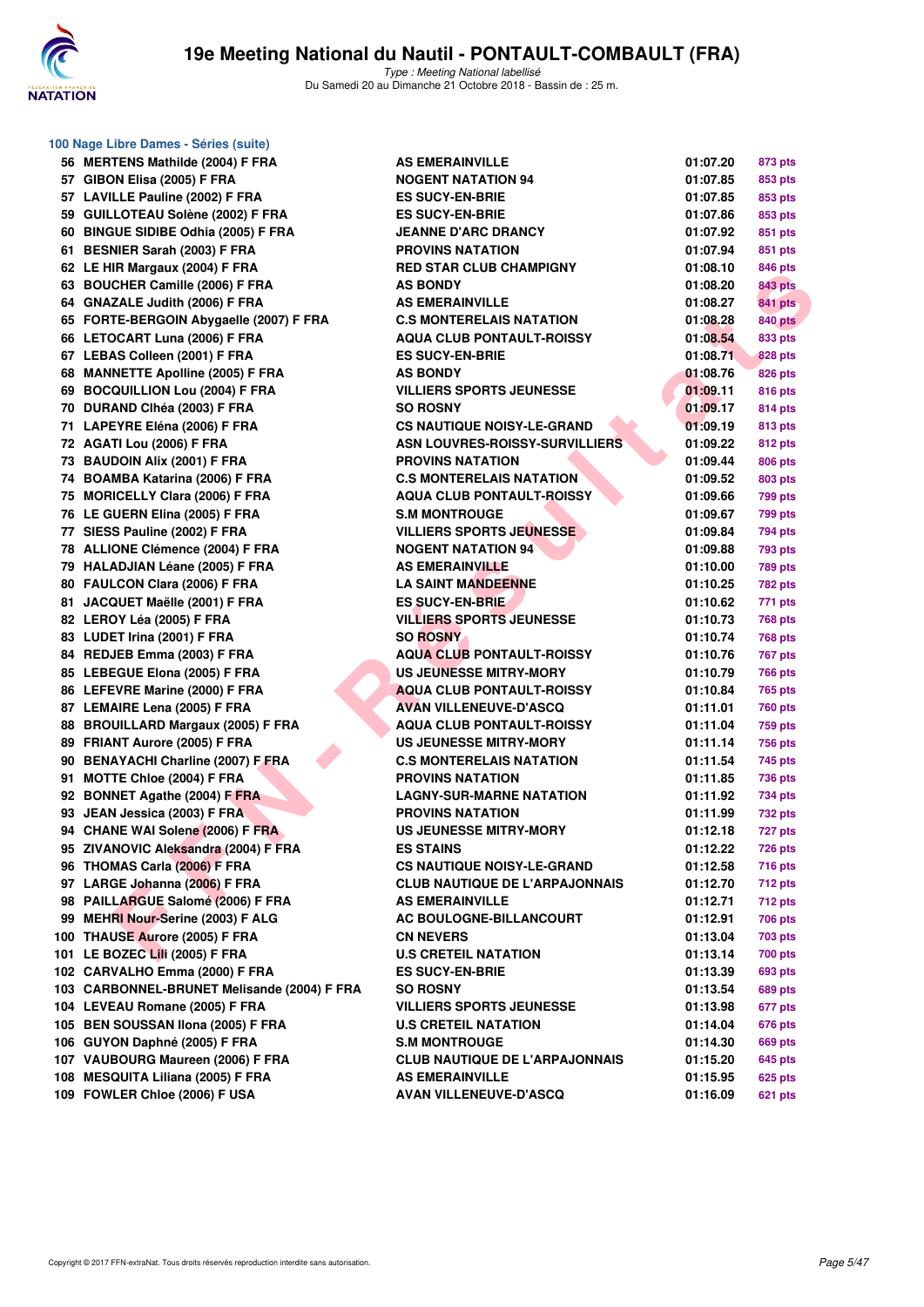

| 100 Nage Libre Dames - Séries (suite)                                                                                                                                                                                                                                                                                                                                                                             |  |
|-------------------------------------------------------------------------------------------------------------------------------------------------------------------------------------------------------------------------------------------------------------------------------------------------------------------------------------------------------------------------------------------------------------------|--|
| $P = 1$ $\alpha$ , $\alpha$ , $\alpha$ , $\alpha$ , $\alpha$ , $\alpha$ , $\alpha$ , $\alpha$ , $\alpha$ , $\alpha$ , $\alpha$ , $\alpha$ , $\alpha$ , $\alpha$ , $\alpha$ , $\alpha$ , $\alpha$ , $\alpha$ , $\alpha$ , $\alpha$ , $\alpha$ , $\alpha$ , $\alpha$ , $\alpha$ , $\alpha$ , $\alpha$ , $\alpha$ , $\alpha$ , $\alpha$ , $\alpha$ , $\alpha$ , $\alpha$ , $\alpha$ , $\alpha$ , $\alpha$ , $\alpha$ |  |

| 110 DE AQUINO Zoé (2006) F FRA           | c |
|------------------------------------------|---|
| 111 PETIT Marika (2005) F FRA            | c |
| 112 LAGARDE Adele (2004) F FRA           | Α |
| 113 GENET Capucine (2005) F FRA          | R |
| 114 BEN DIB Nawel (2006) F FRA           | U |
| 115 DEFOSSEZ Margot (2006) F FRA         | A |
| 116 LAVERGNE Melissa (2006) F FRA        | A |
| 117 MARCOT Julie (2007) F FRA            | C |
| 118 DESFORGES Nora (2007) F FRA          | c |
| 119 HAUET Léanne (2007) F FRA            | A |
| 120 NASRY Felicia (2007) F FRA           | Е |
| 121 MARCHAND Diane (2006) F FRA          | Е |
| 122 RABAT ALLOUX Elise (2006) F FRA      | c |
| 123 BOUAICHE Sara (2008) F FRA           | Е |
| 124 LACOMME Agathe (2007) F FRA          | A |
| --- THENOT Adeline (1991) F FRA          | Е |
| --- CHARRO Anaïs (1998) F FRA            | Е |
| --- ZODROS MARCEL Joyce (2006) F FRA     | C |
| --- OSAIKHWUWUOMWAN Jessica (2006) F NED | U |
| --- BIRET Céleste (2000) F FRA           | A |

### **[200 Nage Libre Dames - Finale A](http://www.ffnatation.fr/webffn/resultats.php?idact=nat&go=epr&idcpt=55747&idepr=3)** (Dimanche 21 Octobre 2018)

|  | 1 CASTEL Margaux (2000) F FRA |
|--|-------------------------------|

- 2 TRIBOULET Pauline (2002) F FRA
- **3 BANCEL Cassandre (2004) F FRA**
- **4 CONGRATEL Eva (2003) F FRA**
- **5 BOUFTINI Sherine (2005) F FRA**
- **--- BENLEKBIR Kahena (2002) F FRA**

# **[200 Nage Libre Dames - Séries](http://www.ffnatation.fr/webffn/resultats.php?idact=nat&go=epr&idcpt=55747&idepr=3)** (Dimanche 21 Octobre 2018)

- 
- 2 BENLEKBIR Kahena (2002) F FRA
- **3 TRIBOULET Pauline (2002) F FRA**
- **4 BANCEL Cassandre (2004) F FRA**
- **5 BOUFTINI Sherine (2005) F FRA**
- **6 CONGRATEL Eva (2003) F FRA**
- **7 MOLUH Mary-Ambre (2005) F FRA**
- **8 BARBE Lea (2002) F FRA**
- **9 VALLAT Julie (2005) F FRA**
- **10 MILLE Romane (2003) F FRA**
- 11 KOCEN Emelyne (2002) F FRA
- 12 EL KATEB Meryem (2004) F FRA
- **13 DUMAY Lyna (2003) F FRA**
- **14 ARTIS Maeva (2006) F FRA**
- **15 VIGNACOURT Orlane (2003) F FRA**
- **16 TIMMERMAN BURIE Kassandra (2004) F FRA**

| 114 BEN DIB Nawel (2006) F FRA           | <b>US JEUNESSE MITRY-MORY</b>         | 01:17.71       | <b>580 pts</b> |
|------------------------------------------|---------------------------------------|----------------|----------------|
| 115 DEFOSSEZ Margot (2006) F FRA         | ASN LOUVRES-ROISSY-SURVILLIERS        | 01:17.86       | <b>576 pts</b> |
| 116 LAVERGNE Melissa (2006) F FRA        | <b>AQUA CLUB PONTAULT-ROISSY</b>      | 01:18.14       | <b>569 pts</b> |
| 117 MARCOT Julie (2007) F FRA            | <b>CS NAUTIQUE NOISY-LE-GRAND</b>     | 01:20.42       | <b>514 pts</b> |
| 118 DESFORGES Nora (2007) F FRA          | <b>CS NAUTIQUE NOISY-LE-GRAND</b>     | 01:20.68       | <b>508 pts</b> |
| 119 HAUET Léanne (2007) F FRA            | <b>AQUA CLUB PONTAULT-ROISSY</b>      | 01:21.21       | <b>495 pts</b> |
| 120 NASRY Felicia (2007) F FRA           | <b>ES STAINS</b>                      | 01:22.68       | <b>462 pts</b> |
| 121 MARCHAND Diane (2006) F FRA          | <b>ES SUCY-EN-BRIE</b>                | 01:23.38       | 446 pts        |
| 122 RABAT ALLOUX Elise (2006) F FRA      | <b>CLUB NAUTIQUE DE L'ARPAJONNAIS</b> | 01:24.15       | 430 pts        |
| 123 BOUAICHE Sara (2008) F FRA           | <b>ES STAINS</b>                      | 01:26.81       | <b>374 pts</b> |
| 124 LACOMME Agathe (2007) F FRA          | ASN LOUVRES-ROISSY-SURVILLIERS        | 01:30.22       | <b>309 pts</b> |
| --- THENOT Adeline (1991) F FRA          | <b>ES STAINS</b>                      | <b>DNS</b> dec |                |
| --- CHARRO Anaïs (1998) F FRA            | <b>ES VITRY</b>                       | <b>DNS</b> dec |                |
| --- ZODROS MARCEL Joyce (2006) F FRA     | <b>CLUB NAUTIQUE DE L'ARPAJONNAIS</b> | <b>DNS</b> dec |                |
| --- OSAIKHWUWUOMWAN Jessica (2006) F NED | US JEUNESSE MITRY-MORY                | <b>DSQ</b>     |                |
| --- BIRET Céleste (2000) F FRA           | AC BOULOGNE-BILLANCOURT               | <b>DSQ</b>     |                |
|                                          |                                       |                |                |

**110 DE ACCE (2006) FOR ACCE (2006) FOR ALL PRACTICES NAUTIQUE NOISY-LE-GRAND** 01:16.43 612 pts **1116.57 111 PETER ONEXA CS NAUTIQUE NOISY-LE-GRAND 601:16.57 609 pts 112 AQUATIC CLUB CLAYE-SOUILLY** 01:17.41 587 pts **117.56 113 GED STAR CLUB CHAMPIGNY 113** 

| 1 CASTEL Margaux (2000) F FRA    | <b>S.M MONTROUGE</b>            | 02:13.17<br>1081 pts |
|----------------------------------|---------------------------------|----------------------|
| 2 TRIBOULET Pauline (2002) F FRA | <b>CN NEVERS</b>                | 02:14.95<br>1054 pts |
| 3 BANCEL Cassandre (2004) F FRA  | <b>RED STAR CLUB CHAMPIGNY</b>  | 02:16.24<br>1035 pts |
| 4 CONGRATEL Eva (2003) F FRA     | <b>C.S MONTERELAIS NATATION</b> | 02:19.15<br>992 pts  |
| 5 BOUFTINI Sherine (2005) F FRA  | <b>C.S MONTERELAIS NATATION</b> | 02:20.51<br>972 pts  |
| -- BENLEKBIR Kahena (2002) F FRA | <b>AS BONDY</b>                 | <b>DNS dec</b>       |

| 0 LAVERGIVE MURIISSA (2000) F FRA                                                        | AQUA CLUB FUNTAULT-NUISST                                                                                                                                                                         | 01.IO.I <del>T</del> | ບບອ µເຣ                                                |
|------------------------------------------------------------------------------------------|---------------------------------------------------------------------------------------------------------------------------------------------------------------------------------------------------|----------------------|--------------------------------------------------------|
| 7 MARCOT Julie (2007) F FRA                                                              | <b>CS NAUTIQUE NOISY-LE-GRAND</b>                                                                                                                                                                 | 01:20.42             | <b>514 pts</b>                                         |
| 8 DESFORGES Nora (2007) F FRA                                                            | <b>CS NAUTIQUE NOISY-LE-GRAND</b>                                                                                                                                                                 | 01:20.68             | <b>508 pts</b>                                         |
| 9 HAUET Léanne (2007) F FRA                                                              | <b>AQUA CLUB PONTAULT-ROISSY</b>                                                                                                                                                                  | 01:21.21             | <b>495 pts</b>                                         |
| 20 NASRY Felicia (2007) F FRA                                                            | <b>ES STAINS</b>                                                                                                                                                                                  | 01:22.68             | 462 pts                                                |
| 1 MARCHAND Diane (2006) F FRA                                                            | <b>ES SUCY-EN-BRIE</b>                                                                                                                                                                            | 01:23.38             | 446 pts                                                |
| 2 RABAT ALLOUX Elise (2006) F FRA                                                        | <b>CLUB NAUTIQUE DE L'ARPAJONNAIS</b>                                                                                                                                                             | 01:24.15             | 430 pts                                                |
| 23 BOUAICHE Sara (2008) F FRA                                                            | <b>ES STAINS</b>                                                                                                                                                                                  | 01:26.81             | <b>374 pts</b>                                         |
| 24 LACOMME Agathe (2007) F FRA                                                           | ASN LOUVRES-ROISSY-SURVILLIERS                                                                                                                                                                    | 01:30.22             | 309 pts                                                |
| -- THENOT Adeline (1991) F FRA                                                           | <b>ES STAINS</b>                                                                                                                                                                                  | <b>DNS</b> dec       |                                                        |
| -- CHARRO Anaïs (1998) F FRA                                                             | <b>ES VITRY</b>                                                                                                                                                                                   | <b>DNS</b> dec       |                                                        |
| -- ZODROS MARCEL Joyce (2006) F FRA                                                      | <b>CLUB NAUTIQUE DE L'ARPAJONNAIS</b>                                                                                                                                                             | DNS dec              |                                                        |
| -- OSAIKHWUWUOMWAN Jessica (2006) F NED                                                  | <b>US JEUNESSE MITRY-MORY</b>                                                                                                                                                                     | <b>DSQ</b>           |                                                        |
| -- BIRET Céleste (2000) F FRA                                                            | AC BOULOGNE-BILLANCOURT                                                                                                                                                                           | <b>DSQ</b>           |                                                        |
| 00 Nage Libre Dames - Finale A                                                           | (Dimanche 21 Octobre 2018)                                                                                                                                                                        |                      |                                                        |
| 1 CASTEL Margaux (2000) F FRA                                                            | <b>S.M MONTROUGE</b>                                                                                                                                                                              | 02:13.17             | 1081 pts                                               |
| 2 TRIBOULET Pauline (2002) F FRA                                                         | <b>CN NEVERS</b>                                                                                                                                                                                  | 02:14.95             | <b>1054 pts</b>                                        |
| 3 BANCEL Cassandre (2004) F FRA                                                          | <b>RED STAR CLUB CHAMPIGNY</b>                                                                                                                                                                    | 02:16.24             | 1035 pts                                               |
| 4 CONGRATEL Eva (2003) F FRA                                                             | <b>C.S MONTERELAIS NATATION</b>                                                                                                                                                                   | 02:19.15             | 992 pts                                                |
| 5 BOUFTINI Sherine (2005) F FRA                                                          | <b>C.S MONTERELAIS NATATION</b>                                                                                                                                                                   | 02:20.51             | 972 pts                                                |
| -- BENLEKBIR Kahena (2002) F FRA                                                         | <b>AS BONDY</b>                                                                                                                                                                                   | <b>DNS dec</b>       |                                                        |
| 00 Nage Libre Dames - Séries (Dimanche 21 Octobre 2018)<br>1 CASTEL Margaux (2000) F FRA | <b>S.M MONTROUGE</b>                                                                                                                                                                              | 02:11.09             | 1112 $pts$                                             |
| 2 BENLEKBIR Kahena (2002) F FRA                                                          | 50 m : 30.79 (30.79) 100 m : 1:03.59<br>(32.80) 150 m : 1:37.64<br><b>AS BONDY</b>                                                                                                                | 02:15.75             | $(34.05)$ 200 m : 2:11.09 $(33.45)$<br><b>1042 pts</b> |
| 3 TRIBOULET Pauline (2002) F FRA                                                         | (34.42) 150 m: 1:40.66 (35.91) 200 m: 2:15.75 (35.09)<br>50 m: 30.33 (30.33) 100 m: 1:04.75<br><b>CN NEVERS</b>                                                                                   | 02:17.73             | 1013 pts                                               |
| 4 BANCEL Cassandre (2004) F FRA                                                          | 50 m: 32.35 (32.35) 100 m: 1:07.72<br>(35.37) 150 m: 1:43.72 (36.00) 200 m: 2:17.73 (34.01)<br><b>RED STAR CLUB CHAMPIGNY</b>                                                                     | 02:18.09             | <b>1007 pts</b>                                        |
| 5 BOUFTINI Sherine (2005) F FRA                                                          | 50 m: 32.11 (32.11) 100 m: 1:07.45<br>(35.34) 150 m: 1:43.00 (35.55) 200 m: 2:18.09 (35.09)<br><b>C.S MONTERELAIS NATATION</b>                                                                    | 02:18.37             | $1003$ pts                                             |
| 6 CONGRATEL Eva (2003) F FRA                                                             | 50 m: 32.29 (32.29) 100 m: 1:07.02<br>(34.73) 150 m : 1:42.66 (35.64) 200 m : 2:18.37 (35.71)<br><b>C.S MONTERELAIS NATATION</b>                                                                  | 02:19.20             | 991 pts                                                |
| 7 MOLUH Mary-Ambre (2005) F FRA                                                          | 50 m: 31.77 (31.77) 100 m: 1:07.22<br>$(35.45)$ 150 m : 1:43.65<br><b>U.S CRETEIL NATATION</b>                                                                                                    | 02:19.70             | $(36.43)$ 200 m : 2:19.20 $(35.55)$<br>984 pts         |
| 8 BARBE Lea (2002) F FRA                                                                 | 50 m: 30.48 (30.48) 100 m: 1:05.33<br>$(34.85)$ 150 m : 1:42.64<br><b>US JEUNESSE MITRY-MORY</b><br>50 m: 31.52 (31.52) 100 m: 1:06.84<br>(35.32) 150 m : 1:44.24 (37.40) 200 m : 2:20.28 (36.04) | 02:20.28             | $(37.31)$ 200 m : 2:19.70 $(37.06)$<br>976 pts         |
| 9 VALLAT Julie (2005) F FRA                                                              | <b>C.S MONTERELAIS NATATION</b><br>50 m: 32.31 (32.31) 100 m: 1:08.14 (35.83) 150 m: 1:45.50 (37.36) 200 m: 2:20.70 (35.20)                                                                       | 02:20.70             | 970 pts                                                |
| 0 MILLE Romane (2003) F FRA                                                              | AC BOULOGNE-BILLANCOURT<br>50 m: 32.00 (32.00) 100 m: 1:07.95 (35.95) 150 m: 1:44.90 (36.95) 200 m: 2:21.05 (36.15)                                                                               | 02:21.05             | 965 pts                                                |
| 1 KOCEN Emelyne (2002) F FRA                                                             | <b>CLUB NAUTIQUE DE L'ARPAJONNAIS</b><br>50 m: 32.40 (32.40) 100 m: 1:08.16 (35.76) 150 m: 1:45.30                                                                                                | 02:21.72             | 955 pts<br>(37.14) 200 m : 2:21.72 (36.42)             |
| 2 EL KATEB Meryem (2004) F FRA                                                           | <b>AC BOULOGNE-BILLANCOURT</b><br>50 m : 33.03 (33.03) 100 m : 1:08.87 (35.84) 150 m : 1:46.32                                                                                                    | 02:23.46             | 930 pts<br>$(37.45)$ 200 m : 2:23.46 $(37.14)$         |
| 3 DUMAY Lyna (2003) F FRA                                                                | <b>AQUA CLUB PONTAULT-ROISSY</b><br>50 m : 33.28 (33.28) 100 m : 1:10.34<br>(37.06) 150 m : 1:49.34                                                                                               | 02:24.80             | 912 pts<br>$(39.00)$ 200 m : 2:24.80 $(35.46)$         |
| 4 ARTIS Maeva (2006) F FRA                                                               | <b>C.S MONTERELAIS NATATION</b><br>50 m: 33.22 (33.22) 100 m: 1:10.02<br>(36.80) 150 m : 1:48.34                                                                                                  | 02:25.56             | 901 pts<br>(38.32) 200 m : 2:25.56 (37.22)             |
| 5 VIGNACOURT Orlane (2003) F FRA                                                         | <b>AVAN VILLENEUVE-D'ASCQ</b>                                                                                                                                                                     | 02:25.89             | 897 pts                                                |
| 6 TIMMERMAN - BURIE Kassandra (2004) F FRA                                               | 50 m: 32.86 (32.86) 100 m: 1:09.72 (36.86) 150 m: 1:48.65 (38.93) 200 m: 2:25.89 (37.24)<br><b>AVAN VILLENEUVE-D'ASCQ</b>                                                                         | 02:26.28             | 891 pts                                                |
|                                                                                          | 50 m : 34.57 (34.57) 100 m : 1:12.02 (37.45) 150 m : 1:49.61 (37.59) 200 m : 2:26.28 (36.67)                                                                                                      |                      |                                                        |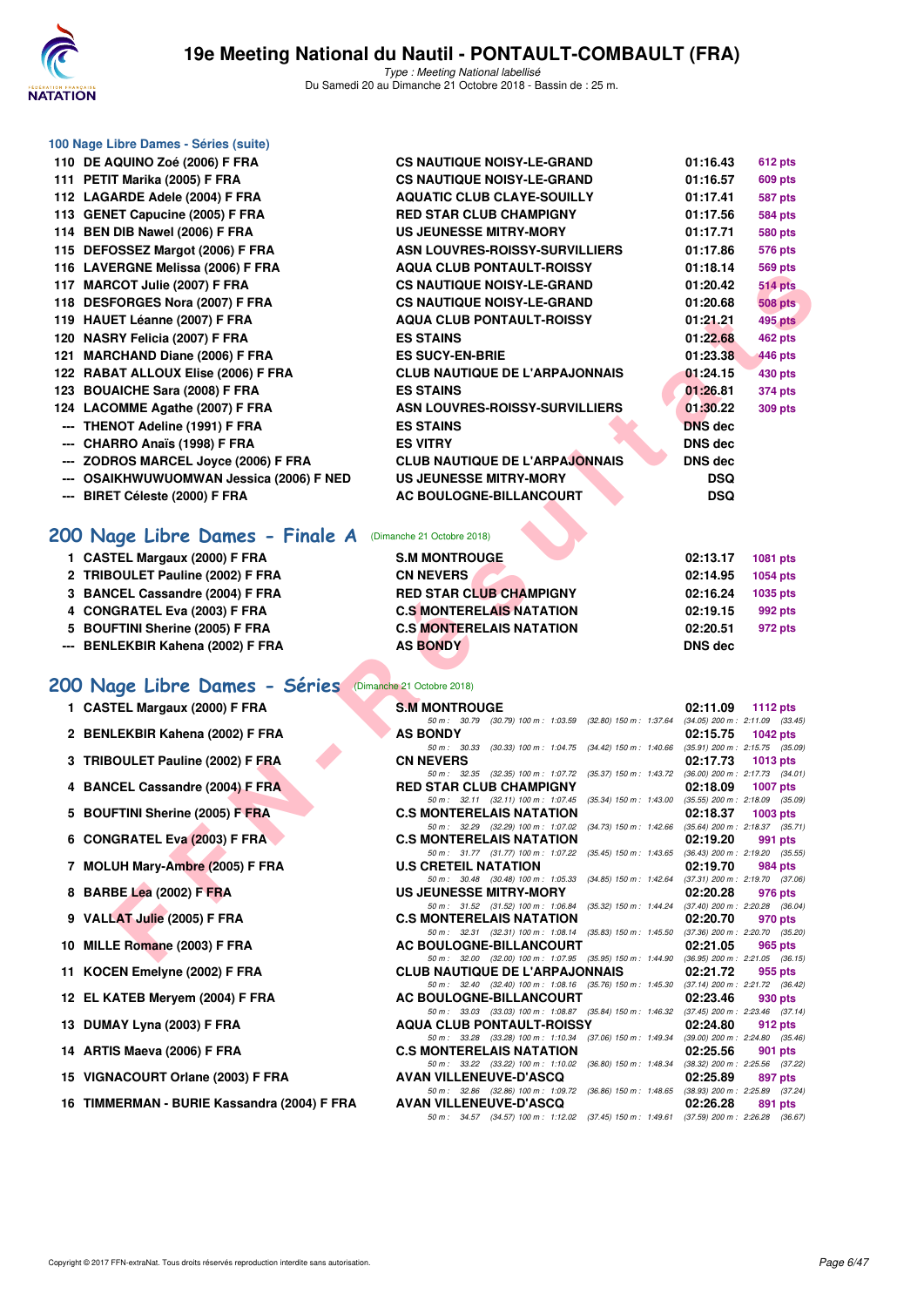

Type : Meeting National labellisé Du Samedi 20 au Dimanche 21 Octobre 2018 - Bassin de : 25 m.

| 200 Nage Libre Dames - Séries (suite) |  |  |  |
|---------------------------------------|--|--|--|
|---------------------------------------|--|--|--|

- 
- 
- 
- 
- 
- 22 PEREZ-MATEUS Clara (2003) F FRA
- 
- 
- 
- 
- 
- 
- 
- 
- 
- 
- 
- 
- --- ZODROS MARCEL Jovce (2006) F FRA
- **--- FRIANT Aurore (2005) F FRA**
- **--- OUARTI Ilyana (2003) F FRA JEANNE D'ARC DRANCY DSQ**

#### **[400 Nage Libre Dames - Finale A](http://www.ffnatation.fr/webffn/resultats.php?idact=nat&go=epr&idcpt=55747&idepr=4)** (Samedi 20 Octobre 2018)

- **1 MAILLE Ilona (2001) F FRA ES MASSY NATATION 04:25.44 1187 pts**
- **2 AMBRASS Lilou (2002) F FRA ES MASSY NATATION 04:28.02 1167 pts**
- **3 RODRIGUES Chloé (2003) F FRA ES VITRY 04:29.74 1153 pts**
- **4 BONDOUY Noah (2004) F FRA ES MASSY NATATION 04:32.03 1136 pts**
- **5 VASQUEZ Lucie (2004) F FRA ES MASSY NATATION 04:35.37 1110 pts**
- **6 OUARTI Ilyana (2003) F FRA JEANNE D'ARC DRANCY 04:37.71 1093 pts**

### **[400 Nage Libre Dames - Séries](http://www.ffnatation.fr/webffn/resultats.php?idact=nat&go=epr&idcpt=55747&idepr=4)** (Samedi 20 Octobre 2018)

| 1 AMBRASS Lilou (2002) F FRA       | <b>ES MASSY NATATION</b>        | 04:32.23 | 1134 pts        |
|------------------------------------|---------------------------------|----------|-----------------|
| 2 RODRIGUES Chloé (2003) F FRA     | <b>ES VITRY</b>                 | 04:32.72 | 1130 pts        |
| 3 BONDOUY Noah (2004) F FRA        | <b>ES MASSY NATATION</b>        | 04:34.16 | 1119 pts        |
| 4 OUARTI Ilyana (2003) F FRA       | <b>JEANNE D'ARC DRANCY</b>      | 04:38.32 | 1088 pts        |
| 5 MAILLE Ilona (2001) F FRA        | <b>ES MASSY NATATION</b>        | 04:41.38 | 1065 pts        |
| 6 VASQUEZ Lucie (2004) F FRA       | <b>ES MASSY NATATION</b>        | 04:42.13 | <b>1060 pts</b> |
| 7 DALLE Aliénor (2002) F FRA       | <b>S.M MONTROUGE</b>            | 04:44.42 | 1043 pts        |
| 8 DESBONNES Leha (2002) F FRA      | <b>ES MASSY NATATION</b>        | 04:45.66 | 1034 pts        |
| 9 LANGLAIS Lila (2000) F FRA       | <b>ES MASSY NATATION</b>        | 04:46.39 | 1028 pts        |
| 10 SIMOENS Lucille (2005) F FRA    | <b>ES MASSY NATATION</b>        | 04:46.80 | 1025 pts        |
| 11 BOUFTINI Sherine (2005) F FRA   | <b>C.S MONTERELAIS NATATION</b> | 04:48.00 | <b>1016 pts</b> |
| 12 ZIESENISS Milena (2004) F FRA   | <b>S.M MONTROUGE</b>            | 04:48.07 | <b>1016 pts</b> |
| 13 BOURNONVILLE Laura (2001) F FRA | <b>ES MASSY NATATION</b>        | 04:49.59 | 1005 pts        |
|                                    |                                 |          |                 |

| 17 GIBON Elisa (2005) F FRA                             | <b>NOGENT NATATION 94</b>                                                                                                                                                                                                | 02:26.41       | 889 pts                                    |
|---------------------------------------------------------|--------------------------------------------------------------------------------------------------------------------------------------------------------------------------------------------------------------------------|----------------|--------------------------------------------|
| 18 LETOCART Luna (2006) F FRA                           | 50 m: 34.28 (34.28) 100 m: 1:12.05 (37.77) 150 m: 1:49.84 (37.79) 200 m: 2:26.41 (36.57)<br><b>AQUA CLUB PONTAULT-ROISSY</b><br>50 m: 33.41 (33.41) 100 m: 1:11.40 (37.99) 150 m: 1:50.97 (39.57) 200 m: 2:27.15 (36.18) | 02:27.15       | 879 pts                                    |
| 19 BESNIER Sarah (2003) F FRA                           | <b>PROVINS NATATION</b>                                                                                                                                                                                                  | 02:27.77       | 871 pts                                    |
| 20 BOAMBA Katarina (2006) F FRA                         | 50 m: 33.91 (33.91) 100 m: 1:11.37 (37.46) 150 m: 1:50.46 (39.09) 200 m: 2:27.77 (37.31)<br><b>C.S MONTERELAIS NATATION</b>                                                                                              | 02:28.44       | 862 pts                                    |
| 21 NUINO Nawal (2007) F FRA                             | 50 m: 34.55 (34.55) 100 m: 1:12.40 (37.85) 150 m: 1:51.24 (38.84) 200 m: 2:28.44 (37.20)<br><b>C.S MONTERELAIS NATATION</b>                                                                                              | 02:29.04       | 854 pts                                    |
| 22 PEREZ-MATEUS Clara (2003) F FRA                      | 50 m: 34.77 (34.77) 100 m: 1:13.05 (38.28) 150 m: 1:51.71 (38.66) 200 m: 2:29.04 (37.33)<br><b>S.M MONTROUGE</b>                                                                                                         | 02:29.37       | 849 pts                                    |
|                                                         | 50 m: 33.45 (33.45) 100 m: 1:11.04 (37.59) 150 m: 1:50.95 (39.91) 200 m: 2:29.37 (38.42)                                                                                                                                 |                |                                            |
| 23 MORICELLY Clara (2006) F FRA                         | <b>AQUA CLUB PONTAULT-ROISSY</b><br>50 m: 34.78 (34.78) 100 m: 1:13.51 (38.73) 150 m: 1:52.36 (38.85) 200 m: 2:29.93 (37.57)                                                                                             | 02:29.93       | 842 pts                                    |
| 24 BROUILLARD Margaux (2005) F FRA                      | <b>AQUA CLUB PONTAULT-ROISSY</b>                                                                                                                                                                                         | 02:31.90       | 816 pts                                    |
| 25 CABANNE VERNERY Emma (2006) F FRA                    | 50 m: 36.20 (36.20) 100 m: 1:14.86 (38.66) 150 m: 1:54.45 (39.59) 200 m: 2:31.90 (37.45)<br><b>C.S MONTERELAIS NATATION</b>                                                                                              | 02:32.12       | 813 pts                                    |
| 26 LEMAIRE Lena (2005) F FRA                            | 50 m: 36.36 (36.36) 100 m: 1:14.73 (38.37) 150 m: 1:53.84 (39.11) 200 m: 2:32.12 (38.28)<br><b>AVAN VILLENEUVE-D'ASCQ</b>                                                                                                | 02:34.30       | 784 pts                                    |
|                                                         | 50 m: 35.48 (35.48) 100 m: 1:14.92 (39.44) 150 m: 1:55.42 (40.50) 200 m: 2:34.30 (38.88)                                                                                                                                 |                |                                            |
| 27 GUYON Daphné (2005) F FRA                            | <b>S.M MONTROUGE</b><br>50 m: 35.81 (35.81) 100 m: 1:14.94 (39.13) 150 m: 1:55.69                                                                                                                                        | 02:35.13       | 774 pts<br>(40.75) 200 m : 2:35.13 (39.44) |
| 28 HALADJIAN Léane (2005) F FRA                         | <b>AS EMERAINVILLE</b>                                                                                                                                                                                                   | 02:37.18       | 748 pts                                    |
| 29 LE BOZEC Lili (2005) F FRA                           | 50 m: 34.55 (34.55) 100 m: 1:15.45 (40.90) 150 m: 1:56.58 (41.13) 200 m: 2:37.18 (40.60)<br><b>U.S CRETEIL NATATION</b>                                                                                                  | 02:37.22       | 747 pts                                    |
|                                                         | 50 m: 36.00 (36.00) 100 m: 1:15.58 (39.58) 150 m: 1:57.17 (41.59) 200 m: 2:37.22 (40.05)                                                                                                                                 |                |                                            |
| 30 LARGE Johanna (2006) F FRA                           | <b>CLUB NAUTIQUE DE L'ARPAJONNAIS</b><br>50 m: 35.51 (35.51) 100 m: 1:17.38 (41.87) 150 m: 1:59.25 (41.87) 200 m: 2:37.42 (38.17)                                                                                        | 02:37.42       | 745 pts                                    |
| 31 LEVEAU Romane (2005) F FRA                           | <b>VILLIERS SPORTS JEUNESSE</b>                                                                                                                                                                                          | 02:39.62       | 717 pts                                    |
| 32 CHANE WAI Solene (2006) F FRA                        | 50 m: 36.95 (36.95) 100 m: 1:17.78 (40.83) 150 m: 1:59.61 (41.83) 200 m: 2:39.62 (40.01)<br>US JEUNESSE MITRY-MORY                                                                                                       | 02:39.88       | 714 pts                                    |
|                                                         | 50 m: 35.31 (35.31) 100 m: 1:15.21 (39.90) 150 m: 1:57.99 (42.78) 200 m: 2:39.88 (41.89)                                                                                                                                 |                |                                            |
| 33 CARNEL Julie (2006) F FRA                            | <b>P.V GRANDVILLIERS NATATION</b><br>50 m: 36.50 (36.50) 100 m: 1:17.23 (40.73) 150 m: 1:58.92 (41.69) 200 m: 2:39.95 (41.03)                                                                                            | 02:39.95       | <b>713 pts</b>                             |
| 34 ROLLIER Shaïnez (2007) F FRA                         | <b>JEANNE D'ARC DRANCY</b>                                                                                                                                                                                               | 02:51.48       | 579 pts                                    |
| --- ZODROS MARCEL Joyce (2006) F FRA                    | 50 m : 38.79 (38.79) 100 m : 1:23.74 (44.95) 150 m : 2:08.48 (44.74) 200 m : 2:51.48 (43.00)<br><b>CLUB NAUTIQUE DE L'ARPAJONNAIS</b>                                                                                    | <b>DNS</b> dec |                                            |
| --- FRIANT Aurore (2005) F FRA                          | US JEUNESSE MITRY-MORY                                                                                                                                                                                                   | <b>DNS dec</b> |                                            |
| --- OUARTI Ilyana (2003) F FRA                          | <b>JEANNE D'ARC DRANCY</b>                                                                                                                                                                                               | <b>DSQ</b>     |                                            |
| 00 Nage Libre Dames - Finale A (Samedi 20 Octobre 2018) |                                                                                                                                                                                                                          |                |                                            |
| 1 MAILLE IIona (2001) F FRA                             | <b>ES MASSY NATATION</b>                                                                                                                                                                                                 | 04:25.44       | 1187 pts                                   |
| 2 AMBRASS Lilou (2002) F FRA                            | <b>ES MASSY NATATION</b>                                                                                                                                                                                                 | 04:28.02       | <b>1167 pts</b>                            |
| 3 RODRIGUES Chloé (2003) F FRA                          | <b>ES VITRY</b>                                                                                                                                                                                                          | 04:29.74       | 1153 pts                                   |
| 4 BONDOUY Noah (2004) F FRA                             | <b>ES MASSY NATATION</b>                                                                                                                                                                                                 | 04:32.03       | <b>1136 pts</b>                            |
| 5 VASQUEZ Lucie (2004) F FRA                            | <b>ES MASSY NATATION</b>                                                                                                                                                                                                 | 04:35.37       | <b>1110 pts</b>                            |
| 6 OUARTI Ilyana (2003) F FRA                            | <b>JEANNE D'ARC DRANCY</b>                                                                                                                                                                                               | 04:37.71       | 1093 pts                                   |
| 00 Nage Libre Dames - Séries (Samedi 20 Octobre 2018)   |                                                                                                                                                                                                                          |                |                                            |
| 1 AMBRASS Lilou (2002) F FRA                            | <b>ES MASSY NATATION</b>                                                                                                                                                                                                 | 04:32.23       | <b>1134 pts</b>                            |
| 2 RODRIGUES Chloé (2003) F FRA                          | <b>ES VITRY</b>                                                                                                                                                                                                          | 04:32.72       | 1130 pts                                   |
| 3 BONDOUY Noah (2004) F FRA                             | <b>ES MASSY NATATION</b>                                                                                                                                                                                                 | 04:34.16       | 1119 pts                                   |
| 4 OUARTI Ilyana (2003) F FRA                            | <b>JEANNE D'ARC DRANCY</b>                                                                                                                                                                                               | 04:38.32       | 1088 pts                                   |
| 5 MAILLE Ilona (2001) F FRA                             | <b>ES MASSY NATATION</b>                                                                                                                                                                                                 | 04:41.38       | 1065 pts                                   |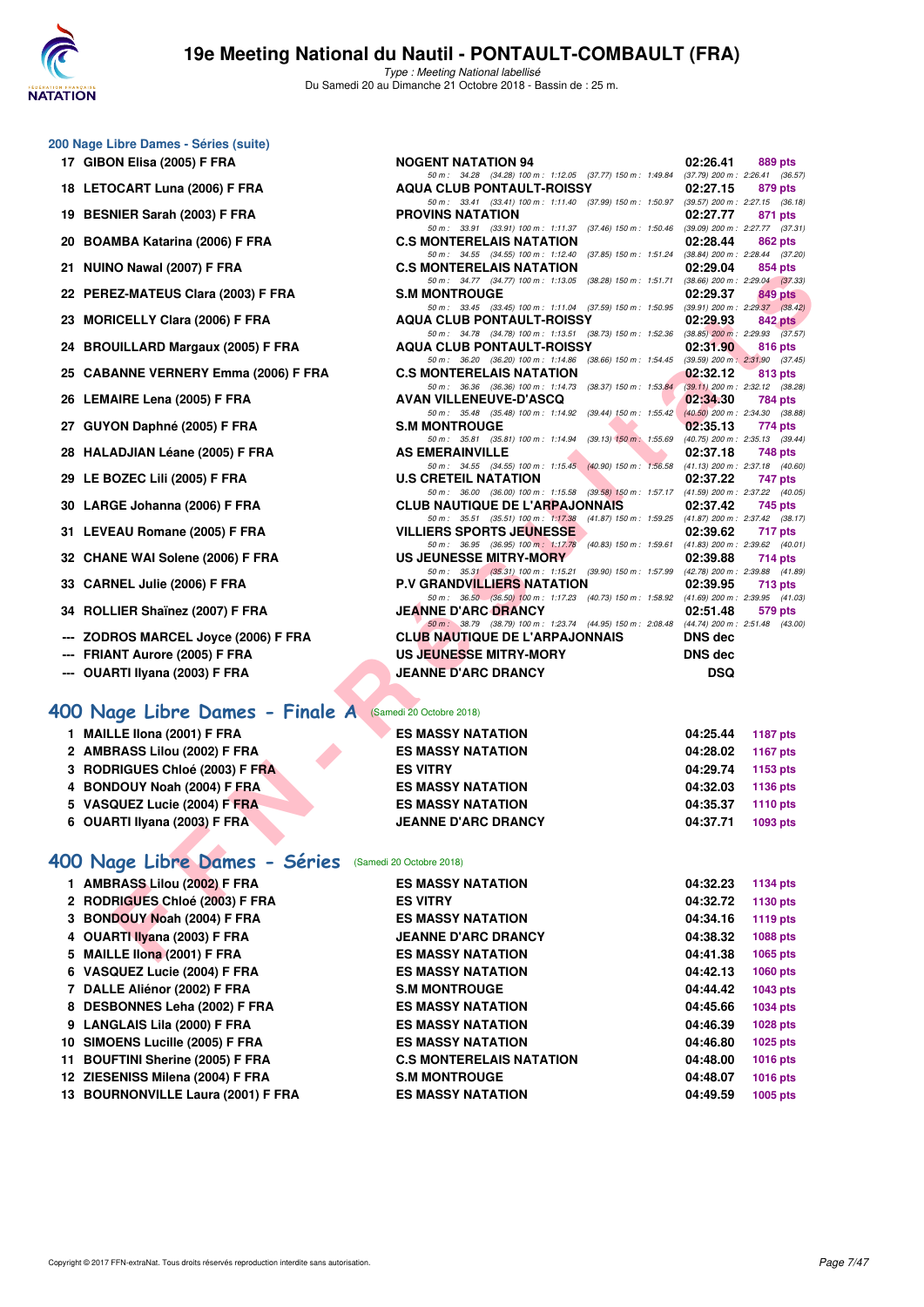

|     | 400 Nage Libre Dames - Séries (suite)                                                                                                                                                         |                                                                                                                                                                                                                                                                                        |                                                        |          |                                                                                                            |               |
|-----|-----------------------------------------------------------------------------------------------------------------------------------------------------------------------------------------------|----------------------------------------------------------------------------------------------------------------------------------------------------------------------------------------------------------------------------------------------------------------------------------------|--------------------------------------------------------|----------|------------------------------------------------------------------------------------------------------------|---------------|
|     | 14 DRUART Morgane (2003) F FRA                                                                                                                                                                | <b>AQUA CLUB PONTAULT-ROISSY</b>                                                                                                                                                                                                                                                       |                                                        | 04:49.89 | 1003 pts                                                                                                   |               |
|     | 15 LEBLANC Ines (2004) F FRA                                                                                                                                                                  | <b>ES STAINS</b>                                                                                                                                                                                                                                                                       |                                                        | 04:50.66 | 997 pts                                                                                                    |               |
|     | 16 CONGRATEL Eva (2003) F FRA                                                                                                                                                                 | <b>C.S MONTERELAIS NATATION</b>                                                                                                                                                                                                                                                        |                                                        | 04:56.47 | 956 pts                                                                                                    |               |
|     | 17 KOCEN Emelyne (2002) F FRA                                                                                                                                                                 | <b>CLUB NAUTIQUE DE L'ARPAJONNAIS</b>                                                                                                                                                                                                                                                  |                                                        | 04:56.55 | 955 pts                                                                                                    |               |
|     | 18 BARBE Lea (2002) F FRA                                                                                                                                                                     | <b>US JEUNESSE MITRY-MORY</b>                                                                                                                                                                                                                                                          |                                                        | 04:57.60 | 948 pts                                                                                                    |               |
|     | 19 EL KATEB Meryem (2004) F FRA                                                                                                                                                               | AC BOULOGNE-BILLANCOURT                                                                                                                                                                                                                                                                |                                                        | 04:58.14 | 944 pts                                                                                                    |               |
|     | 20 MASCARIN Olivia (2003) F FRA                                                                                                                                                               | <b>C.S MONTERELAIS NATATION</b>                                                                                                                                                                                                                                                        |                                                        | 04:59.46 | 935 pts                                                                                                    |               |
| 21. | <b>DECOMBLE Maelyss (2004) F FRA</b>                                                                                                                                                          | <b>CS NAUTIQUE NOISY-LE-GRAND</b>                                                                                                                                                                                                                                                      |                                                        | 05:00.10 | 931 pts                                                                                                    |               |
|     | 22 BANCEL Cassandre (2004) F FRA                                                                                                                                                              | <b>RED STAR CLUB CHAMPIGNY</b>                                                                                                                                                                                                                                                         |                                                        | 05:01.74 | 919 pts                                                                                                    |               |
|     | 23 LETOCART Luna (2006) F FRA                                                                                                                                                                 | <b>AQUA CLUB PONTAULT-ROISSY</b>                                                                                                                                                                                                                                                       |                                                        | 05:03.03 | <b>910 pts</b>                                                                                             |               |
|     | 24 VALLAT Julie (2005) F FRA                                                                                                                                                                  | <b>C.S MONTERELAIS NATATION</b>                                                                                                                                                                                                                                                        |                                                        | 05:03.94 | 904 pts                                                                                                    |               |
|     | 25 VIGNACOURT Orlane (2003) F FRA                                                                                                                                                             | <b>AVAN VILLENEUVE-D'ASCQ</b>                                                                                                                                                                                                                                                          |                                                        | 05:04.78 | 898 pts                                                                                                    |               |
|     | 26 TIMMERMAN - BURIE Kassandra (2004) F FRA                                                                                                                                                   | <b>AVAN VILLENEUVE-D'ASCQ</b>                                                                                                                                                                                                                                                          |                                                        | 05:05.13 | 896 pts                                                                                                    |               |
|     | 27 MARQUE Sara (2002) F FRA                                                                                                                                                                   | <b>SO ROSNY</b>                                                                                                                                                                                                                                                                        |                                                        | 05:05.17 | 896 pts                                                                                                    |               |
|     | 28 BOYER Charlotte (2000) F FRA                                                                                                                                                               | <b>PROVINS NATATION</b>                                                                                                                                                                                                                                                                |                                                        | 05:05.44 | 894 pts                                                                                                    |               |
|     | 29 KLIKAS Laure (2004) F FRA                                                                                                                                                                  | <b>LAGNY-SUR-MARNE NATATION</b>                                                                                                                                                                                                                                                        |                                                        | 05:12.43 | 847 pts                                                                                                    |               |
|     | 30 ARTIS Maeva (2006) F FRA                                                                                                                                                                   | <b>C.S MONTERELAIS NATATION</b>                                                                                                                                                                                                                                                        |                                                        | 05:13.50 | 840 pts                                                                                                    |               |
|     | 31 ALLIONE Clémence (2004) F FRA                                                                                                                                                              | <b>NOGENT NATATION 94</b>                                                                                                                                                                                                                                                              |                                                        | 05:16.33 | 821 pts                                                                                                    |               |
|     | 32 MAES Diane (2005) F FRA                                                                                                                                                                    | <b>RED STAR CLUB CHAMPIGNY</b>                                                                                                                                                                                                                                                         |                                                        | 05:16.74 | 819 pts                                                                                                    |               |
|     | 33 GIBON Elisa (2005) F FRA                                                                                                                                                                   | <b>NOGENT NATATION 94</b>                                                                                                                                                                                                                                                              |                                                        | 05:17.81 | 812 pts                                                                                                    |               |
|     | 34 NUINO Nawal (2007) F FRA                                                                                                                                                                   | <b>C.S MONTERELAIS NATATION</b>                                                                                                                                                                                                                                                        |                                                        | 05:20.39 | 795 pts                                                                                                    |               |
|     | 35 CABANNE VERNERY Emma (2006) F FRA                                                                                                                                                          | <b>C.S MONTERELAIS NATATION</b>                                                                                                                                                                                                                                                        |                                                        | 05:21.24 | <b>789 pts</b>                                                                                             |               |
|     | 36 BROUILLARD Margaux (2005) F FRA                                                                                                                                                            | <b>AQUA CLUB PONTAULT-ROISSY</b>                                                                                                                                                                                                                                                       |                                                        | 05:21.82 | <b>786 pts</b>                                                                                             |               |
|     | 37 BINGUE SIDIBE Lena (2006) F FRA                                                                                                                                                            | <b>JEANNE D'ARC DRANCY</b>                                                                                                                                                                                                                                                             |                                                        | 05:22.49 | 781 pts                                                                                                    |               |
|     | 38 FRIANT Aurore (2005) F FRA                                                                                                                                                                 | US JEUNESSE MITRY-MORY                                                                                                                                                                                                                                                                 |                                                        | 05:24.34 | 770 pts                                                                                                    |               |
|     | 39 GUYON Daphné (2005) F FRA                                                                                                                                                                  | <b>S.M MONTROUGE</b>                                                                                                                                                                                                                                                                   |                                                        | 05:24.41 | <b>769 pts</b>                                                                                             |               |
|     | 40 DURAN Chiara (2006) F FRA                                                                                                                                                                  | <b>NOGENT NATATION 94</b>                                                                                                                                                                                                                                                              |                                                        | 05:25.60 | 762 pts                                                                                                    |               |
|     | 41 LAPEYRE Eléna (2006) F FRA                                                                                                                                                                 | <b>CS NAUTIQUE NOISY-LE-GRAND</b>                                                                                                                                                                                                                                                      |                                                        | 05:39.31 | 678 pts                                                                                                    |               |
|     | 42 ALLIONE Elise (2006) F FRA                                                                                                                                                                 | <b>NOGENT NATATION 94</b>                                                                                                                                                                                                                                                              |                                                        | 05:44.40 | <b>648 pts</b>                                                                                             |               |
|     | 43 LELEU Elodie (2006) F FRA                                                                                                                                                                  | <b>NOGENT NATATION 94</b>                                                                                                                                                                                                                                                              |                                                        | 05:45.07 | 644 pts                                                                                                    |               |
|     | 44 PORCHER Pauline (2006) F FRA                                                                                                                                                               | <b>NOGENT NATATION 94</b>                                                                                                                                                                                                                                                              |                                                        | 06:12.30 | 497 pts                                                                                                    |               |
|     | 45 GARNIER Apolline (2006) F FRA                                                                                                                                                              | <b>NOGENT NATATION 94</b>                                                                                                                                                                                                                                                              |                                                        | 06:20.60 | 455 pts                                                                                                    |               |
|     | --- THOMAS Carla (2006) F FRA                                                                                                                                                                 | <b>CS NAUTIQUE NOISY-LE-GRAND</b>                                                                                                                                                                                                                                                      |                                                        | DSQ      |                                                                                                            |               |
|     |                                                                                                                                                                                               |                                                                                                                                                                                                                                                                                        |                                                        |          |                                                                                                            |               |
|     | 800 Nage Libre Dames - Séries                                                                                                                                                                 | (Dimanche 21 Octobre 2018)                                                                                                                                                                                                                                                             |                                                        |          |                                                                                                            |               |
|     | 1 CASTEL Margaux (2000) F FRA                                                                                                                                                                 | <b>S.M MONTROUGE</b>                                                                                                                                                                                                                                                                   |                                                        | 09:22.90 | <b>1112 pts</b>                                                                                            |               |
|     | 50 m: 31.32 (31.32) 100 m: 1:05.50 (34.18) 150 m: 1:40.55<br>450 m : 5:14.33 (35.42) 500 m : 5:50.09 (35.76) 550 m : 6:25.96                                                                  | (35.05) 200 m : 2:16.02<br>$(35.47)$ 250 m : 2:51.61<br>(35.59) 300 m : 3:27.12<br>(35.87) 600 m : 7:01.52 (35.56) 650 m : 7:37.48<br>$(35.96)$ 700 m : 8:13.31                                                                                                                        | $(35.51)$ 350 m : 4:03.53<br>$(35.83)$ 750 m : 8:49.03 |          | $(36.41)$ 400 m : 4:38.91<br>$(35.72)$ 800 m : 9:22.90                                                     | (3)<br>(3)    |
|     | 2 OUARTI Ilyana (2003) F FRA                                                                                                                                                                  | <b>JEANNE D'ARC DRANCY</b>                                                                                                                                                                                                                                                             |                                                        | 09:29.54 | <b>1087 pts</b>                                                                                            |               |
|     | 50 m: 32.40 (32.40) 100 m: 1:07.32 (34.92) 150 m: 1:43.45<br>450 m : 5:20.21 (35.65) 500 m : 5:56.39 (36.18) 550 m : 6:32.20                                                                  | (36.13) 200 m: 2:19.75 (36.30) 250 m: 2:56.00 (36.25) 300 m: 3:32.34<br>(35.81) 600 m: 7:08.52 (36.32) 650 m: 7:44.90 (36.38) 700 m: 8:20.79                                                                                                                                           |                                                        |          | (36.34) 350 m: 4:08.28 (35.94) 400 m: 4:44.56 (3<br>(35.89) 750 m : 8:56.72 (35.93) 800 m : 9:29.54        | (3)           |
|     | 3 BOUFTINI Sherine (2005) F FRA                                                                                                                                                               | <b>C.S MONTERELAIS NATATION</b>                                                                                                                                                                                                                                                        |                                                        | 09:33.83 | 1071 pts                                                                                                   |               |
|     | $(33.22)$ 100 m : 1:08.81 $(35.59)$ 150 m : 1:44.96<br>50 m : 33.22<br>450 m : 5:20.82 (35.85) 500 m : 5:57.13 (36.31) 550 m : 6:33.25                                                        | $\begin{array}{cccc} (36.15) \ 200 \ m \colon \ 2.21.20 \quad \ (36.24) \ 250 \ m \colon \ 2.57.15 \quad \ (35.95) \ 300 \ m \colon \ 3.32.73 \\ (36.12) \ 600 \ m \colon \ 7.09.70 \quad \ (36.45) \ 650 \ m \colon \ 7.46.07 \quad \ (36.37) \ 700 \ m \colon \ 8.22.36 \end{array}$ |                                                        |          | (35.58) 350 m : 4:08.80 (36.07) 400 m : 4:44.97 (36)<br>(36.29) 750 m : 8:58.67 (36.31) 800 m : 9:33.83    | (35)          |
|     | 4 LENOIR Melanie (2006) F FRA                                                                                                                                                                 | <b>C.S MONTERELAIS NATATION</b>                                                                                                                                                                                                                                                        |                                                        | 09:44.50 | 1032 pts                                                                                                   |               |
|     | 50 m: 33.51 (33.51) 100 m: 1:09.27 (35.76) 150 m: 1:45.45<br>450 m : 5:26.95 (36.96) 500 m : 6:03.96 (37.01) 550 m : 6:41.06                                                                  | (36.18) 200 m : 2:22.34 (36.89) 250 m : 2:59.17 (36.83) 300 m : 3:36.63<br>$(37.10)$ 600 m : 7:18.49 $(37.43)$ 650 m : 7:55.70 $(37.21)$ 700 m : 8:33.38                                                                                                                               |                                                        |          | (37.46) 350 m : 4:13.42 (36.79) 400 m : 4:49.99<br>(37.68) 750 m : 9:10.19 (36.81) 800 m : 9:44.50         | (3)<br>$(3 -$ |
|     | 5 ZIESENISS Milena (2004) F FRA                                                                                                                                                               | <b>S.M MONTROUGE</b>                                                                                                                                                                                                                                                                   |                                                        | 09:45.57 | 1028 pts                                                                                                   |               |
|     | $\begin{array}{cccc} 50\,m: & 34.06 & (34.06) & 100\,m: & 1.09.94 & (35.88) & 150\,m: & 1.46.34 \\ 450\,m: & 5.26.94 & (36.60) & 500\,m: & 6.03.99 & (37.05) & 550\,m: & 6.41.31 \end{array}$ | (36.40) 200 m : 2:22.94 (36.60) 250 m : 2:59.77 (36.83) 300 m : 3:36.53<br>$(37.32)$ 600 m : 7:18.78 $(37.47)$ 650 m : 7:56.41 $(37.63)$ 700 m : 8:32.88                                                                                                                               |                                                        |          | (36.76) 350 m : 4:13.51 (36.98) 400 m : 4:50.34 (3)<br>(36.47) 750 m : 9:09.94 (37.06) 800 m : 9:45.57 (3: |               |
|     | $C$ CL KATED Monton (0004) E EDA                                                                                                                                                              | AO BOULOONE BULLANOOURT                                                                                                                                                                                                                                                                |                                                        | 00.50.80 | 07c                                                                                                        |               |

### **[800 Nage Libre Dames - Séries](http://www.ffnatation.fr/webffn/resultats.php?idact=nat&go=epr&idcpt=55747&idepr=5)** (Dimanche 21 Octobre 2018)

|                          | 1 CASTEL Margaux (2000) F FRA                                                                                                |  | <b>S.M MONTROUGE</b>                                                                                                                               | 09:22.90                                                                                                                                                                     | 1112 pts                  |                     |
|--------------------------|------------------------------------------------------------------------------------------------------------------------------|--|----------------------------------------------------------------------------------------------------------------------------------------------------|------------------------------------------------------------------------------------------------------------------------------------------------------------------------------|---------------------------|---------------------|
|                          | 50 m: 31.32 (31.32) 100 m: 1:05.50 (34.18) 150 m: 1:40.55<br>450 m : 5:14.33 (35.42) 500 m : 5:50.09 (35.76) 550 m : 6:25.96 |  | (35.87) 600 m : 7:01.52 (35.56) 650 m : 7:37.48 (35.96) 700 m : 8:13.31                                                                            | (35.05) 200 m : 2:16.02 (35.47) 250 m : 2:51.61 (35.59) 300 m : 3:27.12 (35.51) 350 m : 4:03.53<br>$(35.83)$ 750 m : 8:49.03 $(35.72)$ 800 m : 9:22.90                       | $(36.41)$ 400 m : 4:38.91 | (35, 38)<br>(33.87) |
|                          | 2 OUARTI Ilyana (2003) F FRA                                                                                                 |  | <b>JEANNE D'ARC DRANCY</b>                                                                                                                         | 09:29.54                                                                                                                                                                     | <b>1087 pts</b>           |                     |
|                          | 50 m: 32.40 (32.40) 100 m: 1:07.32 (34.92) 150 m: 1:43.45<br>450 m : 5:20.21 (35.65) 500 m : 5:56.39 (36.18) 550 m : 6:32.20 |  | (35.81) 600 m : 7:08.52 (36.32) 650 m : 7:44.90 (36.38) 700 m : 8:20.79                                                                            | (36.13) 200 m : 2:19.75 (36.30) 250 m : 2:56.00 (36.25) 300 m : 3:32.34 (36.34) 350 m : 4:08.28 (35.94) 400 m : 4:44.56<br>(35.89) 750 m : 8:56.72 (35.93) 800 m : 9:29.54   |                           | (36.28)<br>(32.82)  |
|                          | 3 BOUFTINI Sherine (2005) F FRA                                                                                              |  | <b>C.S MONTERELAIS NATATION</b>                                                                                                                    | 09:33.83                                                                                                                                                                     | <b>1071 pts</b>           |                     |
|                          | 50 m: 33.22 (33.22) 100 m: 1:08.81 (35.59) 150 m: 1:44.96<br>450 m : 5:20.82 (35.85) 500 m : 5:57.13 (36.31) 550 m : 6:33.25 |  | (36.15) 200 m: 2:21.20 (36.24) 250 m: 2:57.15 (35.95) 300 m: 3:32.73<br>(36.12) 600 m : 7:09.70 (36.45) 650 m : 7:46.07 (36.37) 700 m : 8:22.36    | $(35.58)$ 350 m : 4:08.80 $(36.07)$ 400 m : 4:44.97<br>(36.29) 750 m : 8:58.67 (36.31) 800 m : 9:33.83                                                                       |                           | (36.17)<br>(35.16)  |
|                          | 4 LENOIR Melanie (2006) F FRA                                                                                                |  | <b>C.S MONTERELAIS NATATION</b>                                                                                                                    | 09:44.50                                                                                                                                                                     | <b>1032 pts</b>           |                     |
|                          | 50 m: 33.51 (33.51) 100 m: 1:09.27 (35.76) 150 m: 1:45.45<br>450 m : 5:26.95 (36.96) 500 m : 6:03.96 (37.01) 550 m : 6:41.06 |  | (36.18) 200 m : 2:22.34 (36.89) 250 m : 2:59.17 (36.83) 300 m : 3:36.63<br>(37.10) 600 m : 7:18.49 (37.43) 650 m : 7:55.70 (37.21) 700 m : 8:33.38 | $(37.46)$ 350 m : 4:13.42 $(36.79)$ 400 m : 4:49.99<br>$(37.68)$ 750 m : 9:10.19 $(36.81)$ 800 m : 9:44.50                                                                   |                           | (36.57)<br>(34.31)  |
|                          | 5 ZIESENISS Milena (2004) F FRA                                                                                              |  | <b>S.M MONTROUGE</b>                                                                                                                               | 09:45.57                                                                                                                                                                     | <b>1028 pts</b>           |                     |
|                          | 50 m: 34.06 (34.06) 100 m: 1:09.94 (35.88) 150 m: 1:46.34<br>450 m : 5:26.94 (36.60) 500 m : 6:03.99 (37.05) 550 m : 6:41.31 |  | (36.40) 200 m: 2:22.94 (36.60) 250 m: 2:59.77 (36.83) 300 m: 3:36.53<br>(37.32) 600 m : 7:18.78 (37.47) 650 m : 7:56.41 (37.63) 700 m : 8:32.88    | (36.76) 350 m : 4:13.51 (36.98) 400 m : 4:50.34<br>(36.47) 750 m : 9:09.94 (37.06) 800 m : 9:45.57                                                                           |                           | (36, 83)<br>(35.63) |
|                          |                                                                                                                              |  |                                                                                                                                                    |                                                                                                                                                                              |                           |                     |
|                          | 6 EL KATEB Meryem (2004) F FRA                                                                                               |  | AC BOULOGNE-BILLANCOURT                                                                                                                            | 09:59.89                                                                                                                                                                     | 976 pts                   |                     |
|                          | 50 m: 33.83 (33.83) 100 m: 1:10.46 (36.63) 150 m: 1:48.08<br>450 m : 5:35.64 (37.99) 500 m : 6:14.02 (38.38) 550 m : 6:52.08 |  | (37.62) 200 m : 2:26.23 (38.15) 250 m : 3:03.93 (37.70) 300 m : 3:41.98<br>(38.06) 600 m : 7:30.14 (38.06) 650 m : 8:08.24 (38.10) 700 m : 8:46.12 | $(38.05)$ 350 m : 4:19.80 $(37.82)$ 400 m : 4:57.65<br>(37.88) 750 m : 9:23.76 (37.64) 800 m : 9:59.89                                                                       |                           |                     |
|                          | 7 MASCARIN Olivia (2003) F FRA                                                                                               |  | <b>C.S MONTERELAIS NATATION</b>                                                                                                                    | 10:09.15                                                                                                                                                                     | 944 pts                   | (37.85)<br>(36.13)  |
|                          | 50 m: 33.94 (33.94) 100 m: 1:10.72 (36.78) 150 m: 1:48.47<br>450 m : 5:39.83 (38.97) 500 m : 6:18.90 (39.07) 550 m : 6:57.50 |  | (37.75) 200 m : 2:27.06 (38.59) 250 m : 3:05.71 (38.65) 300 m : 3:43.88<br>(38.60) 600 m : 7:35.89 (38.39) 650 m : 8:15.22 (39.33) 700 m : 8:54.42 | $(38.17)$ 350 m : 4:22.10 $(38.22)$ 400 m : 5:00.86<br>(39.20) 750 m : 9:32.23 (37.81) 800 m : 10:09.15                                                                      |                           | (38.76)<br>(36.92)  |
|                          | 8 BROUILLARD Margaux (2005) F FRA                                                                                            |  | <b>AQUA CLUB PONTAULT-ROISSY</b>                                                                                                                   | 10:38.97                                                                                                                                                                     | 842 pts                   |                     |
|                          | 50 m: 37.58 (37.58) 100 m: 1:17.07 (39.49) 150 m: 1:57.18<br>450 m: 5:58.41 (40.87) 500 m: 6:38.97 (40.56) 550 m: 7:19.47    |  | (40.11) 200 m: 2:36.81 (39.63) 250 m: 3:16.92 (40.11) 300 m: 3:57.15<br>(40.50) 600 m: 7:59.83 (40.36) 650 m: 8:40.41 (40.58) 700 m: 9:20.78       | (40.23) 350 m : 4:36.98 (39.83) 400 m : 5:17.54<br>(40.37) 750 m : 10:00.81 (40.03) 800 m : 10:38.97                                                                         |                           | (40.56)<br>(38.16)  |
|                          | 9 ALLIONE Clémence (2004) F FRA                                                                                              |  | <b>NOGENT NATATION 94</b>                                                                                                                          | 10:45.27                                                                                                                                                                     | 821 pts                   |                     |
| $50 \text{ m}$ : $35.81$ | $(35.81)$ 100 m : 1:15.23 $(39.42)$ 150 m : 1:55.62<br>450 m: 6:02.32 (41.05) 500 m: 6:42.96 (40.64) 550 m: 7:23.87          |  | (40.91) 600 m: 8:04.61 (40.74) 650 m: 8:45.30 (40.69) 700 m: 9:25.73                                                                               | (40.39) 200 m : 2:36.49 (40.87) 250 m : 3:17.55 (41.06) 300 m : 3:58.83 (41.28) 350 m : 4:39.97 (41.14) 400 m : 5:21.27<br>(40.43) 750 m : 10:06.29 (40.56) 800 m : 10:45.27 |                           | (41.30)<br>(38.98)  |
|                          | 10 CABANNE VERNERY Emma (2006) F FRA                                                                                         |  | <b>C.S MONTERELAIS NATATION</b>                                                                                                                    | 10:56.86                                                                                                                                                                     | 784 pts                   |                     |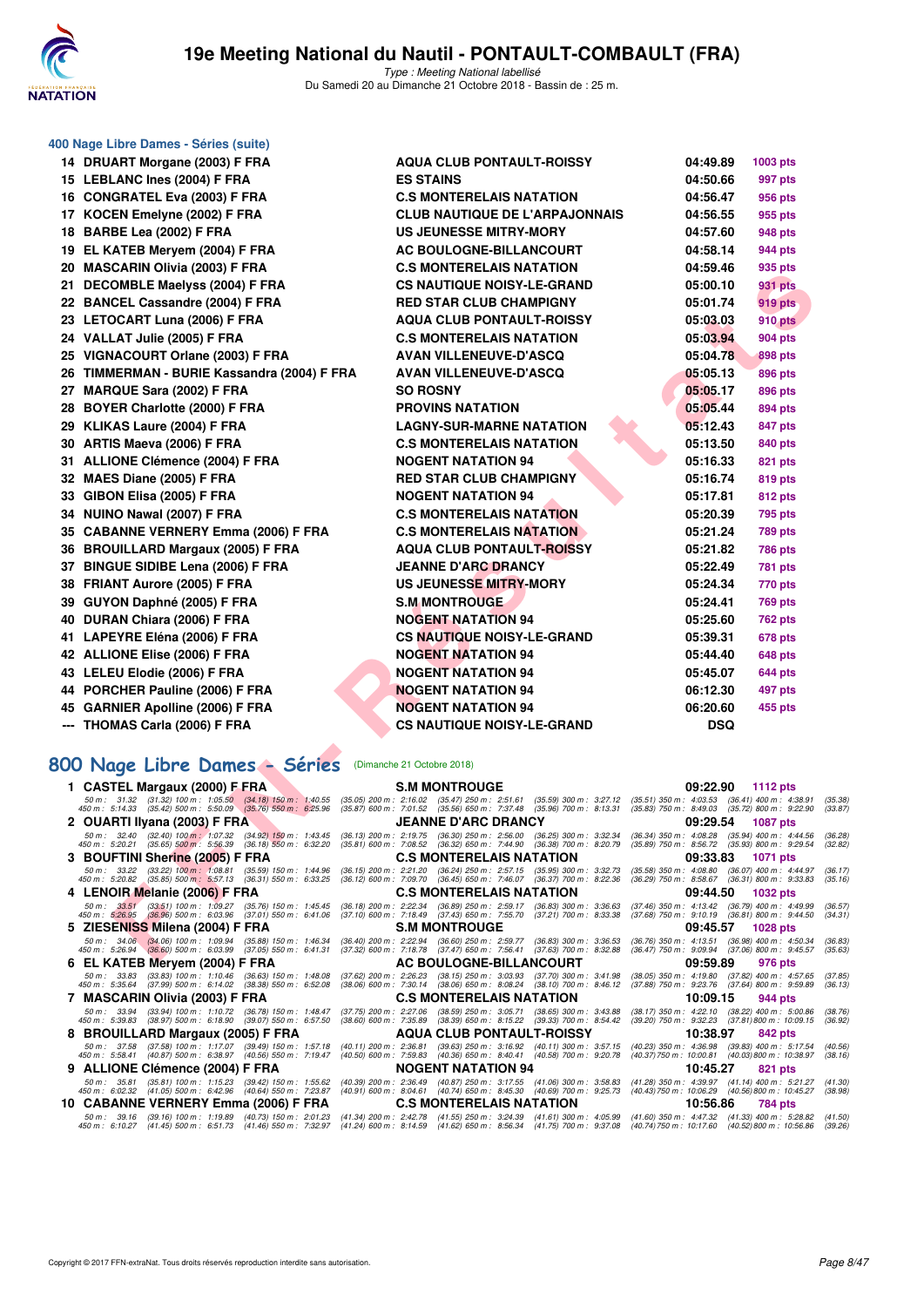

| 800 Nage Libre Dames - Séries (suite)                                                                                                                                                                                             |                                                         |          |                                                                             |
|-----------------------------------------------------------------------------------------------------------------------------------------------------------------------------------------------------------------------------------|---------------------------------------------------------|----------|-----------------------------------------------------------------------------|
| 11 FAULCON Clara (2006) F FRA                                                                                                                                                                                                     | <b>LA SAINT MANDEENNE</b>                               | 11:46.40 | 634 pts                                                                     |
| 50 m: 38.63 (38.63) 100 m: 1:21.33 (42.70) 150 m: 2:06.03 (44.70) 200 m: 2:50.18 (44.15) 250 m: 3:34.72 (44.54) 300 m: 4:20.60<br>450 m: 6:36.88 (45.34) 500 m: 7:21.60 (44.72) 550 m: 8:06.91 (45.31) 600 m: 8:52.03 (45.12) 650 | $(45.88)$ 350 m : 5:05.87<br>$(44.63)$ 750 m : 11:04.65 |          | $(45.27)$ 400 m : 5:51.54<br>(45.67)<br>(43.48) 800 m : 11:46.40<br>(41.75) |
| 50 Dos Dames - Finale A 16 ans et plus (Samedi 20 Octobre 2018)                                                                                                                                                                   |                                                         |          |                                                                             |
| 1 BOTAS Salomé (2000) F FRA                                                                                                                                                                                                       | <b>RED STAR CLUB CHAMPIGNY</b>                          | 00:29.12 | <b>1238 pts</b>                                                             |
| 2 PACOURET Charlotte (1996) F FRA                                                                                                                                                                                                 | <b>RED STAR CLUB CHAMPIGNY</b>                          | 00:29.41 | <b>1221 pts</b>                                                             |
| 3 OUENNICHE Rim (1999) F TUN                                                                                                                                                                                                      | <b>U.S CRETEIL NATATION</b>                             | 00:29.64 | <b>1208 pts</b>                                                             |
| 4 HOCQUARD Margaux (2002) F FRA                                                                                                                                                                                                   | <b>RED STAR CLUB CHAMPIGNY</b>                          | 00:31.70 | <b>1093 pts</b>                                                             |
| 5 KNOPF Ornella (1999) F FRA                                                                                                                                                                                                      | <b>AS BONDY</b>                                         | 00:31.90 | <b>1082 pts</b>                                                             |
|                                                                                                                                                                                                                                   |                                                         |          |                                                                             |
| 50 Dos Dames - Finale B 14-15 ans (Samedi 20 Octobre 2018)                                                                                                                                                                        |                                                         |          |                                                                             |
| 1 BONDOUY Noah (2004) F FRA                                                                                                                                                                                                       | <b>ES MASSY NATATION</b>                                | 00:31.08 | <b>1127 pts</b>                                                             |
| 2 LAFORGE Juliette (2004) F FRA                                                                                                                                                                                                   | US JEUNESSE MITRY-MORY                                  | 00:31.85 | 1085 pts                                                                    |
| 3 LAPORTE Noémie (2004) F FRA                                                                                                                                                                                                     | <b>AS EMERAINVILLE</b>                                  | 00:32.51 | 1050 pts                                                                    |
| 4 COUDERT Lucile (2004) F FRA                                                                                                                                                                                                     | AC BOULOGNE-BILLANCOURT                                 | 00:32.94 | <b>1027 pts</b>                                                             |
| 5 LE HIR Margaux (2004) F FRA                                                                                                                                                                                                     | <b>RED STAR CLUB CHAMPIGNY</b>                          | 00:34.07 | 968 pts                                                                     |
| 6 PEYSSONNEL Emma (2005) F FRA                                                                                                                                                                                                    | <b>SO ROSNY</b>                                         | 00:35.89 | 878 pts                                                                     |
|                                                                                                                                                                                                                                   |                                                         |          |                                                                             |
| 50 Dos Dames - Finale C 11-13 ans (Samedi 20 Octobre 2018)                                                                                                                                                                        |                                                         |          |                                                                             |
| 1 BINGUE SIDIBE Lena (2006) F FRA                                                                                                                                                                                                 | <b>JEANNE D'ARC DRANCY</b>                              | 00:34.29 | 957 pts                                                                     |
| 2 BOUCHER Camille (2006) F FRA                                                                                                                                                                                                    | <b>AS BONDY</b>                                         | 00:35.59 | 892 pts                                                                     |
| 3 ARTIS Maeva (2006) F FRA                                                                                                                                                                                                        | <b>C.S MONTERELAIS NATATION</b>                         | 00:37.41 | 805 pts                                                                     |
| 4 DURAN Chiara (2006) F FRA                                                                                                                                                                                                       | <b>NOGENT NATATION 94</b>                               | 00:37.42 | 805 pts                                                                     |
| 5 FORTE-BERGOIN Abygaelle (2007) F FRA                                                                                                                                                                                            | <b>C.S MONTERELAIS NATATION</b>                         | 00:37.68 | <b>793 pts</b>                                                              |
| 6 LARGE Johanna (2006) F FRA                                                                                                                                                                                                      | <b>CLUB NAUTIQUE DE L'ARPAJONNAIS</b>                   | 00:37.93 | 781 pts                                                                     |
|                                                                                                                                                                                                                                   |                                                         |          |                                                                             |
| 50 Dos Dames - Barrage Finales 16 ans et plus (Samedi 20 Octobre 2018)                                                                                                                                                            |                                                         |          |                                                                             |
| 1 DEL'HOMME Laurine (1997) F FRA                                                                                                                                                                                                  | <b>ES MASSY NATATION</b>                                | 00:29.33 | <b>1226 pts</b>                                                             |
| 2 DESNOYERS Chloé (2001) F FRA                                                                                                                                                                                                    | <b>JEANNE D'ARC DRANCY</b>                              | 00:30.89 | 1138 pts                                                                    |
|                                                                                                                                                                                                                                   |                                                         |          |                                                                             |
| 50 Dos Dames - Séries<br>(Samedi 20 Octobre 2018)                                                                                                                                                                                 |                                                         |          |                                                                             |
| 1 ZIVANOVIC Aleksandra (2004) F FRA                                                                                                                                                                                               | <b>ES STAINS</b>                                        | 00:29.33 | <b>1226 pts</b>                                                             |
| 2 PACOURET Charlotte (1996) F FRA                                                                                                                                                                                                 | <b>RED STAR CLUB CHAMPIGNY</b>                          | 00:29.56 | <b>1212 pts</b>                                                             |
| 3 BOTAS Salomé (2000) F FRA                                                                                                                                                                                                       | <b>RED STAR CLUB CHAMPIGNY</b>                          | 00:29.88 | 1194 pts                                                                    |
| 4 OUENNICHE Rim (1999) F TUN                                                                                                                                                                                                      | <b>U.S CRETEIL NATATION</b>                             | 00:30.15 | <b>1179 pts</b>                                                             |
| 5 HOCQUARD Margaux (2002) F FRA                                                                                                                                                                                                   | <b>RED STAR CLUB CHAMPIGNY</b>                          | 00:30.37 | <b>1167 pts</b>                                                             |
| 6 KNOPF Ornella (1999) F FRA                                                                                                                                                                                                      | <b>AS BONDY</b>                                         | 00:30.88 | 1138 pts                                                                    |
| 7 ALFAIZ Lola (1995) F FRA                                                                                                                                                                                                        | <b>U.S CRETEIL NATATION</b>                             | 00:30.89 | 1138 pts                                                                    |
| 8 DESNOYERS Chloé (2001) F FRA                                                                                                                                                                                                    | <b>JEANNE D'ARC DRANCY</b>                              | 00:30.95 | <b>1134 pts</b>                                                             |
| 8 DEL'HOMME Laurine (1997) F FRA                                                                                                                                                                                                  | <b>ES MASSY NATATION</b>                                | 00:30.95 | 1134 pts                                                                    |
| 10 BARBOUCH Inès (2001) F FRA                                                                                                                                                                                                     | <b>ES VITRY</b>                                         | 00:31.04 | <b>1129 pts</b>                                                             |
| 11 ALMEIDA Léana (2001) F FRA                                                                                                                                                                                                     | <b>ES MASSY NATATION</b>                                | 00:31.12 | <b>1125 pts</b>                                                             |
| 12 RODRIGUES Chloé (2003) F FRA                                                                                                                                                                                                   | <b>ES VITRY</b>                                         | 00:31.17 | <b>1122 pts</b>                                                             |
| 13 MARCHAND Sofia (2002) F FRA                                                                                                                                                                                                    | <b>PROVINS NATATION</b>                                 | 00:31.63 | 1097 pts                                                                    |
| 14 MAILLE IIona (2001) F FRA                                                                                                                                                                                                      | <b>ES MASSY NATATION</b>                                | 00:31.86 | 1085 pts                                                                    |
| 15 FIGUEIREDO Mariana (2000) F FRA                                                                                                                                                                                                | <b>JEANNE D'ARC DRANCY</b>                              | 00:31.88 | <b>1084 pts</b>                                                             |
| 16 BONDOUY Noah (2004) F FRA                                                                                                                                                                                                      | <b>ES MASSY NATATION</b>                                | 00:31.94 | 1080 pts                                                                    |
| 17 RAYNERT Maud (1998) F FRA                                                                                                                                                                                                      | ES MASSY NATATION                                       | 00:31.95 | 1080 pts                                                                    |
| 18 LAFORGE Juliette (2004) F FRA                                                                                                                                                                                                  | <b>US JEUNESSE MITRY-MORY</b>                           | 00:32.13 | <b>1070 pts</b>                                                             |
| 19 LAPORTE Noémie (2004) F FRA                                                                                                                                                                                                    | <b>AS EMERAINVILLE</b>                                  | 00:32.29 | 1061 pts                                                                    |
| 20 GUILLON Marion (1997) F FRA                                                                                                                                                                                                    | <b>CN NEVERS</b>                                        | 00:32.60 | 1045 pts                                                                    |
| 21 BARBE Lea (2002) F FRA                                                                                                                                                                                                         | <b>US JEUNESSE MITRY-MORY</b>                           | 00:32.62 | <b>1044 pts</b>                                                             |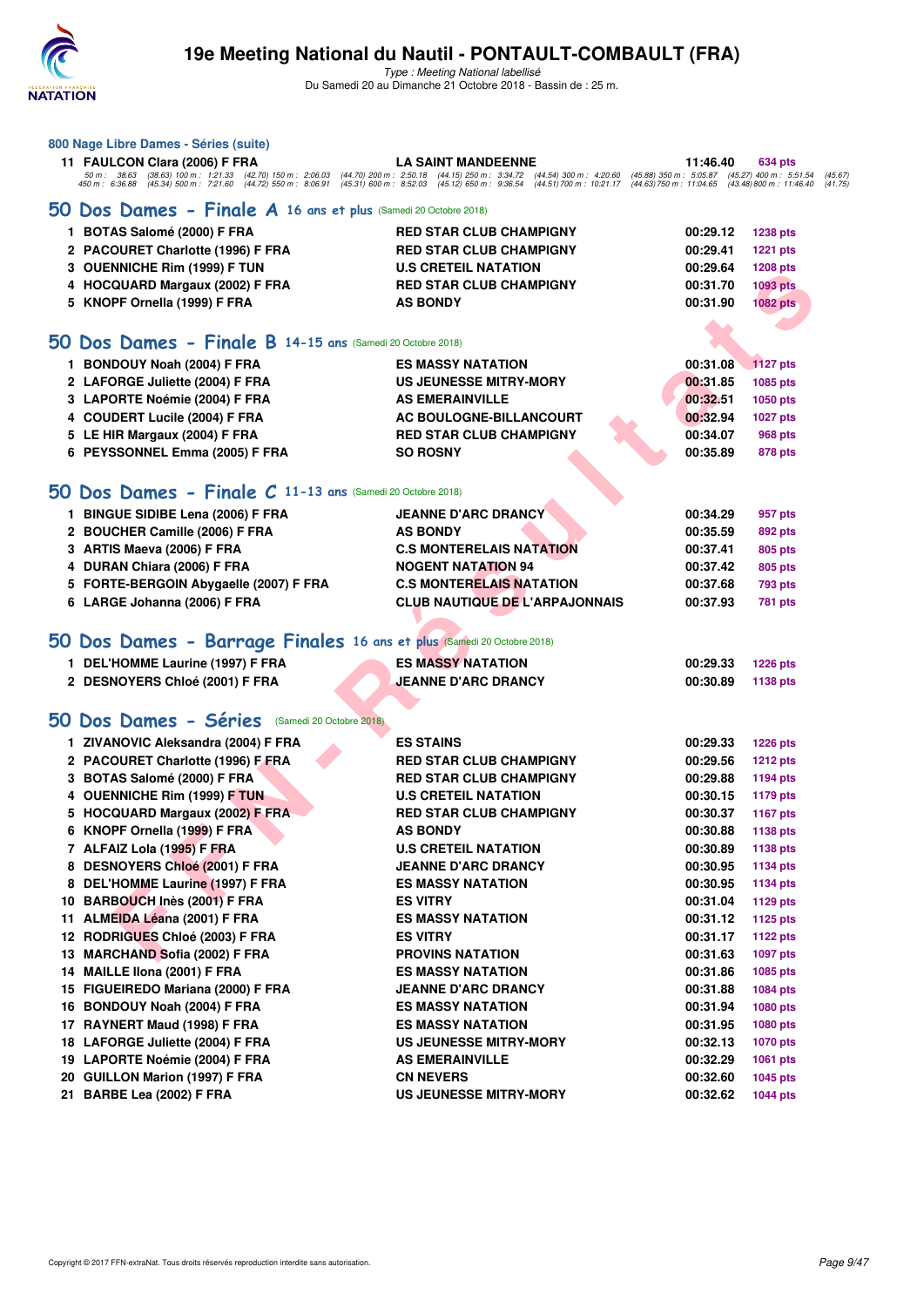

**50 Dos Dames - Séries (suite)**

Type : Meeting National labellisé Du Samedi 20 au Dimanche 21 Octobre 2018 - Bassin de : 25 m.

|     | 22 GRAS Morgane (2001) F FRA              | <b>AQUA CLUB PONTAULT-ROISSY</b>      | 00:33.11       | 1018 pts       |
|-----|-------------------------------------------|---------------------------------------|----------------|----------------|
|     | 23 BENLEKBIR Kahena (2002) F FRA          | <b>AS BONDY</b>                       | 00:33.28       | 1009 pts       |
|     | 24 COUDERT Lucile (2004) F FRA            | AC BOULOGNE-BILLANCOURT               | 00:33.38       | 1004 pts       |
|     | 25 DRUART Morgane (2003) F FRA            | <b>AQUA CLUB PONTAULT-ROISSY</b>      | 00:33.72       | 986 pts        |
|     | 26 TRIBOULET Pauline (2002) F FRA         | <b>CN NEVERS</b>                      | 00:33.98       | 973 pts        |
|     | 27 MARTINS Chloe (2001) F FRA             | <b>US JEUNESSE MITRY-MORY</b>         | 00:34.31       | 956 pts        |
|     | 28 LE HIR Margaux (2004) F FRA            | <b>RED STAR CLUB CHAMPIGNY</b>        | 00:34.41       | 951 pts        |
|     | 29 BINGUE SIDIBE Lena (2006) F FRA        | <b>JEANNE D'ARC DRANCY</b>            | 00:34.51       | 946 pts        |
|     | 30 PEYSSONNEL Emma (2005) F FRA           | <b>SO ROSNY</b>                       | 00:34.59       | <b>942 pts</b> |
|     | 31 KLIKAS Laure (2004) F FRA              | <b>LAGNY-SUR-MARNE NATATION</b>       | 00:34.82       | <b>931 pts</b> |
|     | 32 LE BERRIGAUD Marine (2002) F FRA       | AC BOULOGNE-BILLANCOURT               | 00:34.97       | 923 pts        |
|     | 33 SALEM Sara (2005) F FRA                | <b>LAGNY-SUR-MARNE NATATION</b>       | 00:35.38       | 903 pts        |
|     | 34 JACQUET Maëlle (2001) F FRA            | <b>ES SUCY-EN-BRIE</b>                | 00:35.57       | 893 pts        |
|     | 35 SCHMITT Loan (2002) F FRA              | <b>AQUA CLUB PONTAULT-ROISSY</b>      | 00:35.72       | <b>886 pts</b> |
|     | 36 BOUCHER Camille (2006) F FRA           | <b>AS BONDY</b>                       | 00:36.02       | 871 pts        |
|     | 37 BESNIER Sarah (2003) F FRA             | <b>PROVINS NATATION</b>               | 00:36.20       | 863 pts        |
|     | 38 MASSACESI-PIZARRO Adriana (2005) F FRA | <b>RED STAR CLUB CHAMPIGNY</b>        | 00:36.40       | 853 pts        |
|     | 39 HALADJIAN Léane (2005) F FRA           | <b>AS EMERAINVILLE</b>                | 00:36.56       | 846 pts        |
|     | 40 LE GUERN Elina (2005) F FRA            | <b>S.M MONTROUGE</b>                  | 00:36.57       | 845 pts        |
|     | 41 FORTE-BERGOIN Abygaelle (2007) F FRA   | <b>C.S MONTERELAIS NATATION</b>       | 00:36.62       | 843 pts        |
|     | 42 LARGE Johanna (2006) F FRA             | <b>CLUB NAUTIQUE DE L'ARPAJONNAIS</b> | 00:36.88       | 830 pts        |
|     | 43 BINGUE SIDIBE Odhia (2005) F FRA       | <b>JEANNE D'ARC DRANCY</b>            | 00:37.10       | 820 pts        |
|     | 44 MANNETTE Apolline (2005) F FRA         | <b>AS BONDY</b>                       | 00:37.15       | <b>818 pts</b> |
|     | 45 LUDET Irina (2001) F FRA               | <b>SO ROSNY</b>                       | 00:37.32       | <b>810 pts</b> |
|     | 46 LE BOZEC Lili (2005) F FRA             | <b>U.S CRETEIL NATATION</b>           | 00:37.71       | 792 pts        |
|     | 46 DURAN Chiara (2006) F FRA              | <b>NOGENT NATATION 94</b>             | 00:37.71       | 792 pts        |
|     | 48 BOCQUILLION Lou (2004) F FRA           | <b>VILLIERS SPORTS JEUNESSE</b>       | 00:37.73       | 791 pts        |
|     | 49 GENET Capucine (2005) F FRA            | <b>RED STAR CLUB CHAMPIGNY</b>        | 00:37.89       | 783 pts        |
|     | 50 BONNET Agathe (2004) F FRA             | <b>LAGNY-SUR-MARNE NATATION</b>       | 00:37.94       | <b>781 pts</b> |
|     | 51 ARTIS Maeva (2006) F FRA               | <b>C.S MONTERELAIS NATATION</b>       | 00:38.22       | 768 pts        |
|     | 52 MESQUITA Liliana (2005) F FRA          | <b>AS EMERAINVILLE</b>                | 00:38.27       | 766 pts        |
|     | 53 FAULCON Clara (2006) F FRA             | <b>LA SAINT MANDEENNE</b>             | 00:38.33       | 763 pts        |
|     | 54 BAUDOIN Alix (2001) F FRA              | <b>PROVINS NATATION</b>               | 00:38.42       | 759 pts        |
|     | 55 CHANE WAI Solene (2006) F FRA          | <b>US JEUNESSE MITRY-MORY</b>         | 00:38.54       | <b>754 pts</b> |
|     | 56 PORADA Clarisse (2005) F FRA           | <b>CN NEVERS</b>                      | 00:38.67       | 748 pts        |
|     | 57 BOAMBA Katarina (2006) F FRA           | <b>C.S MONTERELAIS NATATION</b>       | 00:39.14       | <b>727 pts</b> |
|     | 58 THAUSE Aurore (2005) F FRA             | <b>CN NEVERS</b>                      | 00:39.32       | 719 pts        |
|     | 59 NANY Margaux (2005) F FRA              | <b>AQUA CLUB PONTAULT-ROISSY</b>      | 00:39.48       | 712 pts        |
|     | 60 DEFOSSEZ Margot (2006) F FRA           | ASN LOUVRES-ROISSY-SURVILLIERS        | 00:40.65       | <b>662 pts</b> |
|     | 61 FOWLER Chloe (2006) F USA              | <b>AVAN VILLENEUVE-D'ASCQ</b>         | 00:40.78       | 656 pts        |
|     | 62 BEN DIB Nawel (2006) F FRA             | <b>US JEUNESSE MITRY-MORY</b>         | 00:41.07       | 644 pts        |
|     | 63 RABAT ALLOUX Elise (2006) F FRA        | <b>CLUB NAUTIQUE DE L'ARPAJONNAIS</b> | 00:41.21       | <b>638 pts</b> |
|     | 63 NASRY Felicia (2007) F FRA             | <b>ES STAINS</b>                      | 00:41.21       | 638 pts        |
|     | 65 DESFORGES Nora (2007) F FRA            | <b>CS NAUTIQUE NOISY-LE-GRAND</b>     | 00:43.07       | 563 pts        |
|     | 66 LEPROVOST Nina (2008) F FRA            | <b>AQUA CLUB PONTAULT-ROISSY</b>      | 00:44.41       | 512 pts        |
|     | 67 OSAIKHWUWUOMWAN Jessica (2006) F NED   | <b>US JEUNESSE MITRY-MORY</b>         | 00:44.73       | 501 pts        |
| --- | <b>BOUAICHE Sara (2008) F FRA</b>         | <b>ES STAINS</b>                      | <b>DNS dec</b> |                |
|     | LEROY Zoe (2007) F FRA                    | <b>ES SUCY-EN-BRIE</b>                | <b>DNS dec</b> |                |
|     | --- ZODROS MARCEL Joyce (2006) F FRA      | <b>CLUB NAUTIQUE DE L'ARPAJONNAIS</b> | DNS dec        |                |

# **[100 Dos Dames - Finale A](http://www.ffnatation.fr/webffn/resultats.php?idact=nat&go=epr&idcpt=55747&idepr=12) 16 ans et plus** (Dimanche 21 Octobre 2018)

| 1 OUENNICHE Rim (1999) F TUN | <b>U.S CRETEIL NATATION</b>    | 01:03.20          | 1210 pts |
|------------------------------|--------------------------------|-------------------|----------|
| 2 BOTAS Salomé (2000) F FRA  | <b>RED STAR CLUB CHAMPIGNY</b> | 01:04.46 1175 pts |          |
| 3 KNOPF Ornella (1999) F FRA | <b>AS BONDY</b>                | 01:06.52 1119 pts |          |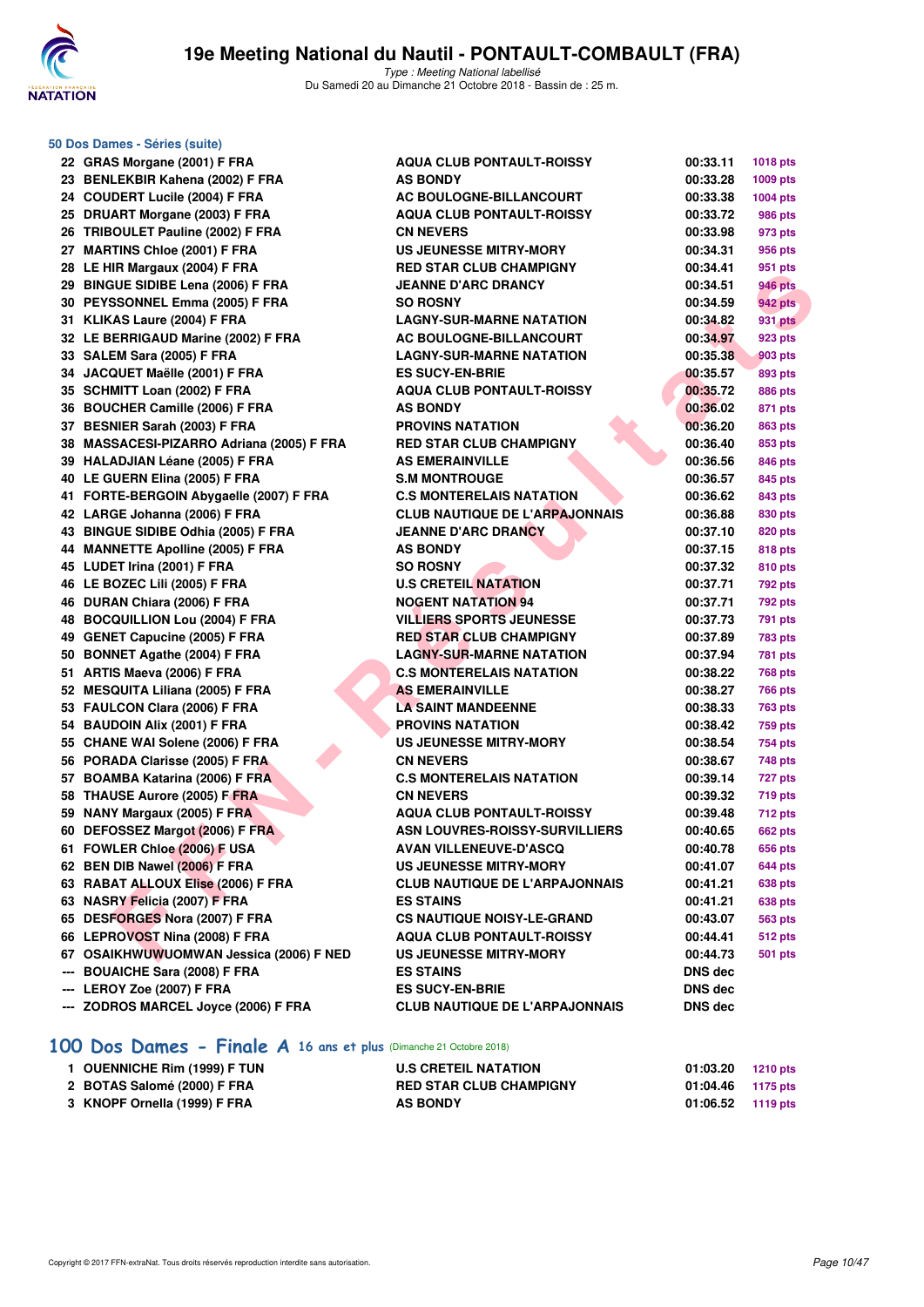

| 100 Dos Dames - Finale A (suite) |                                                               |                                       |                |                 |  |  |  |
|----------------------------------|---------------------------------------------------------------|---------------------------------------|----------------|-----------------|--|--|--|
|                                  | 4 SOMMIER Elodie (2001) F FRA                                 | <b>U.S CRETEIL NATATION</b>           | 01:08.03       | 1079 pts        |  |  |  |
|                                  | 5 RODRIGUES Chloé (2003) F FRA                                | <b>ES VITRY</b>                       | 01:08.70       | 1061 pts        |  |  |  |
|                                  | 6 KOCEN Emelyne (2002) F FRA                                  | <b>CLUB NAUTIQUE DE L'ARPAJONNAIS</b> | 01:09.72       | 1035 pts        |  |  |  |
|                                  |                                                               |                                       |                |                 |  |  |  |
|                                  | 100 Dos Dames - Finale B 14-15 ans (Dimanche 21 Octobre 2018) |                                       |                |                 |  |  |  |
|                                  | 1 MOLUH Mary-Ambre (2005) F FRA                               | <b>U.S CRETEIL NATATION</b>           | 01:06.69       | <b>1114 pts</b> |  |  |  |
|                                  | 2 LAFORGE Juliette (2004) F FRA                               | <b>US JEUNESSE MITRY-MORY</b>         | 01:07.88       | 1083 pts        |  |  |  |
|                                  | 3 BANCEL Cassandre (2004) F FRA                               | <b>RED STAR CLUB CHAMPIGNY</b>        | 01:12.69       | <b>960 pts</b>  |  |  |  |
|                                  | 4 TIEU Adeline (2005) F FRA                                   | <b>ES VITRY</b>                       | 01:12.70       | <b>959 pts</b>  |  |  |  |
|                                  | 5 LE GUERN Elina (2005) F FRA                                 | <b>S.M MONTROUGE</b>                  | 01:19.89       | 789 pts         |  |  |  |
|                                  | --- HALADJIAN Léane (2005) F FRA                              | <b>AS EMERAINVILLE</b>                | <b>DNS</b> dec |                 |  |  |  |
|                                  |                                                               |                                       |                |                 |  |  |  |
|                                  | 100 Dos Dames - Finale C 11-13 ans (Dimanche 21 Octobre 2018) |                                       |                |                 |  |  |  |
|                                  |                                                               |                                       |                |                 |  |  |  |
|                                  | 1 GNAZALE Judith (2006) F FRA                                 | <b>AS EMERAINVILLE</b>                | 01:13.70       | 935 pts         |  |  |  |
|                                  | 2 LETOCART Luna (2006) F FRA                                  | <b>AQUA CLUB PONTAULT-ROISSY</b>      | 01:16.45       | 869 pts         |  |  |  |
|                                  | 3 FORTE-BERGOIN Abygaelle (2007) F FRA                        | <b>C.S MONTERELAIS NATATION</b>       | 01:19.46       | <b>799 pts</b>  |  |  |  |
|                                  | 4 CARNEL Julie (2006) F FRA                                   | <b>P.V GRANDVILLIERS NATATION</b>     | 01:20.53       | 775 pts         |  |  |  |
|                                  | 5 LARGE Johanna (2006) F FRA                                  | <b>CLUB NAUTIQUE DE L'ARPAJONNAIS</b> | 01:21.43       | 755 pts         |  |  |  |
|                                  | 6 THOMAS Carla (2006) F FRA                                   | <b>CS NAUTIQUE NOISY-LE-GRAND</b>     | 01:26.52       | 647 pts         |  |  |  |
|                                  |                                                               |                                       |                |                 |  |  |  |
|                                  | 100 Dos Dames - Séries<br>(Dimanche 21 Octobre 2018)          |                                       |                |                 |  |  |  |
|                                  | 1 BOTAS Salomé (2000) F FRA                                   | <b>RED STAR CLUB CHAMPIGNY</b>        | 01:05.75       | 1140 pts        |  |  |  |
|                                  | 2 KNOPF Ornella (1999) F FRA                                  | <b>AS BONDY</b>                       | 01:06.26       | <b>1126 pts</b> |  |  |  |
|                                  | 3 OUENNICHE Rim (1999) F TUN                                  | <b>U.S CRETEIL NATATION</b>           | 01:06.69       | <b>1114 pts</b> |  |  |  |
|                                  | 4 SOMMIER Elodie (2001) F FRA                                 | <b>U.S CRETEIL NATATION</b>           | 01:07.36       | 1096 pts        |  |  |  |
|                                  | 5 MOLUH Mary-Ambre (2005) F FRA                               | <b>U.S CRETEIL NATATION</b>           | 01:07.41       | 1095 pts        |  |  |  |
|                                  | 6 LAFORGE Juliette (2004) F FRA                               | US JEUNESSE MITRY-MORY                | 01:08.57       | 1065 pts        |  |  |  |
|                                  | 7 RODRIGUES Chloé (2003) F FRA                                | <b>ES VITRY</b>                       | 01:08.84       | 1058 pts        |  |  |  |
|                                  | 8 KOCEN Emelyne (2002) F FRA                                  | <b>CLUB NAUTIQUE DE L'ARPAJONNAIS</b> | 01:09.06       | 1052 pts        |  |  |  |
|                                  | 9 MARCHAND Sofia (2002) F FRA                                 | <b>PROVINS NATATION</b>               | 01:10.59       | <b>1012 pts</b> |  |  |  |
|                                  | 10 LAPORTE Noémie (2004) F FRA                                | <b>AS EMERAINVILLE</b>                | 01:10.74       | 1009 pts        |  |  |  |
|                                  | 11 BARBE Lea (2002) F FRA                                     | <b>US JEUNESSE MITRY-MORY</b>         | 01:11.26       | 995 pts         |  |  |  |
|                                  | 12 GAULTIER Eva (2003) F FRA                                  | <b>US JEUNESSE MITRY-MORY</b>         | 01:11.28       | 995 pts         |  |  |  |
|                                  | 13 GUILLON Marion (1997) F FRA                                | <b>CN NEVERS</b>                      | 01:12.75       | 958 pts         |  |  |  |
|                                  | 14 BENLEKBIR Kahena (2002) F FRA                              | <b>AS BONDY</b>                       | 01:13.19       | 947 pts         |  |  |  |
|                                  | 15 MARTINS Chloe (2001) F FRA                                 | <b>US JEUNESSE MITRY-MORY</b>         | 01:13.46       | 941 pts         |  |  |  |
|                                  | 16 GNAZALE Judith (2006) F FRA                                | <b>AS EMERAINVILLE</b>                | 01:13.69       | 935 pts         |  |  |  |
|                                  | 17 BANCEL Cassandre (2004) F FRA                              | <b>RED STAR CLUB CHAMPIGNY</b>        | 01:13.71       | 934 pts         |  |  |  |
|                                  | 18 TIEU Adeline (2005) F FRA                                  | <b>ES VITRY</b>                       | 01:13.94       | 929 pts         |  |  |  |
|                                  | 19 CONGRATEL Eva (2003) F FRA                                 | <b>C.S MONTERELAIS NATATION</b>       | 01:14.29       | 920 pts         |  |  |  |
|                                  | 20 BOUTIN-FERNANDEZ Océane (2002) F FRA                       | <b>LAGNY-SUR-MARNE NATATION</b>       | 01:15.27       | 897 pts         |  |  |  |
|                                  | 21 SCHMITT Loan (2002) F FRA                                  | <b>AQUA CLUB PONTAULT-ROISSY</b>      | 01:16.07       | 878 pts         |  |  |  |
|                                  | 22 NICOLLE Pauline (2002) F FRA                               | <b>VILLIERS SPORTS JEUNESSE</b>       | 01:16.65       | 864 pts         |  |  |  |
|                                  | 23 JACQUET Maëlle (2001) F FRA                                | <b>ES SUCY-EN-BRIE</b>                | 01:16.84       | 859 pts         |  |  |  |
|                                  | 24 LETOCART Luna (2006) F FRA                                 | <b>AQUA CLUB PONTAULT-ROISSY</b>      | 01:18.06       | 831 pts         |  |  |  |
|                                  | 25 LE GUERN Elina (2005) F FRA                                | <b>S.M MONTROUGE</b>                  | 01:18.27       | 826 pts         |  |  |  |
|                                  | 26 TIMMERMAN - BURIE Kassandra (2004) F FRA                   | <b>AVAN VILLENEUVE-D'ASCQ</b>         | 01:19.30       | 803 pts         |  |  |  |
|                                  | 27 HALADJIAN Léane (2005) F FRA                               | <b>AS EMERAINVILLE</b>                | 01:19.53       | 797 pts         |  |  |  |
|                                  | 28 BONNET Agathe (2004) F FRA                                 | <b>LAGNY-SUR-MARNE NATATION</b>       | 01:21.02       | 764 pts         |  |  |  |
|                                  | 29 CARNEL Julie (2006) F FRA                                  | <b>P.V GRANDVILLIERS NATATION</b>     | 01:21.04       | 764 pts         |  |  |  |
|                                  | 30 JEAN Jessica (2003) F FRA                                  | <b>PROVINS NATATION</b>               | 01:21.24       | 759 pts         |  |  |  |
|                                  | 31 LEROY Léa (2005) F FRA                                     | <b>VILLIERS SPORTS JEUNESSE</b>       | 01:21.26       | 759 pts         |  |  |  |
|                                  | 32 GUILLOTEAU Solène (2002) F FRA                             | <b>ES SUCY-EN-BRIE</b>                | 01:21.31       | <b>758 pts</b>  |  |  |  |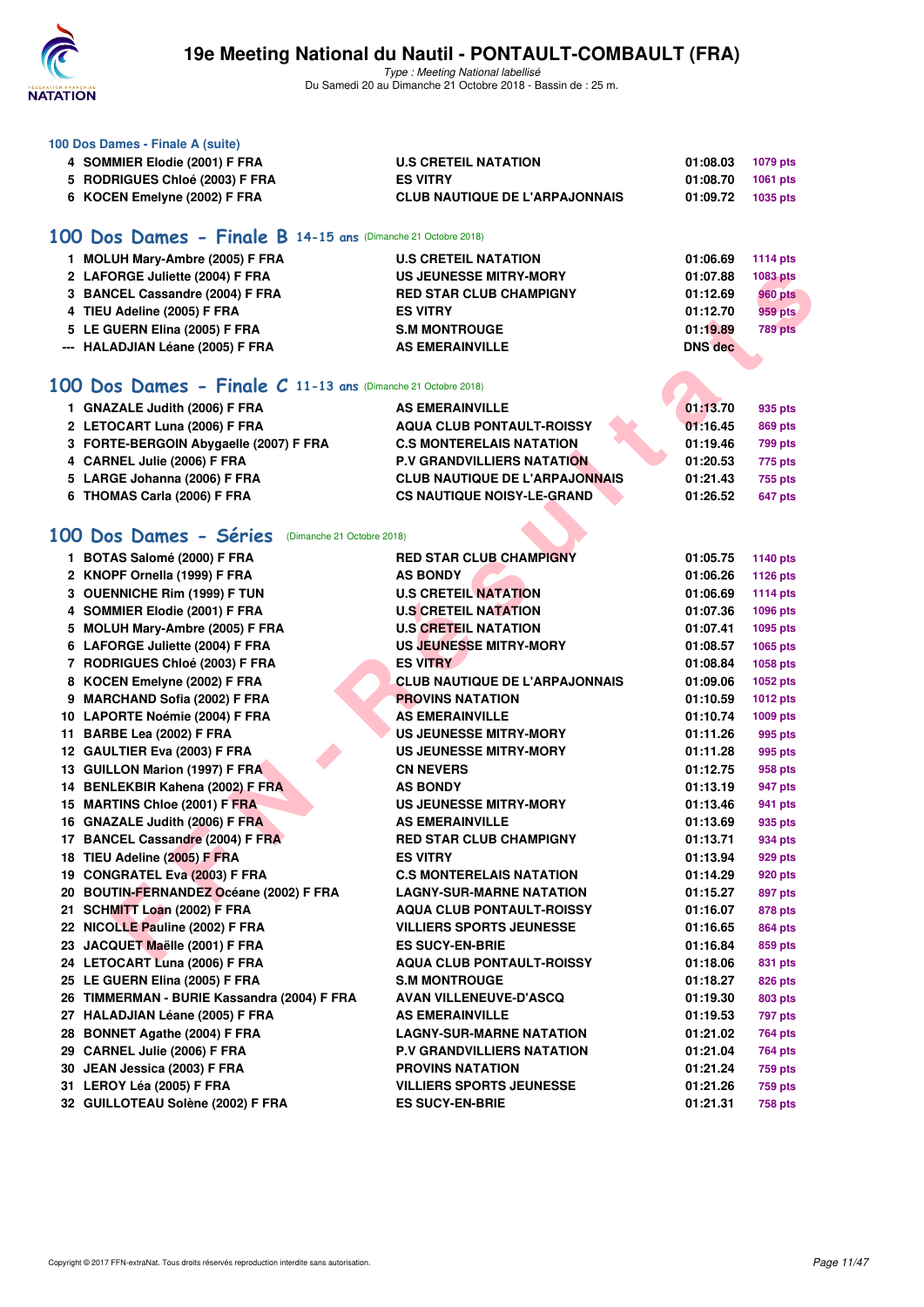

#### **100 Dos Dames - Séries (suite)**

|     | 33 MEHRI Nour-Serine (2003) F ALG       | AC BOULOGNE-BILLANCOURT               | 01:21.34   | 757 pts        |
|-----|-----------------------------------------|---------------------------------------|------------|----------------|
|     | 34 FORTE-BERGOIN Abygaelle (2007) F FRA | <b>C.S MONTERELAIS NATATION</b>       | 01:21.58   | <b>752 pts</b> |
|     | 35 LARGE Johanna (2006) F FRA           | <b>CLUB NAUTIQUE DE L'ARPAJONNAIS</b> | 01:22.89   | <b>723 pts</b> |
|     | 36 FAULCON Clara (2006) F FRA           | <b>LA SAINT MANDEENNE</b>             | 01:23.48   | <b>710 pts</b> |
|     | 37 LAPEYRE Eléna (2006) F FRA           | <b>CS NAUTIQUE NOISY-LE-GRAND</b>     | 01:23.56   | <b>709 pts</b> |
|     | 38 PORADA Clarisse (2005) F FRA         | <b>CN NEVERS</b>                      | 01:23.75   | 705 pts        |
|     | 39 NANY Margaux (2005) F FRA            | <b>AQUA CLUB PONTAULT-ROISSY</b>      | 01:24.88   | 681 pts        |
|     | 40 BOAMBA Katarina (2006) F FRA         | <b>C.S MONTERELAIS NATATION</b>       | 01:25.26   | 673 pts        |
|     | 41 THOMAS Carla (2006) F FRA            | <b>CS NAUTIQUE NOISY-LE-GRAND</b>     | 01:25.42   | 670 pts        |
|     | 42 FOWLER Chloe (2006) F USA            | <b>AVAN VILLENEUVE-D'ASCQ</b>         | 01:25.63   | <b>665 pts</b> |
|     | 43 DJOUDI Nesrine (2004) F FRA          | ASN LOUVRES-ROISSY-SURVILLIERS        | 01:25.95   | 659 pts        |
|     | 44 DEFOSSEZ Margot (2006) F FRA         | ASN LOUVRES-ROISSY-SURVILLIERS        | 01:28.67   | <b>604 pts</b> |
|     | 45 DESFORGES Nora (2007) F FRA          | <b>CS NAUTIQUE NOISY-LE-GRAND</b>     | 01:30.39   | 571 pts        |
|     | 46 LAURENT Léa (2006) F FRA             | <b>JEANNE D'ARC DRANCY</b>            | 01:32.87   | <b>524 pts</b> |
| 47  | <b>SCHMITT Marie (2008) F FRA</b>       | <b>JEANNE D'ARC DRANCY</b>            | 01:33.34   | 515 pts        |
|     | 48 OSAIKHWUWUOMWAN Jessica (2006) F NED | <b>US JEUNESSE MITRY-MORY</b>         | 01:39.19   | 415 pts        |
| --- | FIGUEIREDO Mariana (2000) F FRA         | <b>JEANNE D'ARC DRANCY</b>            | DNS dec    |                |
| --- | <b>ZODROS MARCEL Joyce (2006) F FRA</b> | <b>CLUB NAUTIQUE DE L'ARPAJONNAIS</b> | DNS dec    |                |
|     | --- HOCQUARD Margaux (2002) F FRA       | <b>RED STAR CLUB CHAMPIGNY</b>        | <b>DSQ</b> |                |
|     |                                         |                                       |            |                |

#### [200 Dos Dames - Finale A](http://www.ffnatation.fr/webffn/resultats.php?idact=nat&go=epr&idcpt=55747&idepr=13) (Samedi 20 Octobre 2018)

| 1140 pts                                                             |
|----------------------------------------------------------------------|
| 1124 pts                                                             |
| 1102 pts                                                             |
| 1056 pts                                                             |
| <b>1006 pts</b>                                                      |
| 936 pts                                                              |
| 02:20.56<br>02:21.79<br>02:23.40<br>02:26.86<br>02:30.71<br>02:36.29 |

### **[200 Dos Dames - Séries](http://www.ffnatation.fr/webffn/resultats.php?idact=nat&go=epr&idcpt=55747&idepr=13)** (Samedi 20 Octobre 2018)

| JJ INANI MAIYAUA (200J) F FRA                        | AGOA CLOB FONTAULT-NOISST             | 01.Z4.OO   | <b>voi</b> pis  |
|------------------------------------------------------|---------------------------------------|------------|-----------------|
| 40 BOAMBA Katarina (2006) F FRA                      | <b>C.S MONTERELAIS NATATION</b>       | 01:25.26   | 673 pts         |
| 41 THOMAS Carla (2006) F FRA                         | <b>CS NAUTIQUE NOISY-LE-GRAND</b>     | 01:25.42   | 670 pts         |
| 42 FOWLER Chloe (2006) F USA                         | <b>AVAN VILLENEUVE-D'ASCQ</b>         | 01:25.63   | <b>665 pts</b>  |
| 43 DJOUDI Nesrine (2004) F FRA                       | ASN LOUVRES-ROISSY-SURVILLIERS        | 01:25.95   | <b>659 pts</b>  |
| 44 DEFOSSEZ Margot (2006) F FRA                      | ASN LOUVRES-ROISSY-SURVILLIERS        | 01:28.67   | 604 pts         |
| 45 DESFORGES Nora (2007) F FRA                       | <b>CS NAUTIQUE NOISY-LE-GRAND</b>     | 01:30.39   | 571 pts         |
| 46 LAURENT Léa (2006) F FRA                          | <b>JEANNE D'ARC DRANCY</b>            | 01:32.87   | <b>524 pts</b>  |
| 47 SCHMITT Marie (2008) F FRA                        | <b>JEANNE D'ARC DRANCY</b>            | 01:33.34   | <b>515 pts</b>  |
| 48 OSAIKHWUWUOMWAN Jessica (2006) F NED              | <b>US JEUNESSE MITRY-MORY</b>         | 01:39.19   | 415 pts         |
| FIGUEIREDO Mariana (2000) F FRA                      | <b>JEANNE D'ARC DRANCY</b>            | DNS dec    |                 |
| --- ZODROS MARCEL Joyce (2006) F FRA                 | <b>CLUB NAUTIQUE DE L'ARPAJONNAIS</b> | DNS dec    |                 |
| --- HOCQUARD Margaux (2002) F FRA                    | <b>RED STAR CLUB CHAMPIGNY</b>        | <b>DSQ</b> |                 |
|                                                      |                                       |            |                 |
| 200 Dos Dames - Finale A<br>(Samedi 20 Octobre 2018) |                                       |            |                 |
| 1 BOTAS Salomé (2000) F FRA                          | <b>RED STAR CLUB CHAMPIGNY</b>        | 02:20.56   | 1140 pts        |
| 2 BONDOUY Noah (2004) F FRA                          | <b>ES MASSY NATATION</b>              | 02:21.79   | <b>1124 pts</b> |
| 3 KNOPF Ornella (1999) F FRA                         | <b>AS BONDY</b>                       | 02:23.40   | 1102 pts        |
| 4 BARBOUCH Inès (2001) F FRA                         | <b>ES VITRY</b>                       | 02:26.86   | 1056 pts        |
| 5 LAFORGE Juliette (2004) F FRA                      | <b>US JEUNESSE MITRY-MORY</b>         | 02:30.71   | 1006 pts        |
| 6 MOLUH Mary-Ambre (2005) F FRA                      | <b>U.S CRETEIL NATATION</b>           | 02:36.29   | 936 pts         |
|                                                      |                                       |            |                 |
| 200 Dos Dames - Séries<br>(Samedi 20 Octobre 2018)   |                                       |            |                 |
| 1 BOTAS Salomé (2000) F FRA                          | <b>RED STAR CLUB CHAMPIGNY</b>        | 02:20.98   | 1135 pts        |
| 2 DEL'HOMME Laurine (1997) F FRA                     | <b>ES MASSY NATATION</b>              | 02:22.86   | 1109 pts        |
| 3 KNOPF Ornella (1999) F FRA                         | <b>AS BONDY</b>                       | 02:22.96   | 1108 pts        |
| 4 BONDOUY Noah (2004) F FRA                          | <b>ES MASSY NATATION</b>              | 02:23.08   | 1106 pts        |
| 5 BARBOUCH Inès (2001) F FRA                         | <b>ES VITRY</b>                       | 02:26.88   | 1056 pts        |
| 6 MOLUH Mary-Ambre (2005) F FRA                      | <b>U.S CRETEIL NATATION</b>           | 02:28.12   | <b>1040 pts</b> |
| 7 LAFORGE Juliette (2004) F FRA                      | <b>US JEUNESSE MITRY-MORY</b>         | 02:28.34   | <b>1037 pts</b> |
| 8 HOCQUARD Margaux (2002) F FRA                      | <b>RED STAR CLUB CHAMPIGNY</b>        | 02:28.49   | 1035 pts        |
| 9 FIGUEIREDO Mariana (2000) F FRA                    | <b>JEANNE D'ARC DRANCY</b>            | 02:30.86   | 1004 pts        |
| 10 BENLEKBIR Kahena (2002) F FRA                     | <b>AS BONDY</b>                       | 02:31.74   | 993 pts         |
| 11 SALEM Sara (2005) F FRA                           | <b>LAGNY-SUR-MARNE NATATION</b>       | 02:33.71   | 968 pts         |
| 12 CONGRATEL Eva (2003) F FRA                        | <b>C.S MONTERELAIS NATATION</b>       | 02:37.66   | 919 pts         |
| 13 LE HIR Margaux (2004) F FRA                       | <b>RED STAR CLUB CHAMPIGNY</b>        | 02:41.82   | 869 pts         |
| 14 KLIKAS Laure (2004) F FRA                         | <b>LAGNY-SUR-MARNE NATATION</b>       | 02:42.93   | 856 pts         |
| 15 SCHMITT Loan (2002) F FRA                         | <b>AQUA CLUB PONTAULT-ROISSY</b>      | 02:46.08   | 819 pts         |
|                                                      | <b>ES SUCY-EN-BRIE</b>                | 02:46.81   | 811 pts         |
| 16 JACQUET Maëlle (2001) F FRA                       |                                       |            |                 |
| 17 FORTE-BERGOIN Abygaelle (2007) F FRA              | <b>C.S MONTERELAIS NATATION</b>       | 02:49.55   | 780 pts         |
| 18 LEBAS Colleen (2001) F FRA                        | <b>ES SUCY-EN-BRIE</b>                | 02:49.61   | 779 pts         |
| 19 TIMMERMAN - BURIE Kassandra (2004) F FRA          | <b>AVAN VILLENEUVE-D'ASCQ</b>         | 02:51.62   | 757 pts         |
| 20 CABANNE VERNERY Emma (2006) F FRA                 | <b>C.S MONTERELAIS NATATION</b>       | 02:53.12   | 740 pts         |
| 21 CHANE WAI Solene (2006) F FRA                     | <b>US JEUNESSE MITRY-MORY</b>         | 02:53.32   | 738 pts         |
| 22 LE BOZEC Lili (2005) F FRA                        | <b>U.S CRETEIL NATATION</b>           | 02:54.05   | 730 pts         |
| 23 GENET Capucine (2005) F FRA                       | <b>RED STAR CLUB CHAMPIGNY</b>        | 02:55.30   | <b>716 pts</b>  |
| 24 FAULCON Clara (2006) F FRA                        | <b>LA SAINT MANDEENNE</b>             | 03:00.68   | 659 pts         |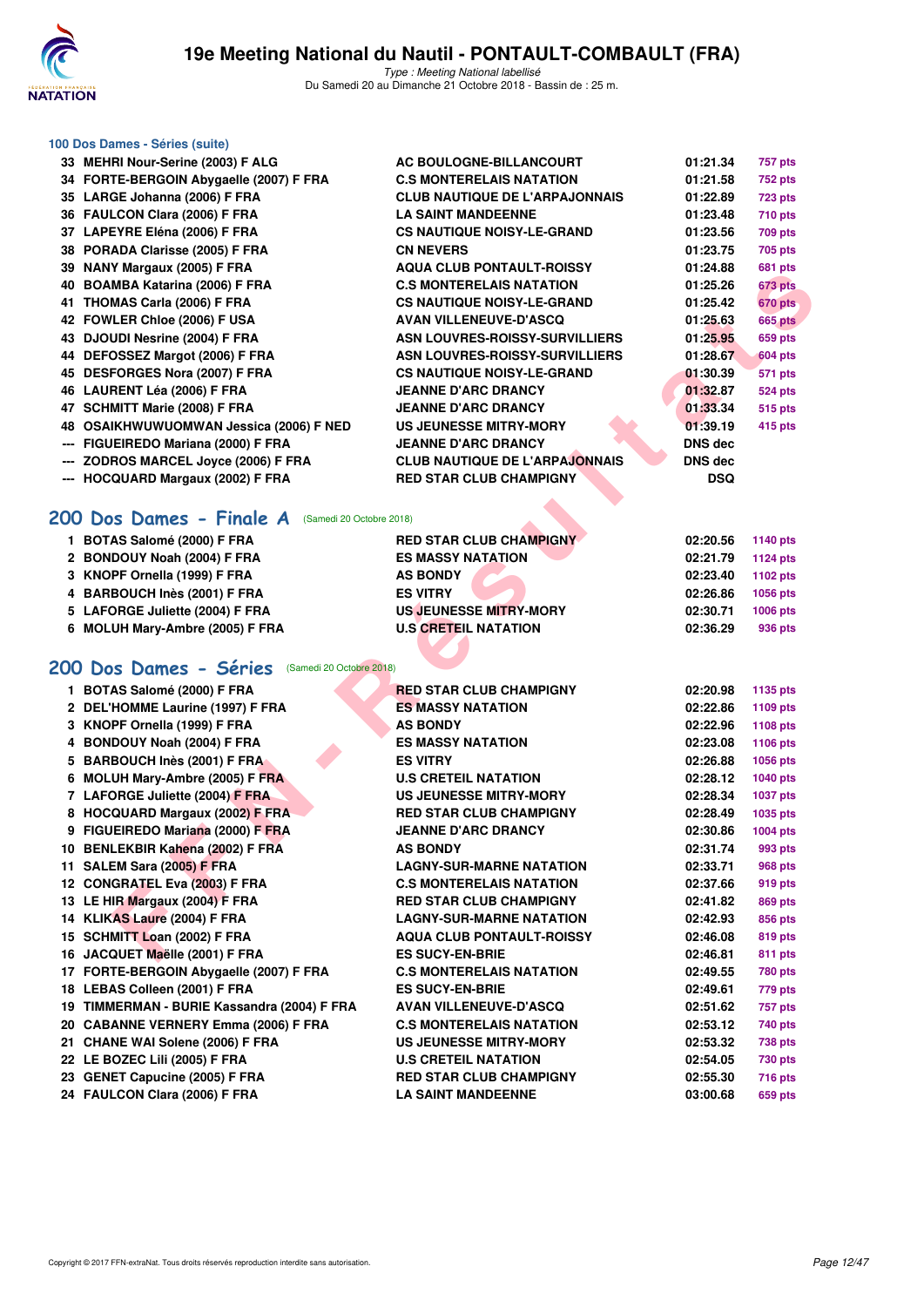

| 50 Brasse Dames - Finale A 16 ans et plus (Dimanche 21 Octobre 2018) |                                   |          |                 |
|----------------------------------------------------------------------|-----------------------------------|----------|-----------------|
| 1 BOISRENOULT Emilie (2002) F FRA                                    | <b>U.S CRETEIL NATATION</b>       | 00:33.24 | 1192 pts        |
| 2 LEBLOND Tiphaine (1996) F FRA                                      | <b>RED STAR CLUB CHAMPIGNY</b>    | 00:33.49 | 1179 pts        |
| 3 DESNOYERS Chloé (2001) F FRA                                       | <b>JEANNE D'ARC DRANCY</b>        | 00:34.71 | <b>1113 pts</b> |
| 4 KNOPF Elora (2002) F FRA                                           | <b>AS BONDY</b>                   | 00:35.70 | 1061 pts        |
| 5 PORADA Chloe (2003) F FRA                                          | <b>CN NEVERS</b>                  | 00:36.82 | 1004 pts        |
| 6 GAULTIER Eva (2003) F FRA                                          | <b>US JEUNESSE MITRY-MORY</b>     | 00:36.98 | 996 pts         |
|                                                                      |                                   |          |                 |
| 50 Brasse Dames - Finale B 14-15 ans (Dimanche 21 Octobre 2018)      |                                   |          |                 |
| 1 COUDERT Lucile (2004) F FRA                                        | AC BOULOGNE-BILLANCOURT           | 00:35.74 | <b>1059 pts</b> |
| 2 ADJIMAN Shana (2005) F FRA                                         | <b>SO ROSNY</b>                   | 00:36.89 | 1001 pts        |
| 3 PEYSSONNEL Emma (2005) F FRA                                       | <b>SO ROSNY</b>                   | 00:37.94 | 949 pts         |
| 4 PORADA Clarisse (2005) F FRA                                       | <b>CN NEVERS</b>                  | 00:38.53 | 920 pts         |
| 5 MERTENS Mathilde (2004) F FRA                                      | <b>AS EMERAINVILLE</b>            | 00:39.54 | <b>872 pts</b>  |
| 6 LE GUERN Elina (2005) F FRA                                        | <b>S.M MONTROUGE</b>              | 00:40.93 | <b>808 pts</b>  |
|                                                                      |                                   |          |                 |
|                                                                      |                                   |          |                 |
| 50 Brasse Dames - Finale C 11-13 ans (Dimanche 21 Octobre 2018)      |                                   |          |                 |
| 1 BINGUE SIDIBE Lena (2006) F FRA                                    | <b>JEANNE D'ARC DRANCY</b>        | 00:37.89 | 951 pts         |
| 2 GNAZALE Judith (2006) F FRA                                        | <b>AS EMERAINVILLE</b>            | 00:39.26 | 886 pts         |
| 3 DURAN Chiara (2006) F FRA                                          | <b>NOGENT NATATION 94</b>         | 00:39.65 | <b>867 pts</b>  |
| 4 ALLIONE Elise (2006) F FRA                                         | <b>NOGENT NATATION 94</b>         | 00:40.01 | 850 pts         |
| 5 CARNEL Julie (2006) F FRA                                          | <b>P.V GRANDVILLIERS NATATION</b> | 00:41.63 | 777 pts         |
| 6 IRBOUH Manon (2006) F FRA                                          | <b>JEANNE D'ARC DRANCY</b>        | 00:41.81 | <b>769 pts</b>  |
|                                                                      |                                   |          |                 |
| 50 Brasse Dames - Séries (Dimanche 21 Octobre 2018)                  |                                   |          |                 |
| 1 BOISRENOULT Emilie (2002) F FRA                                    | <b>U.S CRETEIL NATATION</b>       | 00:33.56 | <b>1175 pts</b> |
| 2 LEBLOND Tiphaine (1996) F FRA                                      | <b>RED STAR CLUB CHAMPIGNY</b>    | 00:34.31 | 1135 pts        |
| 3 DESNOYERS Chloé (2001) F FRA                                       | <b>JEANNE D'ARC DRANCY</b>        | 00:34.85 | 1106 pts        |
| 4 KNOPF Elora (2002) F FRA                                           | <b>AS BONDY</b>                   | 00:35.84 | 1054 pts        |
| 5 COUDERT Lucile (2004) F FRA                                        | <b>AC BOULOGNE-BILLANCOURT</b>    | 00:36.06 | 1043 pts        |
| 6 PORADA Chloe (2003) F FRA                                          | <b>CN NEVERS</b>                  | 00:36.30 | 1031 pts        |
| 7 GAULTIER Eva (2003) F FRA                                          | <b>US JEUNESSE MITRY-MORY</b>     | 00:36.72 | 1009 pts        |
| 8 BOYER Charlotte (2000) F FRA                                       | <b>PROVINS NATATION</b>           | 00:37.01 | 995 pts         |
| 9 SALEM Lindsey (2003) F FRA                                         | <b>JEANNE D'ARC DRANCY</b>        | 00:37.08 | 991 pts         |
| 10 MARTINS Chloe (2001) F FRA                                        | <b>US JEUNESSE MITRY-MORY</b>     | 00:37.11 | 990 pts         |
| 11 MARCHAND Sofia (2002) F FRA                                       | <b>PROVINS NATATION</b>           | 00:37.48 | 972 pts         |
| 12 DUHOT Camille (2003) F FRA                                        | <b>S.M MONTROUGE</b>              | 00:37.56 | <b>968 pts</b>  |
| 13 SOMMIER Elodie (2001) F FRA                                       | <b>U.S CRETEIL NATATION</b>       | 00:37.59 | <b>966 pts</b>  |
| 14 ADJIMAN Shana (2005) F FRA                                        | <b>SO ROSNY</b>                   | 00:37.76 | 958 pts         |
| 15 KEBDI Manel (2002) F FRA                                          | <b>JEANNE D'ARC DRANCY</b>        | 00:37.83 | 954 pts         |
| 16 AUBRY Aurélia (1998) F FRA                                        | <b>U.S CRETEIL NATATION</b>       | 00:38.10 | 941 pts         |
| 17 BIRET Céleste (2000) F FRA                                        | <b>AC BOULOGNE-BILLANCOURT</b>    | 00:38.21 | 936 pts         |
| 18 BOUTIN-FERNANDEZ Océane (2002) F FRA                              | <b>LAGNY-SUR-MARNE NATATION</b>   | 00:38.29 | 932 pts         |
| 19 BINGUE SIDIBE Lena (2006) F FRA                                   | <b>JEANNE D'ARC DRANCY</b>        | 00:38.42 | 926 pts         |
| 20 LAVILLE Pauline (2002) F FRA                                      | <b>ES SUCY-EN-BRIE</b>            | 00:38.82 | <b>906 pts</b>  |
| 21 GNAZALE Judith (2006) F FRA                                       | <b>AS EMERAINVILLE</b>            | 00:39.20 | 888 pts         |
| 22 LIEBAUT Lisa (1997) F FRA                                         | <b>CS NAUTIQUE NOISY-LE-GRAND</b> | 00:39.31 | 883 pts         |
| 23 PEYSSONNEL Emma (2005) F FRA                                      | <b>SO ROSNY</b>                   | 00:39.40 | 879 pts         |
| 24 DURAN Chiara (2006) F FRA                                         | <b>NOGENT NATATION 94</b>         | 00:39.45 | 877 pts         |
| 25 MERTENS Mathilde (2004) F FRA                                     | <b>AS EMERAINVILLE</b>            | 00:39.46 | 876 pts         |
| 26 PORADA Clarisse (2005) F FRA                                      | <b>CN NEVERS</b>                  | 00:39.70 | 865 pts         |
| 27 ALLIONE Elise (2006) F FRA                                        | <b>NOGENT NATATION 94</b>         | 00:39.78 | 861 pts         |
| 28 SIESS Pauline (2002) F FRA                                        | <b>VILLIERS SPORTS JEUNESSE</b>   | 00:39.87 | 857 pts         |
|                                                                      |                                   |          |                 |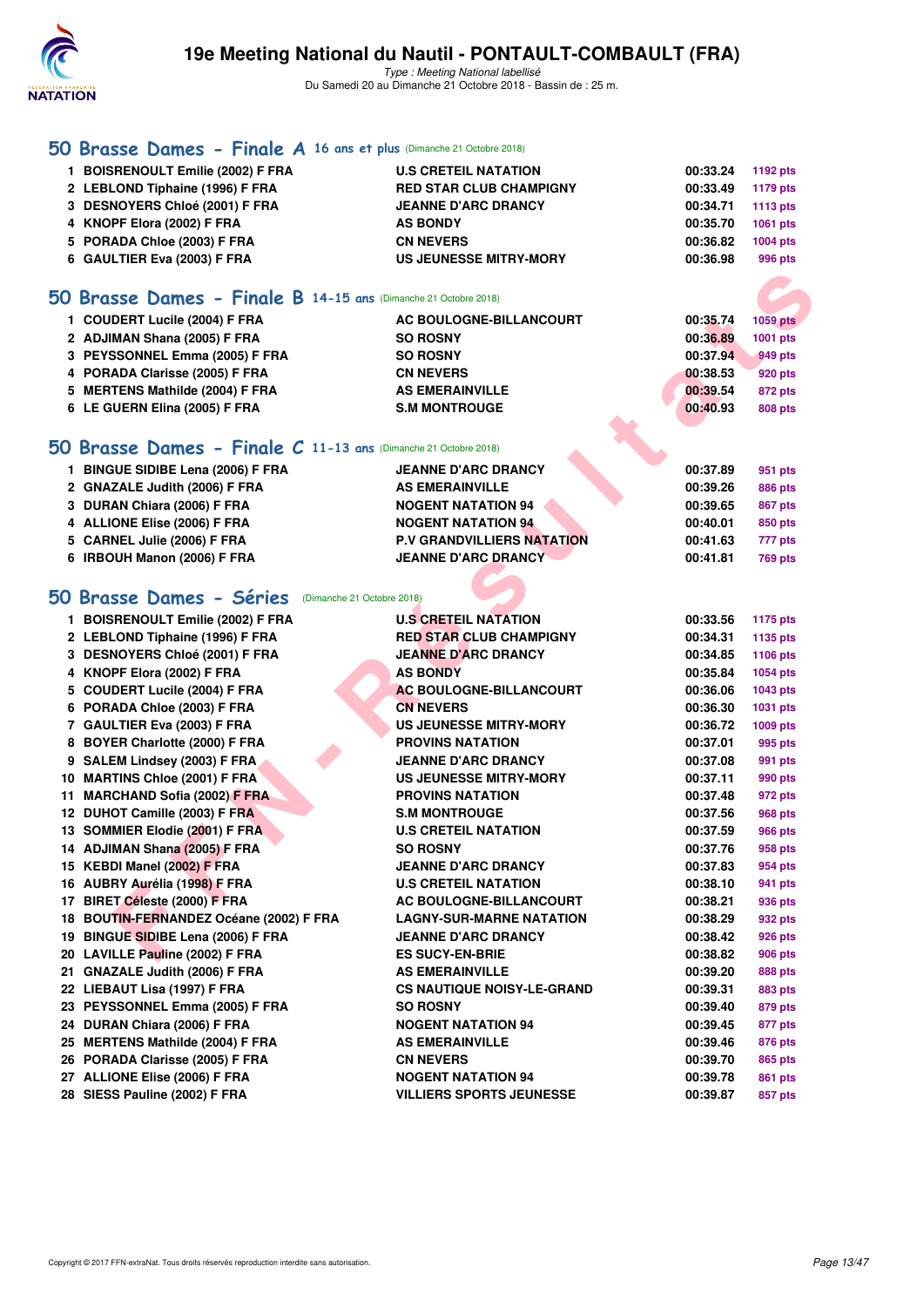

| 50 Brasse Dames - Séries (suite)                                    |                                       |                 |                 |
|---------------------------------------------------------------------|---------------------------------------|-----------------|-----------------|
| 29 DRUART Morgane (2003) F FRA                                      | <b>AQUA CLUB PONTAULT-ROISSY</b>      | 00:39.88        | 857 pts         |
| 30 LE GUERN Elina (2005) F FRA                                      | <b>S.M MONTROUGE</b>                  | 00:39.92        | 855 pts         |
| 31 GUILLOTEAU Solène (2002) F FRA                                   | <b>ES SUCY-EN-BRIE</b>                | 00:40.32        | 836 pts         |
| 32 MOTTE Chloe (2004) F FRA                                         | <b>PROVINS NATATION</b>               | 00:41.26        | 794 pts         |
| 33 FRIANT Aurore (2005) F FRA                                       | <b>US JEUNESSE MITRY-MORY</b>         | 00:41.48        | <b>784 pts</b>  |
| 34 GRAS Margaux (2004) F FRA                                        | <b>AQUA CLUB PONTAULT-ROISSY</b>      | 00:41.64        | 777 pts         |
| 34 CARNEL Julie (2006) F FRA                                        | <b>P.V GRANDVILLIERS NATATION</b>     | 00:41.64        | 777 pts         |
| 36 BINGUE SIDIBE Odhia (2005) F FRA                                 | <b>JEANNE D'ARC DRANCY</b>            | 00:41.80        | 770 pts         |
| 37 IRBOUH Manon (2006) F FRA                                        | <b>JEANNE D'ARC DRANCY</b>            | 00:42.13        | <b>755 pts</b>  |
| 37 LEBEGUE Elona (2005) F FRA                                       | US JEUNESSE MITRY-MORY                | 00:42.13        | <b>755 pts</b>  |
| 39 LEVEAU Romane (2005) F FRA                                       | <b>VILLIERS SPORTS JEUNESSE</b>       | 00:42.27        | <b>749 pts</b>  |
| 40 PAILLARGUE Salomé (2006) F FRA                                   | <b>AS EMERAINVILLE</b>                | 00:43.54        | <b>695 pts</b>  |
| 41 DEMARIGNY Ema (2004) F FRA                                       | <b>ES SUCY-EN-BRIE</b>                | 00:45.06        | 633 pts         |
| 42 HACHET Laurine (2007) F FRA                                      | <b>ES SUCY-EN-BRIE</b>                | 00:45.09        | <b>632 pts</b>  |
| 43 HAFS Maïwenn (2004) F FRA                                        | <b>ES SUCY-EN-BRIE</b>                | 00:45.45        | <b>618 pts</b>  |
| 44 TALEB-SALPETRO Hayet (2005) F FRA                                | <b>PROVINS NATATION</b>               | 00:45.60        | <b>612 pts</b>  |
| 45 DEFOSSEZ Margot (2006) F FRA                                     | ASN LOUVRES-ROISSY-SURVILLIERS        | 00:45.74        | <b>606 pts</b>  |
| 46 GARNIER Apolline (2006) F FRA                                    | <b>NOGENT NATATION 94</b>             | 00:46.09        | <b>593 pts</b>  |
| 47 BEN DIB Nawel (2006) F FRA                                       | <b>US JEUNESSE MITRY-MORY</b>         | 00:46.51        | <b>576 pts</b>  |
| 48 MACEDO Célia (2004) F FRA                                        | <b>PROVINS NATATION</b>               | 00:47.37        | <b>544 pts</b>  |
| 49 LACOMME Agathe (2007) F FRA                                      | <b>ASN LOUVRES-ROISSY-SURVILLIERS</b> | 00:47.64        | <b>534 pts</b>  |
| --- VAUBOURG Maureen (2006) F FRA                                   | <b>CLUB NAUTIQUE DE L'ARPAJONNAIS</b> | <b>DSQ</b>      |                 |
| --- LENOIR Melanie (2006) F FRA                                     | <b>C.S MONTERELAIS NATATION</b>       | <b>DSQ</b>      |                 |
| 100 Brasse Dames - Finale A 16 ans et plus (Samedi 20 Octobre 2018) |                                       |                 |                 |
| 1 RAYNERT Maud (1998) F FRA                                         | <b>ES MASSY NATATION</b>              | 01:12.66        | 1188 pts        |
| 2 LEBLOND Tiphaine (1996) F FRA                                     | <b>RED STAR CLUB CHAMPIGNY</b>        | 01:13.54        | <b>1167 pts</b> |
| 3 KNOPF Elora (2002) F FRA                                          | <b>AS BONDY</b>                       | 01:17.67        | 1071 pts        |
| 4 PORADA Chloe (2003) F FRA                                         | <b>CN NEVERS</b>                      | 01:17.73        | 1070 pts        |
| 5 SALEM Lindsey (2003) F FRA                                        | <b>JEANNE D'ARC DRANCY</b>            | 01:20.66        | 1005 pts        |
| 6 MARTINS Chloe (2001) F FRA                                        | <b>US JEUNESSE MITRY-MORY</b>         | 01:22.92        | 955 pts         |
| 100 Brasse Dames - Finale B 14-15 ans (Samedi 20 Octobre 2018)      |                                       |                 |                 |
| 1 VASQUEZ Lucie (2004) F FRA                                        | <b>ES MASSY NATATION</b>              | 01:16.39        | 1101 pts        |
| 2 LAPORTE Noémie (2004) F FRA                                       | <b>AS EMERAINVILLE</b>                | 01:17.97        | 1065 pts        |
| 3 ADJIMAN Shana (2005) F FRA                                        | <b>SO ROSNY</b>                       | 01:21.98        | 976 pts         |
| 4 MESQUITA Liliana (2005) F FRA                                     | <b>AS EMERAINVILLE</b>                | 01:25.65        | 898 pts         |
| 5 MERTENS Mathilde (2004) F FRA                                     | <b>AS EMERAINVILLE</b>                | 01:28.58        | 838 pts         |
| 6 PEYSSONNEL Emma (2005) F FRA                                      | <b>SO ROSNY</b>                       | 01:29.01        | 829 pts         |
| 100 Brasse Dames - Finale C 11-13 ans (Samedi 20 Octobre 2018)      |                                       |                 |                 |
| 1 LENOIR Melanie (2006) F FRA                                       | <b>C.S MONTERELAIS NATATION</b>       | 01:15.98        | 1110 pts        |
| 2 GNAZALE Judith (2006) F FRA                                       | <b>AS EMERAINVILLE</b>                | 01:23.72        | 938 pts         |
| 3 BOUCHER Camille (2006) F FRA                                      | <b>AS BONDY</b>                       | 01:23.92        | 934 pts         |
| VAUDOUDO Meureen (000C) E EDA                                       | CLUB NAUTIOUE BE L'ABBA IONNAIC       | <b>04.00.00</b> | $009 - 1$       |

| <b>C.S MONTERELAIS NATATION</b>                                                                                                                                                                   | 01:15.98 | <b>1110 pts</b> |
|---------------------------------------------------------------------------------------------------------------------------------------------------------------------------------------------------|----------|-----------------|
| <b>AS EMERAINVILLE</b>                                                                                                                                                                            | 01:23.72 | 938 pts         |
| <b>AS BONDY</b>                                                                                                                                                                                   | 01:23.92 | 934 pts         |
| <b>CLUB NAUTIQUE DE L'ARPAJONNAIS</b>                                                                                                                                                             | 01:26.38 | 883 pts         |
| <b>C.S MONTERELAIS NATATION</b>                                                                                                                                                                   | 01:29.97 | 810 pts         |
| ASN LOUVRES-ROISSY-SURVILLIERS                                                                                                                                                                    | 01:32.38 | <b>763 pts</b>  |
| 1 LENOIR Melanie (2006) F FRA<br>2 GNAZALE Judith (2006) F FRA<br>3 BOUCHER Camille (2006) F FRA<br>4 VAUBOURG Maureen (2006) F FRA<br>5 BOAMBA Katarina (2006) F FRA<br>6 AGATI Lou (2006) F FRA |          |                 |

# **[100 Brasse Dames - Séries](http://www.ffnatation.fr/webffn/resultats.php?idact=nat&go=epr&idcpt=55747&idepr=22)** (Samedi 20 Octobre 2018)

| 1 RAYNERT Maud (1998) F FRA     | <b>ES MASSY NATATION</b>       | 01:12.26 | 1198 pts |
|---------------------------------|--------------------------------|----------|----------|
| 2 CHARRO Anaïs (1998) F FRA     | <b>ES VITRY</b>                | 01:13.63 | 1165 pts |
| 3 LEBLOND Tiphaine (1996) F FRA | <b>RED STAR CLUB CHAMPIGNY</b> | 01:14.93 | 1135 pts |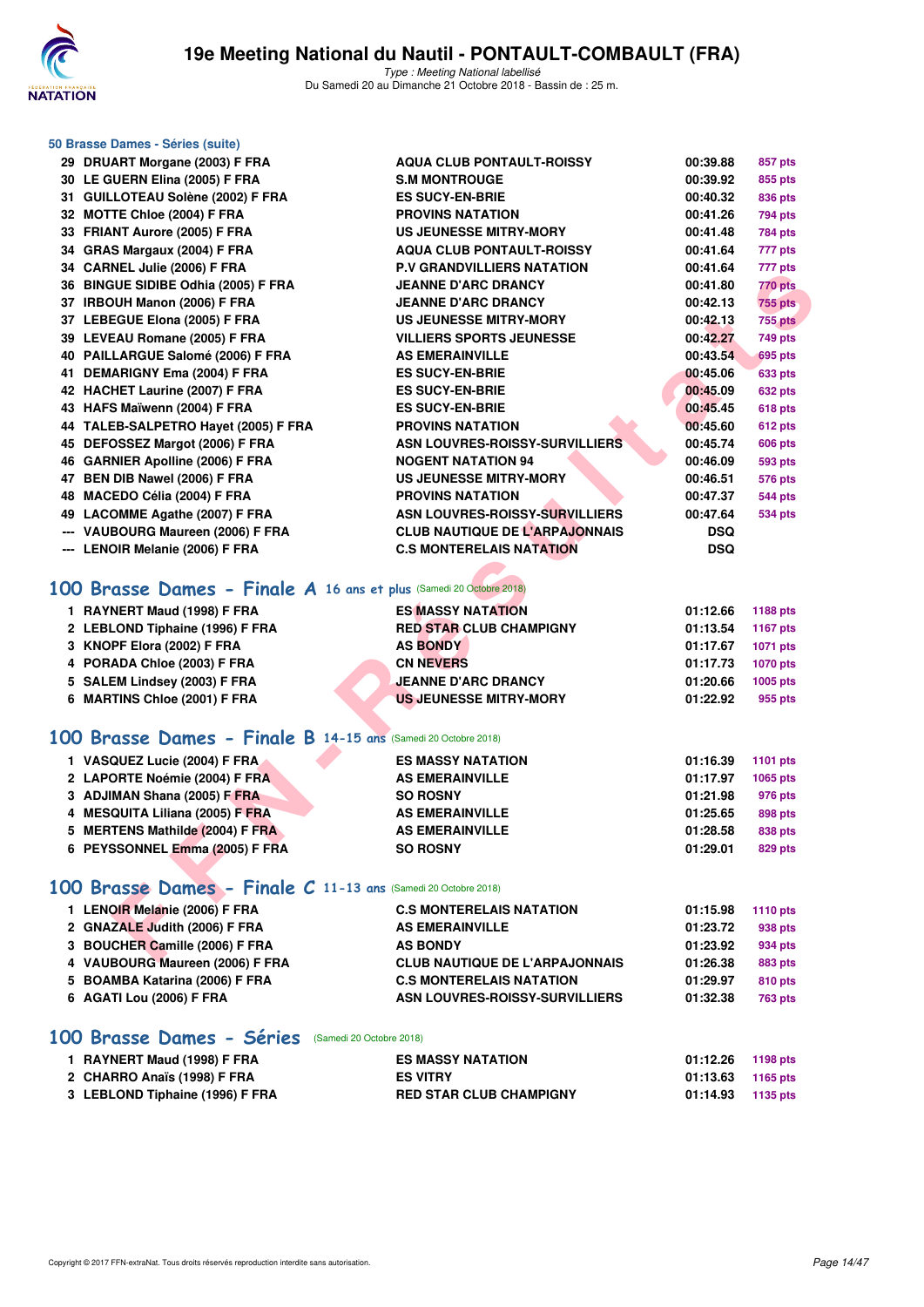

|     | 100 Brasse Dames - Séries (suite)          |                                       |            |                 |  |  |  |  |
|-----|--------------------------------------------|---------------------------------------|------------|-----------------|--|--|--|--|
|     | 4 LENOIR Melanie (2006) F FRA              | <b>C.S MONTERELAIS NATATION</b>       | 01:16.23   | <b>1104 pts</b> |  |  |  |  |
|     | 5 VASQUEZ Lucie (2004) F FRA               | <b>ES MASSY NATATION</b>              | 01:17.30   | 1080 pts        |  |  |  |  |
|     | 6 KNOPF Elora (2002) F FRA                 | <b>AS BONDY</b>                       | 01:17.59   | 1073 pts        |  |  |  |  |
|     | 7 LAPORTE Noémie (2004) F FRA              | <b>AS EMERAINVILLE</b>                | 01:18.74   | <b>1047 pts</b> |  |  |  |  |
|     | 8 PORADA Chloe (2003) F FRA                | <b>CN NEVERS</b>                      | 01:19.38   | 1033 pts        |  |  |  |  |
|     | 9 MARTINS Chloe (2001) F FRA               | <b>US JEUNESSE MITRY-MORY</b>         | 01:19.69   | <b>1026 pts</b> |  |  |  |  |
|     | 10 SALEM Lindsey (2003) F FRA              | <b>JEANNE D'ARC DRANCY</b>            | 01:19.75   | 1025 pts        |  |  |  |  |
|     | 11 TRIBOULET Pauline (2002) F FRA          | <b>CN NEVERS</b>                      | 01:20.73   | <b>1003 pts</b> |  |  |  |  |
|     | 12 KEBDI Manel (2002) F FRA                | <b>JEANNE D'ARC DRANCY</b>            | 01:21.17   | 993 pts         |  |  |  |  |
|     | 13 DUHOT Camille (2003) F FRA              | <b>S.M MONTROUGE</b>                  | 01:21.71   | <b>982 pts</b>  |  |  |  |  |
|     | 14 BIRET Céleste (2000) F FRA              | AC BOULOGNE-BILLANCOURT               | 01:23.26   | 948 pts         |  |  |  |  |
|     | 14 ADJIMAN Shana (2005) F FRA              | <b>SO ROSNY</b>                       | 01:23.26   | 948 pts         |  |  |  |  |
|     | 16 GNAZALE Judith (2006) F FRA             | <b>AS EMERAINVILLE</b>                | 01:23.30   | 947 pts         |  |  |  |  |
|     | 17 BOUTIN-FERNANDEZ Océane (2002) F FRA    | <b>LAGNY-SUR-MARNE NATATION</b>       | 01:23.64   | 940 pts         |  |  |  |  |
|     | 18 LAVILLE Pauline (2002) F FRA            | <b>ES SUCY-EN-BRIE</b>                | 01:25.12   | 909 pts         |  |  |  |  |
|     | 19 MESQUITA Liliana (2005) F FRA           | <b>AS EMERAINVILLE</b>                | 01:25.17   | 908 pts         |  |  |  |  |
|     | 20 PERNOT Ophélie (2000) F FRA             | <b>AQUA CLUB PONTAULT-ROISSY</b>      | 01:25.68   | 897 pts         |  |  |  |  |
|     | 21 PEYSSONNEL Emma (2005) F FRA            | <b>SO ROSNY</b>                       | 01:25.70   | 897 pts         |  |  |  |  |
|     | 22 SIESS Pauline (2002) F FRA              | <b>VILLIERS SPORTS JEUNESSE</b>       | 01:25.83   | 894 pts         |  |  |  |  |
|     | 23 BOUCHER Camille (2006) F FRA            | <b>AS BONDY</b>                       | 01:25.93   | 892 pts         |  |  |  |  |
|     | 24 MUREZ Anastasia (2003) F FRA            | <b>AQUA CLUB PONTAULT-ROISSY</b>      | 01:27.49   | 860 pts         |  |  |  |  |
|     | 25 MERTENS Mathilde (2004) F FRA           | <b>AS EMERAINVILLE</b>                | 01:27.62   | 857 pts         |  |  |  |  |
|     | 26 PORADA Clarisse (2005) F FRA            | <b>CN NEVERS</b>                      | 01:27.89   | 852 pts         |  |  |  |  |
|     | 27 VAUBOURG Maureen (2006) F FRA           | <b>CLUB NAUTIQUE DE L'ARPAJONNAIS</b> | 01:28.83   | 833 pts         |  |  |  |  |
|     | 28 ALBENGA Zoe (2005) F FRA                | <b>S.M MONTROUGE</b>                  | 01:29.50   | 820 pts         |  |  |  |  |
|     | 29 LEBEGUE Elona (2005) F FRA              | <b>US JEUNESSE MITRY-MORY</b>         | 01:29.70   | 816 pts         |  |  |  |  |
|     | 30 LE GUERN Elina (2005) F FRA             | <b>S.M MONTROUGE</b>                  | 01:30.07   | 808 pts         |  |  |  |  |
|     | 31 BOAMBA Katarina (2006) F FRA            | <b>C.S MONTERELAIS NATATION</b>       | 01:30.10   | 808 pts         |  |  |  |  |
|     | 32 GIBON Elisa (2005) F FRA                | <b>NOGENT NATATION 94</b>             | 01:30.50   | 800 pts         |  |  |  |  |
|     | 33 AGATI Lou (2006) F FRA                  | <b>ASN LOUVRES-ROISSY-SURVILLIERS</b> | 01:30.52   | <b>799 pts</b>  |  |  |  |  |
|     | 34 LEVEAU Romane (2005) F FRA              | <b>VILLIERS SPORTS JEUNESSE</b>       | 01:30.71   | <b>796 pts</b>  |  |  |  |  |
|     | 35 MOTTE Chloe (2004) F FRA                | <b>PROVINS NATATION</b>               | 01:30.99   | <b>790 pts</b>  |  |  |  |  |
|     | 36 CARBONNEL-BRUNET Melisande (2004) F FRA | <b>SO ROSNY</b>                       | 01:31.88   | 773 pts         |  |  |  |  |
|     | 37 GRAS Margaux (2004) F FRA               | <b>AQUA CLUB PONTAULT-ROISSY</b>      | 01:32.77   | <b>756 pts</b>  |  |  |  |  |
|     | 38 MANNETTE Apolline (2005) F FRA          | <b>AS BONDY</b>                       | 01:33.08   | <b>750 pts</b>  |  |  |  |  |
|     | 39 PAILLARGUE Salomé (2006) F FRA          | <b>AS EMERAINVILLE</b>                | 01:33.11   | 749 pts         |  |  |  |  |
|     | 40 DEFOSSEZ Margot (2006) F FRA            | <b>ASN LOUVRES-ROISSY-SURVILLIERS</b> | 01:37.70   | 665 pts         |  |  |  |  |
|     | 41 LACOMME Agathe (2007) F FRA             | ASN LOUVRES-ROISSY-SURVILLIERS        | 01:41.00   | <b>607 pts</b>  |  |  |  |  |
|     | 42 NASRY Felicia (2007) F FRA              | <b>ES STAINS</b>                      | 01:42.63   | <b>579 pts</b>  |  |  |  |  |
|     | --- ZODROS MARCEL Joyce (2006) F FRA       | <b>CLUB NAUTIQUE DE L'ARPAJONNAIS</b> | DNS dec    |                 |  |  |  |  |
| --- | THENOT Adeline (1991) F FRA                | <b>ES STAINS</b>                      | DNS dec    |                 |  |  |  |  |
|     | --- MASSACESI-PIZARRO Adriana (2005) F FRA | <b>RED STAR CLUB CHAMPIGNY</b>        | <b>DSQ</b> |                 |  |  |  |  |
|     | 200 Brasse Dames - Finale A                | (Dimanche 21 Octobre 2018)            |            |                 |  |  |  |  |
|     | 1 LENOIR Melanie (2006) F FRA              | <b>C.S MONTERELAIS NATATION</b>       | 02:42.82   | 1100 pts        |  |  |  |  |
|     | $0.51110T0111(0000)$ FFDA                  | <b>C.M.MONTDOUGE</b>                  | 00.EO 70   |                 |  |  |  |  |

# [200 Brasse Dames - Finale A](http://www.ffnatation.fr/webffn/resultats.php?idact=nat&go=epr&idcpt=55747&idepr=23) (Dimanche 21 Octobre 2018)

| 1 LENOIR Melanie (2006) F FRA   | <b>C.S MONTERELAIS NATATION</b> | 02:42.82 | 1100 pts        |
|---------------------------------|---------------------------------|----------|-----------------|
| 2 DUHOT Camille (2003) F FRA    | <b>S.M MONTROUGE</b>            | 02:50.76 | <b>1010 pts</b> |
| 3 KEBDI Manel (2002) F FRA      | <b>JEANNE D'ARC DRANCY</b>      | 02:53.04 | 984 pts         |
| 4 BIRET Céleste (2000) F FRA    | AC BOULOGNE-BILLANCOURT         | 02:54.05 | 973 pts         |
| 5 PORADA Chloe (2003) F FRA     | <b>CN NEVERS</b>                | 02:55.84 | 954 pts         |
| 6 ZIESENISS Milena (2004) F FRA | <b>S.M MONTROUGE</b>            | 03:06.70 | 840 pts         |
|                                 |                                 |          |                 |

#### **[200 Brasse Dames - Séries](http://www.ffnatation.fr/webffn/resultats.php?idact=nat&go=epr&idcpt=55747&idepr=23)** (Dimanche 21 Octobre 2018)

**1 LENOIR Melanie (2006) F FRA C.S MONTERELAIS NATATION 02:43.00 1098 pts**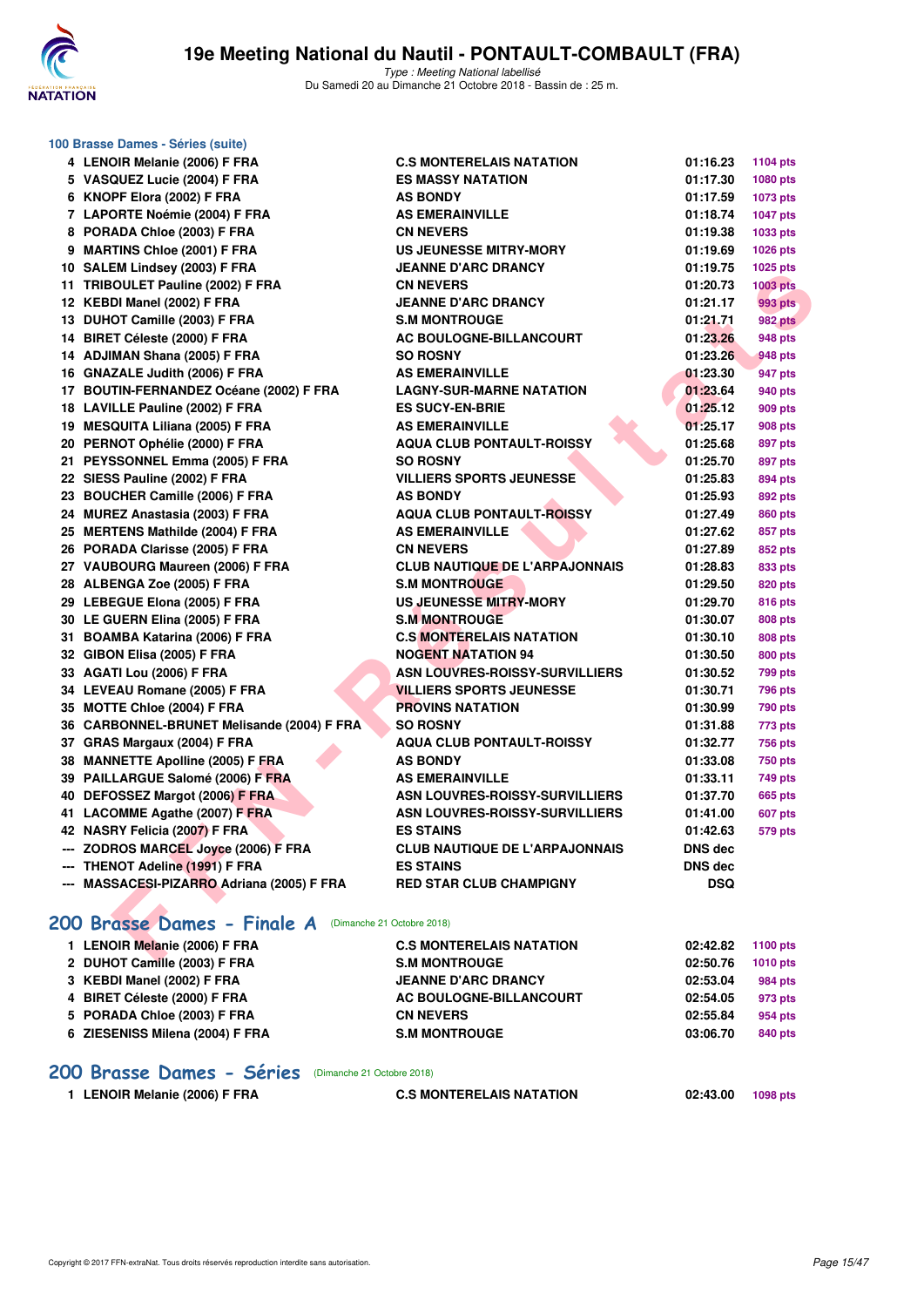

Type : Meeting National labellisé Du Samedi 20 au Dimanche 21 Octobre 2018 - Bassin de : 25 m.

| 200 Brasse Dames - Séries (suite)                                    |                                       |          |                 |
|----------------------------------------------------------------------|---------------------------------------|----------|-----------------|
| 2 COUDERT Lucile (2004) F FRA                                        | AC BOULOGNE-BILLANCOURT               | 02:50.04 | <b>1018 pts</b> |
| 3 KEBDI Manel (2002) F FRA                                           | <b>JEANNE D'ARC DRANCY</b>            | 02:51.71 | 999 pts         |
| 4 BIRET Céleste (2000) F FRA                                         | AC BOULOGNE-BILLANCOURT               | 02:53.93 | 975 pts         |
| 5 DUHOT Camille (2003) F FRA                                         | <b>S.M MONTROUGE</b>                  | 02:54.49 | <b>969 pts</b>  |
| 6 SOMMIER Elodie (2001) F FRA                                        | <b>U.S CRETEIL NATATION</b>           | 02:56.25 | 949 pts         |
| 7 PORADA Chloe (2003) F FRA                                          | <b>CN NEVERS</b>                      | 02:57.00 | 941 pts         |
| 8 ZIESENISS Milena (2004) F FRA                                      | <b>S.M MONTROUGE</b>                  | 02:57.83 | 932 pts         |
| 9 KNOPF Elora (2002) F FRA                                           | <b>AS BONDY</b>                       | 02:59.45 | <b>915 pts</b>  |
| 10 SIESS Pauline (2002) F FRA                                        | <b>VILLIERS SPORTS JEUNESSE</b>       | 03:01.81 | <b>890 pts</b>  |
| 11 ADJIMAN Shana (2005) F FRA                                        | <b>SO ROSNY</b>                       | 03:05.93 | <b>848 pts</b>  |
| 12 MESQUITA Liliana (2005) F FRA                                     | <b>AS EMERAINVILLE</b>                | 03:06.97 | 837 pts         |
| 13 VAUBOURG Maureen (2006) F FRA                                     | <b>CLUB NAUTIQUE DE L'ARPAJONNAIS</b> | 03:10.70 | 800 pts         |
| 14 PEYSSONNEL Emma (2005) F FRA                                      | <b>SO ROSNY</b>                       | 03:11.39 | <b>793 pts</b>  |
| 15 PAILLARGUE Salomé (2006) F FRA                                    | <b>AS EMERAINVILLE</b>                | 03:14.21 | <b>765 pts</b>  |
|                                                                      |                                       |          |                 |
| 50 Papillon Dames - Finale A 16 ans et plus (Samedi 20 Octobre 2018) |                                       |          |                 |
| 1 DEL'HOMME Laurine (1997) F FRA                                     | <b>ES MASSY NATATION</b>              | 00:28.49 | 1179 pts        |
| 2 LEBLOND Tiphaine (1996) F FRA                                      | <b>RED STAR CLUB CHAMPIGNY</b>        | 00:28.63 | <b>1170 pts</b> |
| 3 PACOURET Charlotte (1996) F FRA                                    | <b>RED STAR CLUB CHAMPIGNY</b>        | 00:29.02 | 1145 pts        |
| 4 GAMER Rose-alexia (1999) F FRA                                     | <b>ES VITRY</b>                       | 00:29.70 | 1102 pts        |
| 5 DESBONNES Leha (2002) F FRA                                        | <b>ES MASSY NATATION</b>              | 00:30.21 | <b>1070 pts</b> |
| 6 KNOPF Ornella (1999) F FRA                                         | <b>AS BONDY</b>                       | 00:30.34 | 1062 pts        |
|                                                                      |                                       |          |                 |
| 50 Papillon Dames - Finale B 14-15 ans (Samedi 20 Octobre 2018)      |                                       |          |                 |
| 1 COUDERT Lucile (2004) F FRA                                        | <b>AC BOULOGNE-BILLANCOURT</b>        | 00:29.80 | 1096 pts        |
| 2 MOLUH Mary-Ambre (2005) F FRA                                      | <b>U.S CRETEIL NATATION</b>           | 00:29.85 | 1093 pts        |
| 3 VASQUEZ Lucie (2004) F FRA                                         | <b>ES MASSY NATATION</b>              | 00:30.71 | 1039 pts        |
| 4 FRANCO Carla (2004) F FRA                                          | <b>AQUA CLUB PONTAULT-ROISSY</b>      | 00:30.74 | 1038 pts        |
| 5 LEBLANC Ines (2004) F FRA                                          | <b>ES STAINS</b>                      | 00:31.23 | 1008 pts        |
| 6 SIMOENS Lucille (2005) F FRA                                       | <b>ES MASSY NATATION</b>              | 00:31.34 | 1001 pts        |
|                                                                      |                                       |          |                 |
| 50 Papillon Dames - Finale C 11-13 ans (Samedi 20 Octobre 2018)      |                                       |          |                 |
| 1 GNAZALE Judith (2006) F FRA                                        | <b>AS EMERAINVILLE</b>                | 00:32.94 | <b>908 pts</b>  |
| 2 MORICELLY Clara (2006) F FRA                                       | <b>AQUA CLUB PONTAULT-ROISSY</b>      | 00:34.54 | 819 pts         |
| 3 LARGE Johanna (2006) F FRA                                         | <b>CLUB NAUTIQUE DE L'ARPAJONNAIS</b> | 00:35.02 | 793 pts         |
| 4 LELEU Elodie (2006) F FRA                                          | <b>NOGENT NATATION 94</b>             | 00:35.06 | <b>791 pts</b>  |
| 5 AGATI Lou (2006) F FRA                                             | <b>ASN LOUVRES-ROISSY-SURVILLIERS</b> | 00:35.09 | <b>789 pts</b>  |
| 6 BENAYACHI Charline (2007) F FRA                                    | <b>C.S MONTERELAIS NATATION</b>       | 00:36.20 | <b>731 pts</b>  |
| 50 Papillon Dames - Séries<br>(Samedi 20 Octobre 2018)               |                                       |          |                 |
|                                                                      |                                       |          |                 |
| 1 LEBLOND Tiphaine (1996) F FRA                                      | <b>RED STAR CLUB CHAMPIGNY</b>        | 00:28.72 | 1164 pts        |
| 2 PACOURET Charlotte (1996) F FRA                                    | <b>RED STAR CLUB CHAMPIGNY</b>        | 00:29.17 | 1136 pts        |
| 3 KNOPF Ornella (1999) F FRA                                         | <b>AS BONDY</b>                       | 00:29.75 | 1099 pts        |
| 4 COUDERT Lucile (2004) F FRA                                        | AC BOULOGNE-BILLANCOURT               | 00:29.83 | 1094 pts        |

### **[50 Papillon Dames - Finale A](http://www.ffnatation.fr/webffn/resultats.php?idact=nat&go=epr&idcpt=55747&idepr=31) 16 ans et plus** (Samedi 20 Octobre 2018)

| DEL'HOMME Laurine (1997) F FRA    | <b>ES MASSY NATATION</b>       | 00:28.49<br>1179 pts |  |
|-----------------------------------|--------------------------------|----------------------|--|
| 2 LEBLOND Tiphaine (1996) F FRA   | <b>RED STAR CLUB CHAMPIGNY</b> | 00:28.63<br>1170 pts |  |
| 3 PACOURET Charlotte (1996) F FRA | <b>RED STAR CLUB CHAMPIGNY</b> | 00:29.02<br>1145 pts |  |
| 4 GAMER Rose-alexia (1999) F FRA  | <b>ES VITRY</b>                | 00:29.70<br>1102 pts |  |
| 5 DESBONNES Leha (2002) F FRA     | <b>ES MASSY NATATION</b>       | 00:30.21<br>1070 pts |  |
| 6 KNOPF Ornella (1999) F FRA      | <b>AS BONDY</b>                | 00:30.34<br>1062 pts |  |
|                                   |                                |                      |  |

### **[50 Papillon Dames - Finale B](http://www.ffnatation.fr/webffn/resultats.php?idact=nat&go=epr&idcpt=55747&idepr=31) 14-15 ans** (Samedi 20 Octobre 2018)

| 1 COUDERT Lucile (2004) F FRA   | AC BOULOGNE-BILLANCOURT          | 00:29.80 | 1096 pts |
|---------------------------------|----------------------------------|----------|----------|
| 2 MOLUH Mary-Ambre (2005) F FRA | <b>U.S CRETEIL NATATION</b>      | 00:29.85 | 1093 pts |
| 3 VASQUEZ Lucie (2004) F FRA    | <b>ES MASSY NATATION</b>         | 00:30.71 | 1039 pts |
| 4 FRANCO Carla (2004) F FRA     | <b>AQUA CLUB PONTAULT-ROISSY</b> | 00:30.74 | 1038 pts |
| 5 LEBLANC Ines (2004) F FRA     | <b>ES STAINS</b>                 | 00:31.23 | 1008 pts |
| 6 SIMOENS Lucille (2005) F FRA  | <b>ES MASSY NATATION</b>         | 00:31.34 | 1001 pts |

### **[50 Papillon Dames - Finale C](http://www.ffnatation.fr/webffn/resultats.php?idact=nat&go=epr&idcpt=55747&idepr=31) 11-13 ans** (Samedi 20 Octobre 2018)

| 1 GNAZALE Judith (2006) F FRA     | <b>AS EMERAINVILLE</b>                | 00:32.94 | 908 pts |
|-----------------------------------|---------------------------------------|----------|---------|
| 2 MORICELLY Clara (2006) F FRA    | <b>AQUA CLUB PONTAULT-ROISSY</b>      | 00:34.54 | 819 pts |
| 3 LARGE Johanna (2006) F FRA      | <b>CLUB NAUTIQUE DE L'ARPAJONNAIS</b> | 00:35.02 | 793 pts |
| 4 LELEU Elodie (2006) F FRA       | <b>NOGENT NATATION 94</b>             | 00:35.06 | 791 pts |
| 5 AGATI Lou (2006) F FRA          | ASN LOUVRES-ROISSY-SURVILLIERS        | 00:35.09 | 789 pts |
| 6 BENAYACHI Charline (2007) F FRA | <b>C.S MONTERELAIS NATATION</b>       | 00:36.20 | 731 pts |
|                                   |                                       |          |         |

# **[50 Papillon Dames - Séries](http://www.ffnatation.fr/webffn/resultats.php?idact=nat&go=epr&idcpt=55747&idepr=31)** (Samedi 20 Octobre 2018)

| 1 LEBLOND Tiphaine (1996) F FRA   | <b>RED STAR CLUB CHAMPIGNY</b> | 00:28.72 | 1164 pts |
|-----------------------------------|--------------------------------|----------|----------|
| 2 PACOURET Charlotte (1996) F FRA | <b>RED STAR CLUB CHAMPIGNY</b> | 00:29.17 | 1136 pts |
| 3 KNOPF Ornella (1999) F FRA      | <b>AS BONDY</b>                | 00:29.75 | 1099 pts |
| 4 COUDERT Lucile (2004) F FRA     | AC BOULOGNE-BILLANCOURT        | 00:29.83 | 1094 pts |
| 5 DEL'HOMME Laurine (1997) F FRA  | <b>ES MASSY NATATION</b>       | 00:29.92 | 1088 pts |
| 6 GAMER Rose-alexia (1999) F FRA  | <b>ES VITRY</b>                | 00:30.14 | 1074 pts |
| 7 DESBONNES Leha (2002) F FRA     | <b>ES MASSY NATATION</b>       | 00:30.19 | 1071 pts |
| 8 MOLUH Mary-Ambre (2005) F FRA   | <b>U.S CRETEIL NATATION</b>    | 00:30.33 | 1063 pts |
| 9 ALMEIDA Léana (2001) F FRA      | <b>ES MASSY NATATION</b>       | 00:30.39 | 1059 pts |
| 10 CHARRO Anaïs (1998) F FRA      | <b>ES VITRY</b>                | 00:30.42 | 1057 pts |
| 11 OUARTI Ilyana (2003) F FRA     | <b>JEANNE D'ARC DRANCY</b>     | 00:30.44 | 1056 pts |
| 12 AMBRASS Lilou (2002) F FRA     | <b>ES MASSY NATATION</b>       | 00:30.49 | 1053 pts |
|                                   |                                |          |          |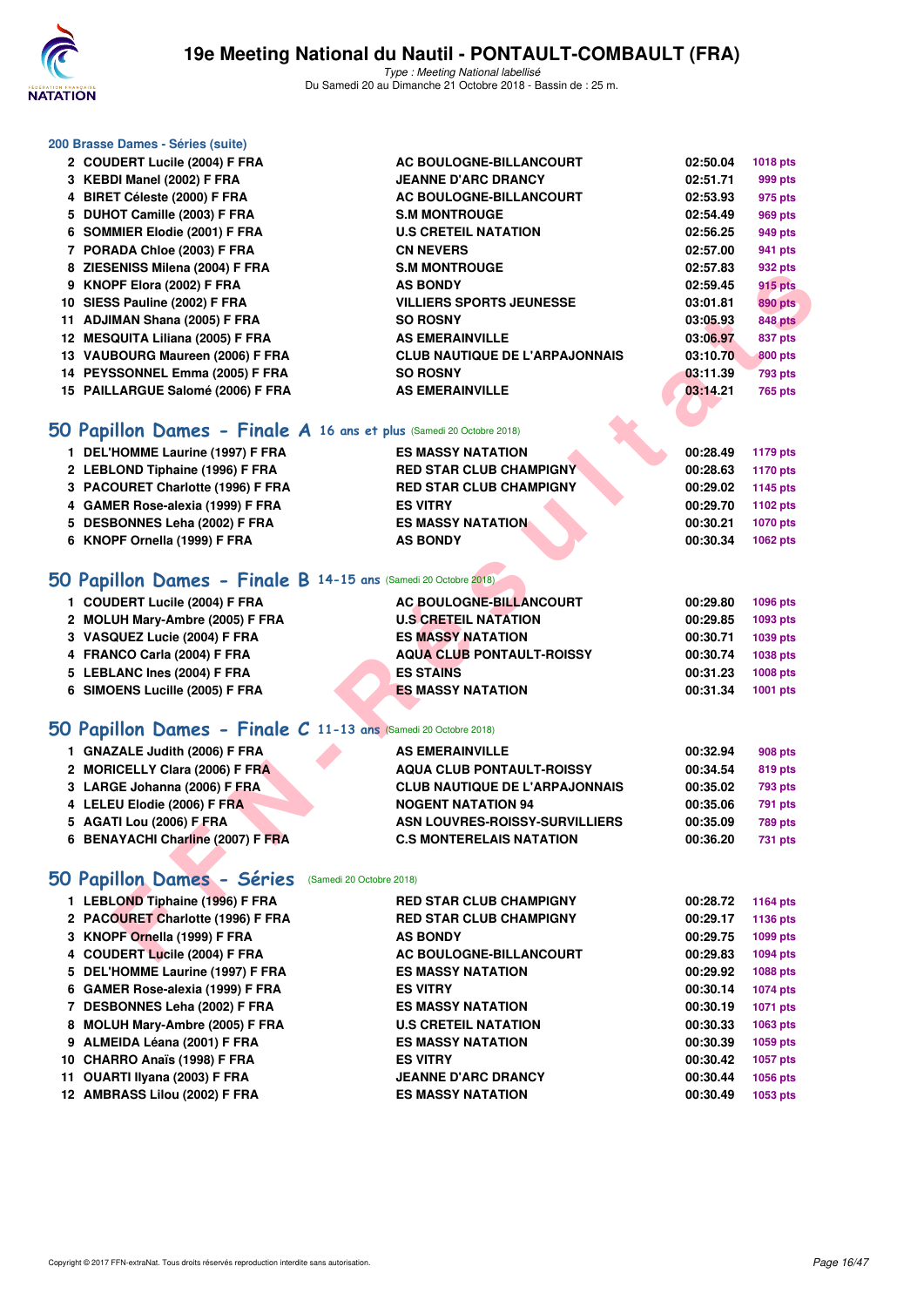

**50 Papillon Dames - Séries (suite)**

### **19e Meeting National du Nautil - PONTAULT-COMBAULT (FRA)**

| 13 | TRIBOULET Pauline (2002) F FRA         |
|----|----------------------------------------|
| 14 | FRANCO Carla (2004) F FRA              |
|    | 15 SALEM Lindsey (2003) F FRA          |
| 16 | SIMOENS Lucille (2005) F FRA           |
| 17 | VASQUEZ Lucie (2004) F FRA             |
| 18 | <b>LEBLANC Ines (2004) F FRA</b>       |
|    | 19 BOYER Charlotte (2000) F FRA        |
|    | 20 BOURNONVILLE Laura (2001) F FRA     |
| 21 | DALLE Aliénor (2002) F FRA             |
| 22 | <b>GUILLON Marion (1997) F FRA</b>     |
| 23 | <b>LANGLAIS Lila (2000) F FRA</b>      |
| 24 | GARCIA Inès (2000) F FRA               |
| 25 | ALFAIZ Lola (1995) F FRA               |
|    | 26 MARCHAND Sofia (2002) F FRA         |
|    | 27 VIGNACOURT Orlane (2003) F FRA      |
| 28 | LE BERRIGAUD Marine (2002) F FRA       |
|    | 29 RAYNERT Maud (1998) F FRA           |
| 30 | MILLE Romane (2003) F FRA              |
| 31 | KOCEN Emelyne (2002) F FRA             |
| 32 | AUBRY Aurélia (1998) F FRA             |
| 33 | ADJIMAN Shana (2005) F FRA             |
|    | 34 GAUCHER LEBRERO Andrea (2001) F F   |
|    | 35 GNAZALE Judith (2006) F FRA         |
| 36 | JARDIN Coraline (2004) F FRA           |
|    | 37 JEAN Jessica (2003) F FRA           |
|    | 38 LAVILLE Pauline (2002) F FRA        |
|    | 39 PORADA Chloe (2003) F FRA           |
|    | 40 LUDET Irina (2001) F FRA            |
| 41 | MUREZ Anastasia (2003) F FRA           |
| 42 | <b>BOULET Margot (1990) F FRA</b>      |
| 43 | DUHOT Camille (2003) F FRA             |
| 44 | ALBENGA Zoe (2005) F FRA               |
|    | 45 BINGUE SIDIBE Odhia (2005) F FRA    |
|    | 46 MARQUE Sara (2002) F FRA            |
|    | 47 POURAGEAUX Agatha (2002) F FRA      |
| 48 | SALEM Sara (2005) F FRA                |
|    | 49 ALLIONE Clémence (2004) F FRA       |
|    | 50 MORICELLY Clara (2006) F FRA        |
|    | 51 LEBEGUE Elona (2005) F FRA          |
|    | 52 GUILLOTEAU Solène (2002) F FRA      |
|    | 53 CARVALHO Emma (2000) F FRA          |
|    | 54 AGATI Lou (2006) F FRA              |
|    | 55 LEBAS Colleen (2001) F FRA          |
|    | 56 LELEU Elodie (2006) F FRA           |
|    | 57 LEVALLOIS Alixe (2003) F FRA        |
| 58 | LARGE Johanna (2006) F FRA             |
| 59 | MAES Diane (2005) F FRA                |
| 60 | <b>BENAYACHI Charline (2007) F FRA</b> |
| 61 | PORADA Clarisse (2005) F FRA           |
| 62 | <b>MANNETTE Apolline (2005) F FRA</b>  |
| 63 | <b>LEMAIRE Lena (2005) F FRA</b>       |
| 64 | DURAND Clhéa (2003) F FRA              |
|    | 65 LEROY Léa (2005) F FRA              |
| 66 | VAUBOURG Maureen (2006) F FRA          |

| 13 TRIBOULET Pauline (2002) F FRA      | <b>CN NEVERS</b>                      | 00:30.61 | <b>1046 pts</b> |
|----------------------------------------|---------------------------------------|----------|-----------------|
| 14 FRANCO Carla (2004) F FRA           | <b>AQUA CLUB PONTAULT-ROISSY</b>      | 00:30.67 | 1042 pts        |
| 15 SALEM Lindsey (2003) F FRA          | <b>JEANNE D'ARC DRANCY</b>            | 00:30.84 | 1031 pts        |
| 16 SIMOENS Lucille (2005) F FRA        | <b>ES MASSY NATATION</b>              | 00:30.90 | 1028 pts        |
| 17 VASQUEZ Lucie (2004) F FRA          | <b>ES MASSY NATATION</b>              | 00:30.92 | <b>1027 pts</b> |
| 18 LEBLANC Ines (2004) F FRA           | <b>ES STAINS</b>                      | 00:30.97 | 1024 pts        |
| 19 BOYER Charlotte (2000) F FRA        | <b>PROVINS NATATION</b>               | 00:31.02 | 1021 pts        |
| 20 BOURNONVILLE Laura (2001) F FRA     | <b>ES MASSY NATATION</b>              | 00:31.07 | <b>1018 pts</b> |
| 21 DALLE Aliénor (2002) F FRA          | <b>S.M MONTROUGE</b>                  | 00:31.09 | 1016 pts        |
| 22 GUILLON Marion (1997) F FRA         | <b>CN NEVERS</b>                      | 00:31.36 | <b>1000 pts</b> |
| 23 LANGLAIS Lila (2000) F FRA          | <b>ES MASSY NATATION</b>              | 00:31.42 | 997 pts         |
| 24 GARCIA Inès (2000) F FRA            | <b>US JEUNESSE MITRY-MORY</b>         | 00:31.48 | 993 pts         |
| 25 ALFAIZ Lola (1995) F FRA            | <b>U.S CRETEIL NATATION</b>           | 00:31.74 | 977 pts         |
| 26 MARCHAND Sofia (2002) F FRA         | <b>PROVINS NATATION</b>               | 00:31.78 | 975 pts         |
| 27 VIGNACOURT Orlane (2003) F FRA      | <b>AVAN VILLENEUVE-D'ASCQ</b>         | 00:31.81 | 973 pts         |
| 28 LE BERRIGAUD Marine (2002) F FRA    | AC BOULOGNE-BILLANCOURT               | 00:31.88 | 969 pts         |
| 29 RAYNERT Maud (1998) F FRA           | <b>ES MASSY NATATION</b>              | 00:32.07 | 958 pts         |
| 30 MILLE Romane (2003) F FRA           | AC BOULOGNE-BILLANCOURT               | 00:32.27 | 946 pts         |
| 31 KOCEN Emelyne (2002) F FRA          | <b>CLUB NAUTIQUE DE L'ARPAJONNAIS</b> | 00:32.31 | 944 pts         |
| 32 AUBRY Aurélia (1998) F FRA          | <b>U.S CRETEIL NATATION</b>           | 00:32.44 | 936 pts         |
| 33 ADJIMAN Shana (2005) F FRA          | <b>SO ROSNY</b>                       | 00:32.55 | 930 pts         |
| 34 GAUCHER LEBRERO Andrea (2001) F FRA | <b>SO ROSNY</b>                       | 00:32.71 | 921 pts         |
| 35 GNAZALE Judith (2006) F FRA         | <b>AS EMERAINVILLE</b>                | 00:32.79 | 916 pts         |
| 36 JARDIN Coraline (2004) F FRA        | <b>AQUA CLUB PONTAULT-ROISSY</b>      | 00:32.86 | 912 pts         |
| 37 JEAN Jessica (2003) F FRA           | <b>PROVINS NATATION</b>               | 00:33.14 | 896 pts         |
| 38 LAVILLE Pauline (2002) F FRA        | <b>ES SUCY-EN-BRIE</b>                | 00:33.26 | 890 pts         |
| 39 PORADA Chloe (2003) F FRA           | <b>CN NEVERS</b>                      | 00:33.38 | 883 pts         |
| 40 LUDET Irina (2001) F FRA            | <b>SO ROSNY</b>                       | 00:33.67 | <b>867 pts</b>  |
| 41 MUREZ Anastasia (2003) F FRA        | <b>AQUA CLUB PONTAULT-ROISSY</b>      | 00:33.81 | 859 pts         |
| 42 BOULET Margot (1990) F FRA          | <b>PROVINS NATATION</b>               | 00:33.89 | 854 pts         |
| 43 DUHOT Camille (2003) F FRA          | <b>S.M MONTROUGE</b>                  | 00:34.05 | 845 pts         |
| 44 ALBENGA Zoe (2005) F FRA            | <b>S.M MONTROUGE</b>                  | 00:34.12 | 842 pts         |
| 45 BINGUE SIDIBE Odhia (2005) F FRA    | <b>JEANNE D'ARC DRANCY</b>            | 00:34.19 | 838 pts         |
| 46 MARQUE Sara (2002) F FRA            | <b>SO ROSNY</b>                       | 00:34.21 | 837 pts         |
| 47 POURAGEAUX Agatha (2002) F FRA      | <b>AQUA CLUB PONTAULT-ROISSY</b>      | 00:34.25 | 834 pts         |
| 48 SALEM Sara (2005) F FRA             | <b>LAGNY-SUR-MARNE NATATION</b>       | 00:34.28 | 833 pts         |
| 49 ALLIONE Clémence (2004) F FRA       | <b>NOGENT NATATION 94</b>             | 00:34.41 | 826 pts         |
| 50 MORICELLY Clara (2006) F FRA        | <b>AQUA CLUB PONTAULT-ROISSY</b>      | 00:34.56 | 818 pts         |
| 51 LEBEGUE Elona (2005) F FRA          | <b>US JEUNESSE MITRY-MORY</b>         | 00:34.72 | 809 pts         |
| 52 GUILLOTEAU Solène (2002) F FRA      | <b>ES SUCY-EN-BRIE</b>                | 00:34.79 | 805 pts         |
| 53 CARVALHO Emma (2000) F FRA          | <b>ES SUCY-EN-BRIE</b>                | 00:34.82 | 804 pts         |
| 54 AGATI Lou (2006) F FRA              | <b>ASN LOUVRES-ROISSY-SURVILLIERS</b> | 00:34.99 | 794 pts         |
| 55 LEBAS Colleen (2001) F FRA          | <b>ES SUCY-EN-BRIE</b>                | 00:35.42 | 772 pts         |
| 56 LELEU Elodie (2006) F FRA           | <b>NOGENT NATATION 94</b>             | 00:35.48 | <b>769 pts</b>  |
| 57 LEVALLOIS Alixe (2003) F FRA        | <b>LA SAINT MANDEENNE</b>             | 00:35.92 | 746 pts         |
| 58 LARGE Johanna (2006) F FRA          | <b>CLUB NAUTIQUE DE L'ARPAJONNAIS</b> | 00:35.93 | 745 pts         |
| 59 MAES Diane (2005) F FRA             | <b>RED STAR CLUB CHAMPIGNY</b>        | 00:35.96 | 744 pts         |
| 60 BENAYACHI Charline (2007) F FRA     | <b>C.S MONTERELAIS NATATION</b>       | 00:36.03 | 740 pts         |
| 61 PORADA Clarisse (2005) F FRA        | <b>CN NEVERS</b>                      | 00:36.56 | 713 pts         |
| 62 MANNETTE Apolline (2005) F FRA      | <b>AS BONDY</b>                       | 00:36.57 | 712 pts         |
| 63 LEMAIRE Lena (2005) F FRA           | <b>AVAN VILLENEUVE-D'ASCQ</b>         | 00:36.65 | 708 pts         |
| 64 DURAND CIhéa (2003) F FRA           | <b>SO ROSNY</b>                       | 00:36.79 | 701 pts         |
| 65 LEROY Léa (2005) F FRA              | <b>VILLIERS SPORTS JEUNESSE</b>       | 00:37.06 | 688 pts         |
| 66 VAUBOURG Maureen (2006) F FRA       | <b>CLUB NAUTIQUE DE L'ARPAJONNAIS</b> | 00:37.18 | 682 pts         |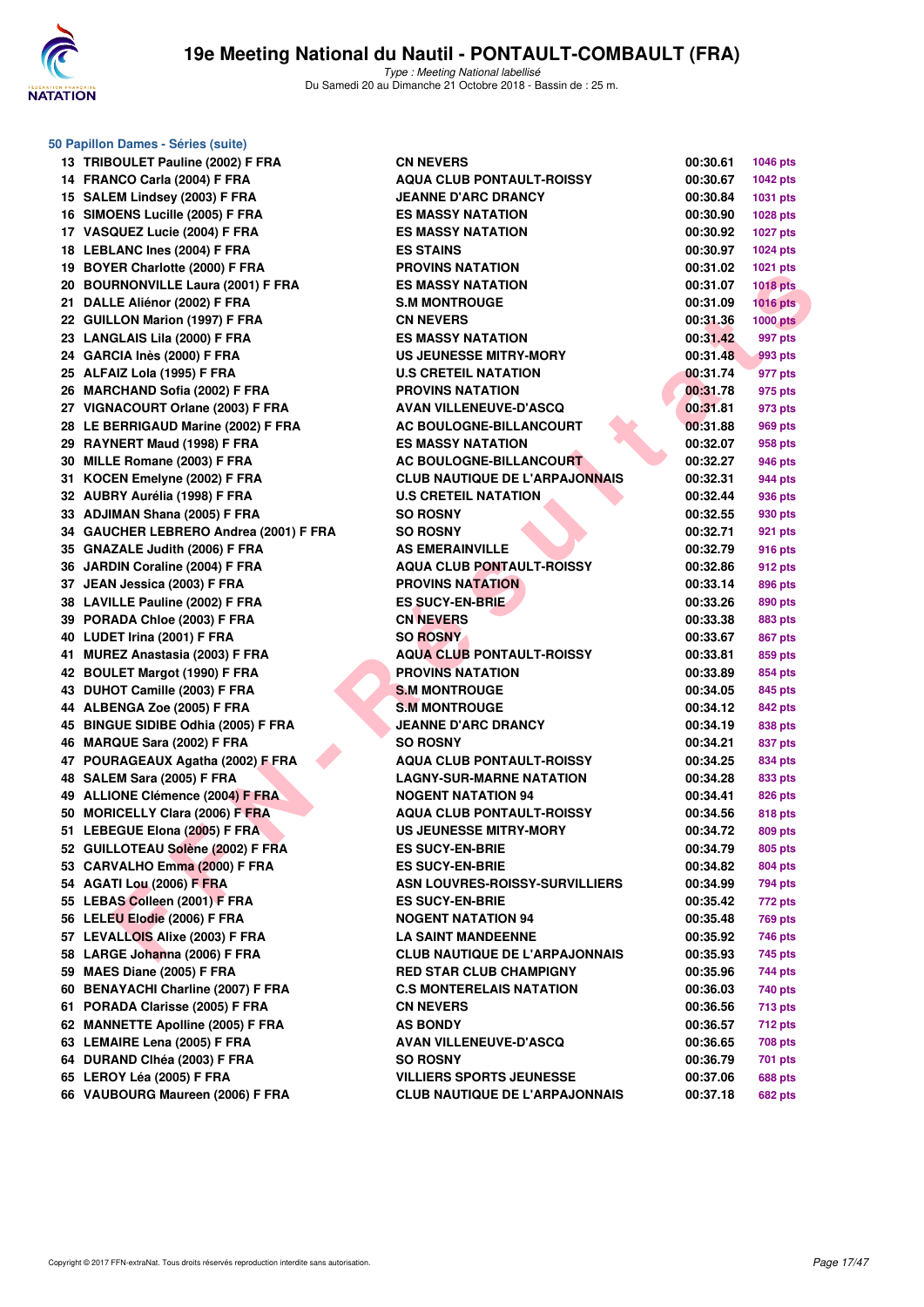

Type : Meeting National labellisé Du Samedi 20 au Dimanche 21 Octobre 2018 - Bassin de : 25 m.

#### **50 Papillon Dames - Séries (suite)**

| 67 ALLIONE Elise (2006) F FRA                                          | <b>NOGENT NATATION 94</b>             |  | 00:37.42       | 670 pts                                                    |
|------------------------------------------------------------------------|---------------------------------------|--|----------------|------------------------------------------------------------|
| 68 PORCHER Pauline (2006) F FRA                                        | <b>NOGENT NATATION 94</b>             |  | 00:37.59       | <b>662 pts</b>                                             |
| 69 THAUSE Aurore (2005) F FRA                                          | <b>CN NEVERS</b>                      |  | 00:37.63       | <b>660 pts</b>                                             |
| 70 FOWLER Chloe (2006) F USA                                           | <b>AVAN VILLENEUVE-D'ASCQ</b>         |  | 00:38.60       | 613 pts                                                    |
| 71 PAILLARGUE Salomé (2006) F FRA                                      | <b>AS EMERAINVILLE</b>                |  | 00:38.72       | <b>608 pts</b>                                             |
| 72 ZIVANOVIC Aleksandra (2004) F FRA                                   | <b>ES STAINS</b>                      |  | 00:38.94       | <b>598 pts</b>                                             |
| 73 BEN SOUSSAN Ilona (2005) F FRA                                      | <b>U.S CRETEIL NATATION</b>           |  | 00:39.33       | <b>580 pts</b>                                             |
| 74 HAFS Maïwenn (2004) F FRA                                           | <b>ES SUCY-EN-BRIE</b>                |  | 00:39.41       | <b>576 pts</b>                                             |
| 75 NASRY Felicia (2007) F FRA                                          | <b>ES STAINS</b>                      |  | 00:40.59       | <b>524 pts</b>                                             |
| 76 MEHRI Nour-Serine (2003) F ALG                                      | AC BOULOGNE-BILLANCOURT               |  | 00:41.01       | <b>506 pts</b>                                             |
| 77 DE AQUINO Zoé (2006) F FRA                                          | <b>CS NAUTIQUE NOISY-LE-GRAND</b>     |  | 00:43.01       | 424 pts                                                    |
| 78 RABAT ALLOUX Elise (2006) F FRA                                     | <b>CLUB NAUTIQUE DE L'ARPAJONNAIS</b> |  | 00:44.62       | <b>364 pts</b>                                             |
| --- MARCOT Julie (2007) F FRA                                          | <b>CS NAUTIQUE NOISY-LE-GRAND</b>     |  | <b>DSQ</b>     |                                                            |
|                                                                        |                                       |  |                |                                                            |
| 00 Papillon Dames - Finale A 16 ans et plus (Dimanche 21 Octobre 2018) |                                       |  |                |                                                            |
|                                                                        |                                       |  |                |                                                            |
| 1 BOISRENOULT Emilie (2002) F FRA                                      | <b>U.S CRETEIL NATATION</b>           |  | 01:04.11       | 1165 pts                                                   |
| 2 DESNOYERS Chloé (2001) F FRA                                         | <b>JEANNE D'ARC DRANCY</b>            |  | 01:04.91       | 1143 pts                                                   |
| 3 GAMER Rose-alexia (1999) F FRA                                       | <b>ES VITRY</b>                       |  | 01:05.62       | 1123 pts                                                   |
| 4 BARBOUCH Inès (2001) F FRA                                           | <b>ES VITRY</b>                       |  | 01:05.83       | <b>1117 pts</b>                                            |
| 5 CASTEL Margaux (2000) F FRA                                          | <b>S.M MONTROUGE</b>                  |  | 01:08.91       | 1033 pts                                                   |
| 6 OUARTI Ilyana (2003) F FRA                                           | <b>JEANNE D'ARC DRANCY</b>            |  | 01:09.88       | <b>1007 pts</b>                                            |
|                                                                        |                                       |  |                |                                                            |
| 00 Papillon Dames - Finale B 14-15 ans (Dimanche 21 Octobre 2018)      |                                       |  |                |                                                            |
| 1 COUDERT Lucile (2004) F FRA                                          | AC BOULOGNE-BILLANCOURT               |  | 01:05.18       | 1135 pts                                                   |
| 2 FRANCO Carla (2004) F FRA                                            | <b>AQUA CLUB PONTAULT-ROISSY</b>      |  | 01:06.51       | 1098 pts                                                   |
| 3 DECOMBLE Maelyss (2004) F FRA                                        | <b>CS NAUTIQUE NOISY-LE-GRAND</b>     |  | 01:11.49       | <b>965 pts</b>                                             |
| 4 VALLAT Julie (2005) F FRA                                            | <b>C.S MONTERELAIS NATATION</b>       |  | 01:14.14       | 897 pts                                                    |
| 5 BINGUE SIDIBE Odhia (2005) F FRA                                     | <b>JEANNE D'ARC DRANCY</b>            |  | 01:16.92       | <b>829 pts</b>                                             |
| --- EL KATEB Meryem (2004) F FRA                                       | AC BOULOGNE-BILLANCOURT               |  | <b>DNS</b> dec |                                                            |
|                                                                        |                                       |  |                |                                                            |
|                                                                        |                                       |  |                |                                                            |
| 00 Papillon Dames - Finale C 11-13 ans (Dimanche 21 Octobre 2018)      |                                       |  |                |                                                            |
| 1 AGATI Lou (2006) F FRA                                               | <b>ASN LOUVRES-ROISSY-SURVILLIERS</b> |  | 01:17.34       | 819 pts                                                    |
| 2 BASSIGNY Maroussia (2006) F FRA                                      | <b>JEANNE D'ARC DRANCY</b>            |  | 01:18.02       | 803 pts                                                    |
| 3 BINGUE SIDIBE Lena (2006) F FRA                                      | <b>JEANNE D'ARC DRANCY</b>            |  | 01:18.51       | 792 pts                                                    |
| 4 BENAYACHI Charline (2007) F FRA                                      | <b>C.S MONTERELAIS NATATION</b>       |  | 01:18.53       | 791 pts                                                    |
| 5 IRBOUH Manon (2006) F FRA                                            | <b>JEANNE D'ARC DRANCY</b>            |  | 01:21.09       | 732 pts                                                    |
| 6 MORICELLY Clara (2006) F FRA                                         | <b>AQUA CLUB PONTAULT-ROISSY</b>      |  | 01:21.51       | <b>723 pts</b>                                             |
|                                                                        |                                       |  |                |                                                            |
| 00 Papillon Dames - Séries (Dimanche 21 Octobre 2018)                  |                                       |  |                |                                                            |
| 1 BOISRENOULT Emilie (2002) F FRA                                      | <b>U.S CRETEIL NATATION</b>           |  | 01:04.08       | 1166 pts                                                   |
|                                                                        |                                       |  |                | $50 m$ : $30.15$ (30.15) $100 m$ : $1.04.08$ (33.93)       |
| 2 DESNOYERS Chloé (2001) F FRA                                         | <b>JEANNE D'ARC DRANCY</b>            |  | 01:04.86       | 1144 pts                                                   |
| 3 GAMER Rose-alexia (1999) F FRA                                       | <b>ES VITRY</b>                       |  | 01:05.38       | 50 m : 30.20 (30.20) 100 m : 1:04.86 (34.66)<br>1129 $pts$ |
|                                                                        |                                       |  |                | 50 m: 30.53 (30.53) 100 m: 1:05.38 (34.85)                 |
| $A$ , COUDERT LIGHT (COOL) E EDA                                       | <b>AO BOULOONE BULLANOOUDT</b>        |  | 04.05.04       | -----                                                      |

### **[100 Papillon Dames - Finale A](http://www.ffnatation.fr/webffn/resultats.php?idact=nat&go=epr&idcpt=55747&idepr=32) 16 ans et plus** (Dimanche 21 Octobre 2018)

| <b>U.S CRETEIL NATATION</b> |  |  | 01:04.11 | 1165 pts        |
|-----------------------------|--|--|----------|-----------------|
| <b>JEANNE D'ARC DRANCY</b>  |  |  | 01:04.91 | 1143 pts        |
| <b>ES VITRY</b>             |  |  | 01:05.62 | 1123 pts        |
| <b>ES VITRY</b>             |  |  | 01:05.83 | <b>1117 pts</b> |
| <b>S.M MONTROUGE</b>        |  |  | 01:08.91 | 1033 pts        |
| <b>JEANNE D'ARC DRANCY</b>  |  |  | 01:09.88 | 1007 pts        |
|                             |  |  |          |                 |

### **[100 Papillon Dames - Finale B](http://www.ffnatation.fr/webffn/resultats.php?idact=nat&go=epr&idcpt=55747&idepr=32) 14-15 ans** (Dimanche 21 Octobre 2018)

| 1 COUDERT Lucile (2004) F FRA      | AC BOULOGNE-BILLANCOURT           | 01:05.18       | 1135 pts |
|------------------------------------|-----------------------------------|----------------|----------|
|                                    |                                   |                |          |
| 2 FRANCO Carla (2004) F FRA        | <b>AQUA CLUB PONTAULT-ROISSY</b>  | 01:06.51       | 1098 pts |
| 3 DECOMBLE Maelyss (2004) F FRA    | <b>CS NAUTIQUE NOISY-LE-GRAND</b> | 01:11.49       | 965 pts  |
| 4 VALLAT Julie (2005) F FRA        | <b>C.S MONTERELAIS NATATION</b>   | 01:14.14       | 897 pts  |
| 5 BINGUE SIDIBE Odhia (2005) F FRA | <b>JEANNE D'ARC DRANCY</b>        | 01:16.92       | 829 pts  |
| --- EL KATEB Mervem (2004) F FRA   | AC BOULOGNE-BILLANCOURT           | <b>DNS</b> dec |          |
|                                    |                                   |                |          |

### **[100 Papillon Dames - Finale C](http://www.ffnatation.fr/webffn/resultats.php?idact=nat&go=epr&idcpt=55747&idepr=32) 11-13 ans** (Dimanche 21 Octobre 2018)

| 1 AGATI Lou (2006) F FRA          | ASN LOUVRES-ROISSY-SURVILLIERS   | 01:17.34 | 819 pts        |
|-----------------------------------|----------------------------------|----------|----------------|
| 2 BASSIGNY Maroussia (2006) F FRA | <b>JEANNE D'ARC DRANCY</b>       | 01:18.02 | 803 pts        |
| 3 BINGUE SIDIBE Lena (2006) F FRA | <b>JEANNE D'ARC DRANCY</b>       | 01:18.51 | 792 pts        |
| 4 BENAYACHI Charline (2007) F FRA | <b>C.S MONTERELAIS NATATION</b>  | 01:18.53 | 791 pts        |
| 5 IRBOUH Manon (2006) F FRA       | <b>JEANNE D'ARC DRANCY</b>       | 01:21.09 | <b>732 pts</b> |
| 6 MORICELLY Clara (2006) F FRA    | <b>AQUA CLUB PONTAULT-ROISSY</b> | 01:21.51 | <b>723 pts</b> |
|                                   |                                  |          |                |

### **[100 Papillon Dames - Séries](http://www.ffnatation.fr/webffn/resultats.php?idact=nat&go=epr&idcpt=55747&idepr=32)** (Dimanche 21 Octobre 2018)

| 1 BOISRENOULT Emilie (2002) F FRA | <b>U.S CRETEIL NATATION</b>      |              | 01:04.08                            | 1166 pts        |  |
|-----------------------------------|----------------------------------|--------------|-------------------------------------|-----------------|--|
|                                   |                                  | 50 m: 30.15  | $(30.15)$ 100 m : 1:04.08 $(33.93)$ |                 |  |
| 2 DESNOYERS Chloé (2001) F FRA    | <b>JEANNE D'ARC DRANCY</b>       |              | 01:04.86                            | 1144 $pts$      |  |
|                                   |                                  | 50 m: 30.20  | $(30.20)$ 100 m : 1:04.86 $(34.66)$ |                 |  |
| 3 GAMER Rose-alexia (1999) F FRA  | <b>ES VITRY</b>                  |              | 01:05.38                            | 1129 $pts$      |  |
|                                   |                                  | 50 m: 30.53  | $(30.53)$ 100 m : 1:05.38 $(34.85)$ |                 |  |
| 4 COUDERT Lucile (2004) F FRA     | AC BOULOGNE-BILLANCOURT          |              | 01:05.84                            | 1117 pts        |  |
|                                   |                                  | 50 m: 31.03  | $(31.03)$ 100 m : 1:05.84 $(34.81)$ |                 |  |
| 5 PACOURET Charlotte (1996) F FRA | <b>RED STAR CLUB CHAMPIGNY</b>   |              | 01:05.93                            | 1114 $pts$      |  |
|                                   |                                  | 50 m: 30.58  | $(30.58)$ 100 m : 1:05.93 $(35.35)$ |                 |  |
| 6 BARBOUCH Inès (2001) F FRA      | <b>ES VITRY</b>                  |              | 01:06.08                            | 1110 $pts$      |  |
|                                   |                                  | 50 m: 31.26  | $(31.26)$ 100 m : 1:06.08 $(34.82)$ |                 |  |
| 7 FRANCO Carla (2004) F FRA       | <b>AQUA CLUB PONTAULT-ROISSY</b> |              | 01:07.12                            | <b>1081 pts</b> |  |
|                                   |                                  | 50 m: 30.77  | (30.77) 100 m : 1:07.12 (36.35)     |                 |  |
| 8 CASTEL Margaux (2000) F FRA     | <b>S.M MONTROUGE</b>             |              | 01:08.00                            | <b>1057 pts</b> |  |
|                                   |                                  | 50 m: 31.71  | $(31.71)$ 100 m : 1:08.00 $(36.29)$ |                 |  |
| 9 OUARTI Ilyana (2003) F FRA      | <b>JEANNE D'ARC DRANCY</b>       |              | 01:08.52                            | $1043$ pts      |  |
|                                   |                                  | 50 m : 31.81 | $(31.81)$ 100 m : 1:08.52 $(36.71)$ |                 |  |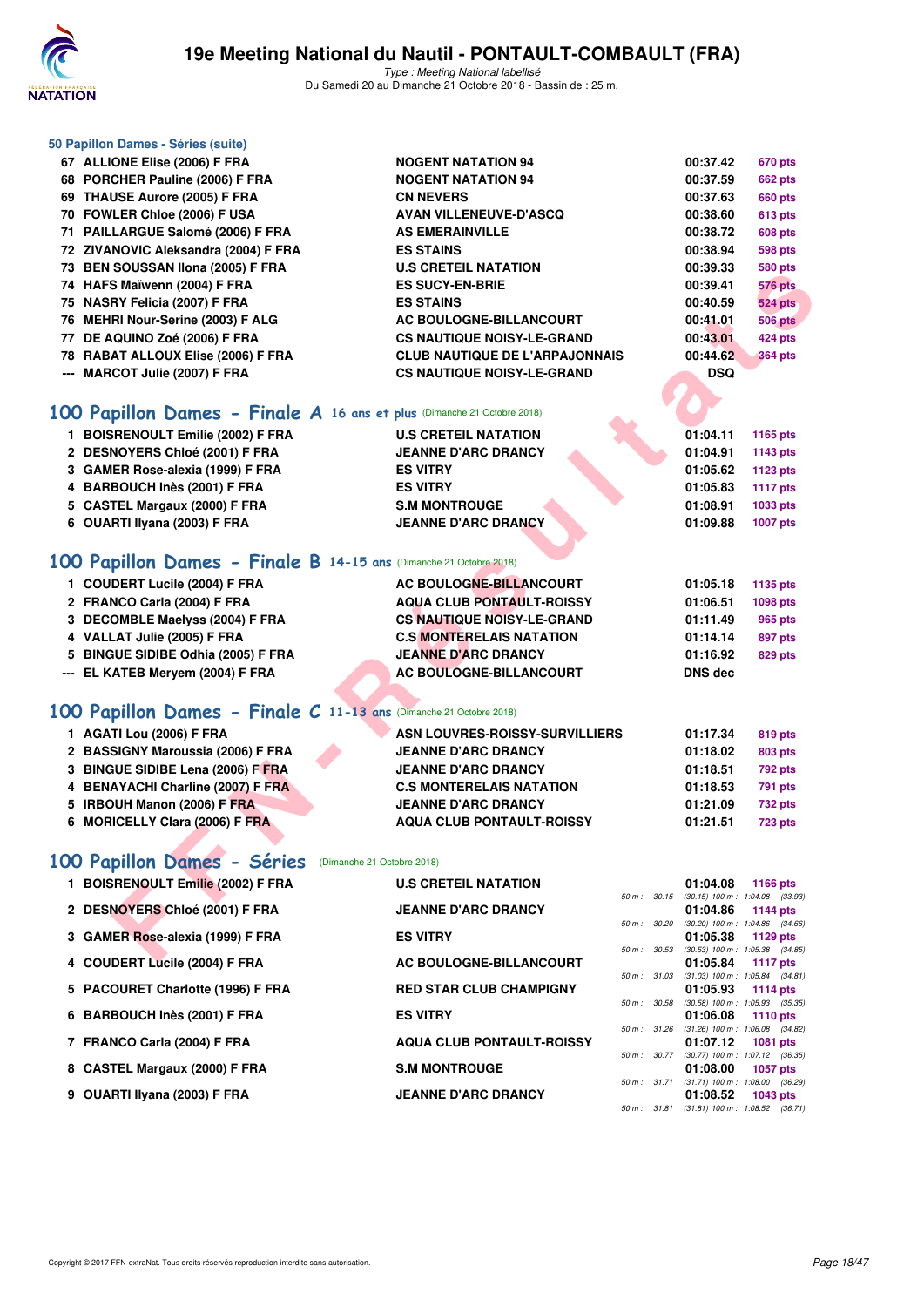

#### **100 Papillon Dames - Séries (suite)**

| $50.1$ applied barried corresponding |                                   |              |              |                                                     |                |  |
|--------------------------------------|-----------------------------------|--------------|--------------|-----------------------------------------------------|----------------|--|
| 10 LE BERRIGAUD Marine (2002) F FRA  | AC BOULOGNE-BILLANCOURT           |              |              | 01:08.72                                            | 1038 pts       |  |
| 11 DALLE Aliénor (2002) F FRA        | <b>S.M MONTROUGE</b>              |              | 50 m : 32.19 | $(32.19)$ 100 m : 1:08.72 (36.<br>01:09.20          | 1025 pts       |  |
| 12 SALEM Lindsey (2003) F FRA        | <b>JEANNE D'ARC DRANCY</b>        |              | 50 m : 31.94 | $(31.94)$ 100 m : 1:09.20 (37.<br>01:09.79          | 1009 pts       |  |
| 13 KNOPF Ornella (1999) F FRA        | <b>AS BONDY</b>                   | 50 m: 32.26  |              | (32.26) 100 m: 1:09.79 (37.<br>01:10.26             | 997 pts        |  |
| 14 TRIBOULET Pauline (2002) F FRA    | <b>CN NEVERS</b>                  |              | 50 m : 31.92 | $(31.92)$ 100 m : 1:10.26 (38.<br>01:10.64          | 987 pts        |  |
| 15 MILLE Romane (2003) F FRA         | AC BOULOGNE-BILLANCOURT           |              | 50 m : 33.07 | $(33.07)$ 100 m : 1:10.64 (37.<br>01:11.09          | 975 pts        |  |
|                                      | <b>PROVINS NATATION</b>           |              | 50 m : 33.27 | $(33.27)$ 100 m : 1:11.09 $(37.$<br>01:11.42        |                |  |
| 16 BOYER Charlotte (2000) F FRA      |                                   | 50 m :       | 33.15        | $(33.15)$ 100 m : 1:11.42 $(38.$                    | 967 pts        |  |
| 17 DECOMBLE Maelyss (2004) F FRA     | <b>CS NAUTIQUE NOISY-LE-GRAND</b> | 50 m: 33.33  |              | 01:12.38<br>(33.33) 100 m: 1:12.38 (39.             | 942 pts        |  |
| 18 GARCIA Inès (2000) F FRA          | <b>US JEUNESSE MITRY-MORY</b>     |              | 50 m: 33.20  | 01:13.14<br>(33.20) 100 m : 1:13.14 (39.            | 923 pts        |  |
| 19 VIGNACOURT Orlane (2003) F FRA    | <b>AVAN VILLENEUVE-D'ASCQ</b>     |              | 50 m: 33.36  | 01:13.61<br>$(33.36)$ 100 m : 1:13.61 (40.          | 911 pts        |  |
| 20 DE LELLIS Carla (2001) F FRA      | <b>ES VITRY</b>                   |              | 50 m : 34.27 | 01:13.80<br>(34.27) 100 m: 1:13.80 (39.             | 906 pts        |  |
| 21 MASCARIN Olivia (2003) F FRA      | <b>C.S MONTERELAIS NATATION</b>   | $50 m$ :     | 34.64        | 01:14.56<br>(34.64) 100 m: 1:14.56 (39.             | 887 pts        |  |
| 21 VALLAT Julie (2005) F FRA         | <b>C.S MONTERELAIS NATATION</b>   |              |              | 01:14.56                                            | 887 pts        |  |
| 23 EL KATEB Meryem (2004) F FRA      | AC BOULOGNE-BILLANCOURT           | 50 m: 34.85  |              | (34.85) 100 m: 1:14.56 (39.<br>01:15.93             | 853 pts        |  |
| 24 BENAYACHI Charline (2007) F FRA   | <b>C.S MONTERELAIS NATATION</b>   | 50 m : 34.51 |              | (34.51) 100 m: 1:15.93 (41.<br>01:17.20             | 823 pts        |  |
| 25 BINGUE SIDIBE Odhia (2005) F FRA  | <b>JEANNE D'ARC DRANCY</b>        | 50 m : 36.06 |              | $(36.06)$ 100 m : 1:17.20 (41.<br>01:17.38          | 818 pts        |  |
| 26 AIMON Clara (2004) F FRA          | <b>CS NAUTIQUE NOISY-LE-GRAND</b> | 50 m: 35.50  |              | (35.50) 100 m: 1:17.38 (41.<br>01:17.57             | 814 pts        |  |
| 27 AGATI Lou (2006) F FRA            | ASN LOUVRES-ROISSY-SURVILLIERS    | 50 m : 35.78 |              | $(35.78)$ 100 m : 1:17.57 (41.<br>01:17.72          | 810 pts        |  |
| 28 PEREZ-MATEUS Clara (2003) F FRA   | <b>S.M MONTROUGE</b>              |              |              | 50 m: 37.02 (37.02) 100 m: 1:17.72 (40.<br>01:18.23 | 798 pts        |  |
| 29 BASSIGNY Maroussia (2006) F FRA   | <b>JEANNE D'ARC DRANCY</b>        | 50 m : 35.79 |              | (35.79) 100 m : 1:18.23 (42.<br>01:18.42            |                |  |
|                                      |                                   | 50 m : 36.79 |              | (36.79) 100 m: 1:18.42 (41.                         | 794 pts        |  |
| 30 LAVILLE Pauline (2002) F FRA      | <b>ES SUCY-EN-BRIE</b>            | 50 m :       | 36.40        | 01:18.53<br>(36.40) 100 m: 1:18.53 (42.             | 791 pts        |  |
| 31 LEBEGUE Elona (2005) F FRA        | <b>US JEUNESSE MITRY-MORY</b>     | 50 m : 36.37 |              | 01:18.82<br>(36.37) 100 m: 1:18.82 (42.             | 784 pts        |  |
| 32 IRBOUH Manon (2006) F FRA         | <b>JEANNE D'ARC DRANCY</b>        |              | 50 m : 37.13 | 01:19.78<br>$(37.13)$ 100 m : 1:19.78 (42.          | 762 pts        |  |
| 33 MORICELLY Clara (2006) F FRA      | <b>AQUA CLUB PONTAULT-ROISSY</b>  |              | 50 m : 36.14 | 01:19.82<br>(36.14) 100 m: 1:19.82 (43.             | 761 pts        |  |
| 34 BINGUE SIDIBE Lena (2006) F FRA   | <b>JEANNE D'ARC DRANCY</b>        |              | 50 m : 37.20 | 01:20.11<br>$(37.20)$ 100 m : 1:20.11 (42.          | 754 pts        |  |
| 35 NUINO Nawal (2007) F FRA          | <b>C.S MONTERELAIS NATATION</b>   |              |              | 01:20.93<br>50 m: 37.38 (37.38) 100 m: 1:20.93 (43. | <b>736 pts</b> |  |
| 36 LEMAIRE Lena (2005) F FRA         | <b>AVAN VILLENEUVE-D'ASCQ</b>     |              |              | 01:23.57                                            | 677 pts        |  |
| 37 THAUSE Aurore (2005) F FRA        | <b>CN NEVERS</b>                  | 50 m : 39.00 |              | (39.00) 100 m : 1:23.57 (44.<br>01:23.77            | 673 pts        |  |
| 38 DEMARIGNY Ema (2004) F FRA        | <b>ES SUCY-EN-BRIE</b>            | 50 m : 38.96 |              | (38.96) 100 m : 1:23.77 (44.<br>01:23.84            | 672 pts        |  |
| 39 CARVALHO Emma (2000) F FRA        | <b>ES SUCY-EN-BRIE</b>            |              | 50 m : 38.04 | (38.04) 100 m : 1:23.84 (45.<br>01:24.55            | 656 pts        |  |
| 40 REDJEB Emma (2003) F FRA          | <b>AQUA CLUB PONTAULT-ROISSY</b>  |              | 50 m : 37.31 | $(37.31)$ 100 m : 1:24.55 (47.<br>01:24.83          | 650 pts        |  |
| 41 FOWLER Chloe (2006) F USA         | <b>AVAN VILLENEUVE-D'ASCQ</b>     |              | 50 m : 38.37 | $(38.37)$ 100 m : 1:24.83 (46.<br>01:30.68          | 532 pts        |  |
| 42 MARCOT Julie (2007) F FRA         | <b>CS NAUTIQUE NOISY-LE-GRAND</b> |              | 50 m : 41.10 | $(41.10)$ 100 m : 1:30.68 (49.<br>01:34.41          | 463 pts        |  |
|                                      |                                   |              |              | 50 m: 42.43 (42.43) 100 m: 1:34.41 (51.             |                |  |

### **[200 Papillon Dames - Finale A](http://www.ffnatation.fr/webffn/resultats.php?idact=nat&go=epr&idcpt=55747&idepr=33)** (Samedi 20 Octobre 2018)

- **1 BOURNONVILLE Laura (2001) F FRA ES MASSY NATATION 02:18.68 1177 pts**
- 
- **3 DESNOYERS Chloé (2001) F FRA JEANNE D'ARC DRANCY 02:24.55 1093 pts**

| <b>ERRIGAUD Marine (2002) F FRA</b>  | AC BOULOGNE-BILLANCOURT               |              |              | 01:08.72                                                       | <b>1038 pts</b> |  |
|--------------------------------------|---------------------------------------|--------------|--------------|----------------------------------------------------------------|-----------------|--|
| LE Aliénor (2002) F FRA              | <b>S.M MONTROUGE</b>                  |              |              | 50 m: 32.19 (32.19) 100 m: 1:08.72 (36.53)<br>01:09.20         | <b>1025 pts</b> |  |
| EM Lindsey (2003) F FRA              | <b>JEANNE D'ARC DRANCY</b>            |              |              | 50 m : 31.94 (31.94) 100 m : 1:09.20 (37.26)<br>01:09.79       | $1009$ pts      |  |
| PF Ornella (1999) F FRA              | <b>AS BONDY</b>                       | 50 m : 32.26 |              | $(32.26)$ 100 m : 1:09.79 $(37.53)$<br>01:10.26                | 997 pts         |  |
| OULET Pauline (2002) F FRA           | <b>CN NEVERS</b>                      |              |              | $50\,m:~~31.92~~(31.92)~100\,m:~~1.10.26~~(38.34)$<br>01:10.64 | 987 pts         |  |
|                                      |                                       |              |              | 50 m: 33.07 (33.07) 100 m: 1:10.64 (37.57)                     |                 |  |
| .E Romane (2003) F FRA               | AC BOULOGNE-BILLANCOURT               |              |              | 01:11.09<br>50 m : 33.27 (33.27) 100 m : 1:11.09 (37.82)       | 975 pts         |  |
| ER Charlotte (2000) F FRA            | <b>PROVINS NATATION</b>               |              |              | 01:11.42<br>50 m: 33.15 (33.15) 100 m: 1:11.42 (38.27)         | 967 pts         |  |
| OMBLE Maelyss (2004) F FRA           | <b>CS NAUTIQUE NOISY-LE-GRAND</b>     |              |              | 01:12.38                                                       | 942 pts         |  |
| CIA Inès (2000) F FRA                | US JEUNESSE MITRY-MORY                |              | 50 m : 33.33 | $(33.33)$ 100 m : 1:12.38 $(39.05)$<br>01:13.14                | 923 pts         |  |
| IACOURT Orlane (2003) F FRA          | <b>AVAN VILLENEUVE-D'ASCQ</b>         |              |              | 50 m : 33.20 (33.20) 100 m : 1:13.14 (39.94)<br>01:13.61       | 911 pts         |  |
| ELLIS Carla (2001) F FRA             | <b>ES VITRY</b>                       |              | 50 m: 33.36  | $(33.36)$ 100 m : 1:13.61 $(40.25)$<br>01:13.80                | 906 pts         |  |
|                                      |                                       |              |              | 50 m: 34.27 (34.27) 100 m: 1:13.80 (39.53)                     |                 |  |
| CARIN Olivia (2003) F FRA            | <b>C.S MONTERELAIS NATATION</b>       |              |              | 01:14.56<br>50 m : 34.64 (34.64) 100 m : 1:14.56 (39.92)       | 887 pts         |  |
| LAT Julie (2005) F FRA               | <b>C.S MONTERELAIS NATATION</b>       |              |              | 01:14.56                                                       | 887 pts         |  |
| ATEB Meryem (2004) F FRA             | AC BOULOGNE-BILLANCOURT               |              |              | 50 m: 34.85 (34.85) 100 m: 1:14.56 (39.71)<br>01:15.93         | 853 pts         |  |
| AYACHI Charline (2007) F FRA         | <b>C.S MONTERELAIS NATATION</b>       |              |              | 50 m: 34.51 (34.51) 100 m: 1:15.93 (41.42)<br>01:17.20         | 823 pts         |  |
|                                      |                                       | 50 m : 36.06 |              | $(36.06)$ 100 m : 1:17.20 $(41.14)$                            |                 |  |
| <b>iUE SIDIBE Odhia (2005) F FRA</b> | <b>JEANNE D'ARC DRANCY</b>            |              |              | 01:17.38                                                       | 818 pts         |  |
| <b>DN Clara (2004) F FRA</b>         | <b>CS NAUTIQUE NOISY-LE-GRAND</b>     | 50 m : 35.50 |              | $(35.50)$ 100 m : 1:17.38 $(41.88)$<br>01:17.57                | 814 pts         |  |
| TI Lou (2006) F FRA                  | <b>ASN LOUVRES-ROISSY-SURVILLIERS</b> |              |              | 50 m: 35.78 (35.78) 100 m: 1:17.57 (41.79)<br>01:17.72         | 810 pts         |  |
| EZ-MATEUS Clara (2003) F FRA         | <b>S.M MONTROUGE</b>                  |              |              | 50 m: 37.02 (37.02) 100 m: 1:17.72 (40.70)<br>01:18.23         | 798 pts         |  |
| SIGNY Maroussia (2006) F FRA         | <b>JEANNE D'ARC DRANCY</b>            |              |              | 50 m: 35.79 (35.79) 100 m: 1:18.23 (42.44)<br>01:18.42         | 794 pts         |  |
| <b>LLE Pauline (2002) F FRA</b>      | <b>ES SUCY-EN-BRIE</b>                | 50 m : 36.79 |              | $(36.79)$ 100 m : 1:18.42 $(41.63)$<br>01:18.53                | 791 pts         |  |
|                                      | US JEUNESSE MITRY-MORY                | 50 m : 36.40 |              | $(36.40)$ 100 m : 1:18.53 $(42.13)$                            |                 |  |
| EGUE Elona (2005) F FRA              |                                       |              |              | 01:18.82<br>50 m: 36.37 (36.37) 100 m: 1:18.82 (42.45)         | 784 pts         |  |
| )UH Manon (2006) F FRA               | <b>JEANNE D'ARC DRANCY</b>            |              |              | 01:19.78                                                       | 762 pts         |  |
| ICELLY Clara (2006) F FRA            | <b>AQUA CLUB PONTAULT-ROISSY</b>      |              |              | 50 m: 37.13 (37.13) 100 m: 1:19.78 (42.65)<br>01:19.82         | 761 pts         |  |
| <b>iUE SIDIBE Lena (2006) F FRA</b>  | <b>JEANNE D'ARC DRANCY</b>            |              |              | 50 m : 36.14 (36.14) 100 m : 1:19.82 (43.68)<br>01:20.11       | 754 pts         |  |
| IO Nawal (2007) F FRA                |                                       |              |              | 50 m: 37.20 (37.20) 100 m: 1:20.11 (42.91)                     |                 |  |
|                                      | <b>C.S MONTERELAIS NATATION</b>       |              |              | 01:20.93<br>50 m: 37.38 (37.38) 100 m: 1:20.93 (43.55)         | <b>736 pts</b>  |  |
| AIRE Lena (2005) F FRA               | <b>AVAN VILLENEUVE-D'ASCQ</b>         |              |              | 01:23.57<br>50 m: 39.00 (39.00) 100 m: 1:23.57 (44.57)         | 677 pts         |  |
| USE Aurore (2005) F FRA              | <b>CN NEVERS</b>                      |              |              | 01:23.77                                                       | 673 pts         |  |
| ARIGNY Ema (2004) F FRA              | <b>ES SUCY-EN-BRIE</b>                |              |              | 50 m: 38.96 (38.96) 100 m: 1:23.77 (44.81)<br>01:23.84         | 672 pts         |  |
| VALHO Emma (2000) F FRA              | <b>ES SUCY-EN-BRIE</b>                |              |              | 50 m: 38.04 (38.04) 100 m: 1:23.84 (45.80)<br>01:24.55         | 656 pts         |  |
|                                      |                                       |              |              | 50 m: 37.31 (37.31) 100 m: 1:24.55 (47.24)                     |                 |  |
| JEB Emma (2003) F FRA                | <b>AQUA CLUB PONTAULT-ROISSY</b>      |              |              | 01:24.83                                                       | 650 pts         |  |
| LER Chloe (2006) F USA               | <b>AVAN VILLENEUVE-D'ASCQ</b>         |              |              | 50 m: 38.37 (38.37) 100 m: 1:24.83 (46.46)<br>01:30.68         | 532 pts         |  |
|                                      |                                       |              |              | $50 m \cdot 41 10 (41 10) 100 m \cdot 130 68 (49 58)$          |                 |  |

| <b>CS NAUTIQUE NOISY-LE-GRAND</b> |  |
|-----------------------------------|--|
|                                   |  |

| 1 BOURNONVILLE Laura (2001) F FRA | <b>ES MASSY NATATION</b>   | 02:18.68 1177 pts |  |
|-----------------------------------|----------------------------|-------------------|--|
| 2 LANGLAIS Lila (2000) F FRA      | <b>ES MASSY NATATION</b>   | 02:22.37 1124 pts |  |
| 3 DESNOYERS Chloé (2001) F FRA    | <b>JEANNE D'ARC DRANCY</b> | 02:24.55 1093 pts |  |

50 m : 41.10 (41.10) 100 m : 1:30.68 (49.58)

50 m : 42.43 (42.43) 100 m : 1:34.41 (51.98)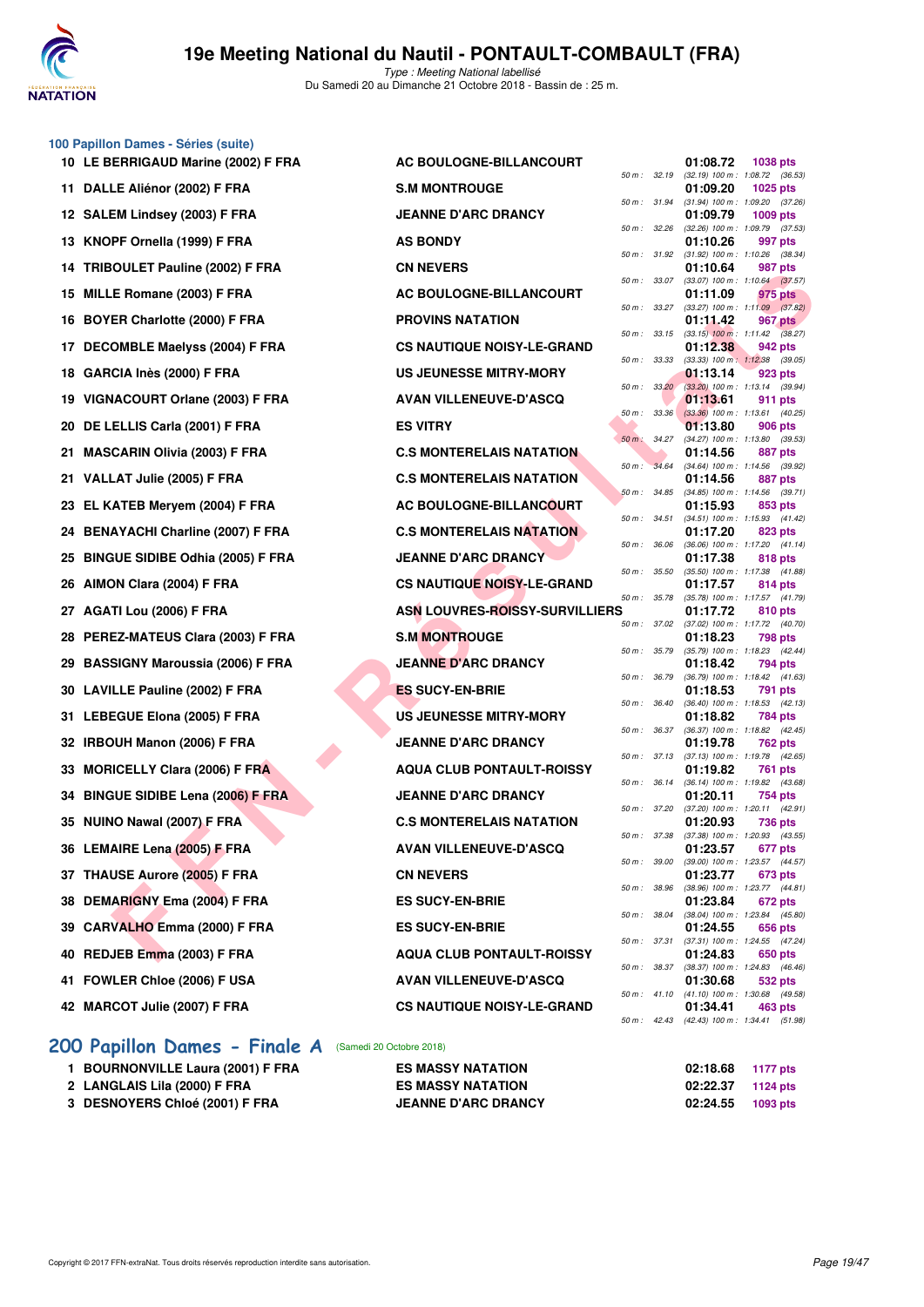

Type : Meeting National labellisé Du Samedi 20 au Dimanche 21 Octobre 2018 - Bassin de : 25 m.

| 200 Papillon Dames - Finale A (suite) |  |  |  |
|---------------------------------------|--|--|--|
|---------------------------------------|--|--|--|

| 4 MAILLE IIona (2001) F FRA    | <b>ES MASSY NATATION</b> | 02:26.57 | 1065 pts |
|--------------------------------|--------------------------|----------|----------|
| 5 AMBRASS Lilou (2002) F FRA   | <b>ES MASSY NATATION</b> | 02:27.28 | 1055 pts |
| 6 SIMOENS Lucille (2005) F FRA | <b>ES MASSY NATATION</b> | 02:30.89 | 1006 pts |
|                                |                          |          |          |

#### [200 Papillon Dames - Séries](http://www.ffnatation.fr/webffn/resultats.php?idact=nat&go=epr&idcpt=55747&idepr=33) (Samedi 20 Octobre 2018)

| 1 BOURNONVILLE Laura (2001) F FRA                                     | <b>ES MASSY NATATION</b>          |              |              | 02:21.90 | 1130 pts                                               |
|-----------------------------------------------------------------------|-----------------------------------|--------------|--------------|----------|--------------------------------------------------------|
| 2 LANGLAIS Lila (2000) F FRA                                          | <b>ES MASSY NATATION</b>          |              |              | 02:22.98 | <b>1115 pts</b>                                        |
| 3 DESNOYERS Chloé (2001) F FRA                                        | <b>JEANNE D'ARC DRANCY</b>        |              |              | 02:23.28 | <b>1111 pts</b>                                        |
| 4 MAILLE IIona (2001) F FRA                                           | <b>ES MASSY NATATION</b>          |              |              | 02:26.72 | 1063 pts                                               |
| 5 AMBRASS Lilou (2002) F FRA                                          | <b>ES MASSY NATATION</b>          |              |              | 02:27.65 | <b>1050 pts</b>                                        |
| 6 SIMOENS Lucille (2005) F FRA                                        | <b>ES MASSY NATATION</b>          |              |              | 02:30.98 | 1004 pts                                               |
| 7 LE BERRIGAUD Marine (2002) F FRA                                    | AC BOULOGNE-BILLANCOURT           |              |              | 02:36.06 | 937 pts                                                |
| 8 MILLE Romane (2003) F FRA                                           | AC BOULOGNE-BILLANCOURT           |              |              | 02:37.45 | 919 pts                                                |
| 9 BOUFTINI Sherine (2005) F FRA                                       | <b>C.S MONTERELAIS NATATION</b>   |              |              | 02:38.07 | 911 pts                                                |
| 10 MASCARIN Olivia (2003) F FRA                                       | <b>C.S MONTERELAIS NATATION</b>   |              |              | 02:42.60 | 854 pts                                                |
| 11 VALLAT Julie (2005) F FRA                                          | <b>C.S MONTERELAIS NATATION</b>   |              |              | 02:48.73 | 779 pts                                                |
| 12 MARCHAND Sofia (2002) F FRA                                        | <b>PROVINS NATATION</b>           |              |              | 02:48.81 | 778 pts                                                |
| 13 NUINO Nawal (2007) F FRA                                           | <b>C.S MONTERELAIS NATATION</b>   |              |              | 02:52.66 | 733 pts                                                |
| 14 BENAYACHI Charline (2007) F FRA                                    | <b>C.S MONTERELAIS NATATION</b>   |              |              | 02:55.43 | 702 pts                                                |
| 15 AIMON Clara (2004) F FRA                                           | <b>CS NAUTIQUE NOISY-LE-GRAND</b> |              |              | 02:56.66 | <b>688 pts</b>                                         |
| 16 GAUCHER LEBRERO Andrea (2001) F FRA                                | <b>SO ROSNY</b>                   |              |              | 03:06.19 | <b>586 pts</b>                                         |
|                                                                       |                                   |              |              |          |                                                        |
| 00 4 Nages Dames - Finale A 16 ans et plus (Dimanche 21 Octobre 2018) |                                   |              |              |          |                                                        |
| 1 PACOURET Charlotte (1996) F FRA                                     | <b>RED STAR CLUB CHAMPIGNY</b>    |              |              | 01:04.89 | <b>1215 pts</b>                                        |
|                                                                       |                                   |              | 50 m : 29.37 |          | (29.37) 100 m: 1:04.89 (35.52)                         |
| 2 BOISRENOULT Emilie (2002) F FRA                                     | <b>U.S CRETEIL NATATION</b>       |              |              | 01:06.42 | 1170 pts                                               |
| 3 DESNOYERS Chloé (2001) F FRA                                        | <b>JEANNE D'ARC DRANCY</b>        |              | 50 m: 31.49  |          | $(31.49)$ 100 m : 1:06.42 $(34.93)$                    |
|                                                                       |                                   |              | 50 m : 30.20 | 01:06.51 | <b>1168 pts</b><br>$(30.20)$ 100 m : 1:06.51 $(36.31)$ |
| 4 LEBLOND Tiphaine (1996) F FRA                                       | <b>RED STAR CLUB CHAMPIGNY</b>    |              |              | 01:07.27 | 1146 pts                                               |
|                                                                       | <b>RED STAR CLUB CHAMPIGNY</b>    |              | 50 m : 31.57 |          | $(31.57)$ 100 m : 1:07.27 $(35.70)$                    |
| 5 BOTAS Salomé (2000) F FRA                                           |                                   | 50 m : 30.76 |              | 01:09.63 | 1080 pts<br>$(30.76)$ 100 m : 1:09.63 $(38.87)$        |
| 6 KNOPF Ornella (1999) F FRA                                          | <b>AS BONDY</b>                   |              |              | 01:10.45 | <b>1058 pts</b>                                        |
|                                                                       |                                   |              |              |          | 50 m: 31.37 (31.37) 100 m: 1:10.45 (39.08)             |
| 00 4 Nages Dames - Finale B 14-15 ans (Dimanche 21 Octobre 2018)      |                                   |              |              |          |                                                        |
| 1 LAPORTE Noémie (2004) F FRA                                         | <b>AS EMERAINVILLE</b>            |              |              | 01:10.41 | 1059 pts                                               |
|                                                                       |                                   | 50 m: 32.59  |              |          | $(32.59)$ 100 m : 1:10.41 $(37.82)$                    |
| 2 ZIESENISS Milena (2004) F FRA                                       | <b>S.M MONTROUGE</b>              |              |              | 01:14.63 | 947 pts                                                |
| 3 KLIKAS Laure (2004) F FRA                                           | <b>LAGNY-SUR-MARNE NATATION</b>   | 50 m: 35.18  |              | 01:15.21 | $(35.18)$ 100 m : 1:14.63 $(39.45)$<br>932 pts         |
|                                                                       |                                   |              | 50 m : 34.93 |          | (34.93) 100 m: 1:15.21 (40.28)                         |
| 4 PORADA Clarisse (2005) F FRA                                        | <b>CN NEVERS</b>                  |              |              | 01:18.51 | 849 pts                                                |
|                                                                       |                                   |              | 50 m : 37.68 | 01:20.47 | $(37.68)$ 100 m : 1:18.51 $(40.83)$                    |
|                                                                       |                                   |              |              |          | 802 pts                                                |
| 5 LE GUERN Elina (2005) F FRA                                         | <b>S.M MONTROUGE</b>              | 50 m : 37.07 |              |          |                                                        |
| 6 LEBEGUE Elona (2005) F FRA                                          | <b>US JEUNESSE MITRY-MORY</b>     |              |              | 01:20.71 | $(37.07)$ 100 m : 1:20.47 $(43.40)$<br>796 pts         |

### **[100 4 Nages Dames - Finale A](http://www.ffnatation.fr/webffn/resultats.php?idact=nat&go=epr&idcpt=55747&idepr=40) 16 ans et plus** (Dimanche 21 Octobre 2018)

| 1 PACOURET Charlotte (1996) F FRA | <b>RED STAR CLUB CHAMPIGNY</b> |                          |              | 01:04.89 | $1215$ pts                                 |
|-----------------------------------|--------------------------------|--------------------------|--------------|----------|--------------------------------------------|
|                                   |                                | $50 m$ : 29.37           |              |          | $(29.37)$ 100 m : 1:04.89 $(35.52)$        |
| 2 BOISRENOULT Emilie (2002) F FRA | <b>U.S CRETEIL NATATION</b>    |                          |              | 01:06.42 | 1170 pts                                   |
|                                   |                                |                          |              |          | 50 m: 31.49 (31.49) 100 m: 1:06.42 (34.93) |
| 3 DESNOYERS Chloé (2001) F FRA    | <b>JEANNE D'ARC DRANCY</b>     |                          |              | 01:06.51 | 1168 $pts$                                 |
|                                   |                                | $50 \text{ m}$ : $30.20$ |              |          | $(30.20)$ 100 m : 1:06.51 $(36.31)$        |
| 4 LEBLOND Tiphaine (1996) F FRA   | <b>RED STAR CLUB CHAMPIGNY</b> |                          |              | 01:07.27 | 1146 $pts$                                 |
|                                   |                                | $50 \text{ m}$ : $31.57$ |              |          | $(31.57)$ 100 m : 1:07.27 $(35.70)$        |
| 5 BOTAS Salomé (2000) F FRA       | <b>RED STAR CLUB CHAMPIGNY</b> |                          |              | 01:09.63 | <b>1080 pts</b>                            |
|                                   |                                |                          | 50 m : 30.76 |          | $(30.76)$ 100 m : 1:09.63 $(38.87)$        |
| 6 KNOPF Ornella (1999) F FRA      | <b>AS BONDY</b>                |                          |              | 01:10.45 | <b>1058 pts</b>                            |
|                                   |                                | $50 m$ : $31.37$         |              |          | $(31.37)$ 100 m : 1:10.45 $(39.08)$        |
| _______                           |                                |                          |              |          |                                            |

#### **[100 4 Nages Dames - Finale B](http://www.ffnatation.fr/webffn/resultats.php?idact=nat&go=epr&idcpt=55747&idepr=40) 14-15 ans** (Dimanche 21 Octobre 2018)

| 1 LAPORTE Noémie (2004) F FRA   | <b>AS EMERAINVILLE</b>          |                        | 01:10.41                            | 1059 pts |         |
|---------------------------------|---------------------------------|------------------------|-------------------------------------|----------|---------|
|                                 |                                 | $50 \text{ m}$ : 32.59 | $(32.59)$ 100 m : 1:10.41 $(37.82)$ |          |         |
| 2 ZIESENISS Milena (2004) F FRA | <b>S.M MONTROUGE</b>            |                        | 01:14.63                            |          | 947 pts |
|                                 |                                 | $50 m$ : $35.18$       | $(35.18)$ 100 m : 1:14.63 $(39.45)$ |          |         |
| 3 KLIKAS Laure (2004) F FRA     | <b>LAGNY-SUR-MARNE NATATION</b> |                        | 01:15.21                            |          | 932 pts |
|                                 |                                 | $50 \text{ m}$ : 34.93 | $(34.93)$ 100 m : 1:15.21 $(40.28)$ |          |         |
| 4 PORADA Clarisse (2005) F FRA  | <b>CN NEVERS</b>                |                        | 01:18.51                            |          | 849 pts |
|                                 |                                 | 50 m: 37.68            | $(37.68)$ 100 m : 1:18.51 $(40.83)$ |          |         |
| 5 LE GUERN Elina (2005) F FRA   | <b>S.M MONTROUGE</b>            |                        | 01:20.47                            |          | 802 pts |
|                                 |                                 | $50 m$ : $37.07$       | $(37.07)$ 100 m : 1:20.47 $(43.40)$ |          |         |
| 6 LEBEGUE Elona (2005) F FRA    | <b>US JEUNESSE MITRY-MORY</b>   |                        | 01:20.71                            |          | 796 pts |
|                                 |                                 | 50 m: 38.63            | $(38.63)$ 100 m : 1:20.71 $(42.08)$ |          |         |
|                                 |                                 |                        |                                     |          |         |

### **[100 4 Nages Dames - Finale C](http://www.ffnatation.fr/webffn/resultats.php?idact=nat&go=epr&idcpt=55747&idepr=40) 11-13 ans** (Dimanche 21 Octobre 2018)

| 1 GNAZALE Judith (2006) F FRA   | <b>AS EMERAINVILLE</b>                | 01:15.80                            | 917 pts |
|---------------------------------|---------------------------------------|-------------------------------------|---------|
|                                 | $50 m$ : $33.79$                      | $(33.79)$ 100 m : 1:15.80 $(42.01)$ |         |
| 2 AGATI Lou (2006) F FRA        | ASN LOUVRES-ROISSY-SURVILLIERS        | 01:19.38                            | 828 pts |
|                                 | $50 m$ : $36.94$                      | (36.94) 100 m : 1:19.38 (42.44)     |         |
| 3 VAUBOURG Maureen (2006) F FRA | <b>CLUB NAUTIQUE DE L'ARPAJONNAIS</b> | 01:22.66                            | 751 pts |
|                                 | $50 m$ : $38.23$                      | (38.23) 100 m: 1:22.66 (44.43)      |         |
| 4 THOMAS Carla (2006) F FRA     | <b>CS NAUTIQUE NOISY-LE-GRAND</b>     | 01:25.61                            | 685 pts |
|                                 | $50 m$ : 39.65                        | (39.65) 100 m: 1:25.61 (45.96)      |         |
| 5 DEFOSSEZ Margot (2006) F FRA  | ASN LOUVRES-ROISSY-SURVILLIERS        | 01:26.97                            | 655 pts |
|                                 | $50 m$ : $40.78$                      | (40.78) 100 m : 1:26.97 (46.19      |         |
| 6 BEN DIB Nawel (2006) F FRA    | <b>US JEUNESSE MITRY-MORY</b>         | 01:28.00                            | 633 pts |
|                                 | $50 m$ : $40.55$                      | (40.55) 100 m : 1:28.00 (47.45)     |         |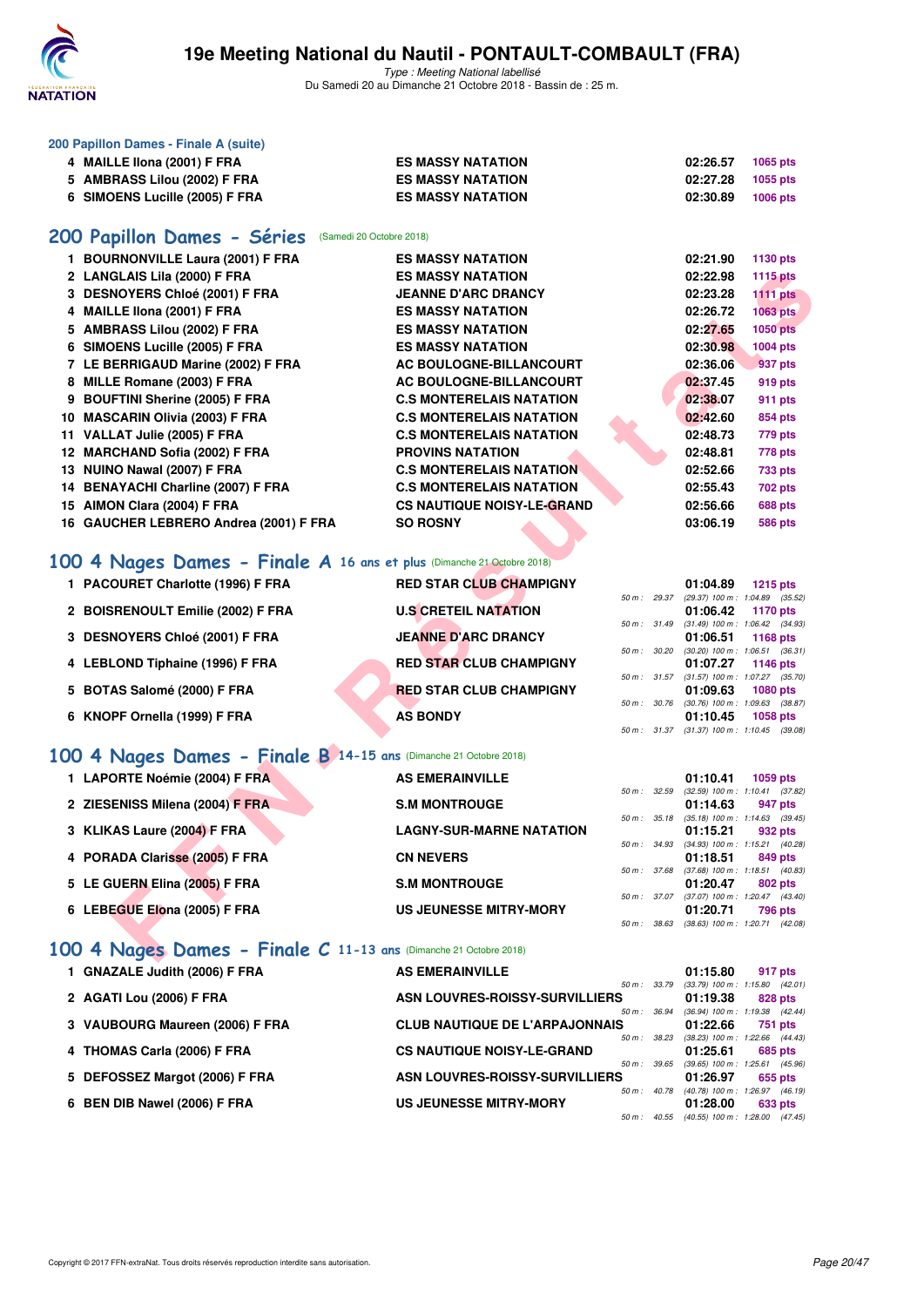

Type : Meeting National labellisé Du Samedi 20 au Dimanche 21 Octobre 2018 - Bassin de : 25 m.

### **[100 4 Nages Dames - Séries](http://www.ffnatation.fr/webffn/resultats.php?idact=nat&go=epr&idcpt=55747&idepr=40)** (Dimanche 21 Octobre 2018)

|     | 1 PACOURET Charlotte (1996) F FRA       | <b>RED STAR CLUB CHAMPIGNY</b>        |              |                             | 01:05.18 | <b>1206 pts</b>                                                                       |
|-----|-----------------------------------------|---------------------------------------|--------------|-----------------------------|----------|---------------------------------------------------------------------------------------|
|     | 2 BOISRENOULT Emilie (2002) F FRA       | <b>U.S CRETEIL NATATION</b>           |              | 50 m: 29.54                 | 01:07.49 | (29.54) 100 m: 1:05.18 (35.64)<br>1140 pts                                            |
|     | 3 DESNOYERS Chloé (2001) F FRA          | <b>JEANNE D'ARC DRANCY</b>            |              | 50 m : 30.88                | 01:07.60 | (30.88) 100 m: 1:07.49 (36.61)<br><b>1137 pts</b>                                     |
|     | 4 LEBLOND Tiphaine (1996) F FRA         | <b>RED STAR CLUB CHAMPIGNY</b>        |              | 50 m: 30.62                 | 01:08.33 | (30.62) 100 m: 1:07.60 (36.98)<br><b>1116 pts</b>                                     |
|     | 5 KNOPF Ornella (1999) F FRA            | <b>AS BONDY</b>                       |              | 50 m : 31.61                | 01:08.71 | $(31.61)$ 100 m : 1:08.33 $(36.72)$<br><b>1106 pts</b>                                |
|     | 6 BOTAS Salomé (2000) F FRA             | <b>RED STAR CLUB CHAMPIGNY</b>        |              | 50 m : 30.98                | 01:09.21 | $(30.98)$ 100 m : 1:08.71 $(37.73)$<br>1092 pts                                       |
|     | 7 SALEM Lindsey (2003) F FRA            | <b>JEANNE D'ARC DRANCY</b>            |              | 50 m : 30.56                | 01:09.94 | $(30.56)$ 100 m : 1:09.21 $(38.65)$<br><b>1072 pts</b>                                |
|     | 8 CASTEL Margaux (2000) F FRA           | <b>S.M MONTROUGE</b>                  | 50 m: 31.34  |                             | 01:10.65 | $(31.34)$ 100 m : 1:09.94 $(38.60)$<br>1052 pts                                       |
| 9   | GARCIA Inès (2000) F FRA                | <b>US JEUNESSE MITRY-MORY</b>         | 50 m: 31.52  |                             | 01:11.80 | $(31.52)$ 100 m : 1:10.65 $(39.13)$<br><b>1021 pts</b>                                |
|     | 10 KOCEN Emelyne (2002) F FRA           | <b>CLUB NAUTIQUE DE L'ARPAJONNAIS</b> |              | 50 m: 33.15                 | 01:11.83 | $(33.15)$ 100 m : 1:11.80 $(38.65)$<br>1020 pts                                       |
|     | 11 LE BERRIGAUD Marine (2002) F FRA     | AC BOULOGNE-BILLANCOURT               |              | 50 m: 32.47                 | 01:12.16 | $(32.47)$ 100 m : 1:11.83 $(39.36)$<br>1011 pts                                       |
|     | 12 GAULTIER Eva (2003) F FRA            | <b>US JEUNESSE MITRY-MORY</b>         |              | $50 \text{ m}$ : $33.24$    | 01:12.54 | (33.24) 100 m: 1:12.16 (38.92)<br><b>1001 pts</b>                                     |
|     | 13 LAPORTE Noémie (2004) F FRA          | <b>AS EMERAINVILLE</b>                |              | 50 m: 32.67                 | 01:12.69 | (32.67) 100 m: 1:12.54 (39.87)<br>997 pts                                             |
|     | 14 DALLE Aliénor (2002) F FRA           | <b>S.M MONTROUGE</b>                  |              | 50 m: 34.09                 | 01:12.82 | $(34.09)$ 100 m : 1:12.69 $(38.60)$<br>994 pts                                        |
|     | 15 ZIESENISS Milena (2004) F FRA        | <b>S.M MONTROUGE</b>                  |              | 50 m: 34.11                 | 01:13.36 | (34.11) 100 m: 1:12.82 (38.71)<br>980 pts                                             |
|     | 16 MARTINS Chloe (2001) F FRA           | US JEUNESSE MITRY-MORY                |              | 50 m : 34.64                | 01:13.42 | (34.64) 100 m: 1:13.36 (38.72)<br>978 pts                                             |
|     | 17 AUBRY Aurélia (1998) F FRA           | <b>U.S CRETEIL NATATION</b>           |              | 50 m : 32.89                | 01:13.69 | $(32.89)$ 100 m : 1:13.42 $(40.53)$<br>971 pts                                        |
|     | 18 PERNOT Ophélie (2000) F FRA          | <b>AQUA CLUB PONTAULT-ROISSY</b>      |              | 50 m: 34.19                 | 01:13.73 | $(34.19)$ 100 m : 1:13.69 $(39.50)$<br>970 pts                                        |
|     | 19 GUILLON Marion (1997) F FRA          | <b>CN NEVERS</b>                      |              | 50 m : 35.96                | 01:13.75 | (35.96) 100 m: 1:13.73 (37.77)<br>969 pts                                             |
|     | 20 BOUTIN-FERNANDEZ Océane (2002) F FRA | <b>LAGNY-SUR-MARNE NATATION</b>       | 50 m: 32.96  |                             | 01:14.40 | (32.96) 100 m : 1:13.75 (40.79)<br>953 pts                                            |
| 21. | PORADA Chloe (2003) F FRA               | <b>CN NEVERS</b>                      |              | 50 m: 34.41                 | 01:14.53 | (34.41) 100 m: 1:14.40 (39.99)<br>949 pts                                             |
|     | 22 KLIKAS Laure (2004) F FRA            | <b>LAGNY-SUR-MARNE NATATION</b>       |              | 50 m : 34.63                | 01:16.31 | $(34.63)$ 100 m : 1:14.53 $(39.90)$<br><b>904 pts</b>                                 |
|     | 23 GNAZALE Judith (2006) F FRA          | <b>AS EMERAINVILLE</b>                |              | 50 m : 35.26                | 01:16.43 | $(35.26)$ 100 m : 1:16.31 $(41.05)$<br>901 pts                                        |
|     | 24 DUHOT Camille (2003) F FRA           | <b>S.M MONTROUGE</b>                  |              | 50 m : 33.98                | 01:16.94 | $(33.98)$ 100 m : 1:16.43 $(42.45)$<br>888 pts                                        |
|     | 25 DUMAY Lyna (2003) F FRA              | <b>AQUA CLUB PONTAULT-ROISSY</b>      |              | 50 m: 35.52                 | 01:17.99 | (35.52) 100 m: 1:16.94 (41.42)<br>862 pts                                             |
|     | 26 LIEBAUT Lisa (1997) F FRA            | <b>CS NAUTIQUE NOISY-LE-GRAND</b>     |              | 50 m : 37.22                | 01:18.55 | (37.22) 100 m: 1:17.99 (40.77)<br>848 pts                                             |
|     | 27 AGATI Lou (2006) F FRA               | ASN LOUVRES-ROISSY-SURVILLIERS        |              | 50 m : 34.71                | 01:19.32 | $(34.71)$ 100 m : 1:18.55 $(43.84)$<br>829 pts                                        |
|     | 28 DURAND Clhéa (2003) F FRA            | <b>SO ROSNY</b>                       |              | 50 m : 37.72                | 01:19.41 | $(37.72)$ 100 m : 1:19.32 $(41.60)$<br>827 pts                                        |
|     | 29 LEBEGUE Elona (2005) F FRA           | <b>US JEUNESSE MITRY-MORY</b>         |              | 50 m : 37.04                | 01:19.83 | (37.04) 100 m : 1:19.41 (42.37)<br>817 pts                                            |
|     | 30 PORADA Clarisse (2005) F FRA         | <b>CN NEVERS</b>                      |              | 50 m : 38.27                | 01:19.85 | $(38.27)$ 100 m : 1:19.83 $(41.56)$<br>817 pts                                        |
|     | 31 LE GUERN Elina (2005) F FRA          | <b>S.M MONTROUGE</b>                  | 50 m : 38.01 |                             | 01:20.09 | (38.01) 100 m: 1:19.85 (41.84)<br>811 pts                                             |
|     | 32 BOCQUILLION Lou (2004) F FRA         | <b>VILLIERS SPORTS JEUNESSE</b>       |              | 50 m : 37.80                | 01:20.47 | (37.80) 100 m : 1:20.09 (42.29)<br>802 pts                                            |
|     | 33 RENARD Sophie (1996) F FRA           | ASN LOUVRES-ROISSY-SURVILLIERS        |              | 50 m : 36.39                | 01:21.78 | (36.39) 100 m: 1:20.47 (44.08)<br>771 pts                                             |
| 34  | <b>MESQUITA Liliana (2005) F FRA</b>    | <b>AS EMERAINVILLE</b>                |              | 50 m : 37.68<br>50 m: 39.10 | 01:21.81 | $(37.68)$ 100 m : 1:21.78 $(44.10)$<br>770 pts<br>$(39.10)$ 100 m : 1:21.81 $(42.71)$ |
| 35  | <b>THAUSE Aurore (2005) F FRA</b>       | <b>CN NEVERS</b>                      |              | 50 m : 39.42                | 01:21.90 | 768 pts<br>$(39.42)$ 100 m : 1:21.90 $(42.48)$                                        |
|     | 36 LEMAIRE Lena (2005) F FRA            | <b>AVAN VILLENEUVE-D'ASCQ</b>         |              | 50 m : 38.46                | 01:22.81 | 747 pts<br>(38.46) 100 m: 1:22.81 (44.35)                                             |
|     |                                         |                                       |              |                             |          |                                                                                       |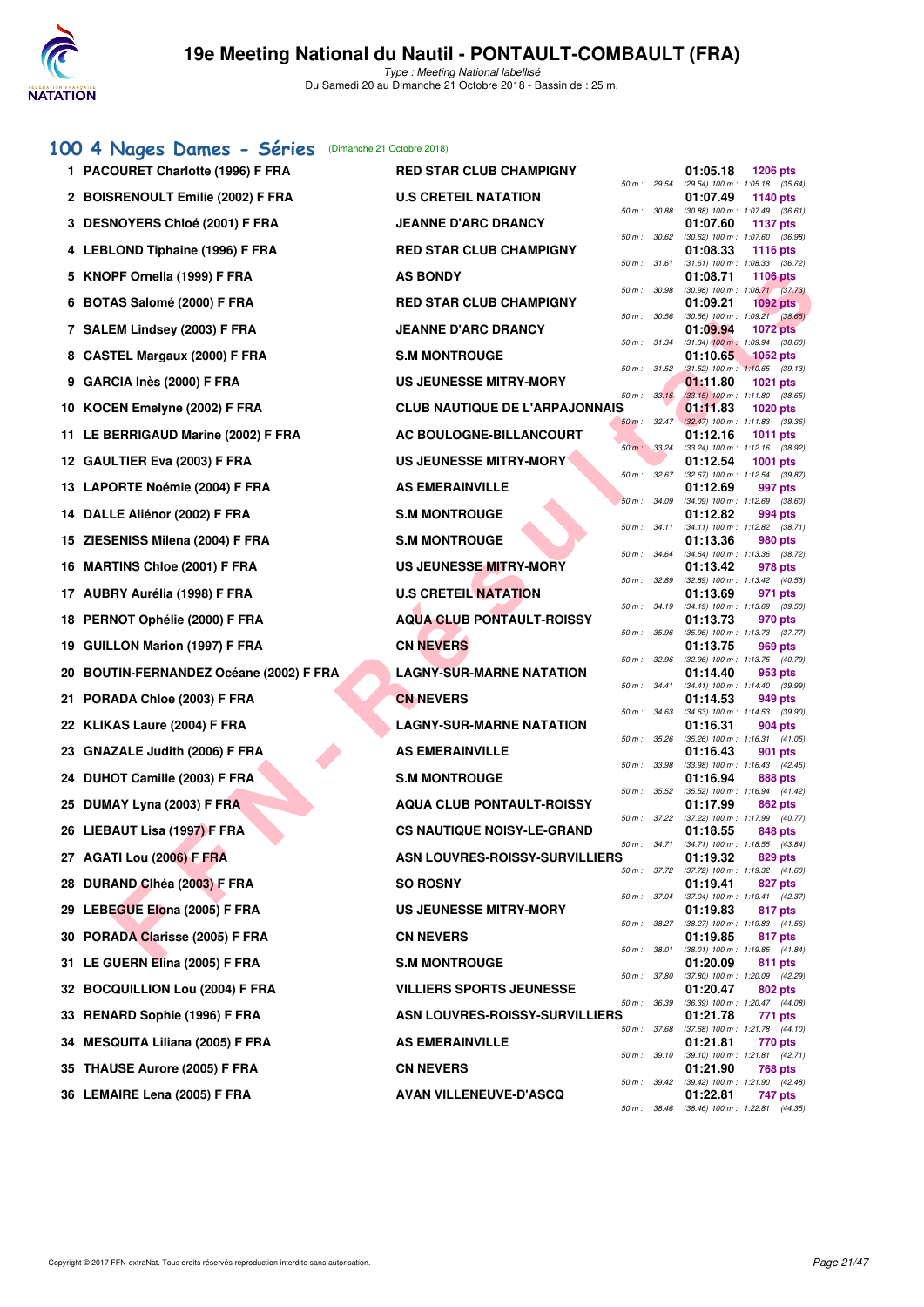

Type : Meeting National labellisé Du Samedi 20 au Dimanche 21 Octobre 2018 - Bassin de : 25 m.

| 100 4 Nages Dames - Séries (suite) |  |  |
|------------------------------------|--|--|
|------------------------------------|--|--|

| 37 LE BOZEC Lili (2005) F FRA        | <b>U.S CRETEIL NATATION</b>           |                          |       | 01:23.27                                   | 737 pts |         |
|--------------------------------------|---------------------------------------|--------------------------|-------|--------------------------------------------|---------|---------|
|                                      |                                       | 50 m: 37.98              |       | $(37.98)$ 100 m : 1:23.27 $(45.29)$        |         |         |
| 38 BONNET Agathe (2004) F FRA        | <b>LAGNY-SUR-MARNE NATATION</b>       |                          |       | 01:23.34                                   | 735 pts |         |
|                                      |                                       | 50 m: 38.05              |       | $(38.05)$ 100 m : 1:23.34 $(45.29)$        |         |         |
| 39 VAUBOURG Maureen (2006) F FRA     | <b>CLUB NAUTIQUE DE L'ARPAJONNAIS</b> |                          |       | 01:23.46                                   | 733 pts |         |
|                                      |                                       | 50 m : 39.79             |       | $(39.79)$ 100 m : 1:23.46 $(43.67)$        |         |         |
| 40 DJOUDI Nesrine (2004) F FRA       | ASN LOUVRES-ROISSY-SURVILLIERS        |                          |       | 01:26.91                                   | 656 pts |         |
|                                      |                                       | 50 m : 37.98             |       | $(37.98)$ 100 m : 1:26.91 $(48.93)$        |         |         |
| 41 DEMARIGNY Ema (2004) F FRA        | <b>ES SUCY-EN-BRIE</b>                |                          |       | 01:27.04                                   | 654 pts |         |
|                                      |                                       | 50 m: 40.38              |       | $(40.38)$ 100 m : 1:27.04 $(46.66)$        |         |         |
| 42 THOMAS Carla (2006) F FRA         | <b>CS NAUTIQUE NOISY-LE-GRAND</b>     |                          |       | 01:27.20                                   |         | 650 pts |
|                                      |                                       | 50 m :                   | 40.21 | $(40.21)$ 100 m : 1:27.20 $(46.99)$        |         |         |
| 43 DEFOSSEZ Margot (2006) F FRA      | ASN LOUVRES-ROISSY-SURVILLIERS        |                          |       | 01:28.40                                   | 625 pts |         |
|                                      |                                       | $50 m$ :                 | 41.52 | $(41.52)$ 100 m : 1:28.40 $(46.88)$        |         |         |
| 44 BEN DIB Nawel (2006) F FRA        | <b>US JEUNESSE MITRY-MORY</b>         |                          |       | 01:31.66                                   | 558 pts |         |
|                                      |                                       | $50 \text{ m}$ : $41.49$ |       | $(41.49)$ 100 m : 1:31.66                  |         | (50.17) |
| 45 RABAT ALLOUX Elise (2006) F FRA   | <b>CLUB NAUTIQUE DE L'ARPAJONNAIS</b> |                          |       | 01:33.84                                   | 516 pts |         |
|                                      |                                       |                          |       | 50 m: 42.58 (42.58) 100 m: 1:33.84 (51.26) |         |         |
| --- ZODROS MARCEL Joyce (2006) F FRA | <b>CLUB NAUTIQUE DE L'ARPAJONNAIS</b> |                          |       | <b>DNS</b> dec                             |         |         |
|                                      |                                       |                          |       |                                            |         |         |

#### **[400 4 Nages Dames - Finale A](http://www.ffnatation.fr/webffn/resultats.php?idact=nat&go=epr&idcpt=55747&idepr=42)** (Samedi 20 Octobre 2018)

| 1 AMBRASS Lilou (2002) F FRA      | <b>ES MASSY NATATION</b>        | 04:58.72 | 1152 pts        |
|-----------------------------------|---------------------------------|----------|-----------------|
| 2 BONDOUY Noah (2004) F FRA       | <b>ES MASSY NATATION</b>        | 05:01.54 | 1132 pts        |
| 3 COUDERT Lucile (2004) F FRA     | AC BOULOGNE-BILLANCOURT         | 05:12.65 | 1055 pts        |
| 4 BOURNONVILLE Laura (2001) F FRA | <b>ES MASSY NATATION</b>        | 05:16.72 | <b>1028 pts</b> |
| 5 LANGLAIS Lila (2000) F FRA      | <b>ES MASSY NATATION</b>        | 05:23.31 | <b>984 pts</b>  |
| 6 LENOIR Melanie (2006) F FRA     | <b>C.S MONTERELAIS NATATION</b> | 05:29.04 | 947 pts         |
|                                   |                                 |          |                 |

### **[400 4 Nages Dames - Séries](http://www.ffnatation.fr/webffn/resultats.php?idact=nat&go=epr&idcpt=55747&idepr=42)** (Samedi 20 Octobre 2018)

| 41 DEMANIGNT EIIIA (2004) F FRA                        | LJ JUV I "LIY"DNIL                    |              | 01.ZL.VT       | งงฯ มเธ                                                 |  |
|--------------------------------------------------------|---------------------------------------|--------------|----------------|---------------------------------------------------------|--|
| 42 THOMAS Carla (2006) F FRA                           | <b>CS NAUTIQUE NOISY-LE-GRAND</b>     | 50 m : 40.38 | 01:27.20       | $(40.38)$ 100 m : 1:27.04 $(46.66)$<br><b>650 pts</b>   |  |
|                                                        |                                       | 50 m : 40.21 |                | $(40.21)$ 100 m : 1:27.20 $(46.99)$                     |  |
| 43 DEFOSSEZ Margot (2006) F FRA                        | ASN LOUVRES-ROISSY-SURVILLIERS        |              | 01:28.40       | 625 pts<br>50 m : 41.52 (41.52) 100 m : 1:28.40 (46.88) |  |
| 44 BEN DIB Nawel (2006) F FRA                          | US JEUNESSE MITRY-MORY                |              | 01:31.66       | 558 pts                                                 |  |
|                                                        |                                       |              |                | 50 m: 41.49 (41.49) 100 m: 1:31.66 (50.17)              |  |
| 45 RABAT ALLOUX Elise (2006) F FRA                     | <b>CLUB NAUTIQUE DE L'ARPAJONNAIS</b> |              | 01:33.84       | 516 pts<br>50 m: 42.58 (42.58) 100 m: 1:33.84 (51.26)   |  |
| --- ZODROS MARCEL Joyce (2006) F FRA                   | <b>CLUB NAUTIQUE DE L'ARPAJONNAIS</b> |              | <b>DNS</b> dec |                                                         |  |
|                                                        |                                       |              |                |                                                         |  |
| 400 4 Nages Dames - Finale A                           | (Samedi 20 Octobre 2018)              |              |                |                                                         |  |
| 1 AMBRASS Lilou (2002) F FRA                           | <b>ES MASSY NATATION</b>              |              | 04:58.72       | 1152 pts                                                |  |
| 2 BONDOUY Noah (2004) F FRA                            | <b>ES MASSY NATATION</b>              |              | 05:01.54       | <b>1132 pts</b>                                         |  |
| 3 COUDERT Lucile (2004) F FRA                          | <b>AC BOULOGNE-BILLANCOURT</b>        |              | 05:12.65       | 1055 pts                                                |  |
| 4 BOURNONVILLE Laura (2001) F FRA                      | <b>ES MASSY NATATION</b>              |              | 05:16.72       | 1028 pts                                                |  |
| 5 LANGLAIS Lila (2000) F FRA                           | <b>ES MASSY NATATION</b>              |              | 05:23.31       | 984 pts                                                 |  |
| 6 LENOIR Melanie (2006) F FRA                          | <b>C.S MONTERELAIS NATATION</b>       |              | 05:29.04       | 947 pts                                                 |  |
|                                                        |                                       |              |                |                                                         |  |
| 400 4 Nages Dames - Séries<br>(Samedi 20 Octobre 2018) |                                       |              |                |                                                         |  |
| 1 BONDOUY Noah (2004) F FRA                            | <b>ES MASSY NATATION</b>              |              | 05:01.24       | 1134 pts                                                |  |
| 2 AMBRASS Lilou (2002) F FRA                           | <b>ES MASSY NATATION</b>              |              | 05:05.18       | <b>1107 pts</b>                                         |  |
| 3 COUDERT Lucile (2004) F FRA                          | AC BOULOGNE-BILLANCOURT               |              | 05:13.61       | 1049 pts                                                |  |
| 4 LANGLAIS Lila (2000) F FRA                           | <b>ES MASSY NATATION</b>              |              | 05:18.05       | 1019 pts                                                |  |
| 5 BOURNONVILLE Laura (2001) F FRA                      | <b>ES MASSY NATATION</b>              |              | 05:18.71       | 1015 pts                                                |  |
| 6 LENOIR Melanie (2006) F FRA                          | <b>C.S MONTERELAIS NATATION</b>       |              | 05:24.19       | 979 pts                                                 |  |
| 7 ZIESENISS Milena (2004) F FRA                        | <b>S.M MONTROUGE</b>                  |              | 05:28.36       | 952 pts                                                 |  |
| 8 EL KATEB Meryem (2004) F FRA                         | <b>AC BOULOGNE-BILLANCOURT</b>        |              | 05:35.09       | 909 pts                                                 |  |
| 9 MASSACESI-PIZARRO Adriana (2005) F FRA               | <b>RED STAR CLUB CHAMPIGNY</b>        |              | 05:52.10       | <b>805 pts</b>                                          |  |
|                                                        |                                       |              |                |                                                         |  |
| 4x100 Nage Libre Dames - Séries                        | (Dimanche 21 Octobre 2018)            |              |                |                                                         |  |
| 1 MOLUH Mary-Ambre (2005) F FRA                        | <b>U.S CRETEIL NATATION</b>           |              | 04:04.11       | 1149 pts                                                |  |
| <b>BOISRENOULT Emilie (2002) F FRA</b>                 |                                       |              |                |                                                         |  |
| <b>SOMMIER Elodie (2001) F FRA</b>                     |                                       |              |                |                                                         |  |
| <b>OUENNICHE Rim (1999) F TUN</b>                      |                                       |              |                |                                                         |  |
| 2 SALEM Lindsey (2003) F FRA                           | <b>JEANNE D'ARC DRANCY</b>            |              | 04:08.75       | <b>1113 pts</b>                                         |  |
| OUARTI Ilyana (2003) F FRA                             |                                       |              |                |                                                         |  |
| <b>DESNOYERS Chloé (2001) F FRA</b>                    |                                       |              |                |                                                         |  |
| KEBDI Manel (2002) F FRA                               |                                       |              |                |                                                         |  |
| 3 FRANCO Carla (2004) F FRA                            | <b>AQUA CLUB PONTAULT-ROISSY</b>      |              | 04:14.69       | 1068 pts                                                |  |

**3 FRANCO Carla (2004) F FRA AQUA CLUB PONTAULT-ROISSY 04:14.69 1068 pts DRUART Morgane (2003) F FRA DUMAY Lyna (2003) F FRA PERNOT Ophélie (2000) F FRA 4 CASTEL Margaux (2000) F FRA S.M MONTROUGE 04:17.96 1043 pts ZIESENISS Milena (2004) F FRA**

**DUHOT Camille (2003) F FRA DALLE Aliénor (2002) F FRA 5 MARCHAND Sofia (2002) F FRA PROVINS NATATION 04:22.64 1008 pts**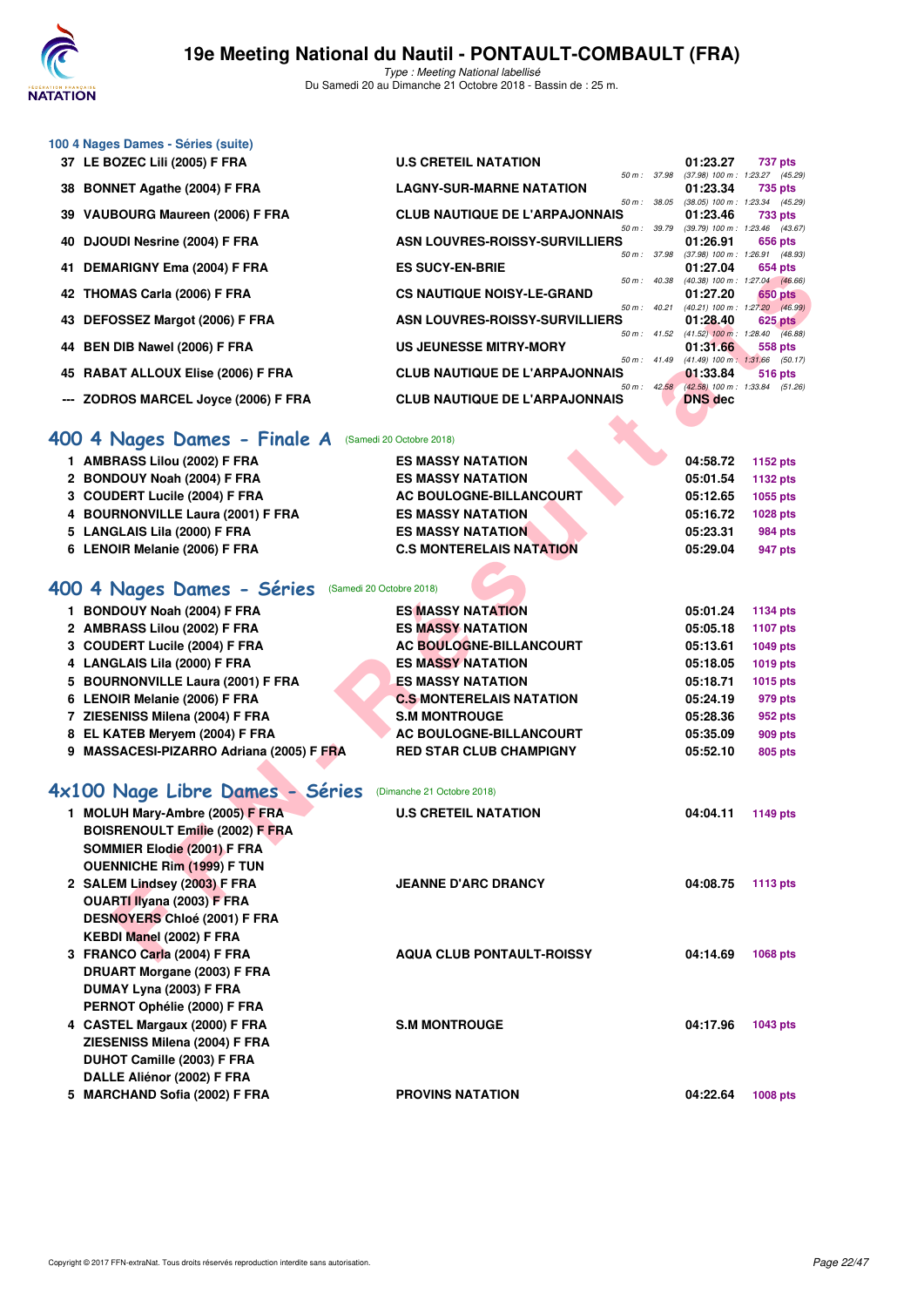

Type : Meeting National labellisé Du Samedi 20 au Dimanche 21 Octobre 2018 - Bassin de : 25 m.

| 4x100 Nage Libre Dames - Séries (suite)<br><b>BESNIER Sarah (2003) F FRA</b><br><b>BOULET Margot (1990) F FRA</b><br>BOYER Charlotte (2000) F FRA |                                  |          |                 |
|---------------------------------------------------------------------------------------------------------------------------------------------------|----------------------------------|----------|-----------------|
| 6 BOUTIN-FERNANDEZ Océane (2002) F FRA                                                                                                            | <b>LAGNY-SUR-MARNE NATATION</b>  | 04:30.41 | 952 pts         |
| SALEM Sara (2005) F FRA                                                                                                                           |                                  |          |                 |
| <b>BONNET Agathe (2004) F FRA</b>                                                                                                                 |                                  |          |                 |
| KLIKAS Laure (2004) F FRA                                                                                                                         |                                  |          |                 |
| 7 SCHMITT Loan (2002) F FRA                                                                                                                       | <b>AQUA CLUB PONTAULT-ROISSY</b> | 04:38.94 | <b>892 pts</b>  |
| REDJEB Emma (2003) F FRA                                                                                                                          |                                  |          |                 |
| <b>MORICELLY Clara (2006) F FRA</b>                                                                                                               |                                  |          |                 |
| LETOCART Luna (2006) F FRA                                                                                                                        |                                  |          |                 |
| --- TIMMERMAN - BURIE Kassandra (2004) F FRA                                                                                                      | <b>AVAN VILLENEUVE-D'ASCQ</b>    | DNS dec  |                 |
| LEMAIRE Lena (2005) F FRA                                                                                                                         |                                  |          |                 |
| FOWLER Chloe (2006) F USA                                                                                                                         |                                  |          |                 |
| VIGNACOURT Orlane (2003) F FRA                                                                                                                    |                                  |          |                 |
| 4x100 4 Nages Dames - Séries                                                                                                                      | (Samedi 20 Octobre 2018)         |          |                 |
|                                                                                                                                                   |                                  |          |                 |
| 1 BOTAS Salomé (2000) F FRA                                                                                                                       | <b>RED STAR CLUB CHAMPIGNY</b>   | 04:27.46 | 1160 pts        |
| <b>LEBLOND Tiphaine (1996) F FRA</b>                                                                                                              |                                  |          |                 |
| PACOURET Charlotte (1996) F FRA                                                                                                                   |                                  |          |                 |
| <b>HOCQUARD Margaux (2002) F FRA</b><br>2 DRUART Morgane (2003) F FRA                                                                             | <b>AQUA CLUB PONTAULT-ROISSY</b> | 04:43.72 | <b>1050 pts</b> |
| <b>BENNACER Assia (2001) F FRA</b>                                                                                                                |                                  |          |                 |
| FRANCO Carla (2004) F FRA                                                                                                                         |                                  |          |                 |
| PERNOT Ophélie (2000) F FRA                                                                                                                       |                                  |          |                 |
| 3 GUILLON Marion (1997) F FRA                                                                                                                     | <b>CN NEVERS</b>                 | 04:44.73 | <b>1044 pts</b> |
| PORADA Clarisse (2005) F FRA                                                                                                                      |                                  |          |                 |
| TRIBOULET Pauline (2002) F FRA                                                                                                                    |                                  |          |                 |
| PORADA Chloe (2003) F FRA                                                                                                                         |                                  |          |                 |
| 4 BESNIER Sarah (2003) F FRA                                                                                                                      | <b>PROVINS NATATION</b>          | 04:53.38 | 988 pts         |
| <b>MARCHAND Sofia (2002) F FRA</b>                                                                                                                |                                  |          |                 |
| BOYER Charlotte (2000) F FRA                                                                                                                      |                                  |          |                 |
| <b>BOULET Margot (1990) F FRA</b>                                                                                                                 |                                  |          |                 |
| 5 LE BERRIGAUD Marine (2002) F FRA                                                                                                                | AC BOULOGNE-BILLANCOURT          | 04:53.81 | 985 pts         |
| BIRET Céleste (2000) F FRA                                                                                                                        |                                  |          |                 |
| MILLE Romane (2003) F FRA                                                                                                                         |                                  |          |                 |
| EL KATEB Meryem (2004) F FRA                                                                                                                      |                                  |          |                 |
| 6 KLIKAS Laure (2004) F FRA                                                                                                                       | <b>LAGNY-SUR-MARNE NATATION</b>  | 05:00.99 | 939 pts         |
| <b>BOUTIN-FERNANDEZ Océane (2002) F FRA</b>                                                                                                       |                                  |          |                 |
| SALEM Sara (2005) F FRA                                                                                                                           |                                  |          |                 |
| <b>BONNET Agathe (2004) F FRA</b>                                                                                                                 |                                  |          |                 |
| 7 GRAS Morgane (2001) F FRA                                                                                                                       | <b>AQUA CLUB PONTAULT-ROISSY</b> | 05:08.11 | 896 pts         |
| GRAS Margaux (2004) F FRA                                                                                                                         |                                  |          |                 |
| DUMAY Lyna (2003) F FRA<br>POURAGEAUX Agatha (2002) F FRA                                                                                         |                                  |          |                 |
| 8 FORTE-BERGOIN Abygaelle (2007) F FRA                                                                                                            | <b>C.S MONTERELAIS NATATION</b>  | 05:11.88 | 873 pts         |
| LENOIR Melanie (2006) F FRA                                                                                                                       |                                  |          |                 |
| <b>BENAYACHI Charline (2007) F FRA</b>                                                                                                            |                                  |          |                 |
| ARTIS Maeva (2006) F FRA                                                                                                                          |                                  |          |                 |
| 9 TIMMERMAN - BURIE Kassandra (2004) F FRA                                                                                                        | <b>AVAN VILLENEUVE-D'ASCQ</b>    | 05:26.98 | 784 pts         |
| LEMAIRE Lena (2005) F FRA                                                                                                                         |                                  |          |                 |
| FOWLER Chloe (2006) F USA                                                                                                                         |                                  |          |                 |
| VIGNACOURT Orlane (2003) F FRA                                                                                                                    |                                  |          |                 |
| 50 Nage Libre Messieurs - Finale A 17 ans et plus (Dimanche 21 Octobre 2018)                                                                      |                                  |          |                 |

**1 AUBRY Flavien (1994) H FRA U.S CRETEIL NATATION 00:23.36 1219 pts**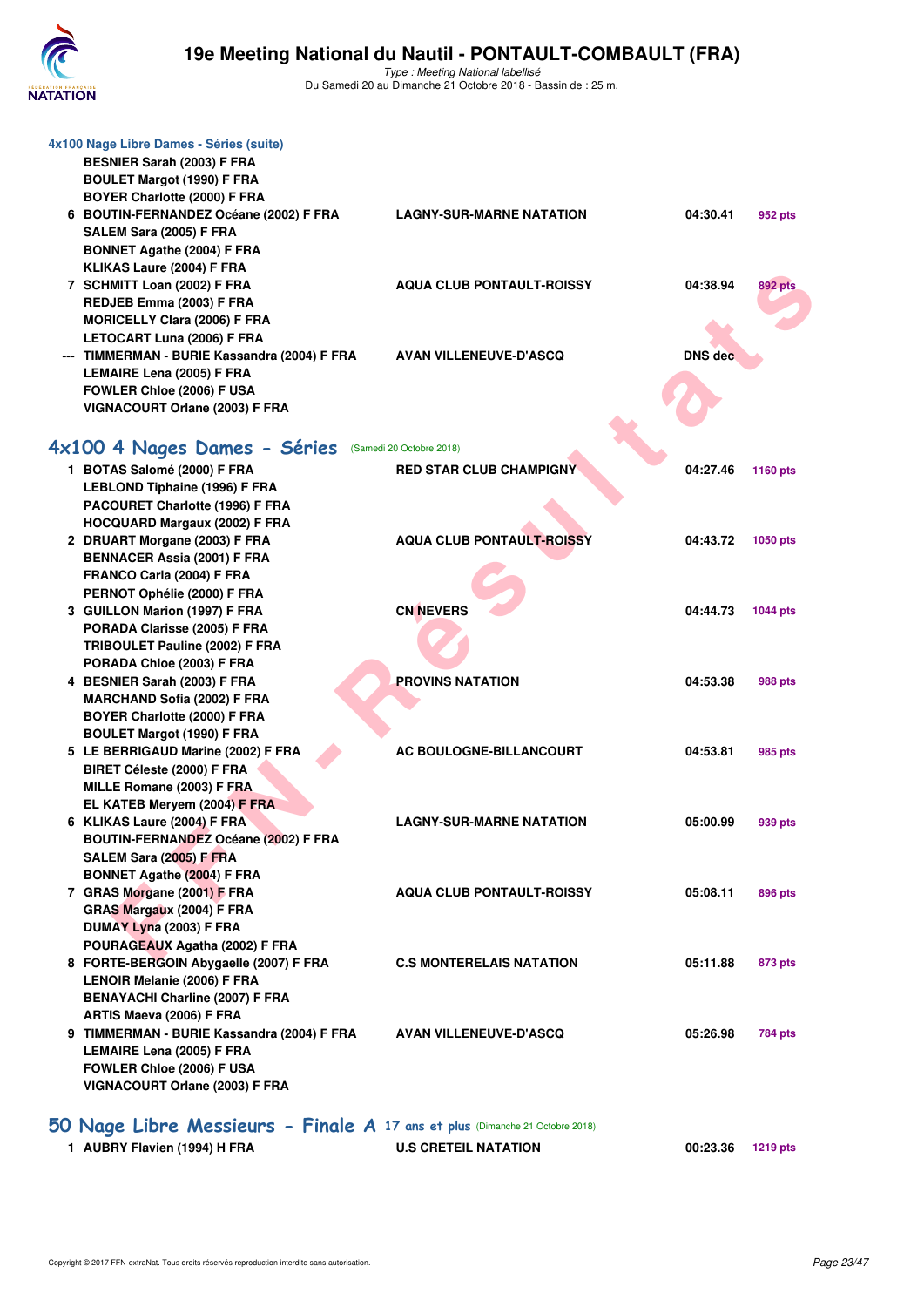

**50 Nage Libre Messieurs - Finale A (suite)**

### **19e Meeting National du Nautil - PONTAULT-COMBAULT (FRA)**

| 2 TURPIN Fabrice (1995) H FRA                                                  | <b>CSM CLAMART</b>                                                                  | 00:23.44  | <b>1213 pts</b> |
|--------------------------------------------------------------------------------|-------------------------------------------------------------------------------------|-----------|-----------------|
| 3 SETIM Quentin (2000) H FRA                                                   | <b>PROVINS NATATION</b>                                                             | 00:23.71  | 1193 pts        |
| 4 HENRY Clément (2000) H FRA                                                   | <b>ES VITRY</b>                                                                     | 00:24.04  | <b>1170 pts</b> |
| 5 MONNET Jean-Etienne (1994) H FRA                                             | <b>U.S CRETEIL NATATION</b>                                                         | 00:24.29  | 1152 pts        |
| 6 PHANTSULAYA George (2000) H FRA                                              | <b>U.S CRETEIL NATATION</b>                                                         | 00:24.38  | <b>1146 pts</b> |
| 50 Nage Libre Messieurs - Finale B 15-16 ans (Dimanche 21 Octobre 2018)        |                                                                                     |           |                 |
| 1 VILDEUIL Axel (2003) H FRA                                                   | <b>AS EMERAINVILLE</b>                                                              | 00:25.02  | <b>1101 pts</b> |
| 2 GABALI Cedric (2004) H FRA                                                   | <b>ES VITRY</b>                                                                     | 00:25.65  | 1058 pts        |
| 3 ROGER Elwan (2003) H FRA                                                     | <b>AQUA CLUB PONTAULT-ROISSY</b>                                                    | 00:25.81  | <b>1048 pts</b> |
| 4 BOUTRY Théo (2003) H FRA                                                     | <b>PROVINS NATATION</b>                                                             | 00:25.89  | 1042 pts        |
| 5 OBERTAN Maxime (2003) H FRA                                                  | <b>RED STAR CLUB CHAMPIGNY</b>                                                      | 00:26.06  | <b>1031 pts</b> |
| 6 LETOCART Enzo (2004) H FRA                                                   | <b>AQUA CLUB PONTAULT-ROISSY</b>                                                    | 00:26.19  | <b>1022 pts</b> |
|                                                                                |                                                                                     |           |                 |
|                                                                                |                                                                                     |           |                 |
| 50 Nage Libre Messieurs - Finale C 12-14 ans (Dimanche 21 Octobre 2018)        |                                                                                     |           |                 |
| 1 HOUSSOUNI Riad (2005) H FRA                                                  | <b>ES VITRY</b>                                                                     | 00:26.54  | 999 pts         |
| 2 MASSON Maxime (2005) H FRA                                                   | <b>AQUA CLUB PONTAULT-ROISSY</b>                                                    | 00:26.82  | 981 pts         |
| 3 CHAULIAGUET Ethan (2005) H FRA                                               | <b>AQUA CLUB PONTAULT-ROISSY</b>                                                    | 00:27.33  | 948 pts         |
| 4 SOULIE Victor (2005) H FRA                                                   | <b>LAGNY-SUR-MARNE NATATION</b>                                                     | 00:27.84  | 916 pts         |
| 5 CHALENDAR Alexandre (2006) H FRA                                             | <b>AC BOULOGNE-BILLANCOURT</b>                                                      | 00:28.22  | 892 pts         |
| 6 RAYAH Ilian (2005) H FRA                                                     | <b>JEANNE D'ARC DRANCY</b>                                                          | 00:28.26  | 890 pts         |
|                                                                                | 50 Nage Libre Messieurs - Barrage Finales 17 ans et plus (Dimanche 21 Octobre 2018) |           |                 |
| --- ARDERIU Quentin (1998) H FRA                                               | <b>ES VITRY</b>                                                                     | FD        |                 |
| --- MONNET Jean-Etienne (1994) H FRA                                           | <b>U.S CRETEIL NATATION</b>                                                         | FD        |                 |
|                                                                                |                                                                                     |           |                 |
| 50 Nage Libre Messieurs - Barrage Finales 15-16 ans (Dimanche 21 Octobre 2018) |                                                                                     |           |                 |
| --- LETOCART Enzo (2004) H FRA                                                 | <b>AQUA CLUB PONTAULT-ROISSY</b>                                                    | FD        |                 |
| --- MOUCHON JUGIER Robin (2003) H FRA                                          | <b>US JEUNESSE MITRY-MORY</b>                                                       | <b>FD</b> |                 |
| 50 Nage Libre Messieurs - Séries                                               | (Dimanche 21 Octobre 2018)                                                          |           |                 |
| 1 TURPIN Fabrice (1995) H FRA                                                  | <b>CSM CLAMART</b>                                                                  | 00:23.50  | <b>1209 pts</b> |
| 2 AUBRY Flavien (1994) H FRA                                                   | <b>U.S CRETEIL NATATION</b>                                                         | 00:23.66  | <b>1197 pts</b> |
| 3 SETIM Quentin (2000) H FRA                                                   | <b>PROVINS NATATION</b>                                                             | 00:23.69  | 1195 pts        |
| 4 HENRY Clément (2000) H FRA                                                   | <b>ES VITRY</b>                                                                     | 00:24.35  | 1148 pts        |
| 5 PHANTSULAYA George (2000) H FRA                                              | <b>U.S CRETEIL NATATION</b>                                                         | 00:24.48  | 1139 pts        |
| 6 MONNET Jean-Etienne (1994) H FRA                                             | <b>U.S CRETEIL NATATION</b>                                                         | 00:24.83  | <b>1115 pts</b> |
| 6 ARDERIU Quentin (1998) H FRA                                                 | <b>ES VITRY</b>                                                                     | 00:24.83  | 1115 pts        |
| 8 OLIER Cyril (1994) H FRA                                                     | <b>U.S CRETEIL NATATION</b>                                                         | 00:24.92  | 1108 pts        |
| 9 VILDEUIL Axel (2003) H FRA                                                   | <b>AS EMERAINVILLE</b>                                                              | 00:25.07  | 1098 pts        |
| 10 COUDRAIS Yvon (2000) H FRA                                                  | <b>RED STAR CLUB CHAMPIGNY</b>                                                      | 00:25.38  | <b>1077 pts</b> |
| 11 ROTH BELGRAND Mathis (2002) H FRA                                           | <b>U.S CRETEIL NATATION</b>                                                         | 00:25.43  | 1073 pts        |
| 12 OURSEL Romain (1999) H FRA                                                  | <b>CN NEVERS</b>                                                                    | 00:25.52  | 1067 pts        |
| 13 BALLOT Paul (2000) H FRA                                                    | <b>PROVINS NATATION</b>                                                             | 00:25.56  | 1065 pts        |
| 14 GABALI Cedric (2004) H FRA                                                  | <b>ES VITRY</b>                                                                     | 00:25.64  | 1059 pts        |
| 15 COUTURIER Valentin (2001) H FRA                                             | <b>PROVINS NATATION</b>                                                             | 00:25.70  | 1055 pts        |
| 16 BEGASSE Clement (1999) H FRA                                                | <b>JEANNE D'ARC DRANCY</b>                                                          | 00:25.73  | 1053 pts        |
| 17 SOBH Rayan (2001) H FRA                                                     | <b>NOGENT NATATION 94</b>                                                           | 00:25.78  | 1050 pts        |
| 18 BOUTRY Théo (2003) H FRA                                                    | <b>PROVINS NATATION</b>                                                             | 00:25.82  | <b>1047 pts</b> |
| 19 OBERTAN Maxime (2003) H FRA                                                 | <b>RED STAR CLUB CHAMPIGNY</b>                                                      | 00:25.94  | 1039 pts        |
| 20 PANZO Yanis (2000) H FRA                                                    | <b>ES VITRY</b>                                                                     | 00:25.95  | 1038 pts        |
| 21 ROGER Elwan (2003) H FRA                                                    | <b>AQUA CLUB PONTAULT-ROISSY</b>                                                    | 00:26.04  | <b>1032 pts</b> |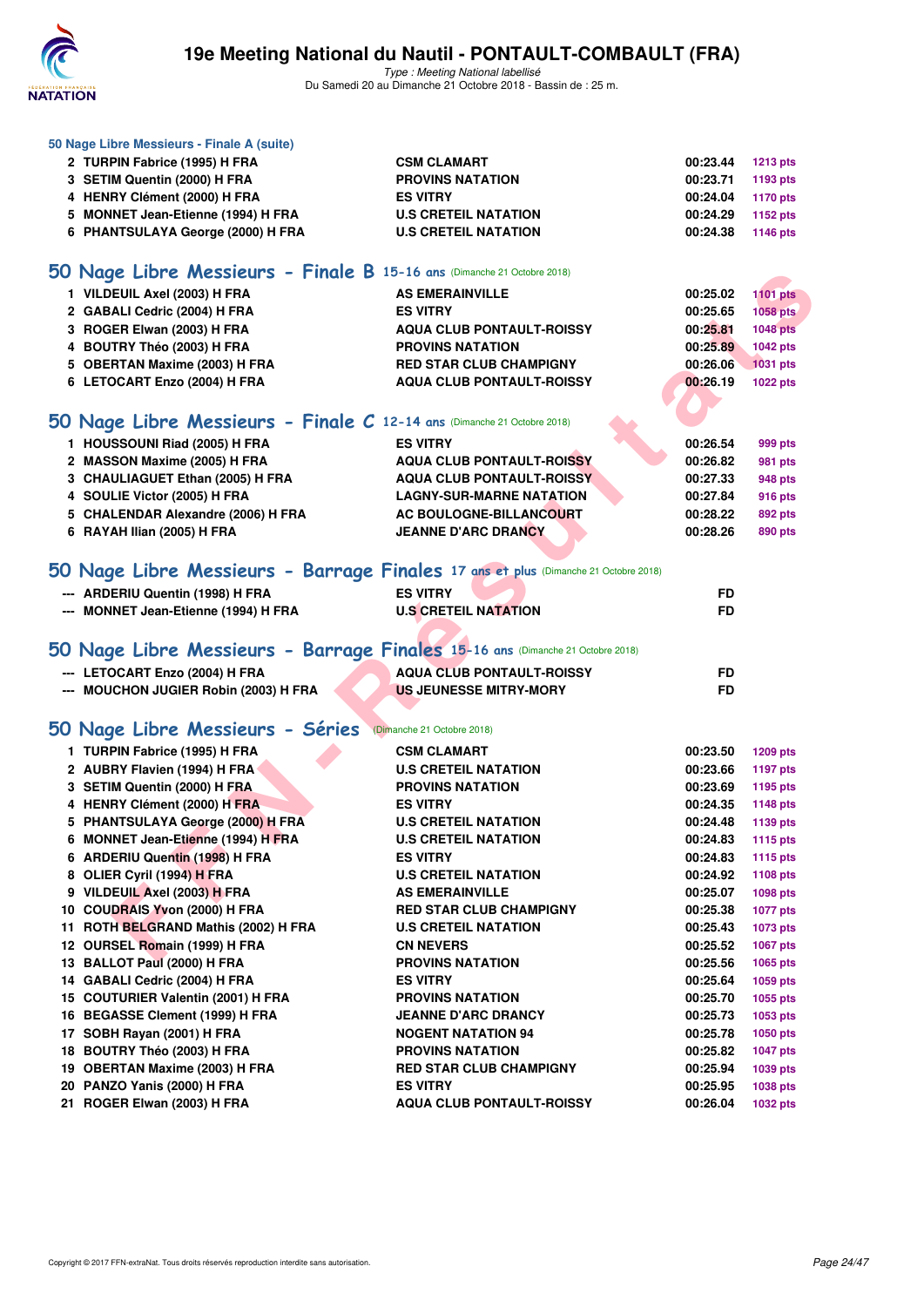

| 50 Nage Libre Messieurs - Séries (suite)  |                                       |          |                 |  |  |  |
|-------------------------------------------|---------------------------------------|----------|-----------------|--|--|--|
| 22 CATINEL-ARAMINTHE Keran (2001) H FRA   | <b>U.S CRETEIL NATATION</b>           | 00:26.20 | 1022 pts        |  |  |  |
| 23 DRULHE Thibault (2001) H FRA           | <b>VILLIERS SPORTS JEUNESSE</b>       | 00:26.21 | <b>1021 pts</b> |  |  |  |
| 24 LETOCART Enzo (2004) H FRA             | <b>AQUA CLUB PONTAULT-ROISSY</b>      | 00:26.32 | <b>1014 pts</b> |  |  |  |
| 24 MOUCHON JUGIER Robin (2003) H FRA      | <b>US JEUNESSE MITRY-MORY</b>         | 00:26.32 | <b>1014 pts</b> |  |  |  |
| 26 ASSOUVIE André (2003) H FRA            | <b>RED STAR CLUB CHAMPIGNY</b>        | 00:26.34 | <b>1012 pts</b> |  |  |  |
| 27 DUBOIS Theo (2002) H FRA               | <b>NANGIS NATATION</b>                | 00:26.48 | 1003 pts        |  |  |  |
| 28 DA COSTA Enzo (2002) H FRA             | <b>C.S MONTERELAIS NATATION</b>       | 00:26.52 | 1001 pts        |  |  |  |
| 29 BENLEKBIR Salim (1998) H FRA           | <b>AS BONDY</b>                       | 00:26.72 | 987 pts         |  |  |  |
| 30 PASCUAL Djani (2000) H FRA             | <b>CN NEVERS</b>                      | 00:26.73 | 987 pts         |  |  |  |
| 31 HARDOUIN Romin (2001) H FRA            | <b>RED STAR CLUB CHAMPIGNY</b>        | 00:26.80 | <b>982 pts</b>  |  |  |  |
| 32 JOUENNE Ugo (2003) H FRA               | <b>PROVINS NATATION</b>               | 00:26.82 | 981 pts         |  |  |  |
| 33 HOUSSOUNI Riad (2005) H FRA            | <b>ES VITRY</b>                       | 00:26.83 | 980 pts         |  |  |  |
| 34 RAJAONA RAJAOFETRA Maxime (2001) H FRA | <b>AQUA CLUB PONTAULT-ROISSY</b>      | 00:26.84 | 980 pts         |  |  |  |
| 35 HANCARD Loris (2004) H FRA             | <b>RED STAR CLUB CHAMPIGNY</b>        | 00:26.93 | 974 pts         |  |  |  |
| 36 OUANDJELI Nabil (2001) H FRA           | <b>SO ROSNY</b>                       | 00:26.96 | 972 pts         |  |  |  |
| 37 MASSON Maxime (2005) H FRA             | <b>AQUA CLUB PONTAULT-ROISSY</b>      | 00:27.05 | <b>966 pts</b>  |  |  |  |
| 38 VANDAELE Quentin (2001) H FRA          | <b>NOGENT NATATION 94</b>             | 00:27.09 | 964 pts         |  |  |  |
| 39 HALIT Alexandre (2003) H ALG           | AC BOULOGNE-BILLANCOURT               | 00:27.10 | 963 pts         |  |  |  |
| 40 BELHADJ Yanis (2003) H FRA             | <b>SO ROSNY</b>                       | 00:27.11 | 962 pts         |  |  |  |
| 41 ROUSSE Julien (2000) H FRA             | <b>CLUB NAUTIQUE DE L'ARPAJONNAIS</b> | 00:27.14 | 960 pts         |  |  |  |
| 42 BONNIVARD Adrien (2002) H FRA          | <b>AQUA CLUB PONTAULT-ROISSY</b>      | 00:27.15 | 960 pts         |  |  |  |
| 43 SAFHI Naël (2001) H FRA                | US JEUNESSE MITRY-MORY                | 00:27.26 | 953 pts         |  |  |  |
| 44 CARPENTIER Maxime (2003) H FRA         | <b>NANGIS NATATION</b>                | 00:27.31 | 949 pts         |  |  |  |
| 45 THEPAULT Tristan (1998) H FRA          | <b>AS BONDY</b>                       | 00:27.40 | 944 pts         |  |  |  |
| 46 CHAULIAGUET Ethan (2005) H FRA         | <b>AQUA CLUB PONTAULT-ROISSY</b>      | 00:27.43 | 942 pts         |  |  |  |
| 47 KAMALEU GUIAMBA Bernar (2003) H FRA    | <b>U.S CRETEIL NATATION</b>           | 00:27.56 | 933 pts         |  |  |  |
| 48 DATIN Tristan (2002) H FRA             | <b>LAGNY-SUR-MARNE NATATION</b>       | 00:27.60 | 931 pts         |  |  |  |
| 49 ROMDHANE Dayen (2004) H FRA            | <b>U.S CRETEIL NATATION</b>           | 00:27.67 | 927 pts         |  |  |  |
| 50 CALOTA Stefan (2003) H FRA             | <b>ES VITRY</b>                       | 00:27.70 | 925 pts         |  |  |  |
| 51 PERNOT Yoann (2003) H FRA              | <b>AQUA CLUB PONTAULT-ROISSY</b>      | 00:27.80 | 918 pts         |  |  |  |
| 52 BENNOUR DIT SAHLI Slaiem (2003) H FRA  | <b>NOGENT NATATION 94</b>             | 00:27.84 | 916 pts         |  |  |  |
| 53 PEYPELUT Thibault (1995) H FRA         | <b>VILLIERS SPORTS JEUNESSE</b>       | 00:27.86 | 915 pts         |  |  |  |
| 54 BRÉ Alessandro (2004) H FRA            | <b>AC BOULOGNE-BILLANCOURT</b>        | 00:27.93 | 910 pts         |  |  |  |
| 55 GERIN Axel (2000) H FRA                | <b>NANGIS NATATION</b>                | 00:28.03 | 904 pts         |  |  |  |
| 56 LE BOHEC Gurvan (2004) H FRA           | <b>RED STAR CLUB CHAMPIGNY</b>        | 00:28.06 | 902 pts         |  |  |  |
| 57 SOULIE Victor (2005) H FRA             | <b>LAGNY-SUR-MARNE NATATION</b>       | 00:28.07 | 901 pts         |  |  |  |
| 58 MORISSE Killian (2001) H FRA           | <b>ES SUCY-EN-BRIE</b>                | 00:28.10 | 900 pts         |  |  |  |
| 59 HOSTEAUX Laurent (2001) H FRA          | <b>CLUB NAUTIQUE DE L'ARPAJONNAIS</b> | 00:28.23 | 891 pts         |  |  |  |
| 59 CHALENDAR Alexandre (2006) H FRA       | AC BOULOGNE-BILLANCOURT               | 00:28.23 | 891 pts         |  |  |  |
| 61 MAHJOUB Skander (2003) H FRA           | AC BOULOGNE-BILLANCOURT               | 00:28.36 | 883 pts         |  |  |  |
| 62 MARCELINO Théo (2003) H FRA            | ASN LOUVRES-ROISSY-SURVILLIERS        | 00:28.40 | 881 pts         |  |  |  |
| 63 RAYAH Ilian (2005) H FRA               | <b>JEANNE D'ARC DRANCY</b>            | 00:28.41 | 880 pts         |  |  |  |
| 64 ALVES Tony (2004) H FRA                | <b>US JEUNESSE MITRY-MORY</b>         | 00:28.45 | 878 pts         |  |  |  |
| 65 BOURON Damien (2003) H FRA             | <b>PROVINS NATATION</b>               | 00:28.55 | 872 pts         |  |  |  |
| 66 LABATTUT Gabriel (2001) H FRA          | <b>ES SUCY-EN-BRIE</b>                | 00:28.65 | 866 pts         |  |  |  |
| 67 THENU Alexandre (2005) H FRA           | <b>AQUA CLUB PONTAULT-ROISSY</b>      | 00:28.69 | 863 pts         |  |  |  |
| 68 BOHLER Louis (2003) H FRA              | <b>S.M MONTROUGE</b>                  | 00:28.71 | <b>862 pts</b>  |  |  |  |
| 69 WALD Benjamin (2004) H FRA             | AC BOULOGNE-BILLANCOURT               | 00:28.99 | 845 pts         |  |  |  |
| 70 CATHERINE Jérémy (2001) H FRA          | <b>ES SUCY-EN-BRIE</b>                | 00:29.06 | 841 pts         |  |  |  |
| 71 HOSTEAUX Thomas (2004) H FRA           | <b>CLUB NAUTIQUE DE L'ARPAJONNAIS</b> | 00:29.15 | 835 pts         |  |  |  |
| 72 ILCHEV Velizar (2004) H BUL            | <b>RED STAR CLUB CHAMPIGNY</b>        | 00:29.22 | 831 pts         |  |  |  |
| 73 FERRAND Amélien (2004) H FRA           | <b>PROVINS NATATION</b>               | 00:29.31 | 826 pts         |  |  |  |
| 74 LEGET Pierre-Louis (2004) H FRA        | <b>PROVINS NATATION</b>               | 00:29.57 | 810 pts         |  |  |  |
| 75 BAZIN Loic (2005) H FRA                | RED STAR CLUB CHAMPIGNY               | 00:29.65 | 806 pts         |  |  |  |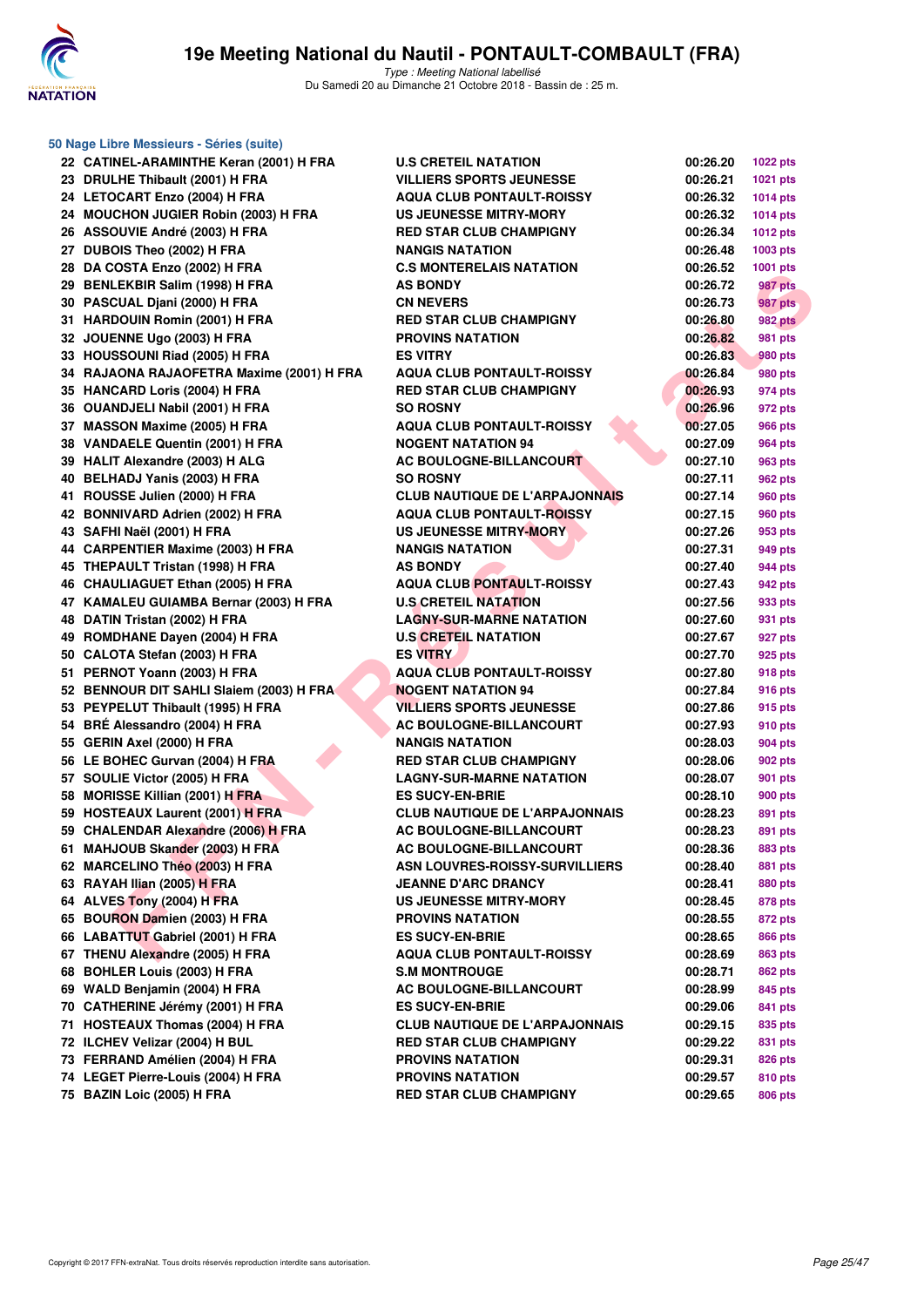

**50 Nage Libre Messieurs - Séries (suite)**

Type : Meeting National labellisé Du Samedi 20 au Dimanche 21 Octobre 2018 - Bassin de : 25 m.

|     | 76 CROSNIER Julien (2004) H FRA                                         | <b>NOGENT NATATION 94</b>                                          | 00:29.69           | 803 pts        |
|-----|-------------------------------------------------------------------------|--------------------------------------------------------------------|--------------------|----------------|
|     | 77 PARANTON Alexis (2003) H FRA                                         | <b>AQUA CLUB PONTAULT-ROISSY</b>                                   | 00:29.76           | <b>799 pts</b> |
|     | 78 GLOANEC Tanguy (2005) H FRA                                          | <b>US JEUNESSE MITRY-MORY</b>                                      | 00:29.77           | 799 pts        |
|     | 79 BENAYADA Ismael (2005) H FRA                                         | <b>AVAN VILLENEUVE-D'ASCQ</b>                                      | 00:29.83           | 795 pts        |
|     | 80 OUANDJELI Riad (2003) H FRA                                          | <b>SO ROSNY</b>                                                    | 00:29.84           | 795 pts        |
|     | 81 FERAY Clement (2004) H FRA                                           | <b>S.M MONTROUGE</b>                                               | 00:29.92           | 790 pts        |
|     | 82 LEFEVRE Romain (2005) H FRA                                          | <b>P.V GRANDVILLIERS NATATION</b>                                  | 00:29.94           | <b>789 pts</b> |
|     | 83 FONTAINE Mathis (2006) H FRA                                         | <b>PROVINS NATATION</b>                                            | 00:29.95           | <b>788 pts</b> |
|     | 84 MEDI-EPEE Arthur-Cyran (2004) H FRA                                  | <b>U.S CRETEIL NATATION</b>                                        | 00:30.02           | <b>784 pts</b> |
|     | 85 LIENARD Matthieu (2003) H FRA                                        | <b>PROVINS NATATION</b>                                            | 00:30.15           | 777 pts        |
|     | 86 POCHAT Matteo (2003) H FRA                                           | <b>AVAN VILLENEUVE-D'ASCQ</b>                                      | 00:30.41           | <b>762 pts</b> |
|     | 87 LOUVET Ilian (2006) H FRA                                            | <b>AQUA CLUB PONTAULT-ROISSY</b>                                   | 00:30.44           | <b>760 pts</b> |
|     | 88 MINARD Finn (2006) H FRA                                             | <b>AQUA CLUB PONTAULT-ROISSY</b>                                   | 00:30.87           | 735 pts        |
|     | 89 TA Emmanuel (2006) H FRA                                             | <b>AS EMERAINVILLE</b>                                             | 00:30.90           | 734 pts        |
|     | 90 AMIR TAHMASSEB BERTHET Theo (2005) H FRA                             | <b>NOGENT NATATION 94</b>                                          | 00:30.94           | 732 pts        |
|     | 91 LORENZO Kerian (2005) H FRA                                          | <b>RED STAR CLUB CHAMPIGNY</b>                                     | 00:30.97           | 730 pts        |
|     | 92 GIACALONE Mateo (2003) H FRA                                         | <b>US JEUNESSE MITRY-MORY</b>                                      | 00:31.11           | <b>722 pts</b> |
|     | 93 POZZO Gabriel (2004) H FRA                                           | <b>S.M MONTROUGE</b>                                               | 00:31.33           | 710 pts        |
|     | 94 HAFS Duncan (2004) H FRA                                             | <b>ES SUCY-EN-BRIE</b>                                             | 00:31.43           | 704 pts        |
|     | 95 JARDIN Alexis (2005) H FRA                                           | <b>AQUA CLUB PONTAULT-ROISSY</b>                                   | 00:31.69           | 690 pts        |
|     | 96 GUR Ali (2005) H FRA                                                 | <b>PROVINS NATATION</b>                                            | 00:31.79           | 685 pts        |
|     | 97 PEREZ Paul (2005) H FRA                                              | <b>NANGIS NATATION</b>                                             | 00:32.20           | 663 pts        |
|     | 98 ARNASALON Stevens (2004) H FRA                                       | <b>PROVINS NATATION</b>                                            | 00:32.23           | 661 pts        |
|     | 99 GAROUX Eliott (2006) H FRA                                           | <b>NOGENT NATATION 94</b>                                          | 00:32.24           | 660 pts        |
|     | 100 CAMOIN Gabriel (2005) H FRA                                         | <b>ES SUCY-EN-BRIE</b>                                             | 00:32.28           | <b>658 pts</b> |
|     | 101 BRAULT Elios (2005) H FRA                                           | <b>NOGENT NATATION 94</b>                                          | 00:32.39           | 652 pts        |
|     | 102 HUGUET Nathan (2004) H FRA                                          | <b>PROVINS NATATION</b>                                            | 00:33.52           | 594 pts        |
|     | 103 FOURCART Arthur (2004) H FRA                                        | <b>PROVINS NATATION</b>                                            | 00:33.78           | <b>581 pts</b> |
|     | 103 NICOLY Enzo (2005) H FRA                                            | <b>PROVINS NATATION</b>                                            | 00:33.78           | 581 pts        |
|     | 105 WASTEAU Quentin (2004) H FRA                                        | <b>AQUATIC CLUB CLAYE-SOUILLY</b>                                  | 00:33.92           | 574 pts        |
|     | 106 HANRARD Luca (2005) H FRA                                           | <b>LAGNY-SUR-MARNE NATATION</b>                                    | 00:33.93           | 573 pts        |
|     | 107 GAYE Matthieu (2006) H FRA                                          | <b>CS NAUTIQUE NOISY-LE-GRAND</b>                                  | 00:34.43           | 549 pts        |
|     | 108 POCHAT Nino (2005) H FRA                                            | <b>AVAN VILLENEUVE-D'ASCQ</b>                                      | 00:34.47           | 547 pts        |
|     | 109 MASSELOT Antoine (2006) H FRA                                       | <b>AVAN VILLENEUVE-D'ASCQ</b>                                      | 00:34.97           | 523 pts        |
|     | 110 ROCQ Antoine (2007) H FRA                                           | <b>NOGENT NATATION 94</b>                                          | 00:35.04           | 520 pts        |
|     | 111 AMOUSSOUGA Yanis (2005) H FRA                                       | <b>ES SUCY-EN-BRIE</b>                                             | 00:35.31           | 507 pts        |
|     | 112 FONTAINE Cléo (2006) H FRA                                          | <b>PROVINS NATATION</b>                                            | 00:35.70           | 489 pts        |
|     | 113 HAFNI Adam (2006) H FRA                                             | <b>AQUA CLUB PONTAULT-ROISSY</b>                                   | 00:35.96           | 477 pts        |
|     | 114 LECOCQ Aurelien (2007) H FRA                                        | <b>AVAN VILLENEUVE-D'ASCQ</b>                                      | 00:36.05           | 473 pts        |
|     | 115 DEMARIGNY Alban (2006) H FRA                                        | <b>ES SUCY-EN-BRIE</b>                                             | 00:36.73           | 443 pts        |
|     | 116 ALONSO Antoni (2007) H FRA                                          | <b>AQUATIC CLUB CLAYE-SOUILLY</b>                                  | 00:37.39           | 414 pts        |
|     | 117 VERHAEGHE Quentin (2006) H FRA                                      | <b>AVAN VILLENEUVE-D'ASCQ</b>                                      |                    |                |
|     | 118 DE WAELE Theophile (2007) H FRA                                     |                                                                    | 00:38.01           | 389 pts        |
|     | 119 EL HEZZAT Aniss (2007) H FRA                                        | <b>AVAN VILLENEUVE-D'ASCQ</b><br><b>AQUA CLUB PONTAULT-ROISSY</b>  | 00:38.45           | 371 pts        |
|     |                                                                         | <b>JEANNE D'ARC DRANCY</b>                                         | 00:39.16           | 343 pts        |
|     | 120 STOJANOVIC Kristian (2007) H FRA                                    |                                                                    | 00:39.98           | <b>312 pts</b> |
|     | 121 GODARD Alexandre (2007) H FRA                                       | <b>AQUATIC CLUB CLAYE-SOUILLY</b>                                  | 00:41.21           | <b>269 pts</b> |
|     | --- VIVIES Thomas (2005) H FRA<br>GIACALONE Jimi (2002) H FRA           | <b>P.V GRANDVILLIERS NATATION</b><br><b>US JEUNESSE MITRY-MORY</b> | DNS dec            |                |
| --- | <b>COSTANTINI Lucas (2003) H FRA</b>                                    | <b>AQUA CLUB PONTAULT-ROISSY</b>                                   | DNS dec<br>DNS dec |                |
| --- |                                                                         |                                                                    |                    |                |
| --- | <b>COLLET ROBINET Jules (2007) H FRA</b><br>PROUHET Romain (2004) H FRA | <b>AS EMERAINVILLE</b><br><b>AS EMERAINVILLE</b>                   | <b>DNS dec</b>     |                |
| --- |                                                                         |                                                                    | <b>DNS dec</b>     |                |
|     | MAZARS Noam (2003) H FRA                                                | <b>ES SUCY-EN-BRIE</b>                                             | DNS dec            |                |
|     | --- POULIQUEN Mael (2003) H FRA                                         | <b>AQUA CLUB PONTAULT-ROISSY</b>                                   | <b>DSQ</b>         |                |

**[100 Nage Libre Messieurs - Finale A](http://www.ffnatation.fr/webffn/resultats.php?idact=nat&go=epr&idcpt=55747&idepr=52) 17 ans et plus** (Samedi 20 Octobre 2018)

**1 AUBRY Flavien (1994) H FRA U.S CRETEIL NATATION 00:50.22 1252 pts**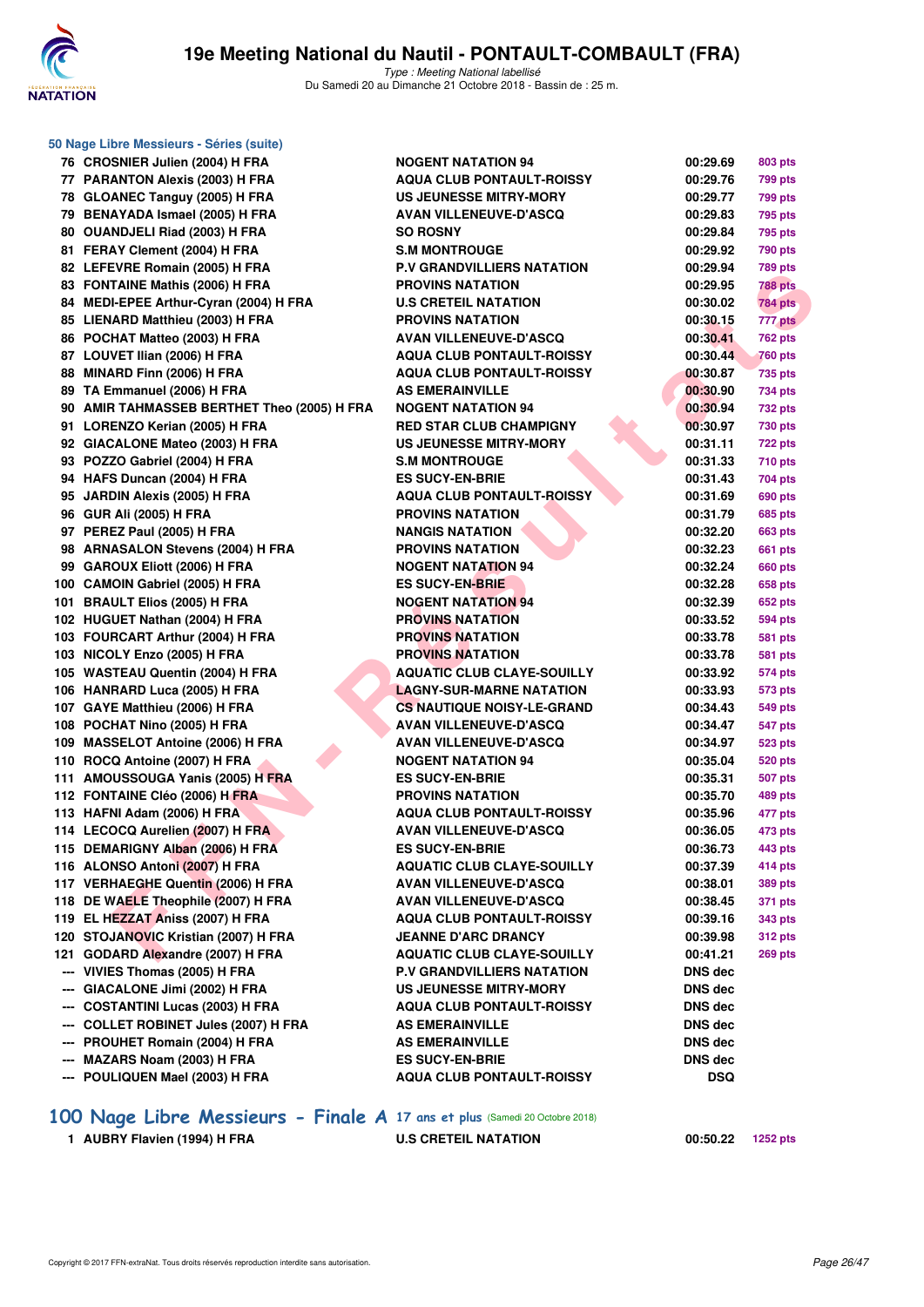

**100 Nage Libre Messieurs - Finale A (suite)**

### **19e Meeting National du Nautil - PONTAULT-COMBAULT (FRA)**

| 2 MONNET Jean-Etienne (1994) H FRA                                     | <b>U.S CRETEIL NATATION</b>      | 00:51.73 | 1199 pts                           |
|------------------------------------------------------------------------|----------------------------------|----------|------------------------------------|
| 3 MARINETTE Samuel (1999) H FRA                                        | <b>ES MASSY NATATION</b>         | 00:52.80 | 1162 pts                           |
| 4 HENRY Clément (2000) H FRA                                           | <b>ES VITRY</b>                  | 00:53.08 | 1153 pts                           |
| 5 SETIM Quentin (2000) H FRA                                           | <b>PROVINS NATATION</b>          | 00:53.38 | 1142 pts                           |
| 6 RAKOTONDRAMANGA Eliot-Tahina (2002) H FRA                            | <b>ES MASSY NATATION</b>         | 00:54.12 | 1118 pts                           |
| 100 Nage Libre Messieurs - Finale B 15-16 ans (Samedi 20 Octobre 2018) |                                  |          |                                    |
|                                                                        |                                  |          |                                    |
| 1 CRETET Dorian (2003) H FRA                                           | <b>ES MASSY NATATION</b>         | 00:54.65 | <b>1100 pts</b><br><b>1063 pts</b> |
| 2 GABALI Cedric (2004) H FRA                                           | <b>ES VITRY</b>                  | 00:55.77 |                                    |
| 3 LETOCART Enzo (2004) H FRA                                           | <b>AQUA CLUB PONTAULT-ROISSY</b> | 00:56.70 | <b>1033 pts</b>                    |
| 4 HANCARD Loris (2004) H FRA                                           | <b>RED STAR CLUB CHAMPIGNY</b>   | 00:57.19 | 1017 pts                           |
| 5 ASSOUVIE André (2003) H FRA                                          | <b>RED STAR CLUB CHAMPIGNY</b>   | 00:57.29 | <b>1014 pts</b>                    |
| 6 OBERTAN Maxime (2003) H FRA                                          | <b>RED STAR CLUB CHAMPIGNY</b>   | 00:58.30 | 982 pts                            |
|                                                                        |                                  |          |                                    |
| 100 Nage Libre Messieurs - Finale C 12-14 ans (Samedi 20 Octobre 2018) |                                  |          |                                    |
| 1 HOUSSOUNI Riad (2005) H FRA                                          | <b>ES VITRY</b>                  | 00:58.73 | 969 pts                            |
| 2 MASSON Maxime (2005) H FRA                                           | <b>AQUA CLUB PONTAULT-ROISSY</b> | 00:58.79 | <b>967 pts</b>                     |
| 3 RAYAH Ilian (2005) H FRA                                             | <b>JEANNE D'ARC DRANCY</b>       | 01:00.43 | 917 pts                            |
| 4 CHALENDAR Alexandre (2006) H FRA                                     | AC BOULOGNE-BILLANCOURT          | 01:01.34 | 889 pts                            |
| 5 CHAULIAGUET Ethan (2005) H FRA                                       | <b>AQUA CLUB PONTAULT-ROISSY</b> | 01:03.85 | 816 pts                            |
| 6 BAZIN Loic (2005) H FRA                                              | <b>RED STAR CLUB CHAMPIGNY</b>   | 01:04.74 | 791 pts                            |
|                                                                        |                                  |          |                                    |
| 100 Nage Libre Messieurs - Séries (Samedi 20 Octobre 2018)             |                                  |          |                                    |
| 1 AUBRY Flavien (1994) H FRA                                           | <b>U.S CRETEIL NATATION</b>      | 00:52.59 | 1169 pts                           |
| 2 MONNET Jean-Etienne (1994) H FRA                                     | <b>U.S CRETEIL NATATION</b>      | 00:52.99 | 1156 pts                           |
| 3 RAKOTONDRAMANGA Eliot-Tahina (2002) H FRA                            | <b>ES MASSY NATATION</b>         | 00:53.13 | 1151 pts                           |
| 4 MARINETTE Samuel (1999) H FRA                                        | <b>ES MASSY NATATION</b>         | 00:53.14 | 1151 pts                           |
| 5 SETIM Quentin (2000) H FRA                                           | <b>PROVINS NATATION</b>          | 00:53.21 | <b>1148 pts</b>                    |
| 6 HENRY Clément (2000) H FRA                                           | <b>ES VITRY</b>                  | 00:53.33 | <b>1144 pts</b>                    |
| 7 PHANTSULAYA George (2000) H FRA                                      | <b>U.S CRETEIL NATATION</b>      | 00:53.34 | <b>1144 pts</b>                    |
| 8 FOURMY Matéo (2000) H FRA                                            | <b>ES MASSY NATATION</b>         | 00:53.44 | 1140 pts                           |
| 9 PASTULA Kacper (2001) H POL                                          | <b>ES VITRY</b>                  | 00:54.02 | <b>1121 pts</b>                    |
| 10 COUDRAIS Yvon (2000) H FRA                                          | <b>RED STAR CLUB CHAMPIGNY</b>   | 00:54.30 | 1112 pts                           |
| 11 VILDEUIL Axel (2003) H FRA                                          | <b>AS EMERAINVILLE</b>           | 00:55.08 | 1086 pts                           |
| 12 BEGASSE Clement (1999) H FRA                                        | <b>JEANNE D'ARC DRANCY</b>       | 00:55.15 | 1083 pts                           |
| 13 LE GALL Théophile (2001) H FRA                                      | <b>S.M MONTROUGE</b>             | 00:55.38 | 1076 pts                           |
| 14 ROTH BELGRAND Mathis (2002) H FRA                                   | <b>U.S CRETEIL NATATION</b>      | 00:55.73 | 1064 pts                           |
| 15 CRETET Dorian (2003) H FRA                                          | <b>ES MASSY NATATION</b>         | 00:56.14 | 1051 pts                           |
| 16 BALLOT Paul (2000) H FRA                                            | <b>PROVINS NATATION</b>          | 00:56.28 | <b>1047 pts</b>                    |
| 17 AZRA Alexandre (2000) H FRA                                         | <b>ES VITRY</b>                  | 00:56.37 | <b>1044 pts</b>                    |
| 18 CHAUVIN Dennys (2001) H FRA                                         | <b>ES VITRY</b>                  | 00:56.39 | 1043 pts                           |
| 19 OURSEL Romain (1999) H FRA                                          | <b>CN NEVERS</b>                 | 00:56.88 | 1027 pts                           |
| 19 PANZO Yanis (2000) H FRA                                            | <b>ES VITRY</b>                  | 00:56.88 | <b>1027 pts</b>                    |
| 21 SCHMITT Teddy (2002) H FRA                                          | <b>AQUA CLUB PONTAULT-ROISSY</b> | 00:56.99 | 1024 pts                           |
| 22 CATINEL-ARAMINTHE Keran (2001) H FRA                                | <b>U.S CRETEIL NATATION</b>      | 00:57.01 | 1023 pts                           |
| 23 DA COSTA Enzo (2002) H FRA                                          | <b>C.S MONTERELAIS NATATION</b>  | 00:57.06 | 1021 pts                           |
| 24 LETOCART Enzo (2004) H FRA                                          | <b>AQUA CLUB PONTAULT-ROISSY</b> | 00:57.12 | <b>1020 pts</b>                    |
| 25 GINDRAT Thomas (1998) H FRA                                         | <b>PROVINS NATATION</b>          | 00:57.16 | <b>1018 pts</b>                    |
| 26 ASSOUVIE André (2003) H FRA                                         | <b>RED STAR CLUB CHAMPIGNY</b>   | 00:57.20 | <b>1017 pts</b>                    |
| 27 HANCARD Loris (2004) H FRA                                          | <b>RED STAR CLUB CHAMPIGNY</b>   | 00:57.42 | <b>1010 pts</b>                    |
| 28 GABALI Cedric (2004) H FRA                                          | <b>ES VITRY</b>                  | 00:57.44 | 1009 pts                           |
| 29 OBERTAN Maxime (2003) H FRA                                         | <b>RED STAR CLUB CHAMPIGNY</b>   | 00:57.69 | 1001 pts                           |
| 30 ROGER Elwan (2003) H FRA                                            | <b>AQUA CLUB PONTAULT-ROISSY</b> | 00:58.22 | 985 pts                            |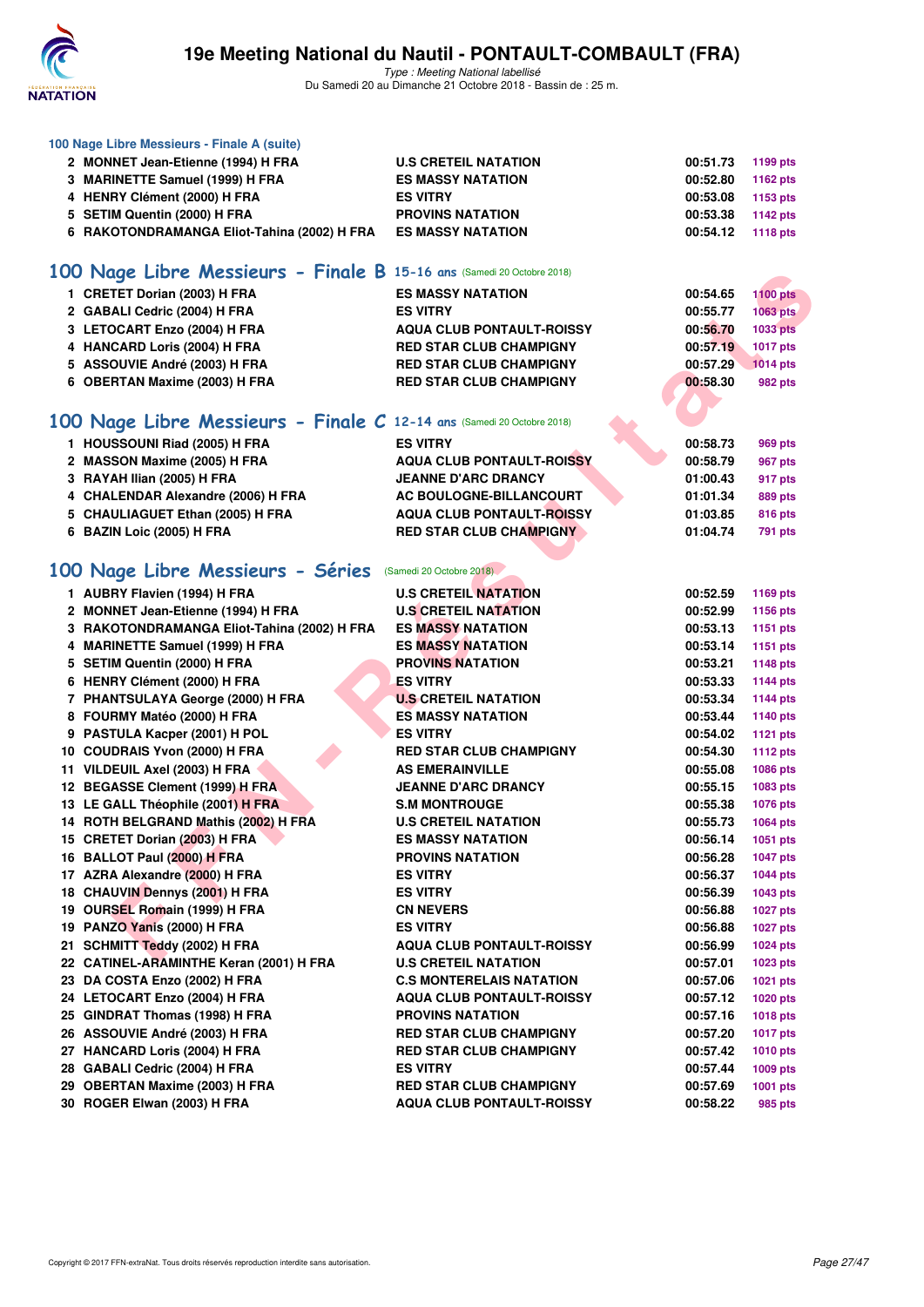

| 100 Nage Libre Messieurs - Séries (suite) |                                       |          |                |  |  |
|-------------------------------------------|---------------------------------------|----------|----------------|--|--|
| 31 RICHARDEAU Galien (2002) H FRA         | <b>ES SUCY-EN-BRIE</b>                | 00:58.26 | 983 pts        |  |  |
| 32 BOUTRY Théo (2003) H FRA               | <b>PROVINS NATATION</b>               | 00:58.27 | 983 pts        |  |  |
| 33 TANTER Colin (2003) H FRA              | <b>S.M MONTROUGE</b>                  | 00:58.56 | 974 pts        |  |  |
| 34 BONNET Louis (2002) H FRA              | <b>LAGNY-SUR-MARNE NATATION</b>       | 00:58.62 | 972 pts        |  |  |
| 35 RAJAONA RAJAOFETRA Maxime (2001) H FRA | <b>AQUA CLUB PONTAULT-ROISSY</b>      | 00:58.70 | 970 pts        |  |  |
| 36 BENLEKBIR Salim (1998) H FRA           | <b>AS BONDY</b>                       | 00:58.81 | <b>966 pts</b> |  |  |
| 37 MASSON Maxime (2005) H FRA             | <b>AQUA CLUB PONTAULT-ROISSY</b>      | 00:58.89 | 964 pts        |  |  |
| 38 GABALI Matthieu (2003) H FRA           | <b>ES VITRY</b>                       | 00:58.90 | <b>964 pts</b> |  |  |
| 39 MOUCHON JUGIER Robin (2003) H FRA      | <b>US JEUNESSE MITRY-MORY</b>         | 00:59.11 | 957 pts        |  |  |
| 40 SAFHI Naël (2001) H FRA                | US JEUNESSE MITRY-MORY                | 00:59.19 | 955 pts        |  |  |
| 41 ROUSSE Julien (2000) H FRA             | <b>CLUB NAUTIQUE DE L'ARPAJONNAIS</b> | 00:59.85 | 934 pts        |  |  |
| 41 LE BOHEC Gurvan (2004) H FRA           | <b>RED STAR CLUB CHAMPIGNY</b>        | 00:59.85 | 934 pts        |  |  |
| 43 ROMDHANE Dayen (2004) H FRA            | <b>U.S CRETEIL NATATION</b>           | 00:59.98 | 930 pts        |  |  |
| 44 HARDOUIN Romin (2001) H FRA            | <b>RED STAR CLUB CHAMPIGNY</b>        | 01:00.21 | 923 pts        |  |  |
| 45 PERNOT Yoann (2003) H FRA              | <b>AQUA CLUB PONTAULT-ROISSY</b>      | 01:00.26 | <b>922 pts</b> |  |  |
| 46 HANTRAYE Loris (2002) H FRA            | <b>AQUA CLUB PONTAULT-ROISSY</b>      | 01:00.30 | 921 pts        |  |  |
| 47 MARCELINO Théo (2003) H FRA            | <b>ASN LOUVRES-ROISSY-SURVILLIERS</b> | 01:00.47 | 915 pts        |  |  |
| 48 BONNIVARD Adrien (2002) H FRA          | <b>AQUA CLUB PONTAULT-ROISSY</b>      | 01:00.55 | 913 pts        |  |  |
| 49 GUIGUI Kellian (2003) H FRA            | <b>NOGENT NATATION 94</b>             | 01:00.56 | 913 pts        |  |  |
| 50 BELHADJ Yanis (2003) H FRA             | <b>SO ROSNY</b>                       | 01:00.57 | 912 pts        |  |  |
| 51 JOUENNE Ugo (2003) H FRA               | <b>PROVINS NATATION</b>               | 01:00.59 | 912 pts        |  |  |
| 52 KAMALEU GUIAMBA Bernar (2003) H FRA    | <b>U.S CRETEIL NATATION</b>           | 01:00.61 | 911 pts        |  |  |
| 53 PAIS Thomas (2003) H FRA               | <b>SO ROSNY</b>                       | 01:00.76 | 907 pts        |  |  |
| 54 RAYAH Ilian (2005) H FRA               | <b>JEANNE D'ARC DRANCY</b>            | 01:00.85 | 904 pts        |  |  |
| 55 HOUSSOUNI Riad (2005) H FRA            | <b>ES VITRY</b>                       | 01:00.87 | 903 pts        |  |  |
| 56 BENNOUR DIT SAHLI Slaiem (2003) H FRA  | <b>NOGENT NATATION 94</b>             | 01:00.96 | 901 pts        |  |  |
| 57 WALD Benjamin (2004) H FRA             | <b>AC BOULOGNE-BILLANCOURT</b>        | 01:01.08 | 897 pts        |  |  |
| 58 CHAULIAGUET Ethan (2005) H FRA         | <b>AQUA CLUB PONTAULT-ROISSY</b>      | 01:01.41 | 887 pts        |  |  |
| 59 DATIN Tristan (2002) H FRA             | <b>LAGNY-SUR-MARNE NATATION</b>       | 01:01.48 | 885 pts        |  |  |
| 60 HOSTEAUX Laurent (2001) H FRA          | <b>CLUB NAUTIQUE DE L'ARPAJONNAIS</b> | 01:01.49 | 885 pts        |  |  |
| 61 CHALENDAR Alexandre (2006) H FRA       | <b>AC BOULOGNE-BILLANCOURT</b>        | 01:01.53 | 884 pts        |  |  |
| 62 NAFTI Adam (1993) H FRA                | <b>CS NAUTIQUE NOISY-LE-GRAND</b>     | 01:01.79 | 876 pts        |  |  |
| 63 CHESNAIS Alexis (2004) H FRA           | <b>U.S CRETEIL NATATION</b>           | 01:02.11 | 866 pts        |  |  |
| 64 HALIT Alexandre (2003) H ALG           | AC BOULOGNE-BILLANCOURT               | 01:02.50 | 855 pts        |  |  |
| 65 BRÉ Alessandro (2004) H FRA            | AC BOULOGNE-BILLANCOURT               | 01:02.51 | 855 pts        |  |  |
| 66 LABATTUT Gabriel (2001) H FRA          | <b>ES SUCY-EN-BRIE</b>                | 01:02.54 | 854 pts        |  |  |
| 67 LIV David (2004) H FRA                 | <b>AQUA CLUB PONTAULT-ROISSY</b>      | 01:03.08 | 838 pts        |  |  |
| 68 HAIMICHE Rabah (2004) H FRA            | <b>AS BONDY</b>                       | 01:03.39 | 829 pts        |  |  |
| 69 BOURON Damien (2003) H FRA             | <b>PROVINS NATATION</b>               | 01:03.46 | 827 pts        |  |  |
| 69 GERIN Axel (2000) H FRA                | <b>NANGIS NATATION</b>                | 01:03.46 | 827 pts        |  |  |
| 71 COSTES Romain (2004) H FRA             | <b>NOGENT NATATION 94</b>             | 01:03.60 | 823 pts        |  |  |
| 72 HOSTEAUX Thomas (2004) H FRA           | <b>CLUB NAUTIQUE DE L'ARPAJONNAIS</b> | 01:03.72 | 820 pts        |  |  |
| 72 BAZIN Loic (2005) H FRA                | <b>RED STAR CLUB CHAMPIGNY</b>        | 01:03.72 | 820 pts        |  |  |
| 74 MENARD Bastien (2004) H FRA            | <b>RED STAR CLUB CHAMPIGNY</b>        | 01:03.90 | 815 pts        |  |  |
| 75 ALVES Tony (2004) H FRA                | <b>US JEUNESSE MITRY-MORY</b>         | 01:04.34 | 802 pts        |  |  |
| 76 BERUJEAU Tiago (2002) H FRA            | <b>SO ROSNY</b>                       | 01:04.43 | 800 pts        |  |  |
| 77 HOUDENOT Thibault (2003) H FRA         | <b>RED STAR CLUB CHAMPIGNY</b>        | 01:04.53 | 797 pts        |  |  |
| 78 PARANTON Alexis (2003) H FRA           | <b>AQUA CLUB PONTAULT-ROISSY</b>      | 01:04.68 | <b>793 pts</b> |  |  |
| 79 NIANE Andy (2004) H FRA                | <b>S.M MONTROUGE</b>                  | 01:04.74 | <b>791 pts</b> |  |  |
| 80 MENARD Romain (2004) H FRA             | <b>RED STAR CLUB CHAMPIGNY</b>        | 01:04.80 | <b>789 pts</b> |  |  |
| 81 LOPES Alexandre (2004) H FRA           | <b>AS BONDY</b>                       | 01:04.88 | <b>787 pts</b> |  |  |
| 82 ILCHEV Velizar (2004) H BUL            | <b>RED STAR CLUB CHAMPIGNY</b>        | 01:04.92 | <b>786 pts</b> |  |  |
| 83 POCHAT Matteo (2003) H FRA             | AVAN VILLENEUVE-D'ASCQ                | 01:05.00 | 784 pts        |  |  |
| 84 DIJOUX Nathan (2002) H FRA             | <b>CLUB NAUTIQUE DE L'ARPAJONNAIS</b> | 01:05.24 | 777 pts        |  |  |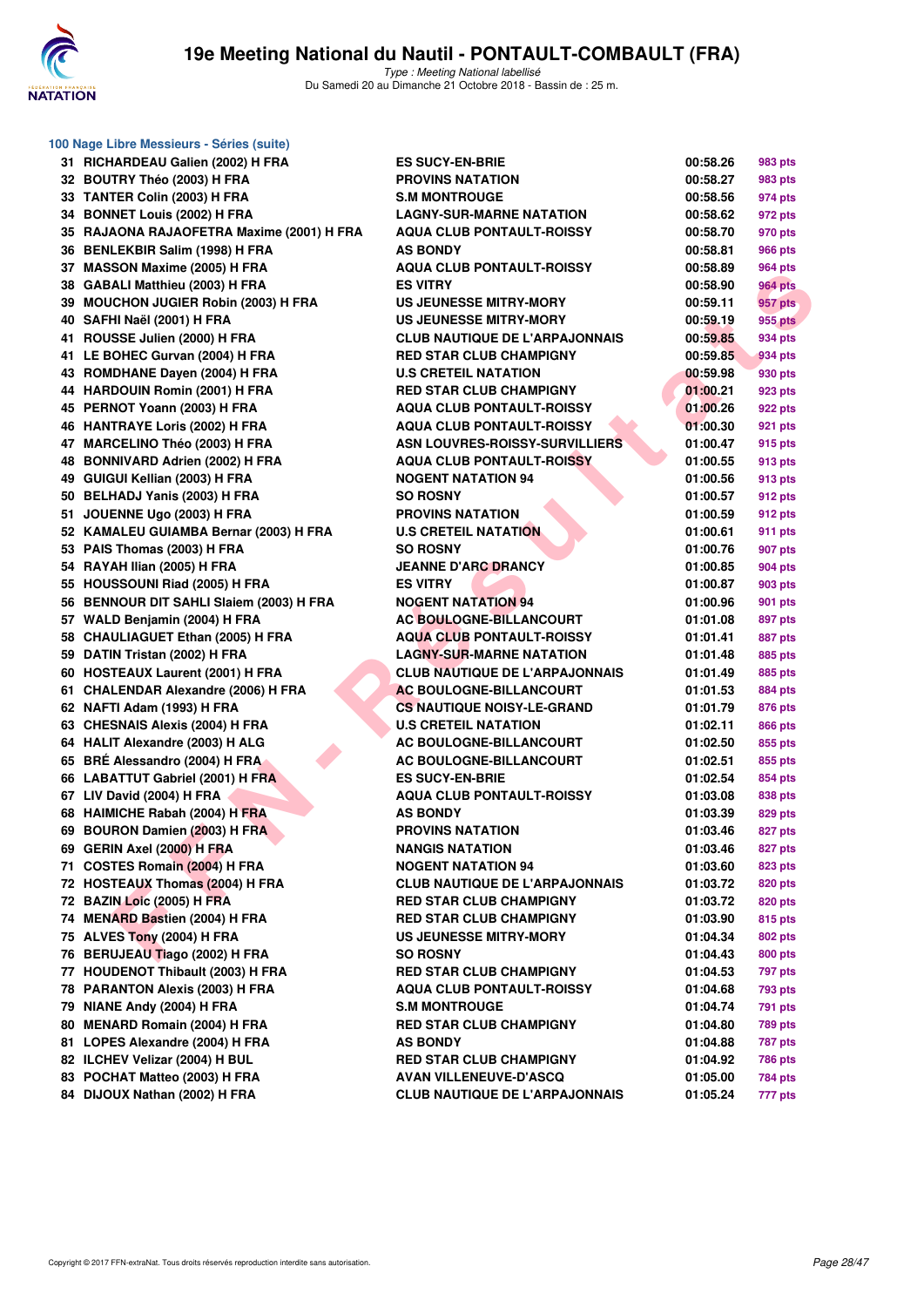

| 100 Nage Libre Messieurs - Séries (suite) |                                       |                |                |
|-------------------------------------------|---------------------------------------|----------------|----------------|
| 85 FERAY Clement (2004) H FRA             | <b>S.M MONTROUGE</b>                  | 01:05.25       | 777 pts        |
| 86 CROSNIER Julien (2004) H FRA           | <b>NOGENT NATATION 94</b>             | 01:05.50       | 770 pts        |
| 87 QUERE Remi (2004) H FRA                | <b>CS NAUTIQUE NOISY-LE-GRAND</b>     | 01:05.58       | 767 pts        |
| 88 MEDI-EPEE Arthur-Cyran (2004) H FRA    | <b>U.S CRETEIL NATATION</b>           | 01:05.68       | 765 pts        |
| 89 BENAYADA Ismael (2005) H FRA           | <b>AVAN VILLENEUVE-D'ASCQ</b>         | 01:05.94       | 757 pts        |
| 90 LE ROUX Yanis (2005) H FRA             | <b>AQUA CLUB PONTAULT-ROISSY</b>      | 01:06.26       | 749 pts        |
| 91 FOURGNIER Emilien (2003) H FRA         | <b>ES SUCY-EN-BRIE</b>                | 01:06.39       | 745 pts        |
| 92 MENEY Paul (2004) H FRA                | <b>NANGIS NATATION</b>                | 01:06.42       | 744 pts        |
| 93 AGATI Tiziano (2003) H FRA             | ASN LOUVRES-ROISSY-SURVILLIERS        | 01:06.53       | 741 pts        |
| 94 NIKOLIC Nikola (2006) H FRA            | <b>AS BONDY</b>                       | 01:06.75       | <b>735 pts</b> |
| 95 DURAND Loick (2006) H FRA              | <b>AS BONDY</b>                       | 01:06.80       | <b>734 pts</b> |
| 96 POZZO Gabriel (2004) H FRA             | <b>S.M MONTROUGE</b>                  | 01:07.30       | <b>721 pts</b> |
| 97 LOUVET Ilian (2006) H FRA              | <b>AQUA CLUB PONTAULT-ROISSY</b>      | 01:07.34       | <b>719 pts</b> |
| 98 GLOANEC Tanguy (2005) H FRA            | <b>US JEUNESSE MITRY-MORY</b>         | 01:07.81       | 707 pts        |
| 99 LORENZO Kerian (2005) H FRA            | <b>RED STAR CLUB CHAMPIGNY</b>        | 01:07.84       | <b>706 pts</b> |
| 100 DUCHAUFFOUR Timothe (2005) H FRA      | <b>LAGNY-SUR-MARNE NATATION</b>       | 01:08.01       | 702 pts        |
| 101 MINARD Finn (2006) H FRA              | <b>AQUA CLUB PONTAULT-ROISSY</b>      | 01:08.36       | <b>692 pts</b> |
| 102 DA SILVA Noah (2006) H FRA            | <b>CS NAUTIQUE NOISY-LE-GRAND</b>     | 01:08.75       | <b>682 pts</b> |
| 103 POIRIER Thomas (2003) H FRA           | <b>AQUA CLUB PONTAULT-ROISSY</b>      | 01:08.89       | 678 pts        |
| 104 NEMDALI Kemil (2006) H FRA            | <b>AS BONDY</b>                       | 01:09.16       | 671 pts        |
| 105 GIACALONE Mateo (2003) H FRA          | <b>US JEUNESSE MITRY-MORY</b>         | 01:09.31       | <b>668 pts</b> |
| 106 GUERARD Nael (2003) H FRA             | <b>SO ROSNY</b>                       | 01:09.43       | <b>665 pts</b> |
| 107 LIENARD Matthieu (2003) H FRA         | <b>PROVINS NATATION</b>               | 01:09.64       | 659 pts        |
| 108 AKROUF Saif (2005) H FRA              | <b>U.S CRETEIL NATATION</b>           | 01:09.74       | 657 pts        |
| 109 BOEGEAT Quentin (2005) H FRA          | <b>RED STAR CLUB CHAMPIGNY</b>        | 01:10.40       | 640 pts        |
| 110 REGNIER Baptiste (2005) H FRA         | <b>ASN LOUVRES-ROISSY-SURVILLIERS</b> | 01:11.51       | <b>612 pts</b> |
| 111 HAFS Duncan (2004) H FRA              | <b>ES SUCY-EN-BRIE</b>                | 01:11.58       | <b>610 pts</b> |
| 112 LETTIERI Fabio (2006) H FRA           | <b>ASN LOUVRES-ROISSY-SURVILLIERS</b> | 01:12.57       | <b>586 pts</b> |
| 113 POCHAT Nino (2005) H FRA              | <b>AVAN VILLENEUVE-D'ASCQ</b>         | 01:12.88       | 579 pts        |
| 114 HANRARD Luca (2005) H FRA             | <b>LAGNY-SUR-MARNE NATATION</b>       | 01:13.87       | 555 pts        |
| 115 NICAISE Gaspar (2006) H FRA           | <b>ES SUCY-EN-BRIE</b>                | 01:14.09       | 550 pts        |
| 116 BELADACI Heykel (2006) H FRA          | <b>ASN LOUVRES-ROISSY-SURVILLIERS</b> | 01:15.20       | <b>524 pts</b> |
| 117 SCHNYDER Noah (2007) H FRA            | <b>C.S MONTERELAIS NATATION</b>       | 01:15.44       | 519 pts        |
| 118 DELAUNAY Sixte (2004) H FRA           | <b>AS EMERAINVILLE</b>                | 01:15.88       | 509 pts        |
| 119 SAVY Yoann (2006) H FRA               | <b>CS NAUTIQUE NOISY-LE-GRAND</b>     | 01:17.71       | 468 pts        |
| 120 VERHAEGHE Quentin (2006) H FRA        | <b>AVAN VILLENEUVE-D'ASCQ</b>         | 01:17.92       | 464 pts        |
| 121 LECOCQ Aurelien (2007) H FRA          | <b>AVAN VILLENEUVE-D'ASCQ</b>         | 01:19.07       | 439 pts        |
| 122 BOUCHEZ Maxence (2005) H FRA          | <b>ASN LOUVRES-ROISSY-SURVILLIERS</b> | 01:19.60       | 428 pts        |
| 123 GAYE Matthieu (2006) H FRA            | <b>CS NAUTIQUE NOISY-LE-GRAND</b>     | 01:20.48       | 410 pts        |
| 124 BOURT Ethan (2006) H FRA              | <b>ES STAINS</b>                      | 01:22.21       | <b>376 pts</b> |
| 125 DE WAELE Theophile (2007) H FRA       | <b>AVAN VILLENEUVE-D'ASCQ</b>         | 01:24.49       | 333 pts        |
| 126 ALONSO Antoni (2007) H FRA            | <b>AQUATIC CLUB CLAYE-SOUILLY</b>     | 01:28.79       | 259 pts        |
| --- PROUHET Romain (2004) H FRA           | <b>AS EMERAINVILLE</b>                | <b>DNS dec</b> |                |
| --- MAZARS Noam (2003) H FRA              | <b>ES SUCY-EN-BRIE</b>                | DNS dec        |                |
| --- GIACALONE Jimi (2002) H FRA           | <b>US JEUNESSE MITRY-MORY</b>         | <b>DNS dec</b> |                |
| --- MORISSE Killian (2001) H FRA          | <b>ES SUCY-EN-BRIE</b>                | DNS dec        |                |
| --- AZAOU Billel (2000) H FRA             | <b>U.S CRETEIL NATATION</b>           | DNS dec        |                |
| --- CHALENDAR Léo (2003) H FRA            | AC BOULOGNE-BILLANCOURT               | DNS dec        |                |
| --- COLLET ROBINET Jules (2007) H FRA     | <b>AS EMERAINVILLE</b>                | DNS dec        |                |
| --- CATHERINE Jérémy (2001) H FRA         | <b>ES SUCY-EN-BRIE</b>                | <b>DSQ</b>     |                |
| 200 Nage Libre Messieurs - Finale A       | (Dimanche 21 Octobre 2018)            |                |                |
| 1 MONNET Jean-Etienne (1994) H FRA        | <b>U.S CRETEIL NATATION</b>           | 01:54.21       | 1185 pts       |
| 2 PLATAUX Robin (1997) H FRA              | <b>U.S CRETEIL NATATION</b>           | 01:55.61       | 1161 pts       |
|                                           |                                       |                |                |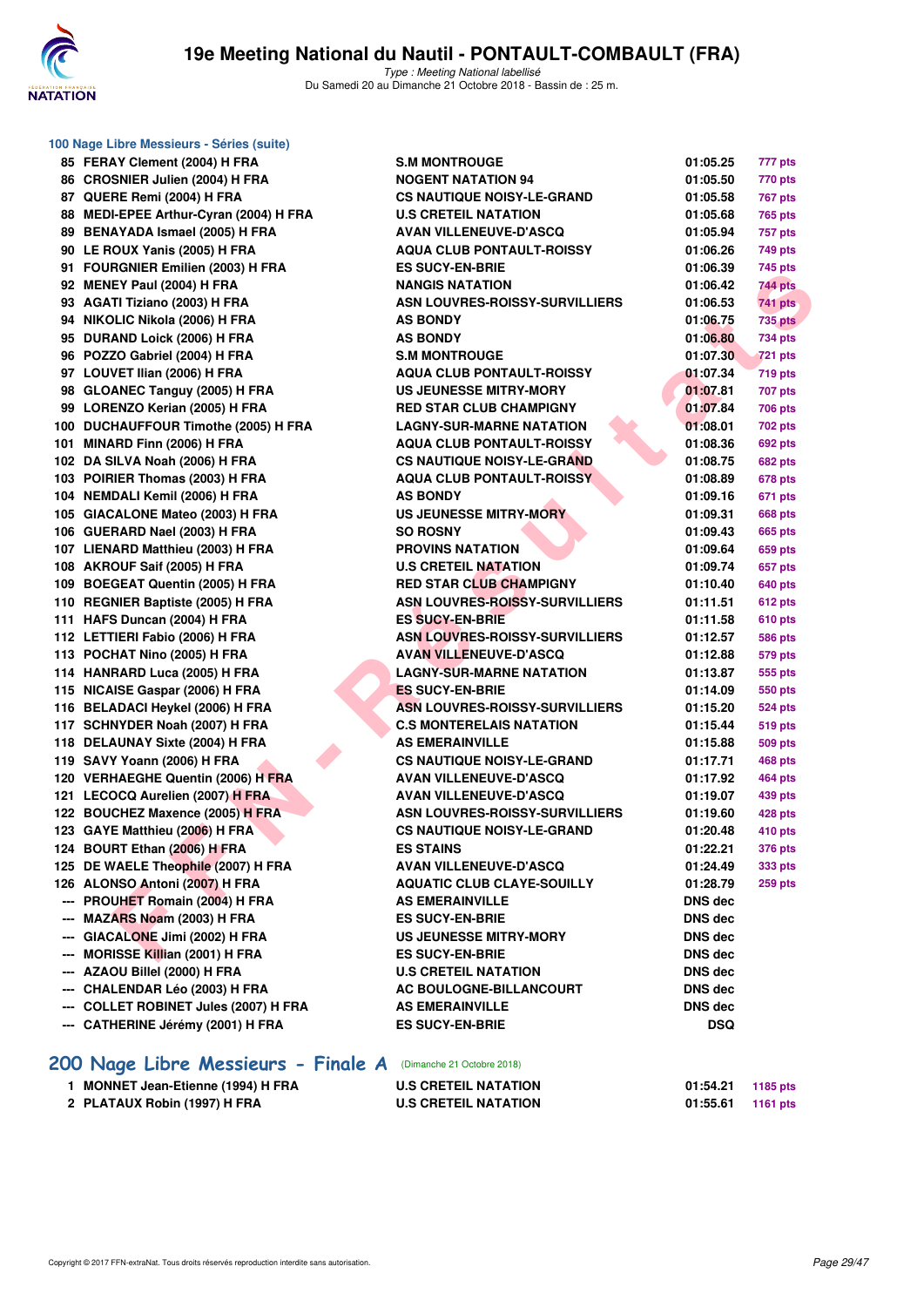

| 200 Nage Libre Messieurs - Finale A (suite) |                                     |                                       |                |                 |  |
|---------------------------------------------|-------------------------------------|---------------------------------------|----------------|-----------------|--|
|                                             | 3 PHANTSULAYA George (2000) H FRA   | <b>U.S CRETEIL NATATION</b>           | 01:57.54       | 1128 pts        |  |
|                                             | 4 AZRA Alexandre (2000) H FRA       | <b>ES VITRY</b>                       | 01:58.75       | <b>1108 pts</b> |  |
|                                             | 5 ROTH BELGRAND Mathis (2002) H FRA | <b>U.S CRETEIL NATATION</b>           | 02:05.81       | 994 pts         |  |
|                                             | --- BEGASSE Clement (1999) H FRA    | <b>JEANNE D'ARC DRANCY</b>            | <b>DNS dec</b> |                 |  |
|                                             |                                     |                                       |                |                 |  |
|                                             | 200 Nage Libre Messieurs - Séries   | (Dimanche 21 Octobre 2018)            |                |                 |  |
|                                             | 1 PLATAUX Robin (1997) H FRA        | <b>U.S CRETEIL NATATION</b>           | 01:54.33       | <b>1183 pts</b> |  |
|                                             | 2 MONNET Jean-Etienne (1994) H FRA  | <b>U.S CRETEIL NATATION</b>           | 01:58.12       | <b>1119 pts</b> |  |
|                                             | 3 PHANTSULAYA George (2000) H FRA   | <b>U.S CRETEIL NATATION</b>           | 01:58.37       | <b>1114 pts</b> |  |
|                                             | 4 ROTH BELGRAND Mathis (2002) H FRA | <b>U.S CRETEIL NATATION</b>           | 02:00.48       | <b>1079 pts</b> |  |
|                                             | 5 AZRA Alexandre (2000) H FRA       | <b>ES VITRY</b>                       | 02:00.66       | 1076 pts        |  |
|                                             | 6 BEGASSE Clement (1999) H FRA      | <b>JEANNE D'ARC DRANCY</b>            | 02:02.07       | 1053 pts        |  |
|                                             | 7 LIV Thomas (2002) H FRA           | <b>AQUA CLUB PONTAULT-ROISSY</b>      | 02:02.99       | 1039 pts        |  |
|                                             | 8 DA COSTA Enzo (2002) H FRA        | <b>C.S MONTERELAIS NATATION</b>       | 02:03.18       | 1036 pts        |  |
|                                             | 9 OUARDI Liam (2004) H FRA          | <b>C.S MONTERELAIS NATATION</b>       | 02:03.94       | 1023 pts        |  |
|                                             | 10 TANTER Colin (2003) H FRA        | <b>S.M MONTROUGE</b>                  | 02:04.52       | <b>1014 pts</b> |  |
|                                             | 11 SCHMITT Teddy (2002) H FRA       | <b>AQUA CLUB PONTAULT-ROISSY</b>      | 02:04.66       | <b>1012 pts</b> |  |
|                                             | 12 OBERTAN Maxime (2003) H FRA      | <b>RED STAR CLUB CHAMPIGNY</b>        | 02:06.03       | 990 pts         |  |
|                                             | 13 SAINT MARC Lucas (2000) H FRA    | <b>ES SUCY-EN-BRIE</b>                | 02:06.50       | 983 pts         |  |
|                                             | 14 BONNET Louis (2002) H FRA        | <b>LAGNY-SUR-MARNE NATATION</b>       | 02:06.51       | 983 pts         |  |
|                                             | 15 BOUFTINI Walid (2003) H FRA      | <b>C.S MONTERELAIS NATATION</b>       | 02:06.70       | 980 pts         |  |
|                                             | 16 BOSSU Erwan (2004) H FRA         | <b>C.S MONTERELAIS NATATION</b>       | 02:06.86       | 977 pts         |  |
|                                             | 17 RICHARDEAU Galien (2002) H FRA   | <b>ES SUCY-EN-BRIE</b>                | 02:07.14       | 973 pts         |  |
|                                             | 18 HANCARD Loris (2004) H FRA       | <b>RED STAR CLUB CHAMPIGNY</b>        | 02:07.21       | 972 pts         |  |
|                                             | 19 VANDAELE Quentin (2001) H FRA    | <b>NOGENT NATATION 94</b>             | 02:07.91       | <b>961 pts</b>  |  |
|                                             | 20 BALLOT Paul (2000) H FRA         | <b>PROVINS NATATION</b>               | 02:08.47       | 952 pts         |  |
|                                             | 21 HALIT Alexandre (2003) H ALG     | <b>AC BOULOGNE-BILLANCOURT</b>        | 02:10.83       | 916 pts         |  |
|                                             | 22 ROMDHANE Dayen (2004) H FRA      | <b>U.S CRETEIL NATATION</b>           | 02:10.94       | 915 pts         |  |
|                                             | 23 WALD Benjamin (2004) H FRA       | <b>AC BOULOGNE-BILLANCOURT</b>        | 02:11.27       | 910 pts         |  |
|                                             | 24 PERNOT Yoann (2003) H FRA        | <b>AQUA CLUB PONTAULT-ROISSY</b>      | 02:11.87       | 901 pts         |  |
|                                             | 25 ROUSSE Julien (2000) H FRA       | <b>CLUB NAUTIQUE DE L'ARPAJONNAIS</b> | 02:11.96       | 899 pts         |  |
|                                             | 26 CHESNAIS Alexis (2004) H FRA     | <b>U.S CRETEIL NATATION</b>           | 02:13.35       | 879 pts         |  |
|                                             | 27 ERRAHMOUNI Adam (2004) H FRA     | <b>C.S MONTERELAIS NATATION</b>       | 02:13.61       | 875 pts         |  |
|                                             | 28 BRÉ Alessandro (2004) H FRA      | <b>AC BOULOGNE-BILLANCOURT</b>        | 02:13.65       | 874 pts         |  |
|                                             | 29 CHALENDAR Alexandre (2006) H FRA | AC BOULOGNE-BILLANCOURT               | 02:16.13       | 838 pts         |  |
|                                             | 30 HOUDENOT Thibault (2003) H FRA   | <b>RED STAR CLUB CHAMPIGNY</b>        | 02:16.63       | 831 pts         |  |
|                                             | 31 DATIN Tristan (2002) H FRA       | <b>LAGNY-SUR-MARNE NATATION</b>       | 02:17.77       | 814 pts         |  |
|                                             | 32 POCHAT Matteo (2003) H FRA       | <b>AVAN VILLENEUVE-D'ASCQ</b>         | 02:18.00       | 811 pts         |  |
|                                             | 33 LABATTUT Gabriel (2001) H FRA    | <b>ES SUCY-EN-BRIE</b>                | 02:18.19       | 808 pts         |  |
|                                             | 34 BAILLARGE Bastien (2004) H FRA   | <b>RED STAR CLUB CHAMPIGNY</b>        | 02:19.92       | <b>784 pts</b>  |  |
|                                             | 35 MAHJOUB Skander (2003) H FRA     | <b>AC BOULOGNE-BILLANCOURT</b>        | 02:20.98       | <b>769 pts</b>  |  |
|                                             | 36 POZZO Gabriel (2004) H FRA       | <b>S.M MONTROUGE</b>                  | 02:22.06       | 754 pts         |  |
|                                             | 37 BOURON Damien (2003) H FRA       | <b>PROVINS NATATION</b>               | 02:22.41       | 749 pts         |  |
|                                             | 38 DUCHAUFFOUR Timothe (2005) H FRA | <b>LAGNY-SUR-MARNE NATATION</b>       | 02:22.44       | 749 pts         |  |
|                                             | 39 LEFEVRE Romain (2005) H FRA      | <b>P.V GRANDVILLIERS NATATION</b>     | 02:23.68       | 732 pts         |  |
|                                             | 40 MAUPIN Nolan (2006) H FRA        | <b>C.S MONTERELAIS NATATION</b>       | 02:29.01       | <b>662 pts</b>  |  |
|                                             | 41 ALVES Tony (2004) H FRA          | US JEUNESSE MITRY-MORY                | 02:29.13       | <b>660 pts</b>  |  |
|                                             | 42 FOURGNIER Emilien (2003) H FRA   | <b>ES SUCY-EN-BRIE</b>                | 02:30.16       | <b>647 pts</b>  |  |
|                                             | 43 FONTAINE Mathis (2006) H FRA     | <b>PROVINS NATATION</b>               | 02:31.83       | <b>626 pts</b>  |  |
|                                             | 44 POCHAT Nino (2005) H FRA         | <b>AVAN VILLENEUVE-D'ASCQ</b>         | 02:33.51       | <b>605 pts</b>  |  |
|                                             | 45 AKROUF Saif (2005) H FRA         | <b>U.S CRETEIL NATATION</b>           | 02:39.42       | 535 pts         |  |
|                                             | 46 BELADACI Heykel (2006) H FRA     | ASN LOUVRES-ROISSY-SURVILLIERS        | 02:40.22       | <b>526 pts</b>  |  |
|                                             | 47 SCHNYDER Noah (2007) H FRA       | <b>C.S MONTERELAIS NATATION</b>       | 02:44.62       | 477 pts         |  |
|                                             | 48 MASSELOT Antoine (2006) H FRA    | <b>AVAN VILLENEUVE-D'ASCQ</b>         | 02:47.28       | 448 pts         |  |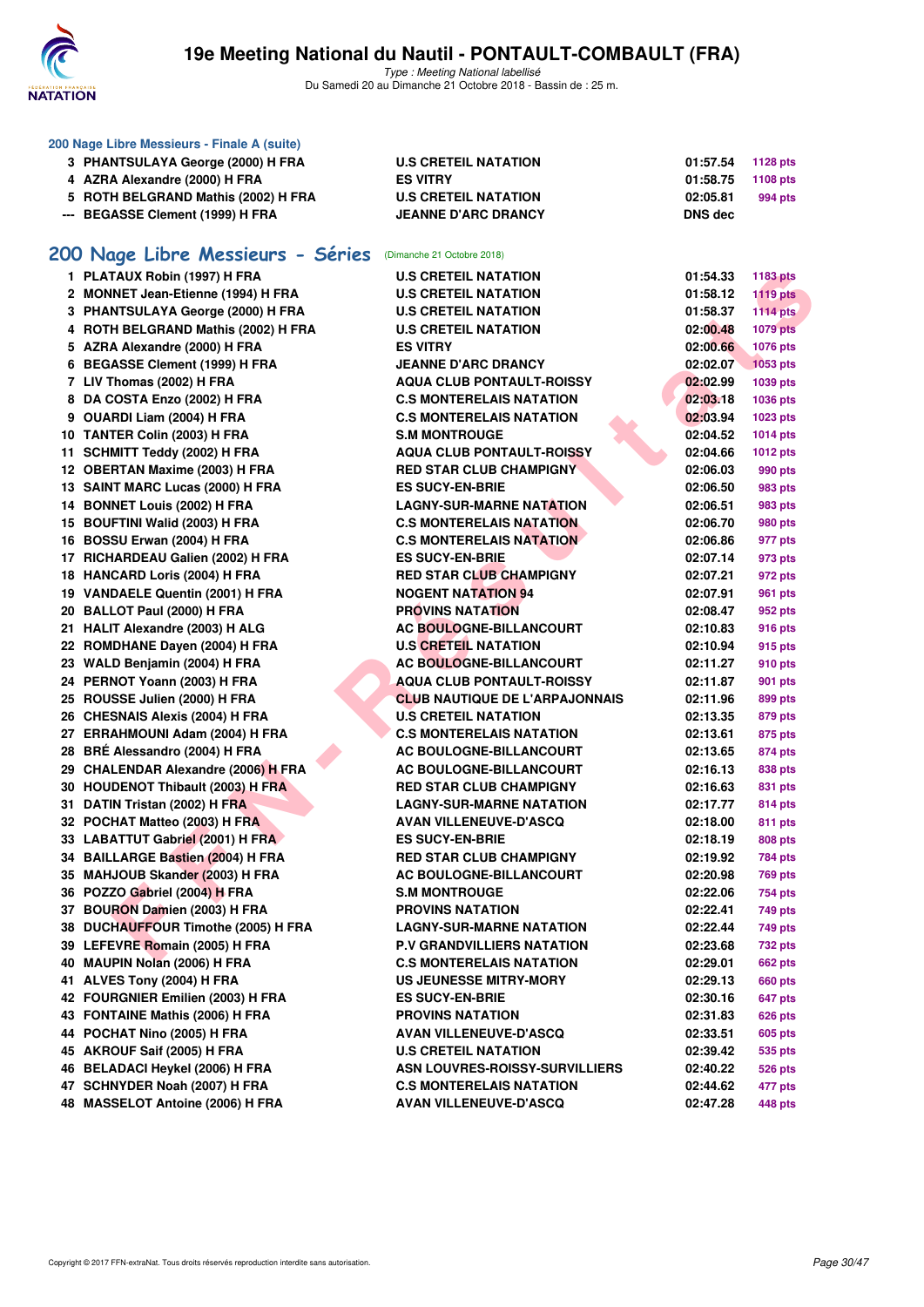

| 200 Nage Libre Messieurs - Séries (suite) |                                                |          |                 |
|-------------------------------------------|------------------------------------------------|----------|-----------------|
| 49 VERHAEGHE Quentin (2006) H FRA         | <b>AVAN VILLENEUVE-D'ASCQ</b>                  | 02:48.65 | 434 pts         |
| 50 CAMOIN Gabriel (2005) H FRA            | <b>ES SUCY-EN-BRIE</b>                         | 02:48.89 | <b>431 pts</b>  |
| 51 LECOCQ Aurelien (2007) H FRA           | <b>AVAN VILLENEUVE-D'ASCQ</b>                  | 02:49.91 | 421 pts         |
| 52 GAYE Matthieu (2006) H FRA             | <b>CS NAUTIQUE NOISY-LE-GRAND</b>              | 02:50.14 | 418 pts         |
| 53 SAVY Yoann (2006) H FRA                | <b>CS NAUTIQUE NOISY-LE-GRAND</b>              | 02:53.44 | <b>385 pts</b>  |
| 54 LABRASSERIE Julien (2005) H FRA        | <b>ES SUCY-EN-BRIE</b>                         | 02:57.80 | <b>344 pts</b>  |
| 55 DE WAELE Theophile (2007) H FRA        | <b>AVAN VILLENEUVE-D'ASCQ</b>                  | 03:05.55 | 276 pts         |
| --- MOUCHON JUGIER Robin (2003) H FRA     | <b>US JEUNESSE MITRY-MORY</b>                  | DNS dec  |                 |
|                                           |                                                |          |                 |
|                                           |                                                |          |                 |
| 400 Nage Libre Messieurs - Finale A       | (Samedi 20 Octobre 2018)                       |          |                 |
| 1 MARINETTE Samuel (1999) H FRA           | <b>ES MASSY NATATION</b>                       | 04:02.67 | 1181 pts        |
| 2 LE GALL Théophile (2001) H FRA          | <b>S.M MONTROUGE</b>                           | 04:07.77 | 1138 pts        |
| 3 MONNET Jean-Etienne (1994) H FRA        | <b>U.S CRETEIL NATATION</b>                    | 04:10.22 | <b>1117 pts</b> |
| 4 AZRA Alexandre (2000) H FRA             | <b>ES VITRY</b>                                | 04:12.30 | <b>1100 pts</b> |
| 5 CRETET Dorian (2003) H FRA              | <b>ES MASSY NATATION</b>                       | 04:15.61 | 1073 pts        |
| 6 BEGASSE Clement (1999) H FRA            | <b>JEANNE D'ARC DRANCY</b>                     | 04:23.56 | <b>1010 pts</b> |
|                                           |                                                |          |                 |
| 400 Nage Libre Messieurs - Séries         | (Samedi 20 Octobre 2018)                       |          |                 |
| 1 LE GALL Théophile (2001) H FRA          |                                                |          |                 |
| 2 MARINETTE Samuel (1999) H FRA           | <b>S.M MONTROUGE</b>                           | 04:08.06 | 1135 pts        |
|                                           | <b>ES MASSY NATATION</b>                       | 04:10.64 | <b>1114 pts</b> |
| 3 MONNET Jean-Etienne (1994) H FRA        | <b>U.S CRETEIL NATATION</b><br><b>ES VITRY</b> | 04:11.94 | 1103 pts        |
| 4 AZRA Alexandre (2000) H FRA             |                                                | 04:12.19 | 1101 pts        |
| 5 CRETET Dorian (2003) H FRA              | <b>ES MASSY NATATION</b>                       | 04:13.25 | 1092 pts        |
| 6 BEGASSE Clement (1999) H FRA            | <b>JEANNE D'ARC DRANCY</b>                     | 04:18.34 | 1051 pts        |
| 7 THEETEN Cédric (2002) H FRA             | <b>NOGENT NATATION 94</b>                      | 04:19.22 | <b>1044 pts</b> |
| 8 FOURMY Matéo (2000) H FRA               | <b>ES MASSY NATATION</b>                       | 04:20.37 | 1035 pts        |
| 9 OUARDI Liam (2004) H FRA                | <b>C.S MONTERELAIS NATATION</b>                | 04:20.83 | 1031 pts        |
| 10 TANTER Colin (2003) H FRA              | <b>S.M MONTROUGE</b>                           | 04:22.17 | 1021 pts        |
| 11 BONNET Louis (2002) H FRA              | <b>LAGNY-SUR-MARNE NATATION</b>                | 04:26.05 | 990 pts         |
| 12 BOUFTINI Walid (2003) H FRA            | <b>C.S MONTERELAIS NATATION</b>                | 04:26.65 | 985 pts         |
| 13 BOSSU Erwan (2004) H FRA               | <b>C.S MONTERELAIS NATATION</b>                | 04:31.40 | 949 pts         |
| 14 DA COSTA Enzo (2002) H FRA             | <b>C.S MONTERELAIS NATATION</b>                | 04:33.92 | 930 pts         |
| 15 ROMDHANE Dayen (2004) H FRA            | <b>U.S CRETEIL NATATION</b>                    | 04:35.97 | 914 pts         |
| 16 LE BOHEC Gurvan (2004) H FRA           | <b>RED STAR CLUB CHAMPIGNY</b>                 | 04:38.93 | 892 pts         |
| 17 ROUSSE Julien (2000) H FRA             | <b>CLUB NAUTIQUE DE L'ARPAJONNAIS</b>          | 04:39.86 | 885 pts         |
| 18 PERNOT Yoann (2003) H FRA              | <b>AQUA CLUB PONTAULT-ROISSY</b>               | 04:43.77 | 857 pts         |
| 19 ERRAHMOUNI Adam (2004) H FRA           | <b>C.S MONTERELAIS NATATION</b>                | 04:43.80 | 857 pts         |
| 20 WALD Benjamin (2004) H FRA             | AC BOULOGNE-BILLANCOURT                        | 04:46.22 | 839 pts         |
| 21 POCHAT Matteo (2003) H FRA             | <b>AVAN VILLENEUVE-D'ASCQ</b>                  | 04:50.23 | 811 pts         |
| 22 HALIT Alexandre (2003) H ALG           | <b>AC BOULOGNE-BILLANCOURT</b>                 | 04:53.56 | 787 pts         |
| 23 BOUTRY Théo (2003) H FRA               | <b>PROVINS NATATION</b>                        | 04:55.20 | 776 pts         |
| 24 RAYAH Ilian (2005) H FRA               | <b>JEANNE D'ARC DRANCY</b>                     | 04:55.76 | 772 pts         |
| 25 DUCHAUFFOUR Timothe (2005) H FRA       | <b>LAGNY-SUR-MARNE NATATION</b>                | 04:57.61 | 759 pts         |
| 26 HOUDENOT Thibault (2003) H FRA         | <b>RED STAR CLUB CHAMPIGNY</b>                 | 04:59.08 | 749 pts         |
| 27 BAZIN Loic (2005) H FRA                | <b>RED STAR CLUB CHAMPIGNY</b>                 | 04:59.53 | 746 pts         |
| 28 NIANE Andy (2004) H FRA                | <b>S.M MONTROUGE</b>                           | 05:04.25 | <b>715 pts</b>  |
| 29 JARDIN Alexis (2005) H FRA             | <b>AQUA CLUB PONTAULT-ROISSY</b>               | 05:04.50 | <b>713 pts</b>  |
| 30 FERAY Clement (2004) H FRA             | <b>S.M MONTROUGE</b>                           | 05:05.68 | 705 pts         |
| 31 MAUPIN Nolan (2006) H FRA              | <b>C.S MONTERELAIS NATATION</b>                | 05:09.54 | <b>680 pts</b>  |
| 32 POZZO Gabriel (2004) H FRA             | <b>S.M MONTROUGE</b>                           | 05:10.56 | 673 pts         |
| 33 QUERE Remi (2004) H FRA                | <b>CS NAUTIQUE NOISY-LE-GRAND</b>              | 05:12.50 | <b>661 pts</b>  |
| 34 CROSNIER Julien (2004) H FRA           | <b>NOGENT NATATION 94</b>                      | 05:13.67 | 654 pts         |
| 35 LE ROUX Yanis (2005) H FRA             | <b>AQUA CLUB PONTAULT-ROISSY</b>               | 05:16.28 | 637 pts         |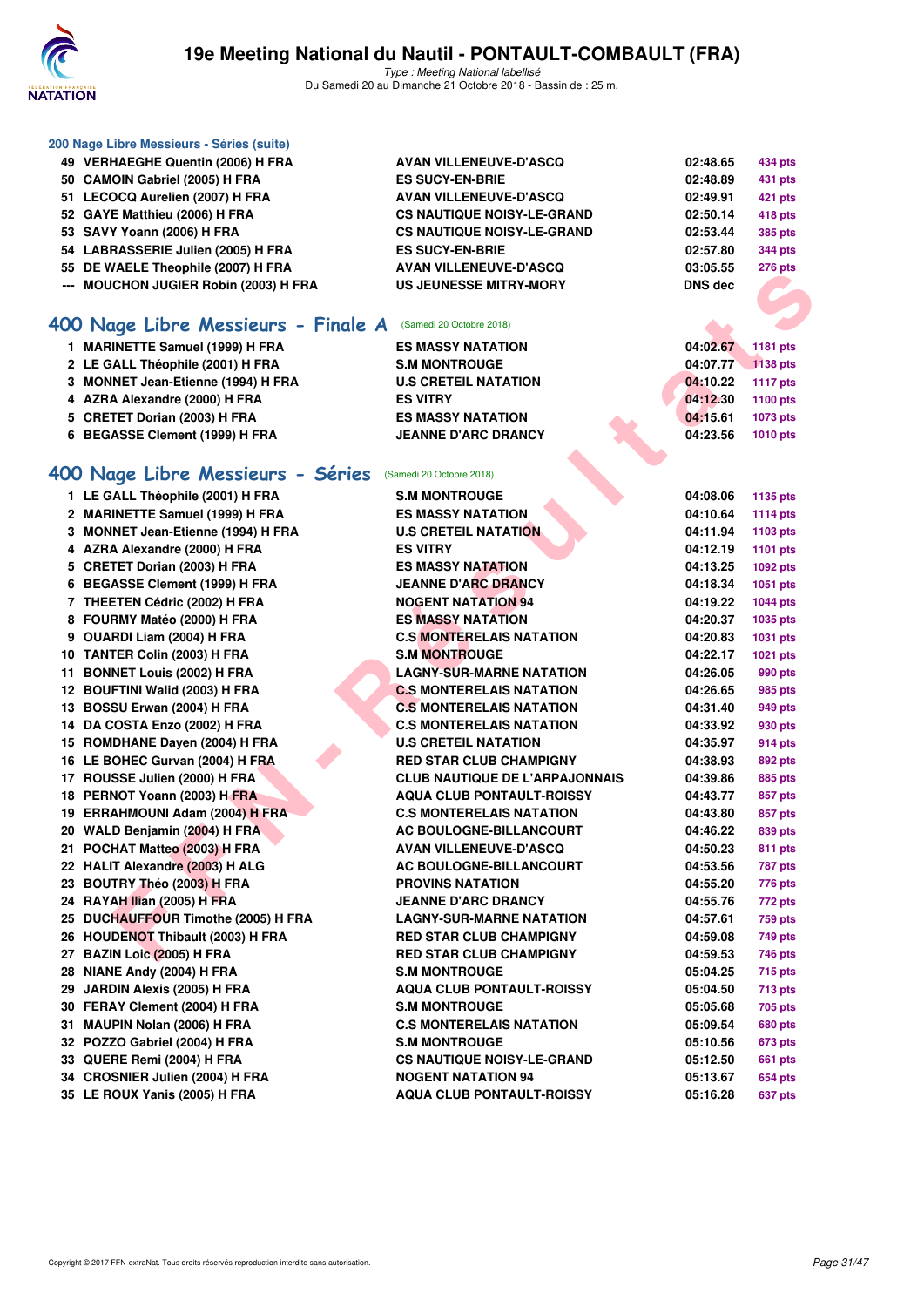

Type : Meeting National labellisé Du Samedi 20 au Dimanche 21 Octobre 2018 - Bassin de : 25 m.

| <b>619 pts</b><br>05:19.25                            |
|-------------------------------------------------------|
| 05:20.69<br><b>610 pts</b>                            |
| 05:23.58<br><b>592 pts</b>                            |
| 05:24.90<br><b>584 pts</b>                            |
| 05:25.56<br>580 pts                                   |
| 05:30.34<br>552 pts                                   |
| 05:31.63<br>545 pts                                   |
| <b>518 pts</b><br>05:36.34                            |
| 05:37.93<br><b>509 pts</b>                            |
| 05:48.38<br>452 pts                                   |
| ASN LOUVRES-ROISSY-SURVILLIERS<br>05:49.37<br>447 pts |
| ASN LOUVRES-ROISSY-SURVILLIERS<br>05:52.61<br>430 pts |
| 06:11.73<br>338 pts                                   |
| 06:12.47<br><b>334 pts</b>                            |
|                                                       |
|                                                       |
|                                                       |

### **[1500 Nage Libre Messieurs - Séries](http://www.ffnatation.fr/webffn/resultats.php?idact=nat&go=epr&idcpt=55747&idepr=56)** (Samedi 20 Octobre 2018)

| <b>42 GAROOA EIIOU (2000) II FRA</b>                               | 950 INAI AIN 194                      | UJ.JI.UJ       | ບຯບ µເວ         |
|--------------------------------------------------------------------|---------------------------------------|----------------|-----------------|
| 43 CLIQUOT Elias (2005) H FRA                                      | <b>AQUA CLUB PONTAULT-ROISSY</b>      | 05:36.34       | <b>518 pts</b>  |
| 44 MASSELOT Antoine (2006) H FRA                                   | <b>AVAN VILLENEUVE-D'ASCQ</b>         | 05:37.93       | <b>509 pts</b>  |
| 45 SCHNYDER Noah (2007) H FRA                                      | <b>C.S MONTERELAIS NATATION</b>       | 05:48.38       | 452 pts         |
| 46 BELADACI Heykel (2006) H FRA                                    | <b>ASN LOUVRES-ROISSY-SURVILLIERS</b> | 05:49.37       | 447 pts         |
| 47 REGNIER Baptiste (2005) H FRA                                   | <b>ASN LOUVRES-ROISSY-SURVILLIERS</b> | 05:52.61       | <b>430 pts</b>  |
| 48 GAYE Matthieu (2006) H FRA                                      | <b>CS NAUTIQUE NOISY-LE-GRAND</b>     | 06:11.73       | 338 pts         |
| 49 ROCQ Antoine (2007) H FRA                                       | <b>NOGENT NATATION 94</b>             | 06:12.47       | <b>334 pts</b>  |
|                                                                    |                                       |                |                 |
| 500 Nage Libre Messieurs - Séries                                  | (Samedi 20 Octobre 2018)              |                |                 |
| 1 LE GALL Théophile (2001) H FRA                                   | <b>S.M MONTROUGE</b>                  | 16:11.34       | <b>1177 pts</b> |
| 2 TANTER Colin (2003) H FRA                                        | <b>S.M MONTROUGE</b>                  | 16:36.75       | 1123 pts        |
| 3 OUARDI Liam (2004) H FRA                                         | <b>C.S MONTERELAIS NATATION</b>       | 16:57.34       | 1081 pts        |
| 4 BOUFTINI Walid (2003) H FRA                                      | <b>C.S MONTERELAIS NATATION</b>       | 17:07.31       | 1061 pts        |
| 5 WALD Benjamin (2004) H FRA                                       | <b>AC BOULOGNE-BILLANCOURT</b>        | 18:07.42       | 942 pts         |
| 6 ERRAHMOUNI Adam (2004) H FRA                                     | <b>C.S MONTERELAIS NATATION</b>       | 18:14.57       | 929 pts         |
| 6 BOSSU Erwan (2004) H FRA                                         | <b>C.S MONTERELAIS NATATION</b>       | 18:14.57       | 929 pts         |
| 8 POCHAT Matteo (2003) H FRA                                       | <b>AVAN VILLENEUVE-D'ASCQ</b>         | 19:04.94       | 836 pts         |
| 9 MAUPIN Nolan (2006) H FRA                                        | <b>C.S MONTERELAIS NATATION</b>       | 19:40.04       | 774 pts         |
| 10 DURAND Loick (2006) H FRA                                       | <b>AS BONDY</b>                       | 20:11.62       | <b>720 pts</b>  |
| 11 NEMDALI Kemil (2006) H FRA                                      | <b>AS BONDY</b>                       | 20:20.72       | 705 pts         |
| 12 POCHAT Nino (2005) H FRA                                        | <b>AVAN VILLENEUVE-D'ASCQ</b>         | 20:48.38       | <b>660 pts</b>  |
| 13 MASSELOT Antoine (2006) H FRA                                   | <b>AVAN VILLENEUVE-D'ASCQ</b>         | 22:36.12       | 499 pts         |
| 14 DE WAELE Theophile (2007) H FRA                                 | <b>AVAN VILLENEUVE-D'ASCQ</b>         | 24:37.73       | 345 pts         |
| --- POZZO Gabriel (2004) H FRA                                     | <b>S.M MONTROUGE</b>                  | DNS dec        |                 |
| --- NIKOLIC Nikola (2006) H FRA                                    | <b>AS BONDY</b>                       | <b>DNS dec</b> |                 |
|                                                                    |                                       |                |                 |
| O Dos Messieurs - Finale A 17 ans et plus (Samedi 20 Octobre 2018) |                                       |                |                 |
| 1 PASTULA Kacper (2001) H POL                                      | <b>ES VITRY</b>                       | 00:26.01       | <b>1228 pts</b> |
| 2 RAKOTONDRAMANGA Eliot-Tahina (2002) H FRA                        | <b>ES MASSY NATATION</b>              | 00:26.17       | <b>1218 pts</b> |
| 3 AUBRY Flavien (1994) H FRA                                       | <b>U.S CRETEIL NATATION</b>           | 00:26.50       | 1198 pts        |
| 4 FOURMY Matéo (2000) H FRA                                        | <b>ES MASSY NATATION</b>              | 00:26.78       | 1181 pts        |
| 5 MENDES Romain (1998) H FRA                                       | <b>AQUA CLUB PONTAULT-ROISSY</b>      | 00:27.40       | <b>1144 pts</b> |
| 6 COUDRAIS Yvon (2000) H FRA                                       | <b>RED STAR CLUB CHAMPIGNY</b>        | 00:27.95       | <b>1112 pts</b> |
|                                                                    |                                       |                |                 |
| iO Dos Messieurs - Finale B 15-16 ans (Samedi 20 Octobre 2018)     |                                       |                |                 |
| 1 VIGNETTES Lucas (2003) H FRA                                     | <b>U.S CRETEIL NATATION</b>           | 00:28.27       | 1093 pts        |
| 2 MELIN Tobias (2003) H FRA                                        | <b>CLUB NAUTIQUE DE L'ARPAJONNAIS</b> | 00:29.03       | <b>1050 pts</b> |
| $2.$ CDETET Devias (2002) U EDA                                    | <b><i>COMACOV MATATION</i></b>        | 00.0070        | $-4044$ $-44$   |

#### **[50 Dos Messieurs - Finale A](http://www.ffnatation.fr/webffn/resultats.php?idact=nat&go=epr&idcpt=55747&idepr=61) 17 ans et plus** (Samedi 20 Octobre 2018)

| 1 PASTULA Kacper (2001) H POL               | <b>ES VITRY</b>                  | 00:26.01 | <b>1228 pts</b> |
|---------------------------------------------|----------------------------------|----------|-----------------|
| 2 RAKOTONDRAMANGA Eliot-Tahina (2002) H FRA | <b>ES MASSY NATATION</b>         | 00:26.17 | <b>1218 pts</b> |
| 3 AUBRY Flavien (1994) H FRA                | <b>U.S CRETEIL NATATION</b>      | 00:26.50 | 1198 pts        |
| 4 FOURMY Matéo (2000) H FRA                 | <b>ES MASSY NATATION</b>         | 00:26.78 | 1181 pts        |
| 5 MENDES Romain (1998) H FRA                | <b>AQUA CLUB PONTAULT-ROISSY</b> | 00:27.40 | 1144 pts        |
| 6 COUDRAIS Yvon (2000) H FRA                | <b>RED STAR CLUB CHAMPIGNY</b>   | 00:27.95 | 1112 pts        |
|                                             |                                  |          |                 |

#### **[50 Dos Messieurs - Finale B](http://www.ffnatation.fr/webffn/resultats.php?idact=nat&go=epr&idcpt=55747&idepr=61) 15-16 ans** (Samedi 20 Octobre 2018)

| 1 VIGNETTES Lucas (2003) H FRA | <b>U.S CRETEIL NATATION</b>           | 00:28.27 | 1093 pts        |
|--------------------------------|---------------------------------------|----------|-----------------|
| 2 MELIN Tobias (2003) H FRA    | <b>CLUB NAUTIQUE DE L'ARPAJONNAIS</b> | 00:29.03 | 1050 pts        |
| 3 CRETET Dorian (2003) H FRA   | <b>ES MASSY NATATION</b>              | 00:29.72 | <b>1011 pts</b> |
| 4 BRÉ Alessandro (2004) H FRA  | AC BOULOGNE-BILLANCOURT               | 00:31.05 | 938 pts         |
| 5 BOUTRY Théo (2003) H FRA     | <b>PROVINS NATATION</b>               | 00:31.73 | 902 pts         |
| 6 POULIQUEN Mael (2003) H FRA  | <b>AQUA CLUB PONTAULT-ROISSY</b>      | 00:31.83 | 897 pts         |
|                                |                                       |          |                 |

#### **[50 Dos Messieurs - Finale C](http://www.ffnatation.fr/webffn/resultats.php?idact=nat&go=epr&idcpt=55747&idepr=61) 12-14 ans** (Samedi 20 Octobre 2018)

| 1 HOUSSOUNI Riad (2005) H FRA | <b>ES VITRY</b>                  | 00:30.65 | 960 pts |
|-------------------------------|----------------------------------|----------|---------|
| 2 MASSON Maxime (2005) H FRA  | <b>AQUA CLUB PONTAULT-ROISSY</b> | 00:30.86 | 948 pts |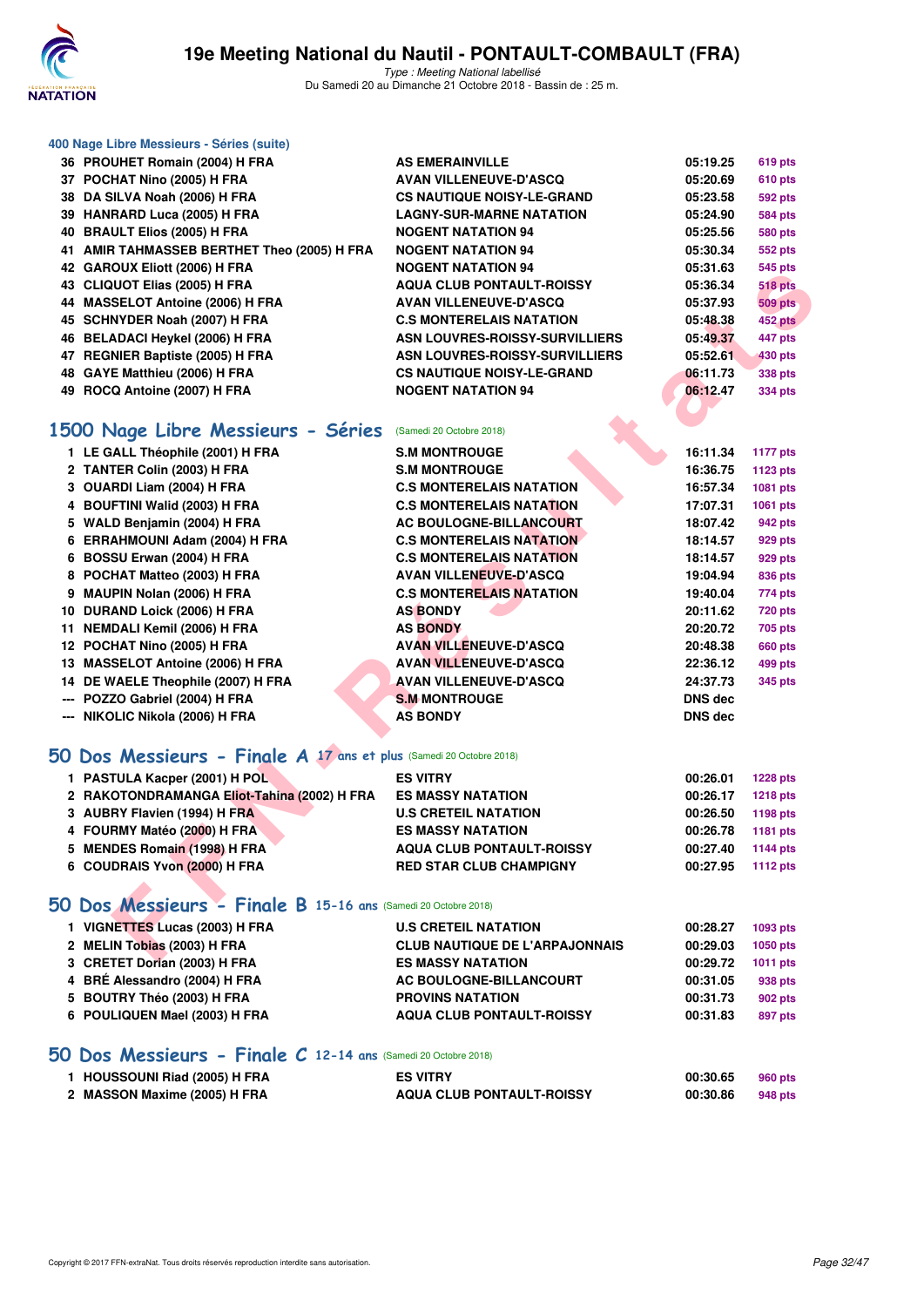

Type : Meeting National labellisé Du Samedi 20 au Dimanche 21 Octobre 2018 - Bassin de : 25 m.

| 50 Dos Messieurs - Finale C (suite) |                                  |          |                |
|-------------------------------------|----------------------------------|----------|----------------|
| 3 SOULIE Victor (2005) H FRA        | <b>LAGNY-SUR-MARNE NATATION</b>  | 00:31.67 | 905 pts        |
| 4 RAYAH Ilian (2005) H FRA          | <b>JEANNE D'ARC DRANCY</b>       | 00:31.71 | 903 pts        |
| 5 THENU Alexandre (2005) H FRA      | <b>AQUA CLUB PONTAULT-ROISSY</b> | 00:31.86 | 895 pts        |
| 6 CHAULIAGUET Ethan (2005) H FRA    | <b>AQUA CLUB PONTAULT-ROISSY</b> | 00:32.78 | <b>848 pts</b> |

### **[50 Dos Messieurs - Séries](http://www.ffnatation.fr/webffn/resultats.php?idact=nat&go=epr&idcpt=55747&idepr=61)** (Samedi 20 Octobre 2018)

| 1 RAKOTONDRAMANGA Eliot-Tahina (2002) H FRA | <b>ES MASSY NATATION</b>              | 00:25.98 | <b>1230 pts</b> |
|---------------------------------------------|---------------------------------------|----------|-----------------|
| 2 PASTULA Kacper (2001) H POL               | <b>ES VITRY</b>                       | 00:26.03 | <b>1227 pts</b> |
| 3 AUBRY Flavien (1994) H FRA                | <b>U.S CRETEIL NATATION</b>           | 00:26.47 | 1200 pts        |
| 4 FOURMY Matéo (2000) H FRA                 | <b>ES MASSY NATATION</b>              | 00:26.97 | <b>1170 pts</b> |
| 5 COUDRAIS Yvon (2000) H FRA                | <b>RED STAR CLUB CHAMPIGNY</b>        | 00:27.50 | 1138 pts        |
| 6 MENDES Romain (1998) H FRA                | <b>AQUA CLUB PONTAULT-ROISSY</b>      | 00:27.70 | <b>1127 pts</b> |
| 7 CHAUVIN Dennys (2001) H FRA               | <b>ES VITRY</b>                       | 00:27.90 | <b>1115 pts</b> |
| 8 PHANTSULAYA George (2000) H FRA           | <b>U.S CRETEIL NATATION</b>           | 00:27.97 | <b>1111 pts</b> |
| 9 THEETEN Cédric (2002) H FRA               | <b>NOGENT NATATION 94</b>             | 00:28.23 | 1096 pts        |
| 10 BEGASSE Clement (1999) H FRA             | <b>JEANNE D'ARC DRANCY</b>            | 00:28.28 | 1093 pts        |
| 11 VIGNETTES Lucas (2003) H FRA             | <b>U.S CRETEIL NATATION</b>           | 00:28.49 | 1081 pts        |
| 12 ROTH BELGRAND Mathis (2002) H FRA        | <b>U.S CRETEIL NATATION</b>           | 00:28.62 | 1073 pts        |
| 13 COUTURIER Valentin (2001) H FRA          | <b>PROVINS NATATION</b>               | 00:28.70 | 1069 pts        |
| 14 ROUBIOL Titouan (1997) H FRA             | AQUA CLUB PONTAULT-ROISSY             | 00:29.10 | 1046 pts        |
| 15 MELIN Tobias (2003) H FRA                | <b>CLUB NAUTIQUE DE L'ARPAJONNAIS</b> | 00:29.11 | 1045 pts        |
| 16 GINDRAT Thomas (1998) H FRA              | <b>PROVINS NATATION</b>               | 00:29.52 | <b>1022 pts</b> |
| 17 OURSEL Romain (1999) H FRA               | <b>CN NEVERS</b>                      | 00:29.67 | <b>1014 pts</b> |
| 18 CRETET Dorian (2003) H FRA               | <b>ES MASSY NATATION</b>              | 00:29.89 | 1002 pts        |
| 19 BOUTRY Théo (2003) H FRA                 | <b>PROVINS NATATION</b>               | 00:30.17 | <b>986 pts</b>  |
| 20 DEMETZ Alexis (2001) H FRA               | <b>AQUA CLUB PONTAULT-ROISSY</b>      | 00:30.65 | 960 pts         |
| 21 BONNIVARD Adrien (2002) H FRA            | <b>AQUA CLUB PONTAULT-ROISSY</b>      | 00:30.73 | 956 pts         |
| 22 POULIQUEN Mael (2003) H FRA              | <b>AQUA CLUB PONTAULT-ROISSY</b>      | 00:30.90 | 946 pts         |
| 23 PASCUAL Djani (2000) H FRA               | <b>CN NEVERS</b>                      | 00:31.07 | 937 pts         |
| 24 BRÉ Alessandro (2004) H FRA              | <b>AC BOULOGNE-BILLANCOURT</b>        | 00:31.08 | 937 pts         |
| 25 DUBOIS Theo (2002) H FRA                 | <b>NANGIS NATATION</b>                | 00:31.15 | 933 pts         |
| 26 ROUSSE Julien (2000) H FRA               | <b>CLUB NAUTIQUE DE L'ARPAJONNAIS</b> | 00:31.40 | 920 pts         |
| 27 MASSON Maxime (2005) H FRA               | <b>AQUA CLUB PONTAULT-ROISSY</b>      | 00:31.41 | 919 pts         |
| 28 MOUCHON JUGIER Robin (2003) H FRA        | <b>US JEUNESSE MITRY-MORY</b>         | 00:31.43 | 918 pts         |
| 29 HOUSSOUNI Riad (2005) H FRA              | ES VITRY                              | 00:31.83 | 897 pts         |
| 30 SOULIE Victor (2005) H FRA               | <b>LAGNY-SUR-MARNE NATATION</b>       | 00:31.94 | 891 pts         |
| 31 PAIS Thomas (2003) H FRA                 | <b>SO ROSNY</b>                       | 00:32.10 | 883 pts         |
| 32 CHAULIAGUET Ethan (2005) H FRA           | <b>AQUA CLUB PONTAULT-ROISSY</b>      | 00:32.16 | <b>880 pts</b>  |
| 33 RAYAH Ilian (2005) H FRA                 | <b>JEANNE D'ARC DRANCY</b>            | 00:32.31 | 872 pts         |
| 34 THENU Alexandre (2005) H FRA             | <b>AQUA CLUB PONTAULT-ROISSY</b>      | 00:32.56 | 859 pts         |
| 35 DRULHE Thibault (2001) H FRA             | <b>VILLIERS SPORTS JEUNESSE</b>       | 00:32.60 | 857 pts         |
| 36 ILCHEV Velizar (2004) H BUL              | <b>RED STAR CLUB CHAMPIGNY</b>        | 00:32.77 | 848 pts         |
| 37 CROSNIER Julien (2004) H FRA             | <b>NOGENT NATATION 94</b>             | 00:32.89 | 842 pts         |
| 38 NIKOLIC Nikola (2006) H FRA              | <b>AS BONDY</b>                       | 00:33.16 | 828 pts         |
| 39 LE ROUX Yanis (2005) H FRA               | <b>AQUA CLUB PONTAULT-ROISSY</b>      | 00:33.26 | 823 pts         |
| 40 LORENZO Kerian (2005) H FRA              | <b>RED STAR CLUB CHAMPIGNY</b>        | 00:33.30 | 821 pts         |
| 41 CHALENDAR Alexandre (2006) H FRA         | <b>AC BOULOGNE-BILLANCOURT</b>        | 00:33.70 | 801 pts         |
| 42 BENAYADA Ismael (2005) H FRA             | <b>AVAN VILLENEUVE-D'ASCQ</b>         | 00:33.72 | <b>800 pts</b>  |
| 42 BERUJEAU Tiago (2002) H FRA              | <b>SO ROSNY</b>                       | 00:33.72 | 800 pts         |
| 44 HALIT Alexandre (2003) H ALG             | <b>AC BOULOGNE-BILLANCOURT</b>        | 00:34.17 | 778 pts         |
| 45 BAZIN Loic (2005) H FRA                  | <b>RED STAR CLUB CHAMPIGNY</b>        | 00:34.25 | 774 pts         |
| 46 HAIMICHE Rabah (2004) H FRA              | <b>AS BONDY</b>                       | 00:34.37 | <b>769 pts</b>  |
| 47 LOPES Alexandre (2004) H FRA             | <b>AS BONDY</b>                       | 00:34.42 | <b>766 pts</b>  |
| 48 BAILLARGE Bastien (2004) H FRA           | <b>RED STAR CLUB CHAMPIGNY</b>        | 00:34.53 | <b>761 pts</b>  |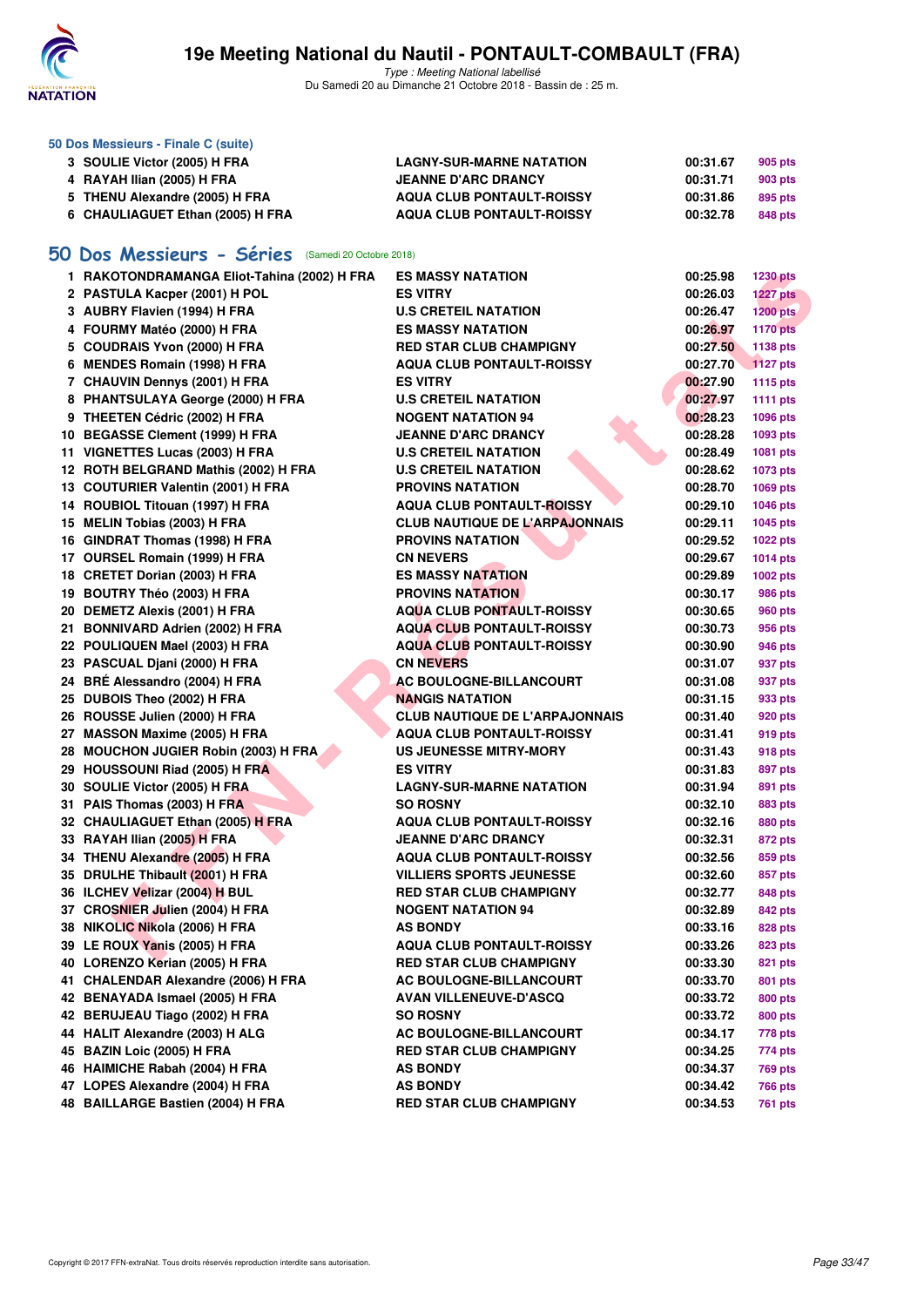

| 50 Dos Messieurs - Séries (suite)                                      |                                       |                |                 |
|------------------------------------------------------------------------|---------------------------------------|----------------|-----------------|
| 49 PROUHET Romain (2004) H FRA                                         | <b>AS EMERAINVILLE</b>                | 00:35.24       | 727 pts         |
| 50 BOURON Damien (2003) H FRA                                          | <b>PROVINS NATATION</b>               | 00:35.51       | 714 pts         |
| 51 LIENARD Matthieu (2003) H FRA                                       | <b>PROVINS NATATION</b>               | 00:35.91       | <b>696 pts</b>  |
| 52 DURAND Loick (2006) H FRA                                           | <b>AS BONDY</b>                       | 00:36.04       | <b>690 pts</b>  |
| 53 GUERARD Nael (2003) H FRA                                           | <b>SO ROSNY</b>                       | 00:36.34       | <b>676 pts</b>  |
| 54 AMIR TAHMASSEB BERTHET Theo (2005) H FRA                            | <b>NOGENT NATATION 94</b>             | 00:36.54       | <b>667 pts</b>  |
| 55 GIACALONE Mateo (2003) H FRA                                        | <b>US JEUNESSE MITRY-MORY</b>         | 00:37.00       | 646 pts         |
| 56 MEDI-EPEE Arthur-Cyran (2004) H FRA                                 | <b>U.S CRETEIL NATATION</b>           | 00:37.87       | <b>608 pts</b>  |
| 57 REGNIER Baptiste (2005) H FRA                                       | <b>ASN LOUVRES-ROISSY-SURVILLIERS</b> | 00:38.54       | <b>579 pts</b>  |
| 58 MASSELOT Antoine (2006) H FRA                                       | <b>AVAN VILLENEUVE-D'ASCQ</b>         | 00:39.81       | 527 pts         |
| 59 DELAUNAY Sixte (2004) H FRA                                         | <b>AS EMERAINVILLE</b>                | 00:39.82       | 527 pts         |
| 60 LECOCQ Aurelien (2007) H FRA                                        | <b>AVAN VILLENEUVE-D'ASCQ</b>         | 00:41.59       | 458 pts         |
| 61 ROCQ Antoine (2007) H FRA                                           | <b>NOGENT NATATION 94</b>             | 00:41.85       | 448 pts         |
| 62 SAVY Yoann (2006) H FRA                                             | <b>CS NAUTIQUE NOISY-LE-GRAND</b>     | 00:42.21       | 435 pts         |
| 63 VERHAEGHE Quentin (2006) H FRA                                      | <b>AVAN VILLENEUVE-D'ASCQ</b>         | 00:42.62       | <b>420 pts</b>  |
| 64 BOURT Ethan (2006) H FRA                                            | <b>ES STAINS</b>                      | 00:43.80       | <b>379 pts</b>  |
| 65 DE WAELE Theophile (2007) H FRA                                     | <b>AVAN VILLENEUVE-D'ASCQ</b>         | 00:44.35       | <b>360 pts</b>  |
| --- CHALENDAR Léo (2003) H FRA                                         | <b>AC BOULOGNE-BILLANCOURT</b>        | DNS dec        |                 |
| --- COLLET ROBINET Jules (2007) H FRA                                  | <b>AS EMERAINVILLE</b>                | <b>DNS dec</b> |                 |
| --- AZAOU Billel (2000) H FRA                                          | <b>U.S CRETEIL NATATION</b>           | DNS dec        |                 |
| --- BOUCHEZ Maxence (2005) H FRA                                       | <b>ASN LOUVRES-ROISSY-SURVILLIERS</b> | <b>DSQ</b>     |                 |
|                                                                        |                                       |                |                 |
| 100 Dos Messieurs - Finale A 17 ans et plus (Dimanche 21 Octobre 2018) |                                       |                |                 |
| 1 PASTULA Kacper (2001) H POL                                          | <b>ES VITRY</b>                       | 00:56.93       | 1193 pts        |
| 2 COUDRAIS Yvon (2000) H FRA                                           | <b>RED STAR CLUB CHAMPIGNY</b>        | 00:59.22       | <b>1127 pts</b> |
| 3 ROTH BELGRAND Mathis (2002) H FRA                                    | <b>U.S CRETEIL NATATION</b>           | 00:59.67       | 1115 pts        |
| 4 BEGASSE Clement (1999) H FRA                                         | <b>JEANNE D'ARC DRANCY</b>            | 00:59.76       | 1112 pts        |
| 5 THEETEN Cédric (2002) H FRA                                          | <b>NOGENT NATATION 94</b>             | 01:01.12       | 1074 pts        |
| 6 COUTURIER Valentin (2001) H FRA                                      | <b>PROVINS NATATION</b>               | 01:04.70       | 978 pts         |
|                                                                        |                                       |                |                 |
| 100 Dos Messieurs - Finale B 15-16 ans (Dimanche 21 Octobre 2018)      |                                       |                |                 |
| 1 VIGNETTES Lucas (2003) H FRA                                         | <b>U.S CRETEIL NATATION</b>           | 01:02.18       | 1045 pts        |
| 2 FABREGOULE Antoine (2003) H FRA                                      | <b>LAGNY-SUR-MARNE NATATION</b>       | 01:05.91       | 946 pts         |
| 3 TANTER Colin (2003) H FRA                                            | <b>S.M MONTROUGE</b>                  | 01:06.03       | 943 pts         |
| 4 BRÉ Alessandro (2004) H FRA                                          | AC BOULOGNE-BILLANCOURT               | 01:06.67       | 927 pts         |
| 5 LE BOHEC Gurvan (2004) H FRA                                         | <b>RED STAR CLUB CHAMPIGNY</b>        | 01:06.74       | 925 pts         |
| --- COSTES Romain (2004) H FRA                                         | <b>NOGENT NATATION 94</b>             | <b>DSQ</b>     |                 |
|                                                                        |                                       |                |                 |
| 100 Dos Messieurs - Finale C 12-14 ans (Dimanche 21 Octobre 2018)      |                                       |                |                 |
| 1 THENU Alexandre (2005) H FRA                                         | <b>AQUA CLUB PONTAULT-ROISSY</b>      | 01:08.10       | 890 pts         |
| 2 RAYAH Ilian (2005) H FRA                                             | <b>JEANNE D'ARC DRANCY</b>            | 01:09.90       | 846 pts         |
| 3 BAZIN Loic (2005) H FRA                                              | <b>RED STAR CLUB CHAMPIGNY</b>        | 01:12.09       | 793 pts         |
| 4 LE ROUX Yanis (2005) H FRA                                           | <b>AQUA CLUB PONTAULT-ROISSY</b>      | 01:12.21       | <b>790 pts</b>  |
| 5 LORENZO Kerian (2005) H FRA                                          | <b>RED STAR CLUB CHAMPIGNY</b>        | 01:12.63       | <b>780 pts</b>  |
| 6 LEFEVRE Romain (2005) H FRA                                          | <b>P.V GRANDVILLIERS NATATION</b>     | 01:15.21       | <b>721 pts</b>  |
|                                                                        |                                       |                |                 |
| 100 Dos Messieurs - Séries<br>(Dimanche 21 Octobre 2018)               |                                       |                |                 |
| 1 PASTULA Kacper (2001) H POL                                          | <b>ES VITRY</b>                       | 00:58.27       | <b>1154 pts</b> |
| 2 COUDRAIS Yvon (2000) H FRA                                           | <b>RED STAR CLUB CHAMPIGNY</b>        | 00:58.86       | <b>1137 pts</b> |
| 3 THEETEN Cédric (2002) H FRA                                          | <b>NOGENT NATATION 94</b>             | 01:00.08       | 1103 pts        |
| 4 BEGASSE Clement (1999) H FRA                                         | <b>JEANNE D'ARC DRANCY</b>            | 01:00.56       | <b>1090 pts</b> |

**5 ROTH BELGRAND Mathis (2002) H FRA U.S CRETEIL NATATION 01:00.60 1089 pts**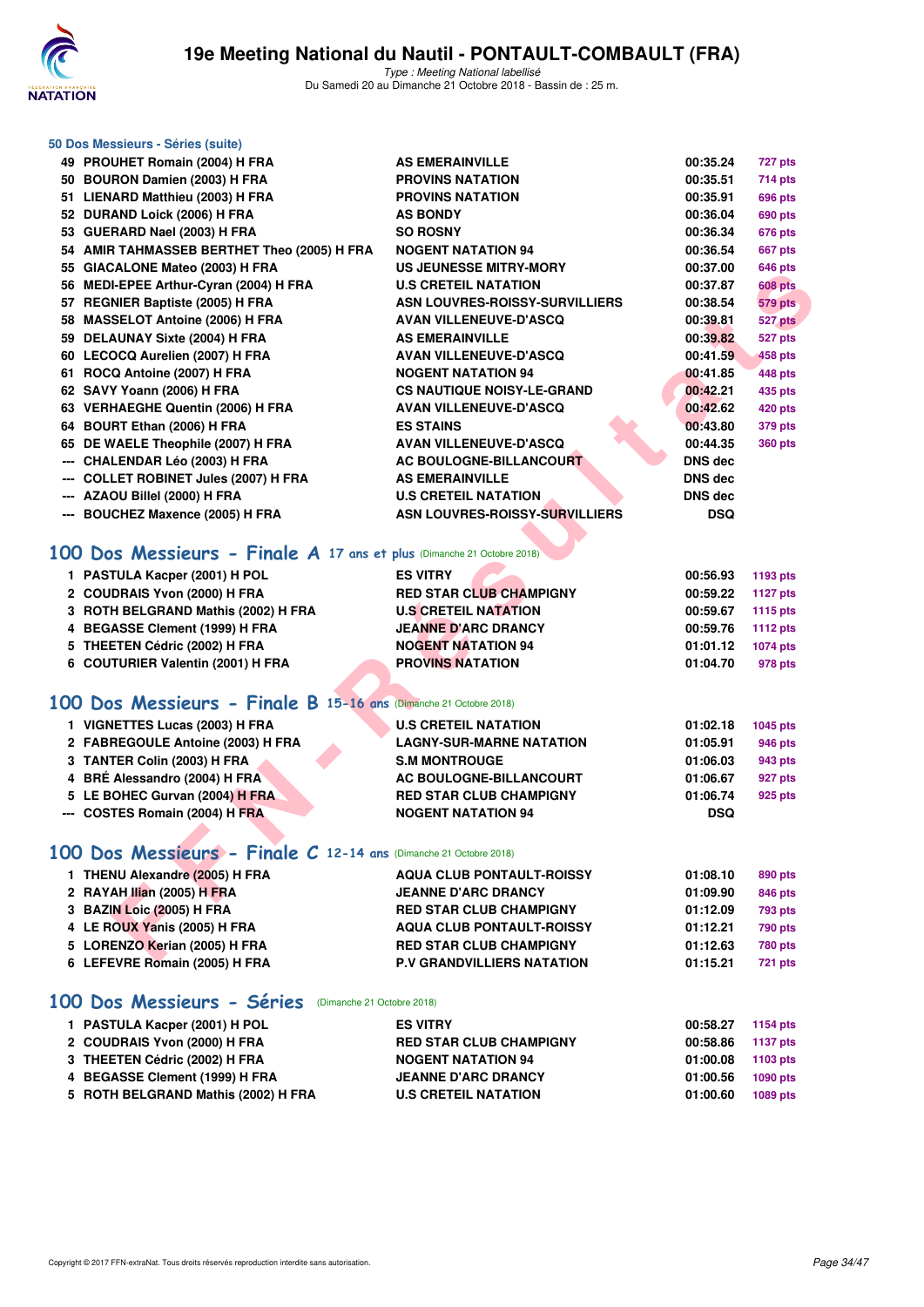

| 100 Dos Messieurs - Séries (suite)                       |                                   |                |                 |
|----------------------------------------------------------|-----------------------------------|----------------|-----------------|
| 6 COUTURIER Valentin (2001) H FRA                        | <b>PROVINS NATATION</b>           | 01:02.29       | <b>1042 pts</b> |
| 7 VIGNETTES Lucas (2003) H FRA                           | <b>U.S CRETEIL NATATION</b>       | 01:02.40       | 1039 pts        |
| 8 DEMETZ Alexis (2001) H FRA                             | <b>AQUA CLUB PONTAULT-ROISSY</b>  | 01:04.54       | <b>982 pts</b>  |
| 9 OURSEL Romain (1999) H FRA                             | <b>CN NEVERS</b>                  | 01:06.61       | 928 pts         |
| 10 SAINT MARC Lucas (2000) H FRA                         | <b>ES SUCY-EN-BRIE</b>            | 01:06.79       | 924 pts         |
| 11 TANTER Colin (2003) H FRA                             | <b>S.M MONTROUGE</b>              | 01:07.31       | 910 pts         |
| 12 BONNIVARD Adrien (2002) H FRA                         | <b>AQUA CLUB PONTAULT-ROISSY</b>  | 01:07.36       | 909 pts         |
| 13 BRÉ Alessandro (2004) H FRA                           | AC BOULOGNE-BILLANCOURT           | 01:07.58       | <b>903 pts</b>  |
| 14 FABREGOULE Antoine (2003) H FRA                       | <b>LAGNY-SUR-MARNE NATATION</b>   | 01:07.76       | <b>899 pts</b>  |
| 15 LE BOHEC Gurvan (2004) H FRA                          | <b>RED STAR CLUB CHAMPIGNY</b>    | 01:07.90       | <b>895 pts</b>  |
| 16 DUBOIS Theo (2002) H FRA                              | <b>NANGIS NATATION</b>            | 01:08.46       | 881 pts         |
| 17 MOUCHON JUGIER Robin (2003) H FRA                     | <b>US JEUNESSE MITRY-MORY</b>     | 01:08.63       | 877 pts         |
| 18 COSTES Romain (2004) H FRA                            | <b>NOGENT NATATION 94</b>         | 01:08.75       | 874 pts         |
| 19 CALOTA Stefan (2003) H FRA                            | <b>ES VITRY</b>                   | 01:09.78       | 849 pts         |
| 20 RAYAH Ilian (2005) H FRA                              | <b>JEANNE D'ARC DRANCY</b>        | 01:09.92       | 845 pts         |
| 21 THENU Alexandre (2005) H FRA                          | <b>AQUA CLUB PONTAULT-ROISSY</b>  | 01:10.01       | 843 pts         |
| 22 MAHJOUB Skander (2003) H FRA                          | AC BOULOGNE-BILLANCOURT           | 01:10.69       | 826 pts         |
| 23 BENNOUR DIT SAHLI Slaiem (2003) H FRA                 | <b>NOGENT NATATION 94</b>         | 01:11.04       | 818 pts         |
| 24 ILCHEV Velizar (2004) H BUL                           | <b>RED STAR CLUB CHAMPIGNY</b>    | 01:11.15       | 815 pts         |
| 25 BAZIN Loic (2005) H FRA                               | <b>RED STAR CLUB CHAMPIGNY</b>    | 01:11.18       | 815 pts         |
| 26 LABATTUT Gabriel (2001) H FRA                         | <b>ES SUCY-EN-BRIE</b>            | 01:11.41       | 809 pts         |
| 27 CROSNIER Julien (2004) H FRA                          | <b>NOGENT NATATION 94</b>         | 01:12.02       | <b>795 pts</b>  |
| 28 ROMDHANE Dayen (2004) H FRA                           | <b>U.S CRETEIL NATATION</b>       | 01:12.04       | 794 pts         |
| 29 LORENZO Kerian (2005) H FRA                           | <b>RED STAR CLUB CHAMPIGNY</b>    | 01:12.10       | <b>793 pts</b>  |
| 30 LE ROUX Yanis (2005) H FRA                            | <b>AQUA CLUB PONTAULT-ROISSY</b>  | 01:13.34       | 764 pts         |
| 31 HOUDENOT Thibault (2003) H FRA                        | <b>RED STAR CLUB CHAMPIGNY</b>    | 01:13.70       | 755 pts         |
| 32 BAILLARGE Bastien (2004) H FRA                        | <b>RED STAR CLUB CHAMPIGNY</b>    | 01:13.77       | 754 pts         |
| 33 LEFEVRE Romain (2005) H FRA                           | <b>P.V GRANDVILLIERS NATATION</b> | 01:14.06       | 747 pts         |
| 34 BENAYADA Ismael (2005) H FRA                          | <b>AVAN VILLENEUVE-D'ASCQ</b>     | 01:16.59       | 690 pts         |
| 35 FERAY Clement (2004) H FRA                            | <b>S.M MONTROUGE</b>              | 01:16.82       | <b>685 pts</b>  |
| 36 JARDIN Alexis (2005) H FRA                            | <b>AQUA CLUB PONTAULT-ROISSY</b>  | 01:17.20       | 677 pts         |
| 37 LIENARD Matthieu (2003) H FRA                         | <b>PROVINS NATATION</b>           | 01:17.95       | <b>660 pts</b>  |
| 38 DA SILVA Noah (2006) H FRA                            | <b>CS NAUTIQUE NOISY-LE-GRAND</b> | 01:18.54       | <b>647 pts</b>  |
| 39 DUCHAUFFOUR Timothe (2005) H FRA                      | <b>LAGNY-SUR-MARNE NATATION</b>   | 01:19.53       | <b>626 pts</b>  |
| 40 NICOLY Enzo (2005) H FRA                              | <b>PROVINS NATATION</b>           | 01:19.81       | 621 pts         |
| 41 LETTIERI Fabio (2006) H FRA                           | ASN LOUVRES-ROISSY-SURVILLIERS    | 01:20.61       | <b>604 pts</b>  |
| 42 MASSELOT Antoine (2006) H FRA                         | <b>AVAN VILLENEUVE-D'ASCQ</b>     | 01:25.44       | <b>508 pts</b>  |
| 43 POCHAT Nino (2005) H FRA                              | <b>AVAN VILLENEUVE-D'ASCQ</b>     | 01:25.50       | <b>507 pts</b>  |
| 44 FONTAINE Cléo (2006) H FRA                            | <b>PROVINS NATATION</b>           | 01:26.40       | <b>490 pts</b>  |
| --- COLLET ROBINET Jules (2007) H FRA                    | <b>AS EMERAINVILLE</b>            | <b>DNS dec</b> |                 |
| --- CHALENDAR Léo (2003) H FRA                           | AC BOULOGNE-BILLANCOURT           | DNS dec        |                 |
| --- PROUHET Romain (2004) H FRA                          | <b>AS EMERAINVILLE</b>            | DNS dec        |                 |
| --- COSTANTINI Lucas (2003) H FRA                        | <b>AQUA CLUB PONTAULT-ROISSY</b>  | DNS dec        |                 |
| --- HOUSSOUNI Riad (2005) H FRA                          | <b>ES VITRY</b>                   | <b>DSQ</b>     |                 |
|                                                          |                                   |                |                 |
| 200 Dos Messieurs - Finale A<br>(Samedi 20 Octobre 2018) |                                   |                |                 |
| 1 FOURMY Matéo (2000) H FRA                              | <b>ES MASSY NATATION</b>          | 02:04.38       | <b>1175 pts</b> |
| 2 PASTULA Kacper (2001) H POL                            | <b>ES VITRY</b>                   | 02:04.48       | <b>1173 pts</b> |
| 3 ROTH BELGRAND Mathis (2002) H FRA                      | <b>U.S CRETEIL NATATION</b>       | 02:11.21       | 1079 pts        |
| 4 THEETEN Cédric (2002) H FRA                            | <b>NOGENT NATATION 94</b>         | 02:12.46       | 1062 pts        |
| 5 BOUFTINI Walid (2003) H FRA                            | <b>C.S MONTERELAIS NATATION</b>   | 02:16.63       | 1005 pts        |

**6 VIGNETTES Lucas (2003) H FRA U.S CRETEIL NATATION 02:19.03 974 pts**

**[200 Dos Messieurs - Séries](http://www.ffnatation.fr/webffn/resultats.php?idact=nat&go=epr&idcpt=55747&idepr=63)** (Samedi 20 Octobre 2018)

**1 FOURMY Matéo (2000) H FRA ES MASSY NATATION 02:06.16 1149 pts**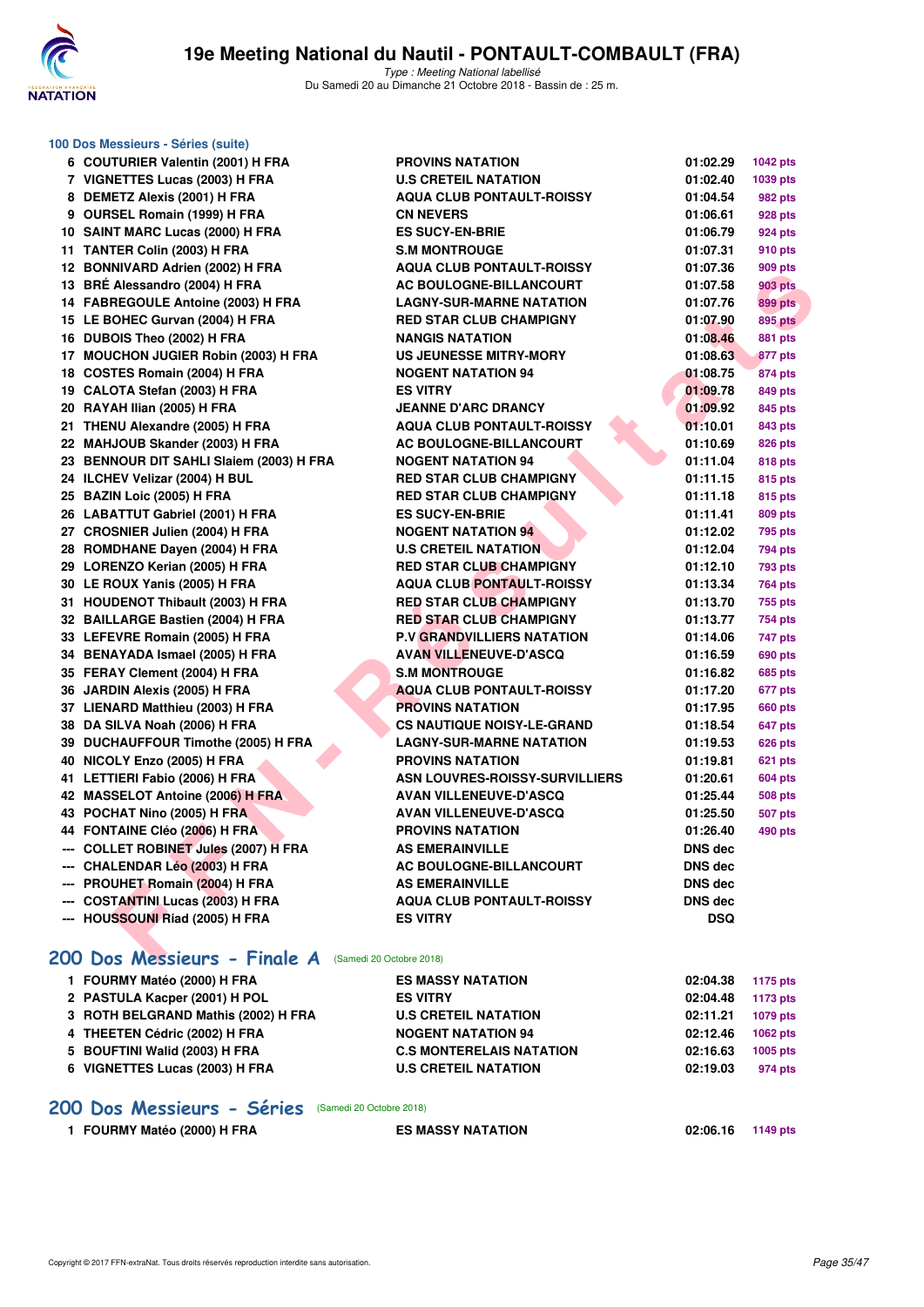

Type : Meeting National labellisé Du Samedi 20 au Dimanche 21 Octobre 2018 - Bassin de : 25 m.

#### **200 Dos Messieurs - Séries (suite)**

| 2 PASTULA Kacper (2001) H POL                                            | <b>ES VITRY</b>                       | 02:08.82   | <b>1112 pts</b> |
|--------------------------------------------------------------------------|---------------------------------------|------------|-----------------|
| 3 VIGNETTES Lucas (2003) H FRA                                           | <b>U.S CRETEIL NATATION</b>           | 02:12.58   | 1060 pts        |
| 4 ROTH BELGRAND Mathis (2002) H FRA                                      | <b>U.S CRETEIL NATATION</b>           | 02:13.06   | 1053 pts        |
| 5 THEETEN Cédric (2002) H FRA                                            | <b>NOGENT NATATION 94</b>             | 02:14.72   | 1031 pts        |
| 6 BOUFTINI Walid (2003) H FRA                                            | <b>C.S MONTERELAIS NATATION</b>       | 02:16.41   | 1008 pts        |
| 7 LE GALL Théophile (2001) H FRA                                         | <b>S.M MONTROUGE</b>                  | 02:18.14   | 985 pts         |
| 8 SCHMITT Teddy (2002) H FRA                                             | <b>AQUA CLUB PONTAULT-ROISSY</b>      | 02:18.27   | 984 pts         |
| 9 DEMETZ Alexis (2001) H FRA                                             | <b>AQUA CLUB PONTAULT-ROISSY</b>      | 02:18.56   | <b>980 pts</b>  |
| 10 TANTER Colin (2003) H FRA                                             | <b>S.M MONTROUGE</b>                  | 02:22.56   | <b>928 pts</b>  |
| 11 BRÉ Alessandro (2004) H FRA                                           | AC BOULOGNE-BILLANCOURT               | 02:26.82   | <b>875 pts</b>  |
| 12 COUTURIER Valentin (2001) H FRA                                       | <b>PROVINS NATATION</b>               | 02:27.24   | <b>869 pts</b>  |
| 13 LE BOHEC Gurvan (2004) H FRA                                          | <b>RED STAR CLUB CHAMPIGNY</b>        | 02:28.58   | 853 pts         |
| 14 COSTES Romain (2004) H FRA                                            | <b>NOGENT NATATION 94</b>             | 02:28.94   | 849 pts         |
| 15 THENU Alexandre (2005) H FRA                                          | <b>AQUA CLUB PONTAULT-ROISSY</b>      | 02:30.62   | 828 pts         |
| 16 CHALENDAR Alexandre (2006) H FRA                                      | <b>AC BOULOGNE-BILLANCOURT</b>        | 02:31.97   | <b>812 pts</b>  |
| 17 BAILLARGE Bastien (2004) H FRA                                        | <b>RED STAR CLUB CHAMPIGNY</b>        | 02:33.41   | <b>795 pts</b>  |
| 18 LORENZO Kerian (2005) H FRA                                           | <b>RED STAR CLUB CHAMPIGNY</b>        | 02:34.05   | <b>787 pts</b>  |
| 19 ILCHEV Velizar (2004) H BUL                                           | <b>RED STAR CLUB CHAMPIGNY</b>        | 02:34.69   | <b>780 pts</b>  |
| 20 HOUDENOT Thibault (2003) H FRA                                        | <b>RED STAR CLUB CHAMPIGNY</b>        | 02:36.47   | <b>759 pts</b>  |
| 21 DUCHAUFFOUR Timothe (2005) H FRA                                      | <b>LAGNY-SUR-MARNE NATATION</b>       | 02:41.20   | 706 pts         |
| 22 NIKOLIC Nikola (2006) H FRA                                           | <b>AS BONDY</b>                       | 02:43.34   | 682 pts         |
| 23 LETTIERI Fabio (2006) H FRA                                           | ASN LOUVRES-ROISSY-SURVILLIERS        | 02:49.37   | <b>618 pts</b>  |
| 24 MAUPIN Nolan (2006) H FRA                                             | <b>C.S MONTERELAIS NATATION</b>       | 02:49.42   | 617 pts         |
|                                                                          |                                       |            |                 |
| 50 Brasse Messieurs - Finale A 17 ans et plus (Dimanche 21 Octobre 2018) |                                       |            |                 |
| 1 OLIER Cyril (1994) H FRA                                               | <b>U.S CRETEIL NATATION</b>           | 00:28.60   | <b>1221 pts</b> |
| 2 SIAR ELHADJ Abderezak (1999) H ALG                                     | <b>ES VITRY</b>                       | 00:29.03   | 1198 pts        |
| 3 PLATAUX Robin (1997) H FRA                                             | <b>U.S CRETEIL NATATION</b>           | 00:29.59   | 1168 pts        |
| 4 PASTULA Kacper (2001) H POL                                            | <b>ES VITRY</b>                       | 00:30.36   | <b>1126 pts</b> |
| 5 HOUDENOT Nicolas (1997) H FRA                                          | <b>RED STAR CLUB CHAMPIGNY</b>        | 00:30.67   | 1110 pts        |
| 6 AZRA Alexandre (2000) H FRA                                            | <b>ES VITRY</b>                       | 00:30.75   | 1106 pts        |
|                                                                          |                                       |            |                 |
| 50 Brasse Messieurs - Finale B 15-16 ans (Dimanche 21 Octobre 2018)      |                                       |            |                 |
| 1 MELIN Tobias (2003) H FRA                                              | <b>CLUB NAUTIQUE DE L'ARPAJONNAIS</b> | 00:31.58   | 1063 pts        |
| 2 BOUTRY Théo (2003) H FRA                                               | <b>PROVINS NATATION</b>               | 00:32.29   | <b>1027 pts</b> |
| 3 LETOCART Enzo (2004) H FRA                                             | <b>AQUA CLUB PONTAULT-ROISSY</b>      | 00:32.51   | 1016 pts        |
| 4 GABALI Matthieu (2003) H FRA                                           | <b>ES VITRY</b>                       | 00:33.50   | 967 pts         |
| 5 DUBOS Maxime (2004) H FRA                                              | <b>P.V GRANDVILLIERS NATATION</b>     | 00:33.53   | 965 pts         |
| 6 CHELLIA Sami (2003) H FRA                                              | <b>U.S CRETEIL NATATION</b>           | 00:33.70   | 957 pts         |
|                                                                          |                                       |            |                 |
| 50 Brasse Messieurs - Finale C 12-14 ans (Dimanche 21 Octobre 2018)      |                                       |            |                 |
| 1 RAYAH Ilian (2005) H FRA                                               | <b>JEANNE D'ARC DRANCY</b>            | 00:35.20   | 885 pts         |
| 2 SOULIE Victor (2005) H FRA                                             | <b>LAGNY-SUR-MARNE NATATION</b>       | 00:36.81   | <b>812 pts</b>  |
| 3 BOEGEAT Quentin (2005) H FRA                                           | <b>RED STAR CLUB CHAMPIGNY</b>        | 00:36.89   | 808 pts         |
| 4 DA SILVA Noah (2006) H FRA                                             | <b>CS NAUTIQUE NOISY-LE-GRAND</b>     | 00:37.61   | 776 pts         |
| 5 GLOANEC Tanguy (2005) H FRA                                            | US JEUNESSE MITRY-MORY                | 00:39.70   | 687 pts         |
| --- AKROUF Saif (2005) H FRA                                             | <b>U.S CRETEIL NATATION</b>           | <b>DSQ</b> |                 |
|                                                                          |                                       |            |                 |

# **[50 Brasse Messieurs - Séries](http://www.ffnatation.fr/webffn/resultats.php?idact=nat&go=epr&idcpt=55747&idepr=71)** (Dimanche 21 Octobre 2018)

| 1 OLIER Cyril (1994) H FRA           | <b>U.S CRETEIL NATATION</b> | 00:29.08          | 1195 pts |
|--------------------------------------|-----------------------------|-------------------|----------|
| 2 PLATAUX Robin (1997) H FRA         | <b>U.S CRETEIL NATATION</b> | 00:29.32 1182 pts |          |
| 3 SIAR ELHADJ Abderezak (1999) H ALG | <b>ES VITRY</b>             | 00:29.91          | 1150 pts |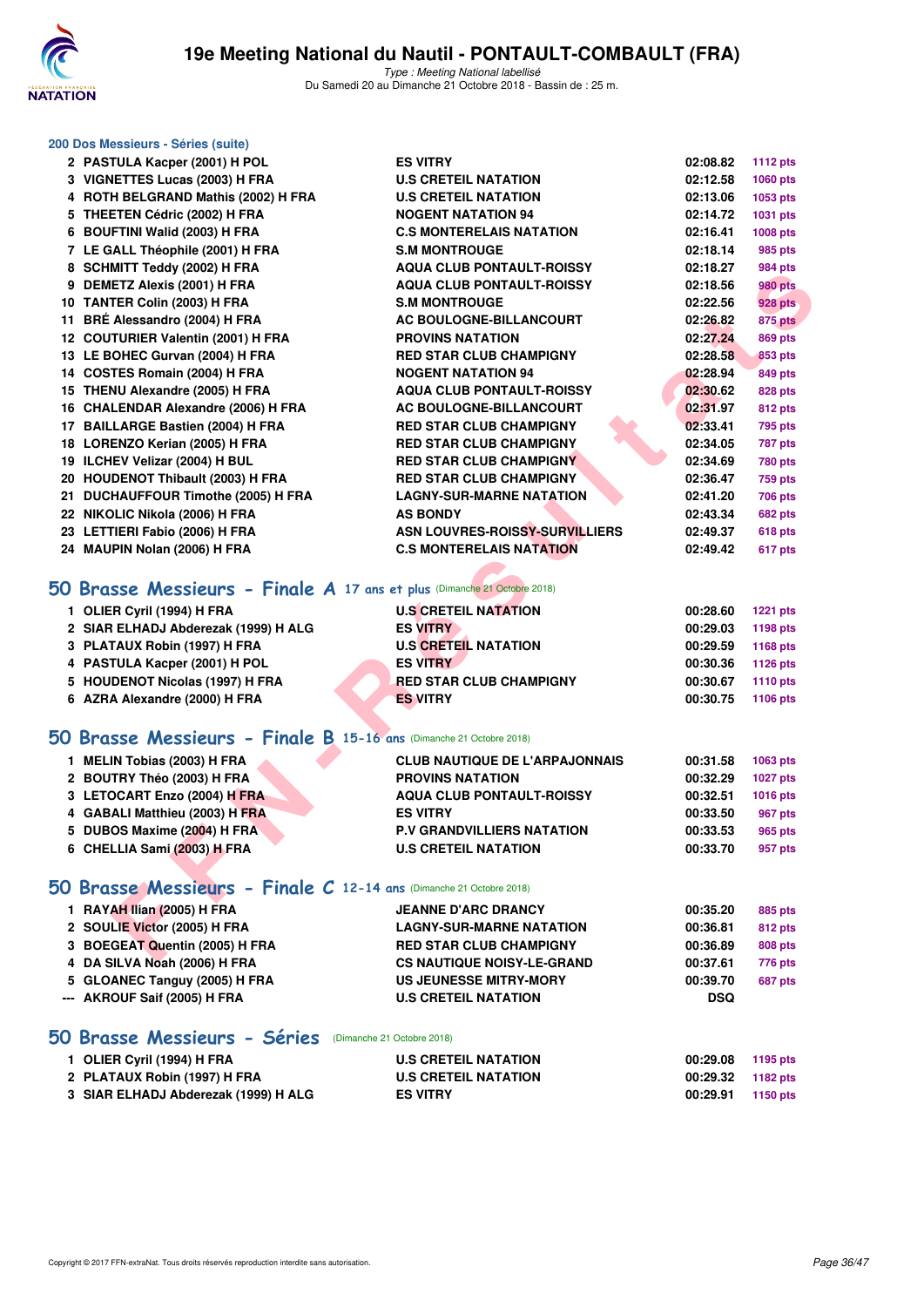

| 50 Brasse Messieurs - Séries (suite)        |                                       |          |                 |  |  |
|---------------------------------------------|---------------------------------------|----------|-----------------|--|--|
| 4 AZRA Alexandre (2000) H FRA               | <b>ES VITRY</b>                       | 00:30.32 | <b>1129 pts</b> |  |  |
| 5 PASTULA Kacper (2001) H POL               | <b>ES VITRY</b>                       | 00:30.43 | <b>1123 pts</b> |  |  |
| 6 HOUDENOT Nicolas (1997) H FRA             | <b>RED STAR CLUB CHAMPIGNY</b>        | 00:30.53 | <b>1118 pts</b> |  |  |
| 7 QUIERTANT Killian (1997) H FRA            | <b>U.S CRETEIL NATATION</b>           | 00:30.78 | <b>1104 pts</b> |  |  |
| 8 MELIN Tobias (2003) H FRA                 | <b>CLUB NAUTIQUE DE L'ARPAJONNAIS</b> | 00:31.23 | 1081 pts        |  |  |
| 9 ROUBIOL Titouan (1997) H FRA              | <b>AQUA CLUB PONTAULT-ROISSY</b>      | 00:31.83 | 1050 pts        |  |  |
| 10 BALLOT Paul (2000) H FRA                 | <b>PROVINS NATATION</b>               | 00:32.29 | <b>1027 pts</b> |  |  |
| 11 SAFHI Naël (2001) H FRA                  | US JEUNESSE MITRY-MORY                | 00:32.59 | <b>1012 pts</b> |  |  |
| 12 BOUTRY Théo (2003) H FRA                 | <b>PROVINS NATATION</b>               | 00:32.76 | $1003$ pts      |  |  |
| 13 THEPAULT Tristan (1998) H FRA            | <b>AS BONDY</b>                       | 00:32.80 | <b>1001 pts</b> |  |  |
| 14 RICHARDEAU Galien (2002) H FRA           | <b>ES SUCY-EN-BRIE</b>                | 00:33.28 | 978 pts         |  |  |
| 15 LETOCART Enzo (2004) H FRA               | <b>AQUA CLUB PONTAULT-ROISSY</b>      | 00:33.30 | 977 pts         |  |  |
| 16 WILLEMS Paul (2002) H FRA                | <b>AC BOULOGNE-BILLANCOURT</b>        | 00:33.31 | 976 pts         |  |  |
| 17 DUBOS Maxime (2004) H FRA                | <b>P.V GRANDVILLIERS NATATION</b>     | 00:33.52 | 966 pts         |  |  |
| 18 GORJAO MOREIRA Bastien (2001) H FRA      | <b>NOGENT NATATION 94</b>             | 00:33.68 | 958 pts         |  |  |
| 19 CHELLIA Sami (2003) H FRA                | <b>U.S CRETEIL NATATION</b>           | 00:33.71 | 956 pts         |  |  |
| 20 GABALI Matthieu (2003) H FRA             | <b>ES VITRY</b>                       | 00:33.86 | 949 pts         |  |  |
| 21 MORISSE Killian (2001) H FRA             | <b>ES SUCY-EN-BRIE</b>                | 00:34.52 | 917 pts         |  |  |
| 22 HOSTEAUX Laurent (2001) H FRA            | <b>CLUB NAUTIQUE DE L'ARPAJONNAIS</b> | 00:34.58 | 915 pts         |  |  |
| 23 CHESNAIS Alexis (2004) H FRA             | <b>U.S CRETEIL NATATION</b>           | 00:35.05 | 892 pts         |  |  |
| 24 KAMALEU GUIAMBA Bernar (2003) H FRA      | <b>U.S CRETEIL NATATION</b>           | 00:35.09 | 890 pts         |  |  |
| 25 FABREGOULE Antoine (2003) H FRA          | <b>LAGNY-SUR-MARNE NATATION</b>       | 00:35.33 | 879 pts         |  |  |
| 26 NAFTI Adam (1993) H FRA                  | <b>CS NAUTIQUE NOISY-LE-GRAND</b>     | 00:35.38 | 877 pts         |  |  |
| 27 BOHLER Louis (2003) H FRA                | <b>S.M MONTROUGE</b>                  | 00:35.89 | 853 pts         |  |  |
| 28 PEYPELUT Thibault (1995) H FRA           | <b>VILLIERS SPORTS JEUNESSE</b>       | 00:35.93 | 851 pts         |  |  |
| 29 SAINT MARC Lucas (2000) H FRA            | <b>ES SUCY-EN-BRIE</b>                | 00:36.03 | 847 pts         |  |  |
| 30 CARPENTIER Maxime (2003) H FRA           | <b>NANGIS NATATION</b>                | 00:36.22 | 838 pts         |  |  |
| 31 RAYAH Ilian (2005) H FRA                 | <b>JEANNE D'ARC DRANCY</b>            | 00:36.37 | 831 pts         |  |  |
| 32 DUBOIS Theo (2002) H FRA                 | <b>NANGIS NATATION</b>                | 00:36.40 | 830 pts         |  |  |
| 33 REON Andréa (2004) H FRA                 | <b>AQUA CLUB PONTAULT-ROISSY</b>      | 00:36.66 | 818 pts         |  |  |
| 34 MEDI-EPEE Arthur-Cyran (2004) H FRA      | <b>U.S CRETEIL NATATION</b>           | 00:36.77 | 813 pts         |  |  |
| 35 LIV David (2004) H FRA                   | <b>AQUA CLUB PONTAULT-ROISSY</b>      | 00:36.88 | 808 pts         |  |  |
| 36 AGATI Tiziano (2003) H FRA               | <b>ASN LOUVRES-ROISSY-SURVILLIERS</b> | 00:36.96 | 805 pts         |  |  |
| 37 SOULIE Victor (2005) H FRA               | <b>LAGNY-SUR-MARNE NATATION</b>       | 00:37.23 | 793 pts         |  |  |
| 38 MENEY Paul (2004) H FRA                  | <b>NANGIS NATATION</b>                | 00:37.81 | 767 pts         |  |  |
| 39 POIRIER Thomas (2003) H FRA              | <b>AQUA CLUB PONTAULT-ROISSY</b>      | 00:37.86 | 765 pts         |  |  |
| 40 AKROUF Saif (2005) H FRA                 | <b>U.S CRETEIL NATATION</b>           | 00:38.26 | 748 pts         |  |  |
| 41 BOEGEAT Quentin (2005) H FRA             | <b>RED STAR CLUB CHAMPIGNY</b>        | 00:38.37 | 743 pts         |  |  |
| 42 MARCHAND Gregory (2004) H FRA            | <b>AQUA CLUB PONTAULT-ROISSY</b>      | 00:38.38 | 743 pts         |  |  |
| 42 FERRAND Amélien (2004) H FRA             | <b>PROVINS NATATION</b>               | 00:38.38 | 743 pts         |  |  |
| 44 DA SILVA Noah (2006) H FRA               | <b>CS NAUTIQUE NOISY-LE-GRAND</b>     | 00:39.20 | 708 pts         |  |  |
| 45 GLOANEC Tanguy (2005) H FRA              | <b>US JEUNESSE MITRY-MORY</b>         | 00:39.36 | 701 pts         |  |  |
| 46 PEREZ Paul (2005) H FRA                  | <b>NANGIS NATATION</b>                | 00:39.86 | 681 pts         |  |  |
| 47 AMIR TAHMASSEB BERTHET Theo (2005) H FRA | <b>NOGENT NATATION 94</b>             | 00:40.59 | 651 pts         |  |  |
| 48 BENAYADA Ismael (2005) H FRA             | <b>AVAN VILLENEUVE-D'ASCQ</b>         | 00:41.23 | 625 pts         |  |  |
| 49 CAMOIN Gabriel (2005) H FRA              | <b>ES SUCY-EN-BRIE</b>                | 00:41.79 | 604 pts         |  |  |
| 50 HANRARD Luca (2005) H FRA                | <b>LAGNY-SUR-MARNE NATATION</b>       | 00:42.47 | 578 pts         |  |  |
| 51 ARNASALON Stevens (2004) H FRA           | <b>PROVINS NATATION</b>               | 00:42.87 | 563 pts         |  |  |
| 52 GUR Ali (2005) H FRA                     | <b>PROVINS NATATION</b>               | 00:43.12 | 553 pts         |  |  |
| 53 GAROUX Eliott (2006) H FRA               | <b>NOGENT NATATION 94</b>             | 00:43.24 | 549 pts         |  |  |
| 54 BRAULT Elios (2005) H FRA                | <b>NOGENT NATATION 94</b>             | 00:43.49 | 540 pts         |  |  |
| 55 BELADACI Heykel (2006) H FRA             | ASN LOUVRES-ROISSY-SURVILLIERS        | 00:44.14 | <b>516 pts</b>  |  |  |
| 56 AMOUSSOUGA Yanis (2005) H FRA            | <b>ES SUCY-EN-BRIE</b>                | 00:44.69 | 497 pts         |  |  |
| 57 BENYAHIA Pharell (2006) H FRA            | <b>AQUA CLUB PONTAULT-ROISSY</b>      | 00:44.72 | 496 pts         |  |  |

|                                                 | 00:30.32             | <b>1129 pts</b>    |
|-------------------------------------------------|----------------------|--------------------|
|                                                 | 00:30.43             | 1123 pts           |
| <b>R CLUB CHAMPIGNY</b>                         | 00:30.53             | 1118 pts           |
| <b>TEIL NATATION</b>                            | 00:30.78             | 1104 $pts$         |
| <b>NUTIQUE DE L'ARPAJONNAIS</b>                 | 00:31.23             | 1081 pts           |
| <b>LUB PONTAULT-ROISSY</b>                      | 00:31.83             | 1050 pts           |
| <b>SNATATION</b>                                | 00:32.29             | <b>1027 pts</b>    |
| <b>IESSE MITRY-MORY</b>                         | 00:32.59             | <b>1012 pts</b>    |
| S NATATION                                      | 00:32.76             | 1003 pts           |
| אכ                                              | 00:32.80             | 1001 pts           |
| <b>-EN-BRIE</b>                                 | 00:33.28             | 978 pts            |
| <b>LUB PONTAULT-ROISSY</b>                      | 00:33.30             | 977 pts            |
| <b>LOGNE-BILLANCOURT</b>                        | 00:33.31             | 976 pts            |
| NDVILLIERS NATATION                             | 00:33.52             | 966 pts            |
| NATATION 94                                     | 00:33.68             | 958 pts            |
| TEIL NATATION                                   | 00:33.71             | 956 pts            |
| ſ                                               | 00:33.86             | 949 pts            |
| <b>-EN-BRIE</b>                                 | 00:34.52             | 917 pts            |
| <b>NUTIQUE DE L'ARPAJONNAIS</b>                 | 00:34.58             | 915 pts            |
| <b>TEIL NATATION</b>                            | 00:35.05             | 892 pts            |
| TEIL NATATION                                   | 00:35.09             | 890 pts            |
| SUR-MARNE NATATION                              | 00:35.33             | 879 pts            |
| <b>TIQUE NOISY-LE-GRAND</b>                     | 00:35.38             | 877 pts            |
| <b>ITROUGE</b>                                  | 00:35.89             | 853 pts            |
| <b>SPORTS JEUNESSE</b>                          | 00:35.93             | 851 pts            |
| -EN-BRIE                                        | 00:36.03             | 847 pts            |
| NATATION                                        | 00:36.22             | 838 pts            |
| <b>D'ARC DRANCY</b>                             | 00:36.37             | 831 pts            |
| NATATION                                        | 00:36.40             | 830 pts            |
| <b>LUB PONTAULT-ROISSY</b>                      | 00:36.66             | 818 pts            |
| <b>TEIL NATATION</b>                            | 00:36.77             | 813 pts            |
| <b>LUB PONTAULT-ROISSY</b>                      | 00:36.88             | 808 pts            |
| <b>JVRES-ROISSY-SURVILLIERS</b>                 | 00:36.96             | 805 pts            |
| SUR-MARNE NATATION                              | 00:37.23             | <b>793 pts</b>     |
| <b>NATATION</b>                                 | 00:37.81             | <b>767 pts</b>     |
| <b>LUB PONTAULT-ROISSY</b>                      | 00:37.86             | 765 pts            |
| <b>TEIL NATATION</b><br><b>R CLUB CHAMPIGNY</b> | 00:38.26             | 748 pts            |
|                                                 | 00:38.37             | 743 pts            |
| <b>LUB PONTAULT-ROISSY</b><br><b>SNATATION</b>  | 00:38.38<br>00:38.38 | 743 pts<br>743 pts |
| <b>NOUE NOISY-LE-GRAND</b>                      | 00:39.20             | 708 pts            |
| <b>IESSE MITRY-MORY</b>                         | 00:39.36             | <b>701 pts</b>     |
| <b>NATATION</b>                                 | 00:39.86             | 681 pts            |
| NATATION 94                                     | 00:40.59             | 651 pts            |
| <b>LLENEUVE-D'ASCQ</b>                          | 00:41.23             | <b>625 pts</b>     |
| <b>-EN-BRIE</b>                                 | 00:41.79             | <b>604 pts</b>     |
| SUR-MARNE NATATION                              | 00:42.47             | 578 pts            |
| S NATATION                                      | 00:42.87             | 563 pts            |
| <b>SNATATION</b>                                | 00:43.12             | 553 pts            |
| NATATION 94                                     | 00:43.24             | 549 pts            |
| NATATION 94                                     | 00:43.49             | 540 pts            |
| <b>JVRES-ROISSY-SURVILLIERS</b>                 | 00:44.14             | <b>516 pts</b>     |
| <b>-EN-BRIE</b>                                 | 00:44.69             | 497 pts            |
| <b>LUB PONTAULT-ROISSY</b>                      | 00:44.72             | 496 pts            |
|                                                 |                      |                    |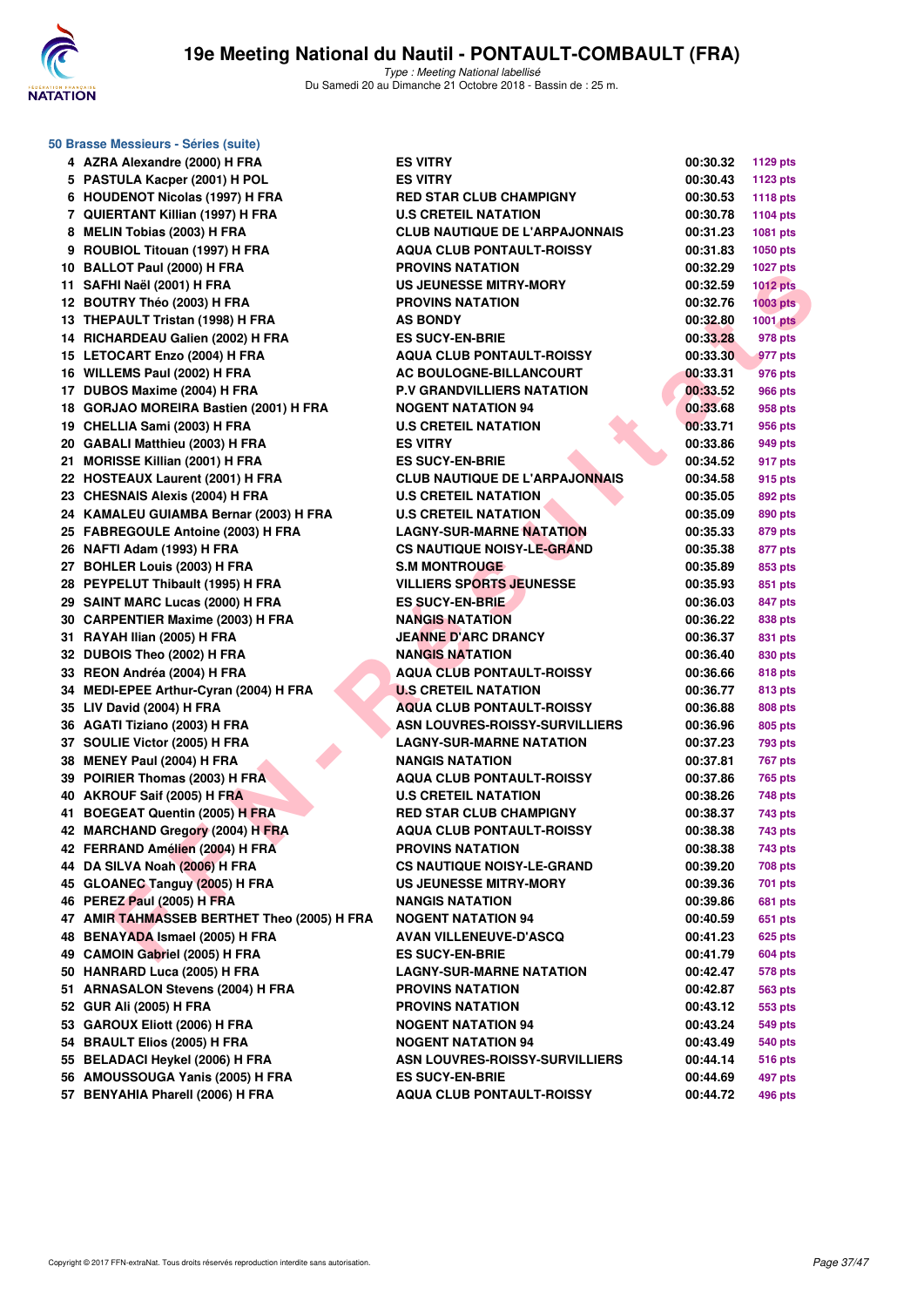

| 50 Brasse Messieurs - Séries (suite)                                    |                                              |                      |                 |
|-------------------------------------------------------------------------|----------------------------------------------|----------------------|-----------------|
| 57 SCHNYDER Noah (2007) H FRA                                           | <b>C.S MONTERELAIS NATATION</b>              | 00:44.72             | <b>496 pts</b>  |
| 59 CLIQUOT Elias (2005) H FRA                                           | <b>AQUA CLUB PONTAULT-ROISSY</b>             | 00:45.02             | 485 pts         |
| 60 LABRASSERIE Julien (2005) H FRA                                      | <b>ES SUCY-EN-BRIE</b>                       | 00:45.28             | <b>476 pts</b>  |
| 61 VERHAEGHE Quentin (2006) H FRA                                       | <b>AVAN VILLENEUVE-D'ASCQ</b>                | 00:46.97             | <b>420 pts</b>  |
| 62 LECOCQ Aurelien (2007) H FRA                                         | <b>AVAN VILLENEUVE-D'ASCQ</b>                | 00:47.16             | <b>414 pts</b>  |
| 63 SAVY Yoann (2006) H FRA                                              | <b>CS NAUTIQUE NOISY-LE-GRAND</b>            | 00:48.50             | <b>372 pts</b>  |
| --- CHALENDAR Léo (2003) H FRA                                          | AC BOULOGNE-BILLANCOURT                      | <b>DNS</b> dec       |                 |
|                                                                         |                                              |                      |                 |
| 100 Brasse Messieurs - Finale A 17 ans et plus (Samedi 20 Octobre 2018) |                                              |                      |                 |
| 1 SIAR ELHADJ Abderezak (1999) H ALG                                    | <b>ES VITRY</b>                              | 01:02.82             | <b>1247 pts</b> |
| 2 OLIER Cyril (1994) H FRA                                              | <b>U.S CRETEIL NATATION</b>                  | 01:04.39             | 1204 pts        |
| 3 CHARRADE Théo (1998) H FRA                                            | <b>AAS SARCELLES NATATION 95</b>             | 01:04.80             | 1192 pts        |
| 4 QUIERTANT Killian (1997) H FRA                                        | <b>U.S CRETEIL NATATION</b>                  | 01:05.27             | 1180 pts        |
| 5 HOUDENOT Nicolas (1997) H FRA                                         | <b>RED STAR CLUB CHAMPIGNY</b>               | 01:06.90             | 1136 pts        |
| 6 AZRA Alexandre (2000) H FRA                                           | <b>ES VITRY</b>                              | 01:08.43             | 1096 pts        |
|                                                                         |                                              |                      |                 |
|                                                                         |                                              |                      |                 |
| 100 Brasse Messieurs - Finale B 15-16 ans (Samedi 20 Octobre 2018)      |                                              |                      |                 |
| 1 MELIN Tobias (2003) H FRA                                             | <b>CLUB NAUTIQUE DE L'ARPAJONNAIS</b>        | 01:08.26             | 1101 pts        |
| 2 GABALI Cedric (2004) H FRA                                            | <b>ES VITRY</b>                              | 01:09.00             | 1082 pts        |
| 3 LETOCART Enzo (2004) H FRA                                            | <b>AQUA CLUB PONTAULT-ROISSY</b>             | 01:11.51             | 1018 pts        |
| 4 GABALI Matthieu (2003) H FRA                                          | <b>ES VITRY</b>                              | 01:12.86             | <b>984 pts</b>  |
| 5 DESOLUE Valentin (2003) H FRA                                         | <b>C.S MONTERELAIS NATATION</b>              | 01:14.13             | 954 pts         |
| 6 HANCARD Loris (2004) H FRA                                            | <b>RED STAR CLUB CHAMPIGNY</b>               | 01:14.35             | 948 pts         |
|                                                                         |                                              |                      |                 |
| 100 Brasse Messieurs - Finale C 12-14 ans (Samedi 20 Octobre 2018)      |                                              |                      |                 |
| 1 BENAYADA Ismael (2005) H FRA                                          | <b>AVAN VILLENEUVE-D'ASCQ</b>                | 01:21.48             | <b>784 pts</b>  |
| 2 BOEGEAT Quentin (2005) H FRA                                          | <b>RED STAR CLUB CHAMPIGNY</b>               | 01:22.35             | <b>765 pts</b>  |
| 3 HANRARD Luca (2005) H FRA                                             | <b>LAGNY-SUR-MARNE NATATION</b>              | 01:32.23             | <b>566 pts</b>  |
| 4 NEMDALI Kemil (2006) H FRA                                            | <b>AS BONDY</b>                              | 01:34.45             | <b>526 pts</b>  |
| 5 DURAND Loick (2006) H FRA                                             | <b>AS BONDY</b>                              | 01:34.92             | 517 pts         |
| 6 NICAISE Gaspar (2006) H FRA                                           | <b>ES SUCY-EN-BRIE</b>                       | 01:35.20             | <b>512 pts</b>  |
|                                                                         |                                              |                      |                 |
| 100 Brasse Messieurs - Séries (Samedi 20 Octobre 2018)                  |                                              |                      |                 |
| 1 CHARRADE Théo (1998) H FRA                                            | <b>AAS SARCELLES NATATION 95</b>             | 01:03.54             | <b>1227 pts</b> |
| 2 SIAR ELHADJ Abderezak (1999) H ALG                                    | <b>ES VITRY</b>                              | 01:04.56             | 1199 pts        |
| 3 QUIERTANT Killian (1997) H FRA                                        | <b>U.S CRETEIL NATATION</b>                  | 01:05.76             | <b>1167 pts</b> |
| 4 OLIER Cyril (1994) H FRA                                              | <b>U.S CRETEIL NATATION</b>                  | 01:06.65             | 1143 pts        |
| 5 HOUDENOT Nicolas (1997) H FRA                                         | <b>RED STAR CLUB CHAMPIGNY</b>               | 01:06.70             | <b>1142 pts</b> |
| 6 AZRA Alexandre (2000) H FRA                                           | <b>ES VITRY</b>                              | 01:07.19             | 1129 pts        |
| 7 MELIN Tobias (2003) H FRA                                             | <b>CLUB NAUTIQUE DE L'ARPAJONNAIS</b>        | 01:07.46             | <b>1122 pts</b> |
| 8 LIV Thomas (2002) H FRA                                               | <b>AQUA CLUB PONTAULT-ROISSY</b>             | 01:07.92             | <b>1110 pts</b> |
| 9 ROUBIOL Titouan (1997) H FRA                                          | <b>AQUA CLUB PONTAULT-ROISSY</b>             | 01:10.01             | 1056 pts        |
| 10 GABALI Cedric (2004) H FRA                                           | <b>ES VITRY</b>                              | 01:11.35             | <b>1022 pts</b> |
| 11 LETOCART Enzo (2004) H FRA                                           | <b>AQUA CLUB PONTAULT-ROISSY</b>             | 01:11.72             | 1013 pts        |
| 12 GABALI Matthieu (2003) H FRA                                         | <b>ES VITRY</b>                              | 01:12.19             | 1001 pts        |
| 13 SAFHI Naël (2001) H FRA                                              | US JEUNESSE MITRY-MORY                       | 01:12.75             | 987 pts         |
| 14 WILLEMS Paul (2002) H FRA                                            | <b>AC BOULOGNE-BILLANCOURT</b>               | 01:12.92             | 983 pts         |
| 15 GORJAO MOREIRA Bastien (2001) H FRA                                  | <b>NOGENT NATATION 94</b>                    | 01:12.97             |                 |
| 16 BALLOT Paul (2000) H FRA                                             | <b>PROVINS NATATION</b>                      |                      | 982 pts         |
|                                                                         |                                              | 01:13.56             | 967 pts         |
| 17 THEPAULT Tristan (1998) H FRA                                        | <b>AS BONDY</b><br><b>NOGENT NATATION 94</b> | 01:13.71             | 964 pts         |
| 18 GUIGUI Kellian (2003) H FRA                                          | <b>C.S MONTERELAIS NATATION</b>              | 01:14.09<br>01:14.15 | 955 pts         |
| 19 DESOLUE Valentin (2003) H FRA                                        |                                              |                      | 953 pts         |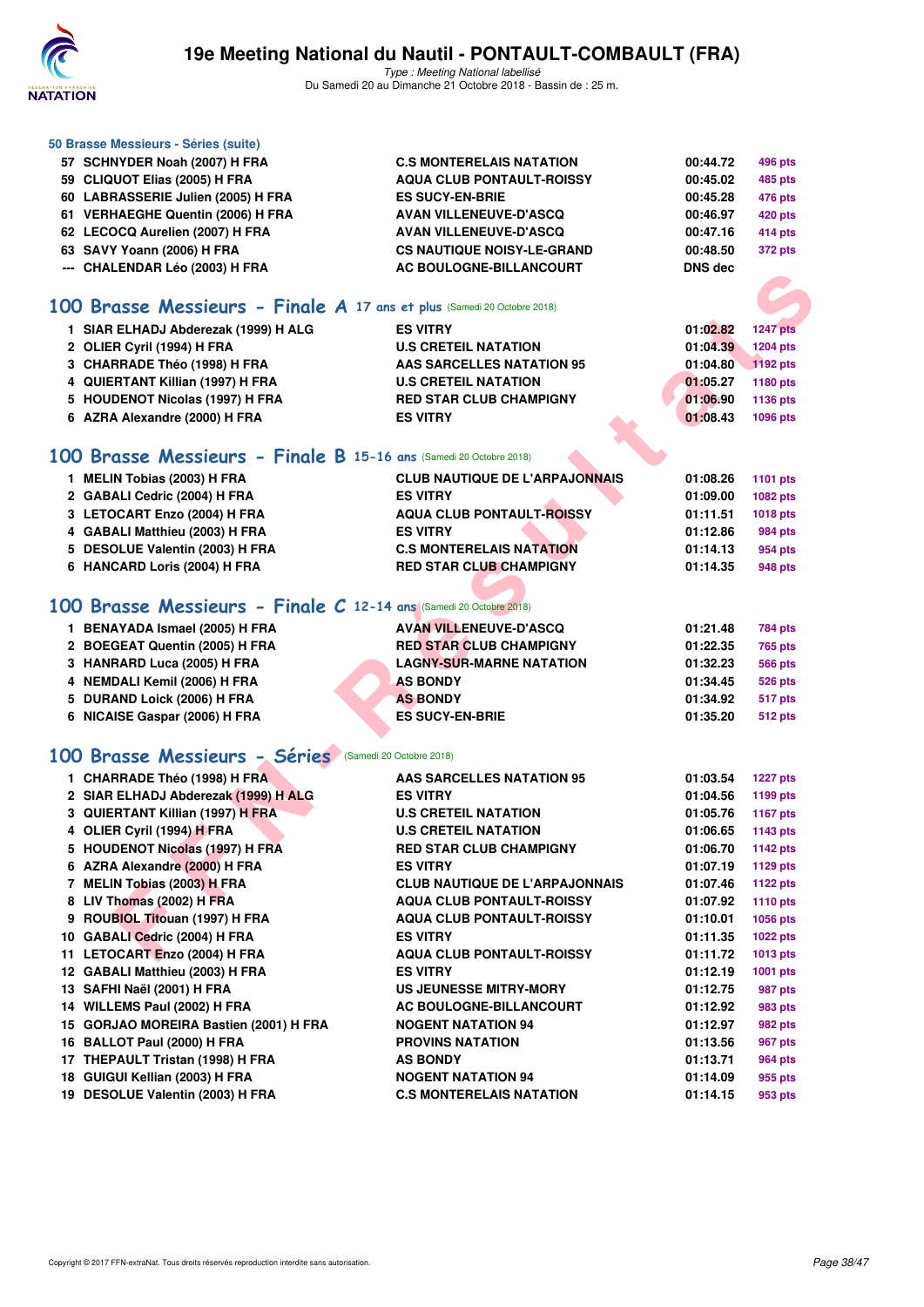

Type : Meeting National labellisé Du Samedi 20 au Dimanche 21 Octobre 2018 - Bassin de : 25 m.

|                      | 100 Brasse Messieurs - Séries (suite)                    |                                       |                |                 |  |
|----------------------|----------------------------------------------------------|---------------------------------------|----------------|-----------------|--|
|                      | 20 HANCARD Loris (2004) H FRA                            | <b>RED STAR CLUB CHAMPIGNY</b>        | 01:14.67       | 941 pts         |  |
|                      | 21 HARDOUIN Romin (2001) H FRA                           | <b>RED STAR CLUB CHAMPIGNY</b>        | 01:15.84       | 913 pts         |  |
|                      | 22 HOSTEAUX Laurent (2001) H FRA                         | <b>CLUB NAUTIQUE DE L'ARPAJONNAIS</b> | 01:15.86       | 912 pts         |  |
|                      | 23 CHESNAIS Alexis (2004) H FRA                          | <b>U.S CRETEIL NATATION</b>           | 01:16.54       | 896 pts         |  |
|                      | 24 NAFTI Adam (1993) H FRA                               | <b>CS NAUTIQUE NOISY-LE-GRAND</b>     | 01:16.97       | 886 pts         |  |
|                      | 25 KAMALEU GUIAMBA Bernar (2003) H FRA                   | <b>U.S CRETEIL NATATION</b>           | 01:18.29       | 856 pts         |  |
|                      | 26 DIJOUX Nathan (2002) H FRA                            | <b>CLUB NAUTIQUE DE L'ARPAJONNAIS</b> | 01:18.31       | 855 pts         |  |
|                      | 27 REON Andréa (2004) H FRA                              | <b>AQUA CLUB PONTAULT-ROISSY</b>      | 01:20.44       | <b>807 pts</b>  |  |
|                      | 28 MENARD Romain (2004) H FRA                            | <b>RED STAR CLUB CHAMPIGNY</b>        | 01:20.91       | 797 pts         |  |
|                      | 29 HAIMICHE Rabah (2004) H FRA                           | <b>AS BONDY</b>                       | 01:21.24       | 789 pts         |  |
|                      | 30 POIRIER Thomas (2003) H FRA                           | <b>AQUA CLUB PONTAULT-ROISSY</b>      | 01:22.37       | <b>765 pts</b>  |  |
|                      | 31 AGATI Tiziano (2003) H FRA                            | <b>ASN LOUVRES-ROISSY-SURVILLIERS</b> | 01:22.55       | <b>761 pts</b>  |  |
|                      | 32 BOEGEAT Quentin (2005) H FRA                          | <b>RED STAR CLUB CHAMPIGNY</b>        | 01:24.19       | <b>726 pts</b>  |  |
|                      | 33 MEDI-EPEE Arthur-Cyran (2004) H FRA                   | <b>U.S CRETEIL NATATION</b>           | 01:26.52       | 677 pts         |  |
|                      | 34 BENAYADA Ismael (2005) H FRA                          | <b>AVAN VILLENEUVE-D'ASCQ</b>         | 01:27.54       | 657 pts         |  |
|                      | 35 PEREZ Paul (2005) H FRA                               | NANGIS NATATION                       | 01:27.99       | <b>648 pts</b>  |  |
|                      | 36 ALVES Tony (2004) H FRA                               | <b>US JEUNESSE MITRY-MORY</b>         | 01:30.61       | 597 pts         |  |
|                      | 37 HANRARD Luca (2005) H FRA                             | <b>LAGNY-SUR-MARNE NATATION</b>       | 01:32.12       | 568 pts         |  |
|                      | 38 NEMDALI Kemil (2006) H FRA                            | <b>AS BONDY</b>                       | 01:34.35       | 527 pts         |  |
|                      | 39 DURAND Loick (2006) H FRA                             | <b>AS BONDY</b>                       | 01:36.05       | 497 pts         |  |
|                      | 40 NICAISE Gaspar (2006) H FRA                           | <b>ES SUCY-EN-BRIE</b>                | 01:39.12       | 445 pts         |  |
| $\scriptstyle\cdots$ | <b>CHALENDAR Léo (2003) H FRA</b>                        | <b>AC BOULOGNE-BILLANCOURT</b>        | <b>DNS dec</b> |                 |  |
| ---                  | <b>GLOANEC Tanguy (2005) H FRA</b>                       | <b>US JEUNESSE MITRY-MORY</b>         | DSQ            |                 |  |
|                      | <b>BOUCHEZ Maxence (2005) H FRA</b>                      | <b>ASN LOUVRES-ROISSY-SURVILLIERS</b> | <b>DSQ</b>     |                 |  |
| ---                  | <b>MORISSE Killian (2001) H FRA</b>                      | <b>ES SUCY-EN-BRIE</b>                | <b>DNF</b>     |                 |  |
|                      |                                                          |                                       |                |                 |  |
|                      | 200 Brasse Messieurs - Finale A                          | (Dimanche 21 Octobre 2018)            |                |                 |  |
|                      | 1 SIAR ELHADJ Abderezak (1999) H ALG                     | <b>ES VITRY</b>                       | 02:16.72       | <b>1217 pts</b> |  |
|                      | 2 QUIERTANT Killian (1997) H FRA                         | <b>U.S CRETEIL NATATION</b>           | 02:17.02       | 1213 pts        |  |
|                      | 3 HOUDENOT Nicolas (1997) H FRA                          | <b>RED STAR CLUB CHAMPIGNY</b>        | 02:29.09       | 1055 pts        |  |
|                      | 4 MELIN Tobias (2003) H FRA                              | <b>CLUB NAUTIQUE DE L'ARPAJONNAIS</b> | 02:31.78       | 1021 pts        |  |
|                      | 5 DESOLUE Valentin (2003) H FRA                          | <b>C.S MONTERELAIS NATATION</b>       | 02:38.21       | 943 pts         |  |
|                      | 6 GABALI Matthieu (2003) H FRA                           | <b>ES VITRY</b>                       | 02:39.35       | 929 pts         |  |
|                      |                                                          |                                       |                |                 |  |
|                      | 200 Brasse Messieurs - Séries (Dimanche 21 Octobre 2018) |                                       |                |                 |  |
|                      | 1 QUIERTANT Killian (1997) H FRA                         | <b>U.S CRETEIL NATATION</b>           | 02:20.67       | <b>1164 pts</b> |  |
|                      | 2 SIAR ELHADJ Abderezak (1999) H ALG                     | <b>ES VITRY</b>                       | 02:26.13       | 1093 pts        |  |
|                      | 3 MELIN Tobias (2003) H FRA                              | CLUB NAUTIQUE DE L'ARPAJONNAIS        | 02:30.34       | 1039 pts        |  |
|                      | 4 HOUDENOT Nicolas (1997) H FRA                          | <b>RED STAR CLUB CHAMPIGNY</b>        | 02:34.87       | 983 pts         |  |
|                      | 5 GABALI Matthieu (2003) H FRA                           | ES VITRY                              | 02:35.81       | 972 pts         |  |
|                      | 6 DESOLUE Valentin (2003) H FRA                          | <b>C.S MONTERELAIS NATATION</b>       | 02:37.92       | 946 pts         |  |
|                      | 7 WILLEMS Paul (2002) H FRA                              | <b>AC BOULOGNE-BILLANCOURT</b>        | 02:38.70       | 937 pts         |  |
|                      | 8 DUBOS Maxime (2004) H FRA                              | <b>P.V GRANDVILLIERS NATATION</b>     | 02:40.13       | 920 pts         |  |
|                      | 9 SAFHI Naël (2001) H FRA                                | <b>US JEUNESSE MITRY-MORY</b>         | 02:42.12       | 897 pts         |  |
|                      | 10 GORJAO MOREIRA Bastien (2001) H FRA                   | <b>NOGENT NATATION 94</b>             | 02:42.59       | 891 pts         |  |
|                      |                                                          |                                       |                |                 |  |

# **[200 Brasse Messieurs - Finale A](http://www.ffnatation.fr/webffn/resultats.php?idact=nat&go=epr&idcpt=55747&idepr=73)** (Dimanche 21 Octobre 2018)

| 1 SIAR ELHADJ Abderezak (1999) H ALG | <b>ES VITRY</b>                       | 02:16.72 | <b>1217 pts</b> |
|--------------------------------------|---------------------------------------|----------|-----------------|
| 2 QUIERTANT Killian (1997) H FRA     | <b>U.S CRETEIL NATATION</b>           | 02:17.02 | <b>1213 pts</b> |
| 3 HOUDENOT Nicolas (1997) H FRA      | <b>RED STAR CLUB CHAMPIGNY</b>        | 02:29.09 | 1055 pts        |
| 4 MELIN Tobias (2003) H FRA          | <b>CLUB NAUTIQUE DE L'ARPAJONNAIS</b> | 02:31.78 | 1021 pts        |
| 5 DESOLUE Valentin (2003) H FRA      | <b>C.S MONTERELAIS NATATION</b>       | 02:38.21 | 943 pts         |
| 6 GABALI Matthieu (2003) H FRA       | <b>ES VITRY</b>                       | 02:39.35 | 929 pts         |
|                                      |                                       |          |                 |

### **[200 Brasse Messieurs - Séries](http://www.ffnatation.fr/webffn/resultats.php?idact=nat&go=epr&idcpt=55747&idepr=73)** (Dimanche 21 Octobre 2018)

| 1 QUIERTANT Killian (1997) H FRA       | <b>U.S CRETEIL NATATION</b>           | 02:20.67       | <b>1164 pts</b> |
|----------------------------------------|---------------------------------------|----------------|-----------------|
| 2 SIAR ELHADJ Abderezak (1999) H ALG   | <b>ES VITRY</b>                       | 02:26.13       | 1093 pts        |
| 3 MELIN Tobias (2003) H FRA            | <b>CLUB NAUTIQUE DE L'ARPAJONNAIS</b> | 02:30.34       | 1039 pts        |
| 4 HOUDENOT Nicolas (1997) H FRA        | <b>RED STAR CLUB CHAMPIGNY</b>        | 02:34.87       | 983 pts         |
| 5 GABALI Matthieu (2003) H FRA         | <b>ES VITRY</b>                       | 02:35.81       | 972 pts         |
| 6 DESOLUE Valentin (2003) H FRA        | <b>C.S MONTERELAIS NATATION</b>       | 02:37.92       | 946 pts         |
| 7 WILLEMS Paul (2002) H FRA            | AC BOULOGNE-BILLANCOURT               | 02:38.70       | 937 pts         |
| 8 DUBOS Maxime (2004) H FRA            | <b>P.V GRANDVILLIERS NATATION</b>     | 02:40.13       | <b>920 pts</b>  |
| 9 SAFHI Naël (2001) H FRA              | US JEUNESSE MITRY-MORY                | 02:42.12       | 897 pts         |
| 10 GORJAO MOREIRA Bastien (2001) H FRA | <b>NOGENT NATATION 94</b>             | 02:42.59       | 891 pts         |
| 11 VANDAELE Quentin (2001) H FRA       | <b>NOGENT NATATION 94</b>             | 02:43.57       | <b>880 pts</b>  |
| 12 BOHLER Louis (2003) H FRA           | <b>S.M MONTROUGE</b>                  | 02:54.81       | 755 pts         |
| 13 BOEGEAT Quentin (2005) H FRA        | <b>RED STAR CLUB CHAMPIGNY</b>        | 03:01.97       | <b>680 pts</b>  |
| --- VIVIES Thomas (2005) H FRA         | <b>P.V GRANDVILLIERS NATATION</b>     | <b>DNS</b> dec |                 |
|                                        |                                       |                |                 |

#### **[50 Papillon Messieurs - Finale A](http://www.ffnatation.fr/webffn/resultats.php?idact=nat&go=epr&idcpt=55747&idepr=81) 17 ans et plus** (Samedi 20 Octobre 2018)

| 1 AUBRY Flavien (1994) H FRA  | <b>U.S CRETEIL NATATION</b> | 00:24.73 | 1240 pts |
|-------------------------------|-----------------------------|----------|----------|
| 2 TURPIN Fabrice (1995) H FRA | <b>CSM CLAMART</b>          | 00:24.87 | 1230 pts |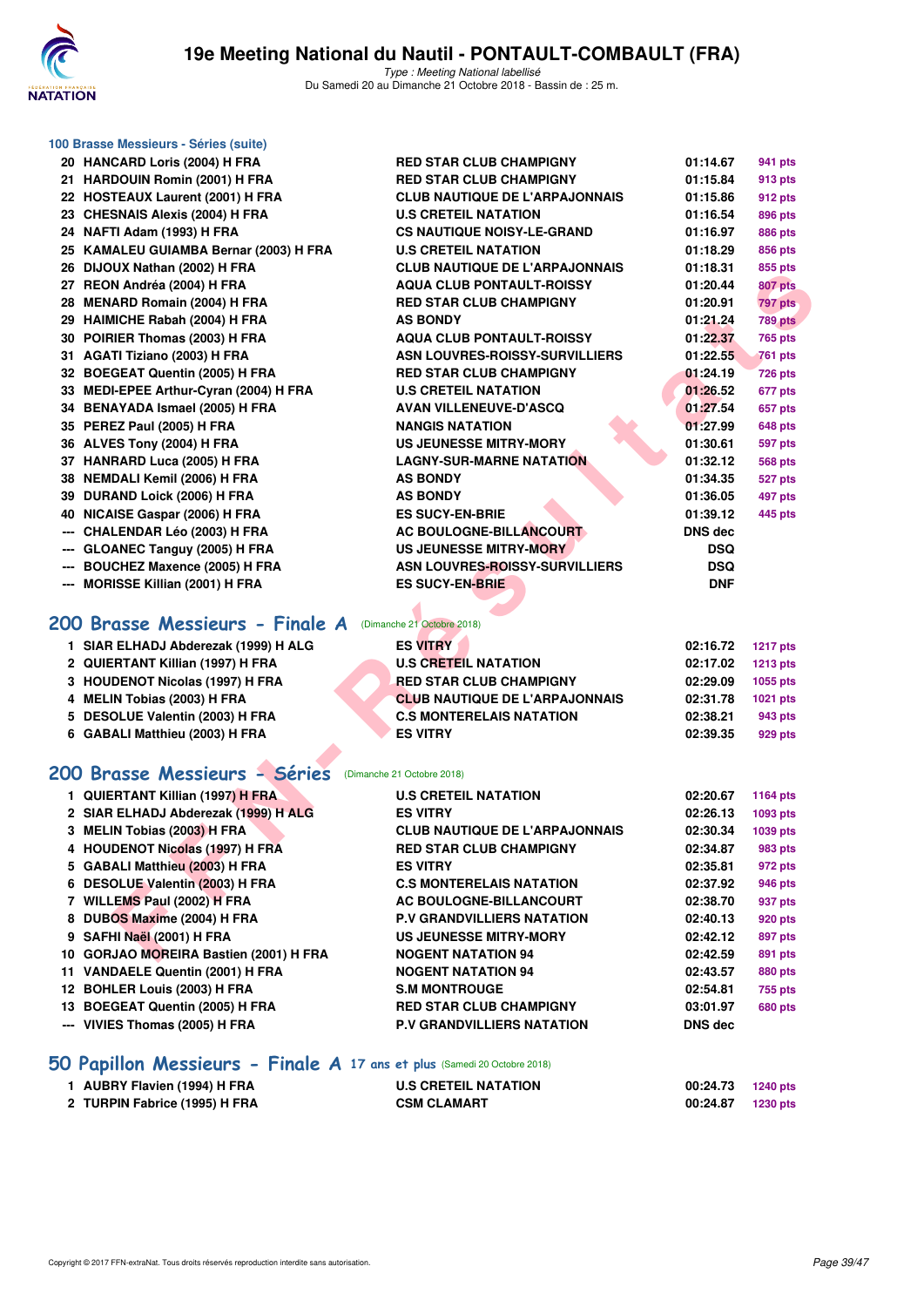

**50 Papillon Messieurs - Finale A (suite)**

### **19e Meeting National du Nautil - PONTAULT-COMBAULT (FRA)**

Type : Meeting National labellisé Du Samedi 20 au Dimanche 21 Octobre 2018 - Bassin de : 25 m.

**3 HENRY Clément (2000) H FRA ES VITRY 00:25.27 1203 pts 4 SETIM Quentin (2000) H FRA PROVINS NATATION 00:25.39 1194 pts 5 RAKOTONDRAMANGA Eliot-Tahina (2002) H FRA ES MASSY NATATION 00:25.83 1164 pts**

| 6 OLIER Cyril (1994) H FRA                                          | <b>U.S CRETEIL NATATION</b>      | 00:26.13 | 1144 pts        |
|---------------------------------------------------------------------|----------------------------------|----------|-----------------|
| 50 Papillon Messieurs - Finale B 15-16 ans (Samedi 20 Octobre 2018) |                                  |          |                 |
| 1 POULIQUEN Mael (2003) H FRA                                       | <b>AQUA CLUB PONTAULT-ROISSY</b> | 00:27.50 | <b>1054 pts</b> |
| 2 GABALI Cedric (2004) H FRA                                        | <b>ES VITRY</b>                  | 00:27.66 | <b>1043 pts</b> |
| 3 VIGNETTES Lucas (2003) H FRA                                      | <b>U.S CRETEIL NATATION</b>      | 00:27.87 | <b>1030 pts</b> |
| 4 OBERTAN Maxime (2003) H FRA                                       | <b>RED STAR CLUB CHAMPIGNY</b>   | 00:28.15 | <b>1012 pts</b> |
| 5 ASSOUVIE André (2003) H FRA                                       | <b>RED STAR CLUB CHAMPIGNY</b>   | 00:28.56 | <b>986 pts</b>  |
| 6 JOUENNE Ugo (2003) H FRA                                          | <b>PROVINS NATATION</b>          | 00:28.72 | 976 pts         |
|                                                                     |                                  |          |                 |
| 50 Papillon Messieurs - Finale C 12-14 ans (Samedi 20 Octobre 2018) |                                  |          |                 |
| 1 MASSON Maxime (2005) H FRA                                        | <b>AQUA CLUB PONTAULT-ROISSY</b> | 00:29.24 | 944 pts         |
| 2 FEUILLATE Nolan (2005) H FRA                                      | <b>AQUA CLUB PONTAULT-ROISSY</b> | 00:32.99 | <b>729 pts</b>  |
| 3 GLOANEC Tanguy (2005) H FRA                                       | US JEUNESSE MITRY-MORY           | 00:33.01 | 728 pts         |
| 4 LETTIERI Fabio (2006) H FRA                                       | ASN LOUVRES-ROISSY-SURVILLIERS   | 00:33.65 | 694 pts         |
| 5 TA Emmanuel (2006) H FRA                                          | <b>AS EMERAINVILLE</b>           | 00:33.99 | 676 pts         |
| 6 MINARD Finn (2006) H FRA                                          | <b>AQUA CLUB PONTAULT-ROISSY</b> | 00:34.00 | <b>676 pts</b>  |
|                                                                     |                                  |          |                 |
| 50 Papillon Messieurs - Séries (Samedi 20 Octobre 2018)             |                                  |          |                 |
| 1 TURPIN Fabrice (1995) H FRA                                       | <b>CSM CLAMART</b>               | 00:25.02 | <b>1220 pts</b> |
| 2 AUBRY Flavien (1994) H FRA                                        | <b>U.S CRETEIL NATATION</b>      | 00:25.21 | <b>1207 pts</b> |
| 3 HENRY Clément (2000) H FRA                                        | <b>ES VITRY</b>                  | 00:25.41 | 1193 pts        |
| 4 SETIM Quentin (2000) H FRA                                        | <b>PROVINS NATATION</b>          | 00:25.61 | 1179 pts        |
| 5 RAKOTONDRAMANGA Eliot-Tahina (2002) H FRA                         | <b>ES MASSY NATATION</b>         | 00:25.90 | 1159 pts        |
| 6 OLIER Cyril (1994) H FRA                                          | <b>U.S CRETEIL NATATION</b>      | 00:26.07 | <b>1148 pts</b> |
| 7 MARINETTE Samuel (1999) H FRA                                     | <b>ES MASSY NATATION</b>         | 00:26.57 | <b>1115 pts</b> |
| 7 PHANTSULAYA George (2000) H FRA                                   | <b>U.S CRETEIL NATATION</b>      | 00:26.57 | <b>1115 pts</b> |
| 9 CHARRADE Théo (1998) H FRA                                        | <b>AAS SARCELLES NATATION 95</b> | 00:26.94 | 1090 pts        |
| 10 POULIQUEN Mael (2003) H FRA                                      | <b>AQUA CLUB PONTAULT-ROISSY</b> | 00:27.33 | 1065 pts        |
| 11 COUDRAIS Yvon (2000) H FRA                                       | <b>RED STAR CLUB CHAMPIGNY</b>   | 00:27.35 | 1063 pts        |
| 12 HOUDENOT Nicolas (1997) H FRA                                    | <b>RED STAR CLUB CHAMPIGNY</b>   | 00:27.58 | 1048 pts        |
| 13 DRULHE Thibault (2001) H FRA                                     | <b>VILLIERS SPORTS JEUNESSE</b>  | 00:27.90 | 1028 pts        |
| 14 OURSEL Romain (1999) H FRA                                       | <b>CN NEVERS</b>                 | 00:27.96 | 1024 pts        |
| 15 GABALI Cedric (2004) H FRA                                       | <b>ES VITRY</b>                  | 00:28.02 | <b>1020 pts</b> |
| 16 VIGNETTES Lucas (2003) H FRA                                     | <b>U.S CRETEIL NATATION</b>      | 00:28.04 | 1019 pts        |
| 17 PANZO Yanis (2000) H FRA                                         | <b>ES VITRY</b>                  | 00:28.09 | <b>1016 pts</b> |
| 18 COUTURIER Valentin (2001) H FRA                                  | <b>PROVINS NATATION</b>          | 00:28.16 | 1011 pts        |
| 19 GINDRAT Thomas (1998) H FRA                                      | <b>PROVINS NATATION</b>          | 00:28.19 | <b>1010 pts</b> |
| 20 QUIERTANT Killian (1997) H FRA                                   | <b>U.S CRETEIL NATATION</b>      | 00:28.24 | 1006 pts        |
| 21 CATINEL-ARAMINTHE Keran (2001) H FRA                             | <b>U.S CRETEIL NATATION</b>      | 00:28.39 | 997 pts         |
| 22 OBERTAN Maxime (2003) H FRA                                      | <b>RED STAR CLUB CHAMPIGNY</b>   | 00:28.54 | 988 pts         |
| 23 RICHARDEAU Galien (2002) H FRA                                   | <b>ES SUCY-EN-BRIE</b>           | 00:28.56 | 986 pts         |
| 24 BENLEKBIR Salim (1998) H FRA                                     | <b>AS BONDY</b>                  | 00:28.76 | 974 pts         |
| 25 JOUENNE Ugo (2003) H FRA                                         | <b>PROVINS NATATION</b>          | 00:28.96 | 961 pts         |
| 26 RAJAONA RAJAOFETRA Maxime (2001) H FRA                           | <b>AQUA CLUB PONTAULT-ROISSY</b> | 00:28.99 | 960 pts         |
| 27 THEPAULT Tristan (1998) H FRA                                    | <b>AS BONDY</b>                  | 00:29.03 | 957 pts         |
| 28 HARDOUIN Romin (2001) H FRA                                      | <b>RED STAR CLUB CHAMPIGNY</b>   | 00:29.08 | 954 pts         |
| 29 PASCUAL Djani (2000) H FRA                                       | <b>CN NEVERS</b>                 | 00:29.17 | 949 pts         |
|                                                                     |                                  |          |                 |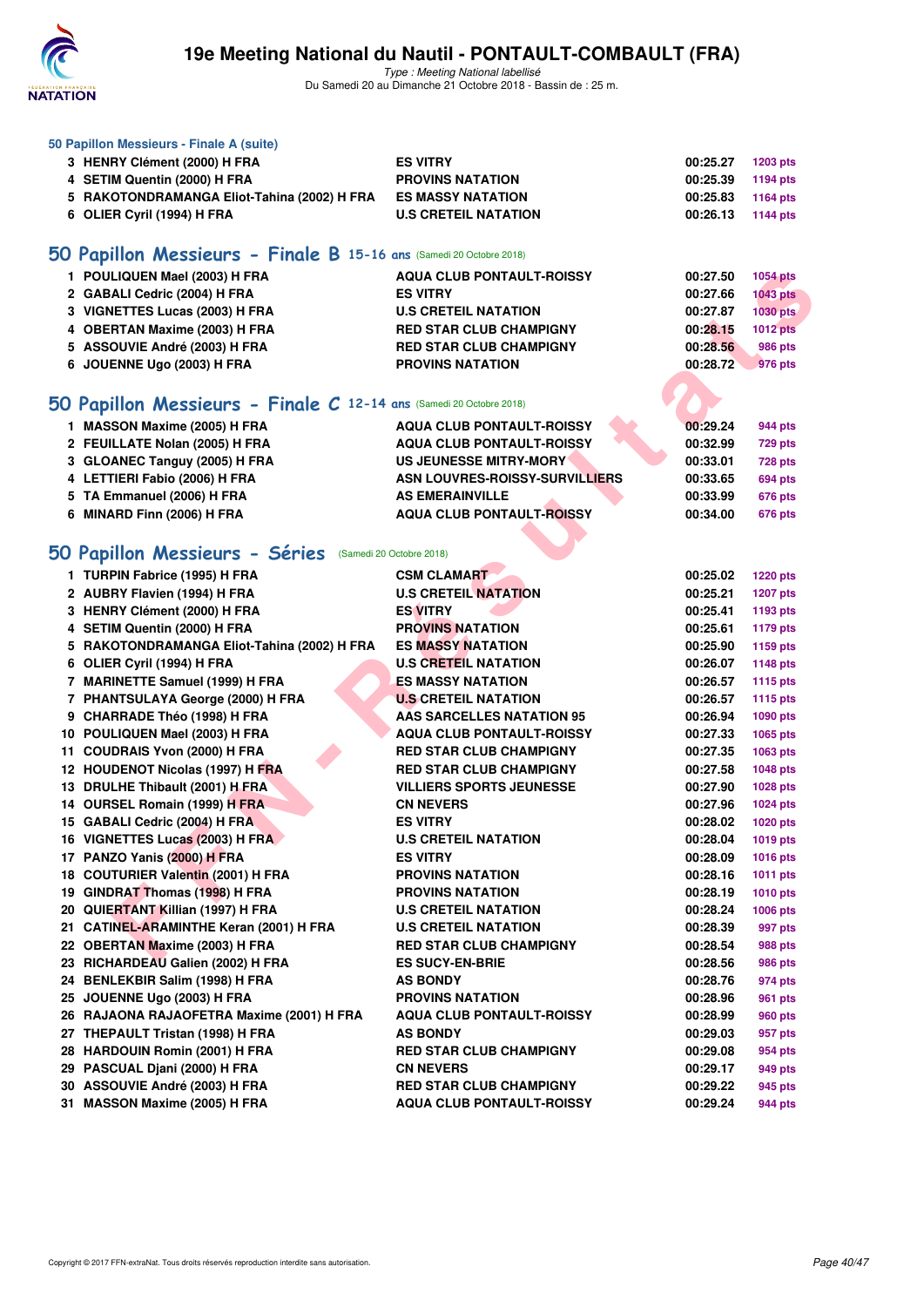

|     | 50 Papillon Messieurs - Séries (suite)   |                                       |                |                |
|-----|------------------------------------------|---------------------------------------|----------------|----------------|
|     | 32 ROGER Elwan (2003) H FRA              | <b>AQUA CLUB PONTAULT-ROISSY</b>      | 00:29.55       | 925 pts        |
|     | 33 HANTRAYE Loris (2002) H FRA           | <b>AQUA CLUB PONTAULT-ROISSY</b>      | 00:29.69       | 917 pts        |
|     | 34 HOSTEAUX Laurent (2001) H FRA         | <b>CLUB NAUTIQUE DE L'ARPAJONNAIS</b> | 00:30.01       | 898 pts        |
|     | 35 HANCARD Loris (2004) H FRA            | <b>RED STAR CLUB CHAMPIGNY</b>        | 00:30.09       | 893 pts        |
|     | 36 CHELLIA Sami (2003) H FRA             | <b>U.S CRETEIL NATATION</b>           | 00:30.11       | 892 pts        |
|     | 37 CHESNAIS Alexis (2004) H FRA          | <b>U.S CRETEIL NATATION</b>           | 00:30.12       | 891 pts        |
|     | 38 ROMDHANE Dayen (2004) H FRA           | <b>U.S CRETEIL NATATION</b>           | 00:30.18       | 888 pts        |
|     | 39 BELHADJ Yanis (2003) H FRA            | <b>SO ROSNY</b>                       | 00:30.20       | <b>886 pts</b> |
|     | 40 GABALI Matthieu (2003) H FRA          | <b>ES VITRY</b>                       | 00:30.28       | <b>882 pts</b> |
|     | 41 MARCELINO Théo (2003) H FRA           | <b>ASN LOUVRES-ROISSY-SURVILLIERS</b> | 00:30.38       | <b>876 pts</b> |
|     | 42 KAMALEU GUIAMBA Bernar (2003) H FRA   | <b>U.S CRETEIL NATATION</b>           | 00:30.55       | <b>866 pts</b> |
|     | 43 SAFHI Naël (2001) H FRA               | <b>US JEUNESSE MITRY-MORY</b>         | 00:30.64       | <b>861 pts</b> |
|     | 44 PAIS Thomas (2003) H FRA              | <b>SO ROSNY</b>                       | 00:30.66       | 859 pts        |
|     | 45 GERIN Axel (2000) H FRA               | <b>NANGIS NATATION</b>                | 00:30.71       | 857 pts        |
|     | 46 BENNOUR DIT SAHLI Slaiem (2003) H FRA | <b>NOGENT NATATION 94</b>             | 00:30.80       | 851 pts        |
|     | 47 DUBOIS Theo (2002) H FRA              | <b>NANGIS NATATION</b>                | 00:30.92       | 844 pts        |
|     | 48 LOPES Alexandre (2004) H FRA          | <b>AS BONDY</b>                       | 00:31.01       | 839 pts        |
|     | 49 PARANTON Alexis (2003) H FRA          | <b>AQUA CLUB PONTAULT-ROISSY</b>      | 00:31.16       | 831 pts        |
|     | 50 HOSTEAUX Thomas (2004) H FRA          | <b>CLUB NAUTIQUE DE L'ARPAJONNAIS</b> | 00:31.21       | <b>828 pts</b> |
|     | 51 WILLEMS Paul (2002) H FRA             | <b>AC BOULOGNE-BILLANCOURT</b>        | 00:31.25       | 825 pts        |
|     | 52 HAIMICHE Rabah (2004) H FRA           | <b>AS BONDY</b>                       | 00:31.42       | 816 pts        |
|     | 53 CATHERINE Jérémy (2001) H FRA         | <b>ES SUCY-EN-BRIE</b>                | 00:31.56       | 808 pts        |
|     | 54 GORJAO MOREIRA Bastien (2001) H FRA   | <b>NOGENT NATATION 94</b>             | 00:31.76       | <b>796 pts</b> |
|     | 55 AGATI Tiziano (2003) H FRA            | <b>ASN LOUVRES-ROISSY-SURVILLIERS</b> | 00:31.89       | <b>789 pts</b> |
|     | 56 OUANDJELI Riad (2003) H FRA           | <b>SO ROSNY</b>                       | 00:32.26       | 769 pts        |
|     | 57 MENEY Paul (2004) H FRA               | <b>NANGIS NATATION</b>                | 00:32.66       | 747 pts        |
|     | 58 FEUILLATE Nolan (2005) H FRA          | <b>AQUA CLUB PONTAULT-ROISSY</b>      | 00:32.69       | 745 pts        |
|     | 59 MARCHAND Gregory (2004) H FRA         | <b>AQUA CLUB PONTAULT-ROISSY</b>      | 00:32.88       | 735 pts        |
|     | 60 MENARD Bastien (2004) H FRA           | <b>RED STAR CLUB CHAMPIGNY</b>        | 00:32.97       | 730 pts        |
|     | 61 POCHAT Matteo (2003) H FRA            | <b>AVAN VILLENEUVE-D'ASCQ</b>         | 00:33.10       | <b>723 pts</b> |
|     | 62 ALVES Tony (2004) H FRA               | <b>US JEUNESSE MITRY-MORY</b>         | 00:33.34       | 710 pts        |
|     | 63 BOURON Damien (2003) H FRA            | <b>PROVINS NATATION</b>               | 00:33.42       | <b>706 pts</b> |
|     | 64 GLOANEC Tanguy (2005) H FRA           | <b>US JEUNESSE MITRY-MORY</b>         | 00:33.80       | 686 pts        |
|     | 65 FOURGNIER Emilien (2003) H FRA        | <b>ES SUCY-EN-BRIE</b>                | 00:34.26       | 662 pts        |
|     | 66 LETTIERI Fabio (2006) H FRA           | <b>ASN LOUVRES-ROISSY-SURVILLIERS</b> | 00:34.34       | 658 pts        |
|     | 66 LIV David (2004) H FRA                | <b>AQUA CLUB PONTAULT-ROISSY</b>      | 00:34.34       | 658 pts        |
|     | 68 TA Emmanuel (2006) H FRA              | <b>AS EMERAINVILLE</b>                | 00:34.36       | 657 pts        |
|     | 69 MINARD Finn (2006) H FRA              | <b>AQUA CLUB PONTAULT-ROISSY</b>      | 00:34.41       | 655 pts        |
|     | 70 LOUVET Ilian (2006) H FRA             | <b>AQUA CLUB PONTAULT-ROISSY</b>      | 00:35.68       | 592 pts        |
|     | 71 AKROUF Saif (2005) H FRA              | <b>U.S CRETEIL NATATION</b>           | 00:35.72       | <b>590 pts</b> |
|     | 72 NEMDALI Kemil (2006) H FRA            | <b>AS BONDY</b>                       | 00:36.42       | 556 pts        |
|     | 73 HAFS Duncan (2004) H FRA              | <b>ES SUCY-EN-BRIE</b>                | 00:37.28       | 517 pts        |
|     | 74 GAROUX Eliott (2006) H FRA            | <b>NOGENT NATATION 94</b>             | 00:38.14       | 479 pts        |
|     | 75 PEREZ Paul (2005) H FRA               | <b>NANGIS NATATION</b>                | 00:38.62       | 458 pts        |
|     | 76 BRAULT Elios (2005) H FRA             | <b>NOGENT NATATION 94</b>             | 00:39.22       | 433 pts        |
|     | 77 POLDERMAN-SALLER Iwen (2006) H FRA    | <b>ES SUCY-EN-BRIE</b>                | 00:39.34       | 428 pts        |
|     | 78 NICAISE Gaspar (2006) H FRA           | <b>ES SUCY-EN-BRIE</b>                | 00:39.94       | 403 pts        |
|     | 79 BOURT Ethan (2006) H FRA              | <b>ES STAINS</b>                      | 00:48.88       | $125$ pts      |
| --- | GIACALONE Jimi (2002) H FRA              | <b>US JEUNESSE MITRY-MORY</b>         | DNS dec        |                |
| --- | <b>COLLET ROBINET Jules (2007) H FRA</b> | <b>AS EMERAINVILLE</b>                | DNS dec        |                |
| --- | AZAOU Billel (2000) H FRA                | <b>U.S CRETEIL NATATION</b>           | <b>DNS dec</b> |                |
|     | MAZARS Noam (2003) H FRA                 | <b>ES SUCY-EN-BRIE</b>                | DNS dec        |                |
|     | --- SOULIE Victor (2005) H FRA           | <b>LAGNY-SUR-MARNE NATATION</b>       | <b>DSQ</b>     |                |

**[100 Papillon Messieurs - Finale A](http://www.ffnatation.fr/webffn/resultats.php?idact=nat&go=epr&idcpt=55747&idepr=82) 17 ans et plus** (Dimanche 21 Octobre 2018)

**1 AUBRY Flavien (1994) H FRA U.S CRETEIL NATATION 00:54.32 1264 pts**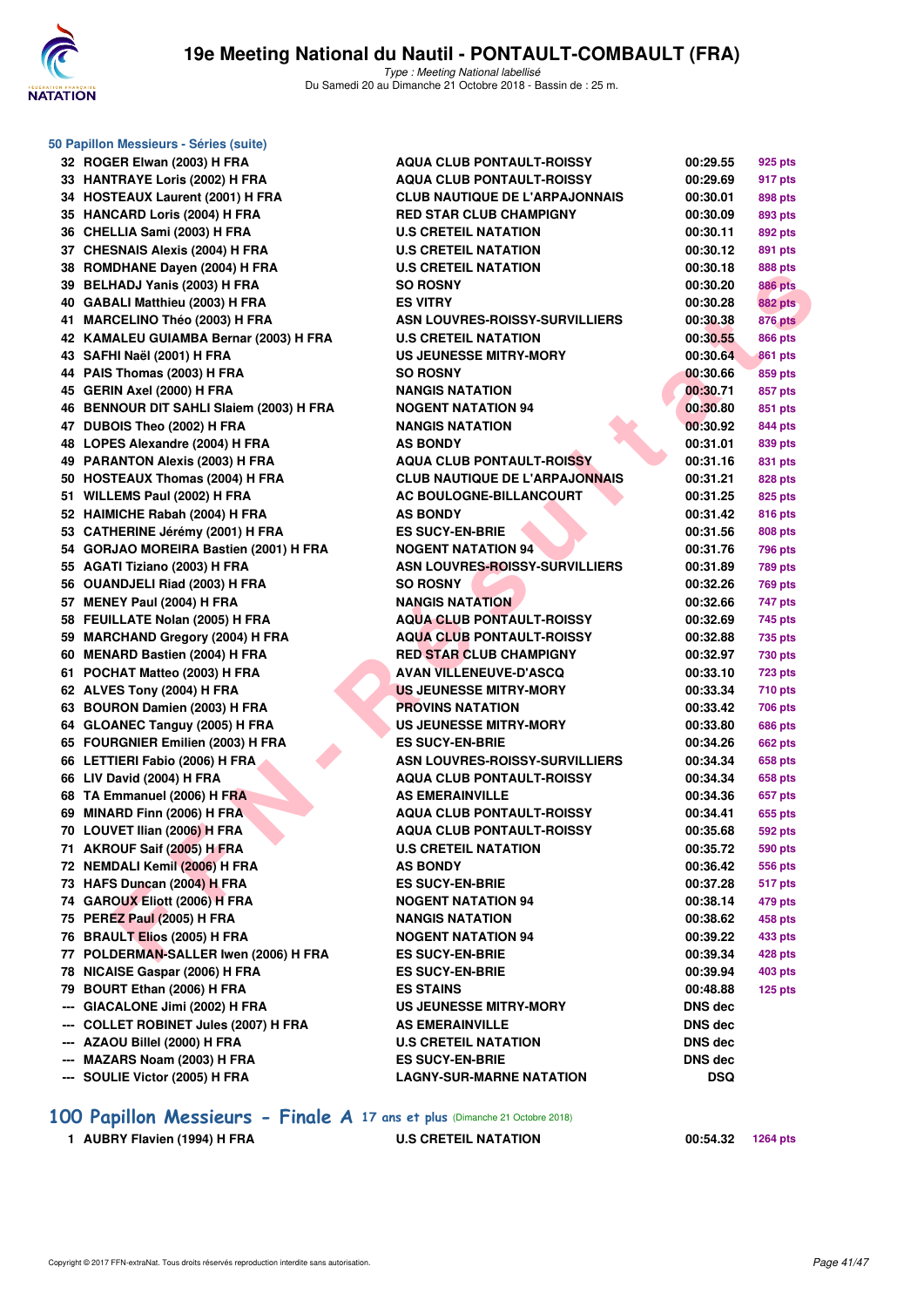

| 100 Papillon Messieurs - Finale A (suite)                              |                                       |          |                 |
|------------------------------------------------------------------------|---------------------------------------|----------|-----------------|
| 2 HENRY Clément (2000) H FRA                                           | <b>ES VITRY</b>                       | 00:54.82 | <b>1249 pts</b> |
| 3 PLATAUX Robin (1997) H FRA                                           | <b>U.S CRETEIL NATATION</b>           | 00:59.17 | <b>1120 pts</b> |
| 4 ARDERIU Quentin (1998) H FRA                                         | <b>ES VITRY</b>                       | 00:59.96 | <b>1098 pts</b> |
| 5 COUDRAIS Yvon (2000) H FRA                                           | <b>RED STAR CLUB CHAMPIGNY</b>        | 01:02.08 | 1038 pts        |
| 6 PANZO Yanis (2000) H FRA                                             | <b>ES VITRY</b>                       | 01:03.42 | 1001 pts        |
| 100 Papillon Messieurs - Finale B 15-16 ans (Dimanche 21 Octobre 2018) |                                       |          |                 |
| 1 GABALI Cedric (2004) H FRA                                           | <b>ES VITRY</b>                       | 01:01.66 | <b>1050 pts</b> |
| 2 FABREGOULE Antoine (2003) H FRA                                      | <b>LAGNY-SUR-MARNE NATATION</b>       | 01:01.82 | <b>1045 pts</b> |
| 3 OBERTAN Maxime (2003) H FRA                                          | <b>RED STAR CLUB CHAMPIGNY</b>        | 01:02.86 | <b>1017 pts</b> |
| 4 ASSOUVIE André (2003) H FRA                                          | <b>RED STAR CLUB CHAMPIGNY</b>        | 01:04.65 | <b>968 pts</b>  |
| 5 BELHADJ Yanis (2003) H FRA                                           | <b>SO ROSNY</b>                       | 01:05.74 | 939 pts         |
| 6 JOUENNE Ugo (2003) H FRA                                             | <b>PROVINS NATATION</b>               | 01:06.78 | 912 pts         |
|                                                                        |                                       |          |                 |
| 100 Papillon Messieurs - Finale C 12-14 ans (Dimanche 21 Octobre 2018) |                                       |          |                 |
| 1 BAZIN Loic (2005) H FRA                                              | <b>RED STAR CLUB CHAMPIGNY</b>        | 01:12.05 | <b>780 pts</b>  |
| 2 LETTIERI Fabio (2006) H FRA                                          | <b>ASN LOUVRES-ROISSY-SURVILLIERS</b> | 01:16.87 | <b>669 pts</b>  |
| 3 FEUILLATE Nolan (2005) H FRA                                         | <b>AQUA CLUB PONTAULT-ROISSY</b>      | 01:17.86 | 647 pts         |
| 4 SCHNYDER Noah (2007) H FRA                                           | <b>C.S MONTERELAIS NATATION</b>       | 01:29.56 | <b>416 pts</b>  |
|                                                                        |                                       |          |                 |
| 100 Papillon Messieurs - Séries                                        | (Dimanche 21 Octobre 2018)            |          |                 |
| 1 HENRY Clément (2000) H FRA                                           | <b>ES VITRY</b>                       | 00:56.64 | 1194 pts        |
| 2 AUBRY Flavien (1994) H FRA                                           | <b>U.S CRETEIL NATATION</b>           | 00:57.12 | 1180 pts        |
| 3 PLATAUX Robin (1997) H FRA                                           | <b>U.S CRETEIL NATATION</b>           | 00:58.06 | 1152 pts        |
| 4 SETIM Quentin (2000) H FRA                                           | <b>PROVINS NATATION</b>               | 00:58.22 | 1148 pts        |
| 5 COUDRAIS Yvon (2000) H FRA                                           | <b>RED STAR CLUB CHAMPIGNY</b>        | 00:59.48 | <b>1111 pts</b> |
| 6 ARDERIU Quentin (1998) H FRA                                         | <b>ES VITRY</b>                       | 01:00.63 | 1079 pts        |
| 7 DRULHE Thibault (2001) H FRA                                         | <b>VILLIERS SPORTS JEUNESSE</b>       | 01:01.69 | 1049 pts        |
| 8 VIGNETTES Lucas (2003) H FRA                                         | <b>U.S CRETEIL NATATION</b>           | 01:02.21 | 1034 pts        |
| 9 GABALI Cedric (2004) H FRA                                           | <b>ES VITRY</b>                       | 01:02.68 | 1022 pts        |
| 10 FABREGOULE Antoine (2003) H FRA                                     | <b>LAGNY-SUR-MARNE NATATION</b>       | 01:03.34 | 1003 pts        |
| 11 OBERTAN Maxime (2003) H FRA                                         | <b>RED STAR CLUB CHAMPIGNY</b>        | 01:03.49 | 999 pts         |
| 12 PANZO Yanis (2000) H FRA                                            | <b>ES VITRY</b>                       | 01:03.65 | 995 pts         |
| 13 ASSOUVIE André (2003) H FRA                                         | <b>RED STAR CLUB CHAMPIGNY</b>        | 01:04.56 | 971 pts         |
| 14 SOBH Rayan (2001) H FRA                                             | <b>NOGENT NATATION 94</b>             | 01:04.65 | 968 pts         |
| 15 HANTRAYE Loris (2002) H FRA                                         | <b>AQUA CLUB PONTAULT-ROISSY</b>      | 01:05.06 | 957 pts         |
| 16 HARDOUIN Romin (2001) H FRA                                         | <b>RED STAR CLUB CHAMPIGNY</b>        | 01:05.11 | 956 pts         |
| 17 SCHMITT Teddy (2002) H FRA                                          | <b>AQUA CLUB PONTAULT-ROISSY</b>      | 01:05.52 | 945 pts         |
| 18 JOUENNE Ugo (2003) H FRA                                            | <b>PROVINS NATATION</b>               | 01:05.72 | 940 pts         |
| 19 BELHADJ Yanis (2003) H FRA                                          | <b>SO ROSNY</b>                       | 01:05.82 | 937 pts         |
| 20 BOSSU Erwan (2004) H FRA                                            | <b>C.S MONTERELAIS NATATION</b>       | 01:05.83 | 937 pts         |
| 21 DUBOS Maxime (2004) H FRA                                           | <b>P.V GRANDVILLIERS NATATION</b>     | 01:06.02 | 932 pts         |
| 22 BENLEKBIR Salim (1998) H FRA                                        | <b>AS BONDY</b>                       | 01:06.45 | 921 pts         |
| 23 PASCUAL Djani (2000) H FRA                                          | <b>CN NEVERS</b>                      | 01:06.90 | 909 pts         |
| 24 MARCELINO Théo (2003) H FRA                                         | <b>ASN LOUVRES-ROISSY-SURVILLIERS</b> | 01:07.50 | 893 pts         |
| 25 HOSTEAUX Laurent (2001) H FRA                                       | <b>CLUB NAUTIQUE DE L'ARPAJONNAIS</b> | 01:07.88 | 884 pts         |
| 26 HOSTEAUX Thomas (2004) H FRA                                        | <b>CLUB NAUTIQUE DE L'ARPAJONNAIS</b> | 01:08.49 | 868 pts         |
| 27 DESOLUE Valentin (2003) H FRA                                       | <b>C.S MONTERELAIS NATATION</b>       | 01:08.60 | 865 pts         |
| 28 CARPENTIER Maxime (2003) H FRA                                      | <b>NANGIS NATATION</b>                | 01:08.91 | 857 pts         |
| 29 ROUSSE Julien (2000) H FRA                                          | <b>CLUB NAUTIQUE DE L'ARPAJONNAIS</b> | 01:09.43 | 844 pts         |
| 30 WALD Benjamin (2004) H FRA                                          | AC BOULOGNE-BILLANCOURT               | 01:09.53 | 842 pts         |
| 31 CHESNAIS Alexis (2004) H FRA                                        | <b>U.S CRETEIL NATATION</b>           | 01:10.36 | 821 pts         |
| 32 OUANDJELI Riad (2003) H FRA                                         | <b>SO ROSNY</b>                       | 01:11.44 | 795 pts         |
|                                                                        |                                       |          |                 |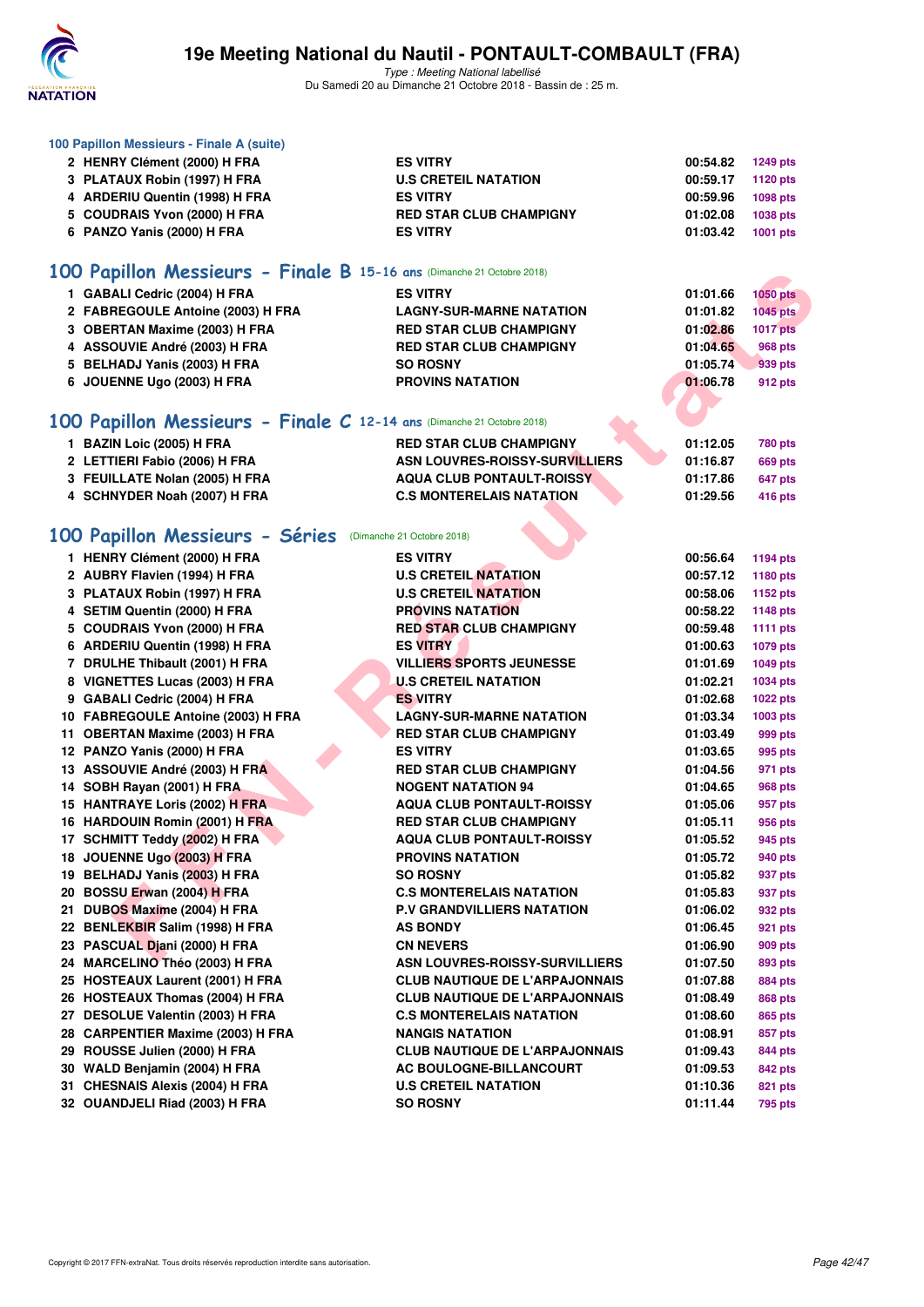

Type : Meeting National labellisé Du Samedi 20 au Dimanche 21 Octobre 2018 - Bassin de : 25 m.

| 100 Papillon Messieurs - Séries (suite)                    |                                       |            |                 |
|------------------------------------------------------------|---------------------------------------|------------|-----------------|
| 33 OUANDJELI Nabil (2001) H FRA                            | <b>SO ROSNY</b>                       | 01:11.97   | <b>782 pts</b>  |
| 34 BAZIN Loic (2005) H FRA                                 | <b>RED STAR CLUB CHAMPIGNY</b>        | 01:12.02   | <b>781 pts</b>  |
| 35 MARCHAND Gregory (2004) H FRA                           | <b>AQUA CLUB PONTAULT-ROISSY</b>      | 01:12.12   | 779 pts         |
| 36 HALIT Alexandre (2003) H ALG                            | AC BOULOGNE-BILLANCOURT               | 01:13.04   | 757 pts         |
| 37 NIANE Andy (2004) H FRA                                 | <b>S.M MONTROUGE</b>                  | 01:13.29   | <b>751 pts</b>  |
| 38 GERIN Axel (2000) H FRA                                 | <b>NANGIS NATATION</b>                | 01:13.65   | 742 pts         |
| 39 POCHAT Matteo (2003) H FRA                              | <b>AVAN VILLENEUVE-D'ASCQ</b>         | 01:13.82   | <b>738 pts</b>  |
| 40 CATHERINE Jérémy (2001) H FRA                           | <b>ES SUCY-EN-BRIE</b>                | 01:15.57   | 698 pts         |
| 41 MENEY Paul (2004) H FRA                                 | <b>NANGIS NATATION</b>                | 01:16.13   | <b>685 pts</b>  |
| 42 LETTIERI Fabio (2006) H FRA                             | ASN LOUVRES-ROISSY-SURVILLIERS        | 01:17.15   | <b>663 pts</b>  |
| 43 AGATI Tiziano (2003) H FRA                              | ASN LOUVRES-ROISSY-SURVILLIERS        | 01:17.29   | <b>659 pts</b>  |
| 44 FEUILLATE Nolan (2005) H FRA                            | <b>AQUA CLUB PONTAULT-ROISSY</b>      | 01:18.53   | <b>632 pts</b>  |
| 45 LEGET Pierre-Louis (2004) H FRA                         | <b>PROVINS NATATION</b>               | 01:21.37   | <b>572 pts</b>  |
| 46 HUGUET Nathan (2004) H FRA                              | <b>PROVINS NATATION</b>               | 01:28.74   | 431 pts         |
| 47 FOURCART Arthur (2004) H FRA                            | <b>PROVINS NATATION</b>               | 01:30.09   | <b>407 pts</b>  |
| 48 SCHNYDER Noah (2007) H FRA                              | <b>C.S MONTERELAIS NATATION</b>       | 01:33.67   | 347 pts         |
| MAZARS Noam (2003) H FRA                                   | <b>ES SUCY-EN-BRIE</b>                | DNS dec    |                 |
| --- FONTAINE Mathis (2006) H FRA                           | <b>PROVINS NATATION</b>               | <b>DSQ</b> |                 |
|                                                            |                                       |            |                 |
| 200 Papillon Messieurs - Finale A (Samedi 20 Octobre 2018) |                                       |            |                 |
| 1 HENRY Clément (2000) H FRA                               | <b>ES VITRY</b>                       | 02:03.94   | <b>1202 pts</b> |
| 2 RAKOTONDRAMANGA Eliot-Tahina (2002) H FRA                | <b>ES MASSY NATATION</b>              | 02:04.12   | 1199 pts        |
| 3 CRETET Dorian (2003) H FRA                               | <b>ES MASSY NATATION</b>              | 02:18.05   | 999 pts         |
| 4 BOSSU Erwan (2004) H FRA                                 | <b>C.S MONTERELAIS NATATION</b>       | 02:25.68   | 897 pts         |
| 5 POULIQUEN Mael (2003) H FRA                              | <b>AQUA CLUB PONTAULT-ROISSY</b>      | 02:28.23   | 865 pts         |
| 6 BONNET Louis (2002) H FRA                                | <b>LAGNY-SUR-MARNE NATATION</b>       | 02:30.66   | 834 pts         |
|                                                            |                                       |            |                 |
| 200 Papillon Messieurs - Séries (Samedi 20 Octobre 2018)   |                                       |            |                 |
| 1 HENRY Clément (2000) H FRA                               | <b>ES VITRY</b>                       | 02:05.85   | 1173 pts        |
| 2 RAKOTONDRAMANGA Eliot-Tahina (2002) H FRA                | <b>ES MASSY NATATION</b>              | 02:06.13   | 1169 pts        |
| 3 AUBRY Flavien (1994) H FRA                               | <b>U.S CRETEIL NATATION</b>           | 02:06.43   | <b>1164 pts</b> |
| 4 CRETET Dorian (2003) H FRA                               | <b>ES MASSY NATATION</b>              | 02:22.87   | 934 pts         |
| 5 BOSSU Erwan (2004) H FRA                                 | <b>C.S MONTERELAIS NATATION</b>       | 02:23.18   | 930 pts         |
| 6 POULIQUEN Mael (2003) H FRA                              | <b>AQUA CLUB PONTAULT-ROISSY</b>      | 02:27.04   | 880 pts         |
| 7 BONNET Louis (2002) H FRA                                | <b>LAGNY-SUR-MARNE NATATION</b>       | 02:29.07   | 854 pts         |
| 8 HOSTEAUX Thomas (2004) H FRA                             | <b>CLUB NAUTIQUE DE L'ARPAJONNAIS</b> | 02:30.36   | 838 pts         |
| 9 CHELLIA Sami (2003) H FRA                                | <b>U.S CRETEIL NATATION</b>           | 02:32.87   | 806 pts         |
| 10 MARCELINO Théo (2003) H FRA                             | ASN LOUVRES-ROISSY-SURVILLIERS        | 02:36.41   | <b>764 pts</b>  |
| 11 OUANDJELI Riad (2003) H FRA                             | <b>SO ROSNY</b>                       | 02:44.69   | 668 pts         |
| 12 NIANE Andy (2004) H FRA                                 | <b>S.M MONTROUGE</b>                  | 02:47.06   | 641 pts         |
| 13 PARANTON Alexis (2003) H FRA                            | <b>AQUA CLUB PONTAULT-ROISSY</b>      | 02:48.28   | <b>628 pts</b>  |
| 14 POZZO Gabriel (2004) H FRA                              | <b>S.M MONTROUGE</b>                  | 02:56.09   | <b>546 pts</b>  |
| 15 POLDERMAN-SALLER Iwen (2006) H FRA                      | <b>ES SUCY-EN-BRIE</b>                | 03:20.57   | <b>327 pts</b>  |
| 16 AKROUF Saif (2005) H FRA                                | <b>U.S CRETEIL NATATION</b>           | 03:22.97   | <b>308 pts</b>  |
| --- AZAOU Billel (2000) H FRA                              | <b>U.S CRETEIL NATATION</b>           | DNS dec    |                 |

- 
- **6 POULIQUEN Mael (2003) H FRA AQUA CLUB PONTAULT-ROISSY 02:27.04 880 pts**
- **7 BONNET Louis (2002) H FRA LAGNY-SUR-MARNE NATATION 02:29.07 854 pts 8 HOSTEAUX Thomas (2004) H FRA CLUB NAUTIQUE DE L'ARPAJONNAIS 02:30.36 838 pts**
- **9 CHELLIA Sami (2003) H FRA U.S CRETEIL NATATION 02:32.87 806 pts**
- **10 MARCELINO Théo (2003) H FRA ASN LOUVRES-ROISSY-SURVILLIERS** 02:36.41 764 pts
- **11 OUANDJELI Riad (2003) H FRA SO ROSNY 02:44.69 668 pts**
- **12 NIANE Andy (2004) H FRA S.M MONTROUGE 641 pts** 02:47.06 **641 pts**
- **13 PARANTON Alexis (2003) H FRA AQUA CLUB PONTAULT-ROISSY 02:48.28 628 pts**
- 
- **14 POZZO Gabriel (2004) H FRA S.M MONTROUGE 02:56.09 546 pts**
- **15 POLDERMAN-SALLER Iwen (2006) H FRA ES SUCY-EN-BRIE 03:20.57 327 pts**
- **16 AKROUF Saif (2005) H FRA U.S CRETEIL NATATION 03:22.97 308 pts**
- **--- AZAOU Billel (2000) H FRA U.S CRETEIL NATATION DNS dec**
- **--- MAZARS Noam (2003) H FRA ES SUCY-EN-BRIE DNS dec**

# **[100 4 Nages Messieurs - Finale A](http://www.ffnatation.fr/webffn/resultats.php?idact=nat&go=epr&idcpt=55747&idepr=90) 17 ans et plus** (Dimanche 21 Octobre 2018)

| 1 PASTULA Kacper (2001) H POL  | <b>ES VITRY</b>                  |  | 00:57.35 1223 pts                                                 |  |
|--------------------------------|----------------------------------|--|-------------------------------------------------------------------|--|
| 2 AUBRY Flavien (1994) H FRA   | <b>U.S CRETEIL NATATION</b>      |  | 50 m: 26.46 (26.46) 100 m: 57.35 (30.89)<br>00:57.55 1217 pts     |  |
|                                |                                  |  | 50 m: 25.84 (25.84) 100 m: 57.55 (31.71)                          |  |
| 3 ROUBIOL Titouan (1997) H FRA | <b>AQUA CLUB PONTAULT-ROISSY</b> |  | 01:01.19 1106 pts<br>50 m : 28.10 (28.10) 100 m : 1:01.19 (33.09) |  |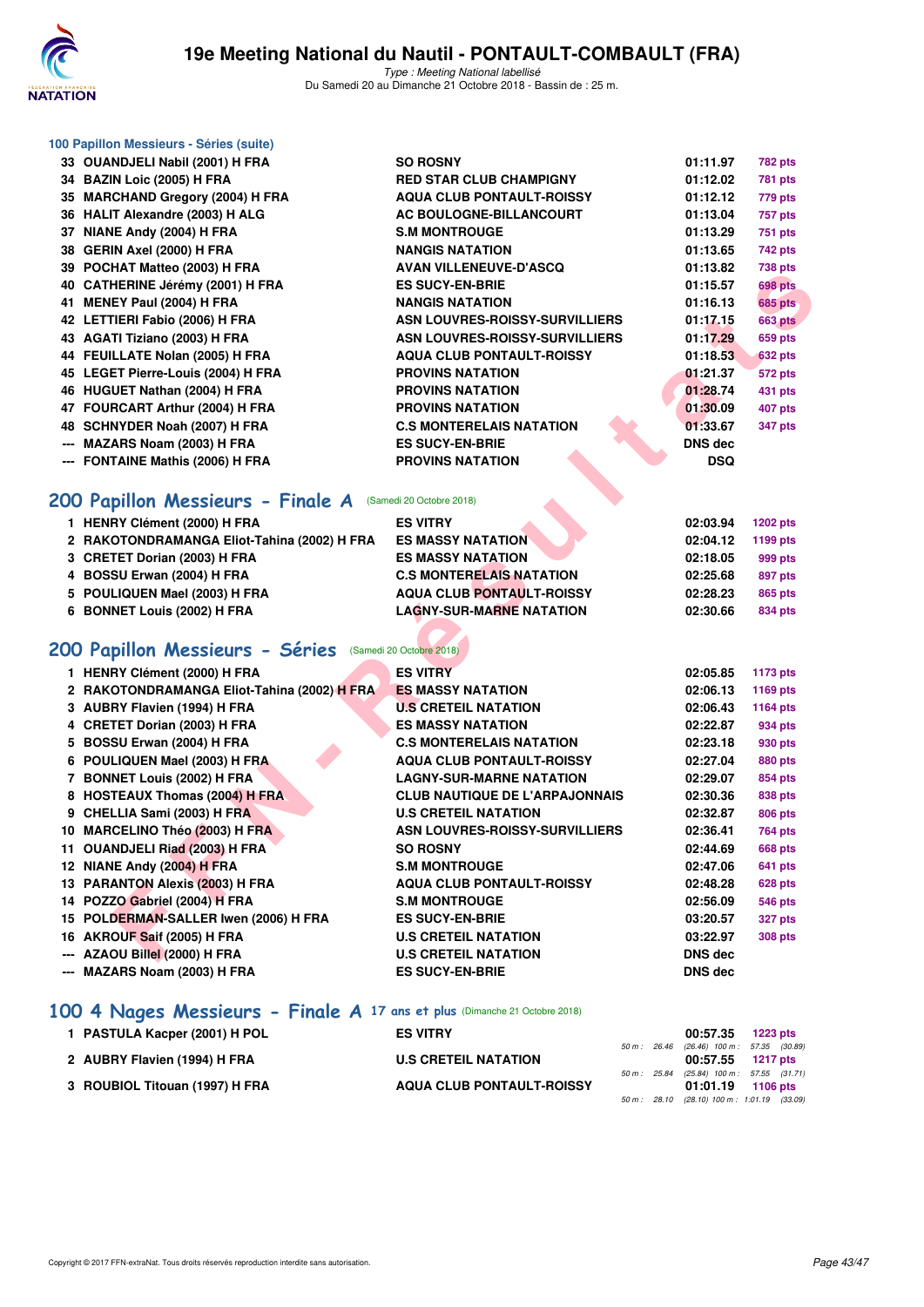

Type : Meeting National labellisé Du Samedi 20 au Dimanche 21 Octobre 2018 - Bassin de : 25 m.

| 100 4 Nages Messieurs - Finale A (suite) |                                  |             |                                              |          |  |
|------------------------------------------|----------------------------------|-------------|----------------------------------------------|----------|--|
| 4 LIV Thomas (2002) H FRA                | <b>AQUA CLUB PONTAULT-ROISSY</b> |             | 01:03.45                                     | 1041 pts |  |
|                                          |                                  | 50 m: 30.73 | (30.73) 100 m : 1:03.45 (32.72)              |          |  |
| 5 QUIERTANT Killian (1997) H FRA         | <b>U.S CRETEIL NATATION</b>      |             | 01:04.35                                     | 1015 pts |  |
|                                          |                                  |             | 50 m: 30.58 (30.58) 100 m: 1:04.35 (33.77)   |          |  |
| 6 CATINEL-ARAMINTHE Keran (2001) H FRA   | <b>U.S CRETEIL NATATION</b>      |             | 01:05.78                                     | 975 pts  |  |
|                                          |                                  |             | 50 m : 30.74 (30.74) 100 m : 1:05.78 (35.04) |          |  |
| .<br>$\cdots$                            |                                  |             |                                              |          |  |

#### **[100 4 Nages Messieurs - Finale B](http://www.ffnatation.fr/webffn/resultats.php?idact=nat&go=epr&idcpt=55747&idepr=90) 15-16 ans** (Dimanche 21 Octobre 2018)

| <b>MELIN Tobias (2003) H FRA</b>  | <b>CLUB NAUTIQUE DE L'ARPAJONNAIS</b> |                          |       | 01:02.71                                        | <b>1062 pts</b> |  |
|-----------------------------------|---------------------------------------|--------------------------|-------|-------------------------------------------------|-----------------|--|
| 2 VIGNETTES Lucas (2003) H FRA    | <b>U.S CRETEIL NATATION</b>           | $50 \text{ m}$ : 29.45   |       | $(29.45)$ 100 m : 1:02.71 $(33.26)$<br>01:03.19 | $1048$ pts      |  |
|                                   |                                       | 50 m: 28.87              |       | $(28.87)$ 100 m : 1:03.19 $(34.32)$             |                 |  |
| 3 FABREGOULE Antoine (2003) H FRA | <b>LAGNY-SUR-MARNE NATATION</b>       | $50 m$ : 29.65           |       | 01:03.31<br>$(29.65)$ 100 m : 1:03.31 $(33.66)$ | $1045$ pts      |  |
| 4 TANTER Colin (2003) H FRA       | <b>S.M MONTROUGE</b>                  | $50 \text{ m}$ : 29.89   |       | 01:06.00<br>$(29.89)$ 100 m : 1:06.00 $(36.11)$ | $969$ pts       |  |
| 5 ROGER Elwan (2003) H FRA        | <b>AQUA CLUB PONTAULT-ROISSY</b>      |                          |       | 01:06.94                                        | 943 pts         |  |
| 6 CHELLIA Sami (2003) H FRA       | <b>U.S CRETEIL NATATION</b>           | $50 \text{ m}$ : $31.40$ |       | $(31.40)$ 100 m : 1:06.94 $(35.54)$<br>01:09.06 | 886 pts         |  |
|                                   |                                       | $50 m$ :                 | 32.44 | $(32.44)$ 100 m : 1:09.06 (36.62)               |                 |  |

### **[100 4 Nages Messieurs - Finale C](http://www.ffnatation.fr/webffn/resultats.php?idact=nat&go=epr&idcpt=55747&idepr=90) 12-14 ans** (Dimanche 21 Octobre 2018)

| 1 CHAULIAGUET Ethan (2005) H FRA | <b>AQUA CLUB PONTAULT-ROISSY</b> |                          | 01:11.82   | <b>814 pts</b>                                        |
|----------------------------------|----------------------------------|--------------------------|------------|-------------------------------------------------------|
| 2 TA Emmanuel (2006) H FRA       | <b>AS EMERAINVILLE</b>           | 50 m: 32.91              | 01:16.42   | $(32.91)$ 100 m : 1:11.82 $(38.91)$<br>702 pts        |
| 3 MINARD Finn (2006) H FRA       | <b>AQUA CLUB PONTAULT-ROISSY</b> | $50 \text{ m}$ : $35.84$ | 01:16.49   | $(35.84)$ 100 m : 1:16.42 $(40.58)$<br><b>700 pts</b> |
| 4 GLOANEC Tanguy (2005) H FRA    | US JEUNESSE MITRY-MORY           | 50 m: 36.01              | 01:16.86   | $(36.01)$ 100 m : 1:16.49 $(40.48)$<br>691 pts        |
| 5 AKROUF Saif (2005) H FRA       | <b>U.S CRETEIL NATATION</b>      | 50 m : 35.79             | 01:17.06   | $(35.79)$ 100 m : 1:16.86 $(41.07)$<br>687 pts        |
| --- LETTIERI Fabio (2006) H FRA  | ASN LOUVRES-ROISSY-SURVILLIERS   | $50 m$ : $36.76$         | <b>DSQ</b> | $(36.76)$ 100 m : 1:17.06 $(40.30)$                   |

#### **[100 4 Nages Messieurs - Séries](http://www.ffnatation.fr/webffn/resultats.php?idact=nat&go=epr&idcpt=55747&idepr=90)** (Dimanche 21 Octobre 2018)

| 1 MELIN Tobias (2003) H FRA                                          | <b>CLUB NAUTIQUE DE L'ARPAJONNAIS</b> |              |              | 01:02.71                      | <b>1062 pts</b>                                    |
|----------------------------------------------------------------------|---------------------------------------|--------------|--------------|-------------------------------|----------------------------------------------------|
| 2 VIGNETTES Lucas (2003) H FRA                                       | <b>U.S CRETEIL NATATION</b>           | 50 m: 29.45  |              | 01:03.19                      | $(29.45)$ 100 m : 1:02.71 $(33.26)$<br>1048 pts    |
| 3 FABREGOULE Antoine (2003) H FRA                                    | <b>LAGNY-SUR-MARNE NATATION</b>       | 50 m : 28.87 |              | 01:03.31                      | $(28.87)$ 100 m : 1:03.19 $(34.32)$<br>$1045$ pts  |
| 4 TANTER Colin (2003) H FRA                                          | <b>S.M MONTROUGE</b>                  | 50 m: 29.65  |              | 01:06.00                      | $(29.65)$ 100 m : 1:03.31 $(33.66)$<br>969 pts     |
| 5 ROGER Elwan (2003) H FRA                                           | <b>AQUA CLUB PONTAULT-ROISSY</b>      | 50 m : 29.89 |              | 01:06.94                      | $(29.89)$ 100 m : 1:06.00 $(36.11)$<br>943 pts     |
| 6 CHELLIA Sami (2003) H FRA                                          | <b>U.S CRETEIL NATATION</b>           | 50 m: 31.40  |              | 01:09.06                      | $(31.40)$ 100 m : 1:06.94 $(35.54)$<br>886 pts     |
|                                                                      |                                       | 50 m: 32.44  |              |                               | $(32.44)$ 100 m : 1:09.06 $(36.62)$                |
| 00 4 Nages Messieurs - Finale C 12-14 ans (Dimanche 21 Octobre 2018) |                                       |              |              |                               |                                                    |
| 1 CHAULIAGUET Ethan (2005) H FRA                                     | <b>AQUA CLUB PONTAULT-ROISSY</b>      |              |              | 01:11.82                      | 814 pts                                            |
| 2 TA Emmanuel (2006) H FRA                                           | <b>AS EMERAINVILLE</b>                | 50 m: 32.91  |              | 01:16.42                      | (32.91) 100 m: 1:11.82 (38.91)<br>702 pts          |
| 3 MINARD Finn (2006) H FRA                                           | <b>AQUA CLUB PONTAULT-ROISSY</b>      | 50 m : 35.84 |              | 01:16.49                      | (35.84) 100 m: 1:16.42 (40.58)<br>700 pts          |
| 4 GLOANEC Tanguy (2005) H FRA                                        | <b>US JEUNESSE MITRY-MORY</b>         | 50 m : 36.01 |              | 01:16.86                      | (36.01) 100 m: 1:16.49 (40.48)<br>691 pts          |
| 5 AKROUF Saif (2005) H FRA                                           | <b>U.S CRETEIL NATATION</b>           | 50 m : 35.79 |              | 01:17.06                      | (35.79) 100 m: 1:16.86 (41.07)<br>687 pts          |
| --- LETTIERI Fabio (2006) H FRA                                      | ASN LOUVRES-ROISSY-SURVILLIERS        | 50 m : 36.76 |              | <b>DSQ</b>                    | (36.76) 100 m: 1:17.06 (40.30)                     |
|                                                                      |                                       |              |              |                               |                                                    |
| 00 4 Nages Messieurs - Séries                                        | (Dimanche 21 Octobre 2018)            |              |              |                               |                                                    |
| 1 PASTULA Kacper (2001) H POL                                        | <b>ES VITRY</b>                       |              |              | 00:59.44                      | 1159 pts                                           |
| 2 AUBRY Flavien (1994) H FRA                                         | <b>U.S CRETEIL NATATION</b>           | 50 m: 26.36  |              | $(26.36)$ 100 m :<br>00:59.80 | 59.44 (33.08)<br>1148 pts                          |
| 3 VIGNETTES Lucas (2003) H FRA                                       | <b>U.S CRETEIL NATATION</b>           | 50 m: 26.43  |              | $(26.43)$ 100 m :<br>01:02.48 | 59.80 (33.37)<br>1069 pts                          |
| 4 ROUBIOL Titouan (1997) H FRA                                       | <b>AQUA CLUB PONTAULT-ROISSY</b>      | 50 m : 28.65 |              | 01:02.69                      | (28.65) 100 m: 1:02.48 (33.83)<br><b>1062 pts</b>  |
| 5 QUIERTANT Killian (1997) H FRA                                     | <b>U.S CRETEIL NATATION</b>           | 50 m : 28.79 |              | 01:03.19                      | (28.79) 100 m : 1:02.69 (33.90)<br><b>1048 pts</b> |
|                                                                      | <b>CLUB NAUTIQUE DE L'ARPAJONNAIS</b> | 50 m: 29.55  |              | 01:03.31                      | (29.55) 100 m: 1:03.19 (33.64)                     |
| 6 MELIN Tobias (2003) H FRA                                          |                                       | 50 m: 29.27  |              |                               | 1045 pts<br>(29.27) 100 m: 1:03.31 (34.04)         |
| 7 LIV Thomas (2002) H FRA                                            | <b>AQUA CLUB PONTAULT-ROISSY</b>      | 50 m: 31.05  |              | 01:04.08                      | 1023 pts<br>$(31.05)$ 100 m : 1:04.08 $(33.03)$    |
| 8 CATINEL-ARAMINTHE Keran (2001) H FRA                               | <b>U.S CRETEIL NATATION</b>           | 50 m: 30.26  |              | 01:05.14                      | 993 pts<br>(30.26) 100 m : 1:05.14 (34.88)         |
| 9 OURSEL Romain (1999) H FRA                                         | <b>CN NEVERS</b>                      | 50 m : 30.33 |              | 01:05.34                      | 987 pts<br>$(30.33)$ 100 m : 1:05.34 $(35.01)$     |
| 10 DEMETZ Alexis (2001) H FRA                                        | <b>AQUA CLUB PONTAULT-ROISSY</b>      |              |              | 01:05.70                      | 977 pts                                            |
| 11 PASCUAL Djani (2000) H FRA                                        | <b>CN NEVERS</b>                      | 50 m : 29.83 |              | 01:06.33                      | (29.83) 100 m : 1:05.70 (35.87)<br>960 pts         |
| 12 FABREGOULE Antoine (2003) H FRA                                   | <b>LAGNY-SUR-MARNE NATATION</b>       |              | 50 m : 30.51 | 01:06.41                      | $(30.51)$ 100 m : 1:06.33 $(35.82)$<br>957 pts     |
| 13 TANTER Colin (2003) H FRA                                         | <b>S.M MONTROUGE</b>                  | 50 m : 30.36 |              | 01:06.96                      | $(30.36)$ 100 m : 1:06.41 $(36.05)$<br>942 pts     |
| 14 ROGER Elwan (2003) H FRA                                          | <b>AQUA CLUB PONTAULT-ROISSY</b>      | 50 m: 30.46  |              | 01:07.35                      | $(30.46)$ 100 m : 1:06.96 $(36.50)$<br>932 pts     |
| 15 WILLEMS Paul (2002) H FRA                                         | AC BOULOGNE-BILLANCOURT               | 50 m: 31.30  |              |                               | $(31.30)$ 100 m : 1:07.35 $(36.05)$                |
|                                                                      |                                       | 50 m : 31.82 |              | 01:08.10                      | 911 pts<br>(31.82) 100 m : 1:08.10 (36.28)         |
| 16 CHELLIA Sami (2003) H FRA                                         | <b>U.S CRETEIL NATATION</b>           | 50 m : 31.70 |              | 01:08.92                      | 890 pts<br>$(31.70)$ 100 m : 1:08.92 $(37.22)$     |
| 17 MARCELINO Théo (2003) H FRA                                       | ASN LOUVRES-ROISSY-SURVILLIERS        | 50 m : 33.39 |              | 01:09.92                      | <b>863 pts</b><br>(33.39) 100 m : 1:09.92 (36.53)  |
|                                                                      |                                       |              |              |                               |                                                    |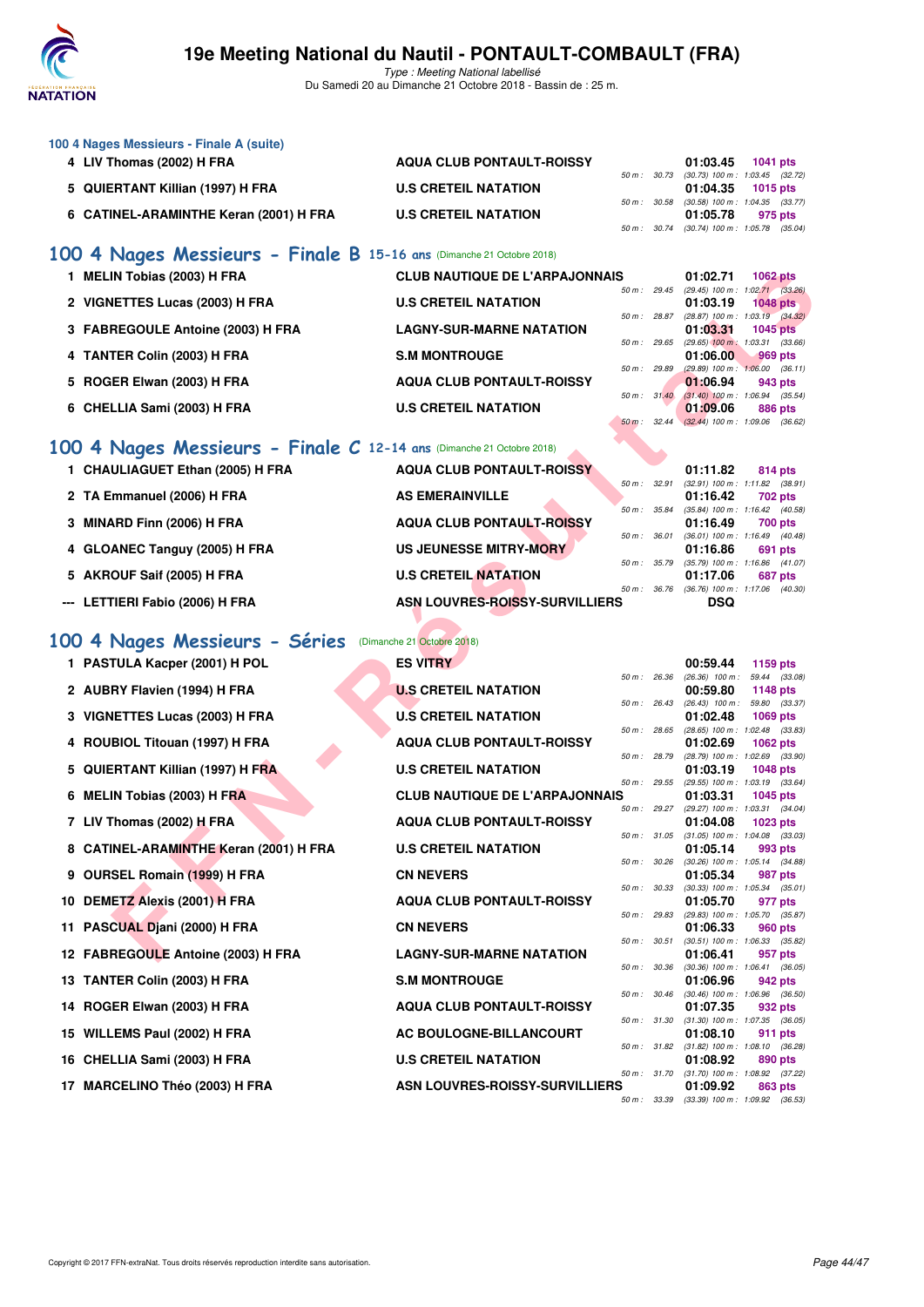

Type : Meeting National labellisé Du Samedi 20 au Dimanche 21 Octobre 2018 - Bassin de : 25 m.

|    | 100 4 Nages Messieurs - Séries (suite)<br>18 NAFTI Adam (1993) H FRA | <b>CS NAUTIQUE NOISY-LE-GRAND</b>            |              | 01:10.04             | 860 pts                                                        |
|----|----------------------------------------------------------------------|----------------------------------------------|--------------|----------------------|----------------------------------------------------------------|
|    |                                                                      |                                              | 50 m: 32.93  |                      | $(32.93)$ 100 m : 1:10.04 $(37.11)$                            |
|    | 19 PEYPELUT Thibault (1995) H FRA                                    | <b>VILLIERS SPORTS JEUNESSE</b>              |              | 01:10.16             | 857 pts<br>50 m: 32.32 (32.32) 100 m: 1:10.16 (37.84)          |
|    | 20 KAMALEU GUIAMBA Bernar (2003) H FRA                               | <b>U.S CRETEIL NATATION</b>                  | 50 m: 32.61  | 01:10.47             | 849 pts<br>$(32.61)$ 100 m : 1:10.47 $(37.86)$                 |
|    | 21 BOHLER Louis (2003) H FRA                                         | <b>S.M MONTROUGE</b>                         | 50 m : 33.11 | 01:10.53             | 847 pts<br>(33.11) 100 m: 1:10.53 (37.42)                      |
|    | 22 OUANDJELI Nabil (2001) H FRA                                      | <b>SO ROSNY</b>                              | 50 m: 32.54  | 01:11.22             | 830 pts<br>(32.54) 100 m: 1:11.22 (38.68)                      |
| 23 | COSTES Romain (2004) H FRA                                           | <b>NOGENT NATATION 94</b>                    |              | 01:11.46             | 823 pts                                                        |
|    | 24 CARPENTIER Maxime (2003) H FRA                                    | <b>NANGIS NATATION</b>                       | 50 m : 32.25 | 01:11.72             | $(32.25)$ 100 m : 1:11.46 $(39.21)$<br>817 pts                 |
| 25 | DATIN Tristan (2002) H FRA                                           | <b>LAGNY-SUR-MARNE NATATION</b>              | 50 m : 32.80 | 01:11.97             | $(32.80)$ 100 m : 1:11.72 $(38.92)$<br>811 pts                 |
|    | 26 HOSTEAUX Thomas (2004) H FRA                                      | <b>CLUB NAUTIQUE DE L'ARPAJONNAIS</b>        | 50 m : 34.24 | 01:12.62             | (34.24) 100 m: 1:11.97 (37.73)<br>794 pts                      |
| 27 | <b>GERIN Axel (2000) H FRA</b>                                       | <b>NANGIS NATATION</b>                       | 50 m: 33.18  | 01:13.24             | (33.18) 100 m: 1:12.62 (39.44)<br>779 pts                      |
|    | 28 CHAULIAGUET Ethan (2005) H FRA                                    | <b>AQUA CLUB PONTAULT-ROISSY</b>             | 50 m: 32.76  | 01:13.72             | $(32.76)$ 100 m : 1:13.24 $(40.48)$<br>767 pts                 |
| 29 | LIV David (2004) H FRA                                               | $50 m$ :<br><b>AQUA CLUB PONTAULT-ROISSY</b> | 33.35        | 01:13.80             | (33.35) 100 m: 1:13.72 (40.37)<br>765 pts                      |
|    |                                                                      | $50 m$ :                                     | 35.43        |                      | $(35.43)$ 100 m : 1:13.80 $(38.37)$                            |
| 30 | <b>MARCHAND Gregory (2004) H FRA</b>                                 | <b>AQUA CLUB PONTAULT-ROISSY</b>             | 50 m: 33.62  | 01:13.82             | 764 pts<br>(33.62) 100 m: 1:13.82 (40.20)                      |
| 31 | NIANE Andy (2004) H FRA                                              | <b>S.M MONTROUGE</b>                         |              | 01:14.37             | 751 pts<br>50 m: 34.42 (34.42) 100 m: 1:14.37 (39.95)          |
|    | 32 CATHERINE Jérémy (2001) H FRA                                     | <b>ES SUCY-EN-BRIE</b>                       | 50 m : 34.29 | 01:15.14             | 732 pts<br>$(34.29)$ 100 m : 1:15.14 $(40.85)$                 |
| 33 | MENEY Paul (2004) H FRA                                              | <b>NANGIS NATATION</b>                       | 50 m: 34.18  | 01:15.24             | 730 pts<br>$(34.18)$ 100 m : 1:15.24 $(41.06)$                 |
|    | 34 AGATI Tiziano (2003) H FRA                                        | ASN LOUVRES-ROISSY-SURVILLIERS               |              | 01:15.29             | 729 pts                                                        |
|    | 35 GLOANEC Tanguy (2005) H FRA                                       | <b>US JEUNESSE MITRY-MORY</b>                | 50 m : 35.06 | 01:16.99             | (35.06) 100 m : 1:15.29 (40.23)<br>688 pts                     |
|    | 36 TA Emmanuel (2006) H FRA                                          | <b>AS EMERAINVILLE</b>                       | 50 m: 35.97  | 01:17.08             | (35.97) 100 m: 1:16.99 (41.02)<br>686 pts                      |
|    | 37 LEGET Pierre-Louis (2004) H FRA                                   | <b>PROVINS NATATION</b>                      | 50 m : 36.42 | 01:17.92             | (36.42) 100 m: 1:17.08 (40.66)<br>667 pts                      |
| 38 | MINARD Finn (2006) H FRA                                             | <b>AQUA CLUB PONTAULT-ROISSY</b>             | 50 m : 33.78 | 01:18.00             | (33.78) 100 m: 1:17.92 (44.14)<br>665 pts                      |
|    |                                                                      | <b>ASN LOUVRES-ROISSY-SURVILLIERS</b>        | 50 m : 36.12 |                      | $(36.12)$ 100 m : 1:18.00 $(41.88)$                            |
| 39 | LETTIERI Fabio (2006) H FRA                                          |                                              | 50 m: 36.40  | 01:20.91             | 600 pts<br>(36.40) 100 m: 1:20.91 (44.51)                      |
|    | 40 AKROUF Saif (2005) H FRA                                          | <b>U.S CRETEIL NATATION</b>                  | 50 m: 37.22  | 01:21.78             | 581 pts<br>(37.22) 100 m: 1:21.78 (44.56)                      |
| 41 | PEREZ Paul (2005) H FRA                                              | <b>NANGIS NATATION</b>                       | 50 m: 40.14  | 01:23.50             | 545 pts<br>(40.14) 100 m : 1:23.50 (43.36)                     |
|    | 42 BELADACI Heykel (2006) H FRA                                      | ASN LOUVRES-ROISSY-SURVILLIERS               | 50 m : 38.69 | 01:24.83             | 518 pts<br>(38.69) 100 m: 1:24.83 (46.14)                      |
|    | 43 AMOUSSOUGA Yanis (2005) H FRA                                     | <b>ES SUCY-EN-BRIE</b>                       |              | 01:28.29             | 450 pts                                                        |
|    | 44 DEMARIGNY Alban (2006) H FRA                                      | <b>ES SUCY-EN-BRIE</b>                       |              | 01:32.86             | 50 m : 40.29 (40.29) 100 m : 1:28.29 (48.00)<br><b>368 pts</b> |
|    | --- CHALENDAR Léo (2003) H FRA                                       | AC BOULOGNE-BILLANCOURT                      | 50 m : 44.41 | <b>DNS</b> dec       | (44.41) 100 m: 1:32.86 (48.45)                                 |
|    | --- COLLET ROBINET Jules (2007) H FRA                                | <b>AS EMERAINVILLE</b>                       |              | DNS dec              |                                                                |
|    | 400 4 Nages Messieurs - Finale A                                     | (Samedi 20 Octobre 2018)                     |              |                      |                                                                |
|    | 1 SIAR ELHADJ Abderezak (1999) H ALG                                 | <b>ES VITRY</b>                              |              | 04:29.08             | 1180 pts                                                       |
|    | 2 CHARRADE Théo (1998) H FRA                                         | AAS SARCELLES NATATION 95                    |              | 04:34.23             | <b>1141 pts</b>                                                |
|    | 3 DESOLUE Valentin (2003) H FRA                                      | <b>C.S MONTERELAIS NATATION</b>              |              | 05:00.11             | 956 pts                                                        |
|    | 4 WILLEMS Paul (2002) H FRA<br>5 PASCUAL Djani (2000) H FRA          | AC BOULOGNE-BILLANCOURT<br><b>CN NEVERS</b>  |              | 05:05.84<br>05:05.87 | 918 pts                                                        |
|    | 6 COSTES Romain (2004) H FRA                                         | <b>NOGENT NATATION 94</b>                    |              | 05:25.88             | 917 pts<br><b>788 pts</b>                                      |
|    | 400 4 Nages Messieurs - Séries                                       | (Samedi 20 Octobre 2018)                     |              |                      |                                                                |

1 CHARRADE Théo (1998) H FRA **AAS SARCELLES NATATION 95** 04:35.66 1131 pts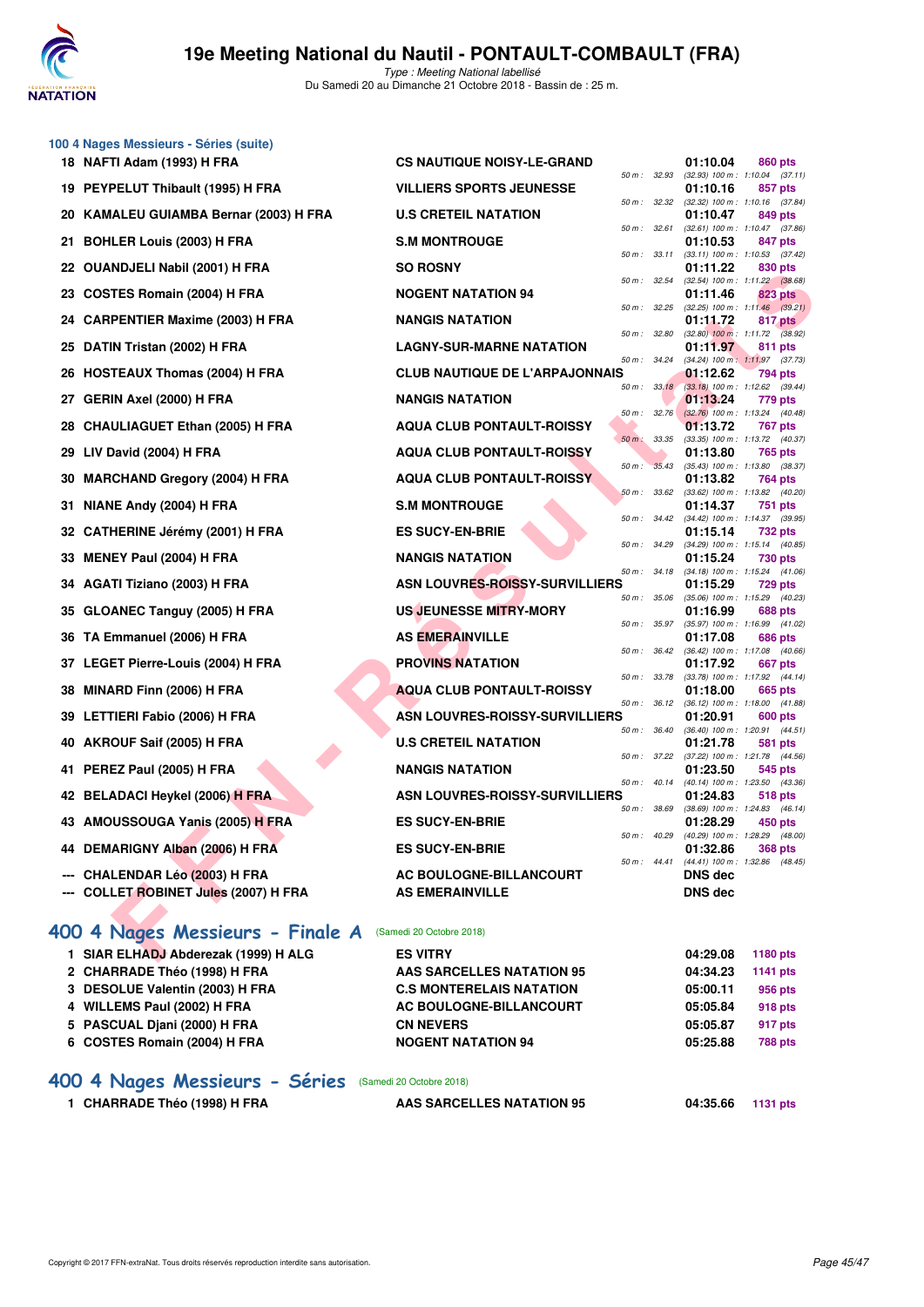

Type : Meeting National labellisé Du Samedi 20 au Dimanche 21 Octobre 2018 - Bassin de : 25 m.

|                                                                | 400 4 Nages Messieurs - Séries (suite)<br>2 SIAR ELHADJ Abderezak (1999) H ALG<br>3 MELIN Tobias (2003) H FRA<br>4 DESOLUE Valentin (2003) H FRA<br>5 WILLEMS Paul (2002) H FRA<br>6 PASCUAL Djani (2000) H FRA<br>7 COSTES Romain (2004) H FRA<br>8 TA Emmanuel (2006) H FRA<br>9 LECOCQ Aurelien (2007) H FRA                                                    |  | <b>ES VITRY</b><br><b>CLUB NAUTIQUE DE L'ARPAJONNAIS</b><br><b>C.S MONTERELAIS NATATION</b><br>AC BOULOGNE-BILLANCOURT<br><b>CN NEVERS</b><br><b>NOGENT NATATION 94</b><br><b>AS EMERAINVILLE</b><br><b>AVAN VILLENEUVE-D'ASCQ</b> |  | 04:42.40<br>04:54.31<br>05:03.91<br>05:07.58<br>05:08.40<br>05:28.74<br>05:48.70<br>06:56.86 | <b>1081 pts</b><br>996 pts<br>931 pts<br><b>906 pts</b><br>901 pts<br>771 pts<br>653 pts<br><b>325 pts</b> |  |  |  |  |  |
|----------------------------------------------------------------|--------------------------------------------------------------------------------------------------------------------------------------------------------------------------------------------------------------------------------------------------------------------------------------------------------------------------------------------------------------------|--|------------------------------------------------------------------------------------------------------------------------------------------------------------------------------------------------------------------------------------|--|----------------------------------------------------------------------------------------------|------------------------------------------------------------------------------------------------------------|--|--|--|--|--|
| 4x100 Nage Libre Messieurs - Séries (Dimanche 21 Octobre 2018) |                                                                                                                                                                                                                                                                                                                                                                    |  |                                                                                                                                                                                                                                    |  |                                                                                              |                                                                                                            |  |  |  |  |  |
|                                                                | 1 MONNET Jean-Etienne (1994) H FRA<br><b>PHANTSULAYA George (2000) H FRA</b>                                                                                                                                                                                                                                                                                       |  | <b>U.S CRETEIL NATATION</b>                                                                                                                                                                                                        |  | 03:30.85                                                                                     | 1205 pts                                                                                                   |  |  |  |  |  |
|                                                                | PLATAUX Robin (1997) H FRA<br>AUBRY Flavien (1994) H FRA<br>50 m: 24.46 (24.46) 100 m: 50.61 (26.15) 150 m: 1:16.39 (25.78) 200 m: 1:45.04 (28.65) 250 m: 2:10.45 (25.41) 300 m: 2:37.19 (26.74) 350 m: 3:03.00 (25.81) 400 m: 3:30.85 (27.85)<br>2 ROTH BELGRAND Mathis (2002) H FRA<br>OLIER Cyril (1994) H FRA                                                  |  | <b>U.S CRETEIL NATATION</b>                                                                                                                                                                                                        |  | 03:42.33                                                                                     | 1106 pts                                                                                                   |  |  |  |  |  |
|                                                                | <b>VIGNETTES Lucas (2003) H FRA</b><br><b>CATINEL-ARAMINTHE Keran (2001) H FRA</b><br>50 m: 26.59 (26.59) 100 m: 55.69 (29.10) 150 m: 1:21.54 (25.85) 200 m: 1:49.87 (28.33) 250 m: 2:16.42 (26.55) 300 m: 2:46.28 (29.86) 350 m: 3:12.85 (26.57) 400 m: 3:42.33 (29.48)<br>3 BOUTRY Théo (2003) H FRA<br>BALLOT Paul (2000) H FRA                                 |  | <b>PROVINS NATATION</b>                                                                                                                                                                                                            |  | 03:44.72                                                                                     | <b>1086 pts</b>                                                                                            |  |  |  |  |  |
|                                                                | <b>SETIM Quentin (2000) H FRA</b><br><b>COUTURIER Valentin (2001) H FRA</b><br>50 m: 28.42 (28.42) 100 m: 58.60 (30.18) 150 m: 1:25.62 (27.02) 200 m: 1:55.33 (29.71) 250 m; 2:20.44 (25.11) 300 m: 2:47.49 (27.05) 350 m: 3:14.42 (26.93) 400 m: 3:44.72 (30.30)<br>4 SCHMITT Teddy (2002) H FRA<br>DEMETZ Alexis (2001) H FRA                                    |  | <b>AQUA CLUB PONTAULT-ROISSY</b>                                                                                                                                                                                                   |  | 03:45.05                                                                                     | 1083 pts                                                                                                   |  |  |  |  |  |
|                                                                | ROGER Elwan (2003) H FRA<br><b>LETOCART Enzo (2004) H FRA</b><br>50 m : 27.22 (27.22) 100 m : 55.97 (28.75) 150 m : 1:23.12 (27.15) 200 m : 1:52.65 (29.53) 250 m : 2:20.59 (27.94) 300 m : 2:49.94 (29.35) 350 m : 3:16.29 (26.35) 400 m : 3:45.05 (28.76)<br>5 MASSON Maxime (2005) H FRA<br><b>BONNIVARD Adrien (2002) H FRA</b><br>POULIQUEN Mael (2003) H FRA |  | <b>AQUA CLUB PONTAULT-ROISSY</b>                                                                                                                                                                                                   |  | 03:55.20                                                                                     | $1000$ pts                                                                                                 |  |  |  |  |  |
|                                                                | RAJAONA RAJAOFETRA Maxime (2001) H FRA<br>50 m: 28.57 (28.57) 100 m: 1:00.46 (31.89) 150 m: 1:28.64 (28.18) 200 m: 1:59.43 (30.79) 250 m: 2:26.51 (27.08) 300 m: 2:56.70 (30.19) 350 m: 3:24.04 (27.34) 400 m: 3:55.20 (31.16)<br>6 DATIN Tristan (2002) H FRA<br><b>BONNET Louis (2002) H FRA</b><br>SOULIE Victor (2005) H FRA                                   |  | <b>LAGNY-SUR-MARNE NATATION</b>                                                                                                                                                                                                    |  | 03:57.52                                                                                     | 981 pts                                                                                                    |  |  |  |  |  |
|                                                                | <b>FABREGOULE Antoine (2003) H FRA</b><br>50 m: 29.03 (29.03) 100 m: 1:00.00 (30.97) 150 m: 1:28.51 (28.51) 200 m: 1:58.65 (30.14) 250 m: 2:27.56 (28.91) 300 m: 2:59.96 (32.40) 350 m: 3:27.79 (27.83) 400 m: 3:57.52 (29.73)<br>7 CHAULIAGUET Ethan (2005) H FRA<br>THENU Alexandre (2005) H FRA<br>LIV David (2004) H FRA                                       |  | <b>AQUA CLUB PONTAULT-ROISSY</b>                                                                                                                                                                                                   |  | 04:13.10                                                                                     | 861 pts                                                                                                    |  |  |  |  |  |
|                                                                | PERNOT Yoann (2003) H FRA<br>--- POCHAT Matteo (2003) H FRA<br><b>BENAYADA Ismael (2005) H FRA</b><br>POCHAT Nino (2005) H FRA<br><b>VERHAEGHE Quentin (2006) H FRA</b>                                                                                                                                                                                            |  | <b>AVAN VILLENEUVE-D'ASCQ</b>                                                                                                                                                                                                      |  | <b>DNS dec</b>                                                                               |                                                                                                            |  |  |  |  |  |
|                                                                | 4x100 4 Nages Messieurs - Séries (Samedi 20 Octobre 2018)<br>1 ROMDHANE Dayen (2004) H FRA<br>OLIER Cyril (1994) H FRA                                                                                                                                                                                                                                             |  | <b>U.S CRETEIL NATATION</b>                                                                                                                                                                                                        |  | 04:01.16                                                                                     | 1133 pts                                                                                                   |  |  |  |  |  |
|                                                                | AUBRY Flavien (1994) H FRA<br>PHANTSULAYA George (2000) H FRA<br>2 COUTURIER Valentin (2001) H FRA                                                                                                                                                                                                                                                                 |  | <b>PROVINS NATATION</b>                                                                                                                                                                                                            |  | 04:11.91                                                                                     | 1056 pts                                                                                                   |  |  |  |  |  |

**BALLOT Paul (2000) H FRA**